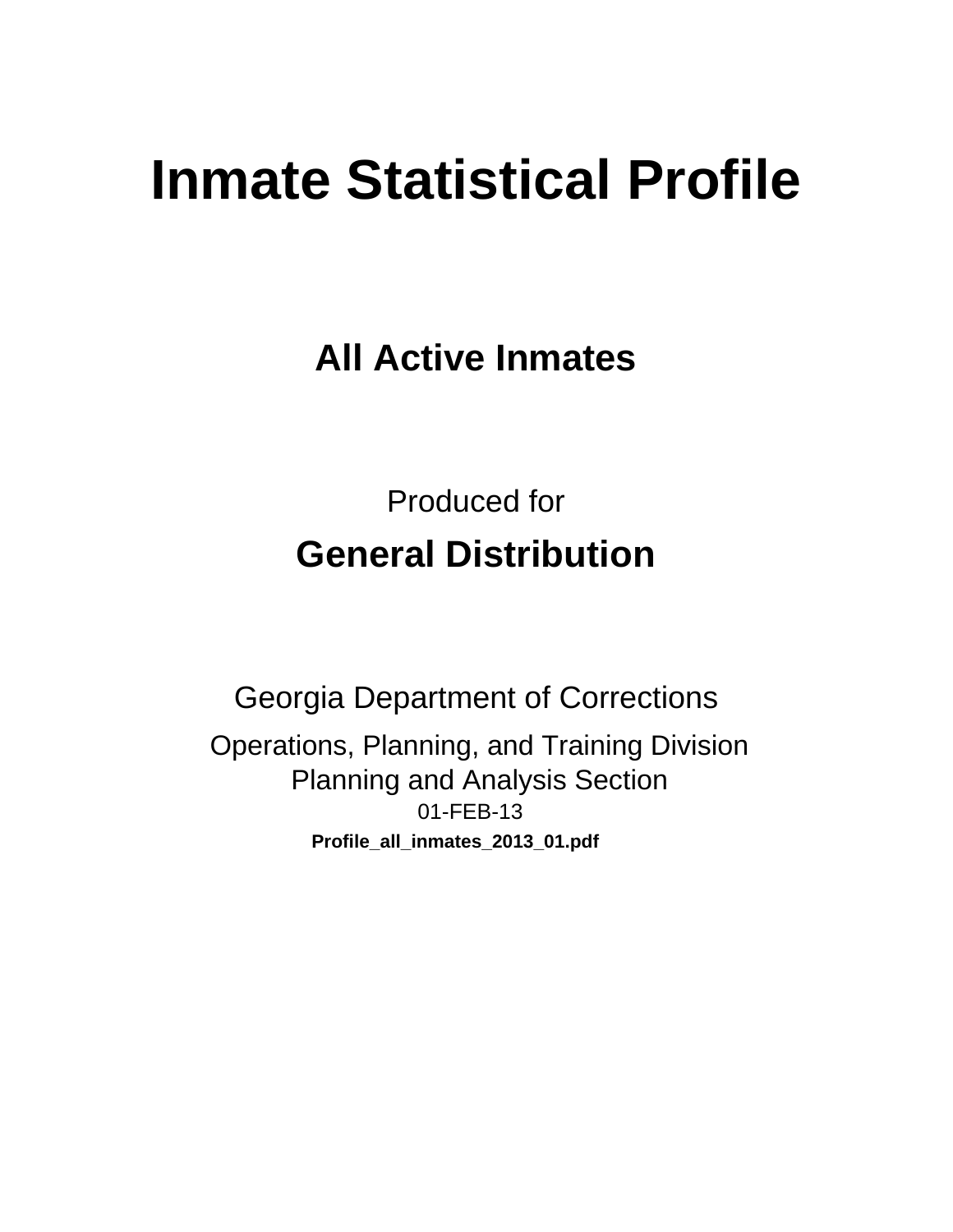## **Inmate Statistical Profile 01-FEB-13**

Contents

**All Active Inmates** 

Produced for General Distribution

## **Table of Contents**

|    | <b>Demographic information</b>                                       |
|----|----------------------------------------------------------------------|
|    | 5 Current age, broken out in ten year age groups                     |
|    | 6 Race group                                                         |
|    | 7 Marital status, self-reported at entry to prison                   |
|    | 8 Number of children, self-reported at entry to prison               |
|    | 9 Religious affiliation, self-reported at entry to prison            |
|    | 10 Home county - self-reported at entry to prison                    |
|    | 15 Socioeconomic class, self-reported at entry to prison             |
|    | 16 Environment to age 16, self-reported at entry to prison           |
|    | 17 Guardian status to age 16, self-reported at entry to prison       |
|    | 18 Employment status before prison, self-reported at entry to prison |
|    | 19 Age at admission                                                  |
|    | 21 Height, measured at entry to prison                               |
|    | 22 Weight, measured at entry to prison                               |
|    | 24 Military service                                                  |
|    | <b>Correctional information</b>                                      |
|    | 25 Type of admission to prison                                       |
|    | 26 Current / last security status                                    |
|    | 27 Current / last institution type                                   |
|    | 28 Institution type - transitional centers                           |
|    | 29 Institution type - county prisons                                 |
| 31 | Institution type - state prisons                                     |
|    | 33 Institution type - private prisons                                |
|    | 34 Institution type - pre-release centers                            |
|    | 35 Institution type - inmate boot camp                               |
|    | 36 Number of disciplinary reports                                    |
|    | 37 Number of transfers                                               |
|    | 38 Number of escapes                                                 |
|    | 40 Probable future release type of still active inmates              |
|    | 41 Time served in current (or last) institution                      |
|    | Educational, psychological and physical information                  |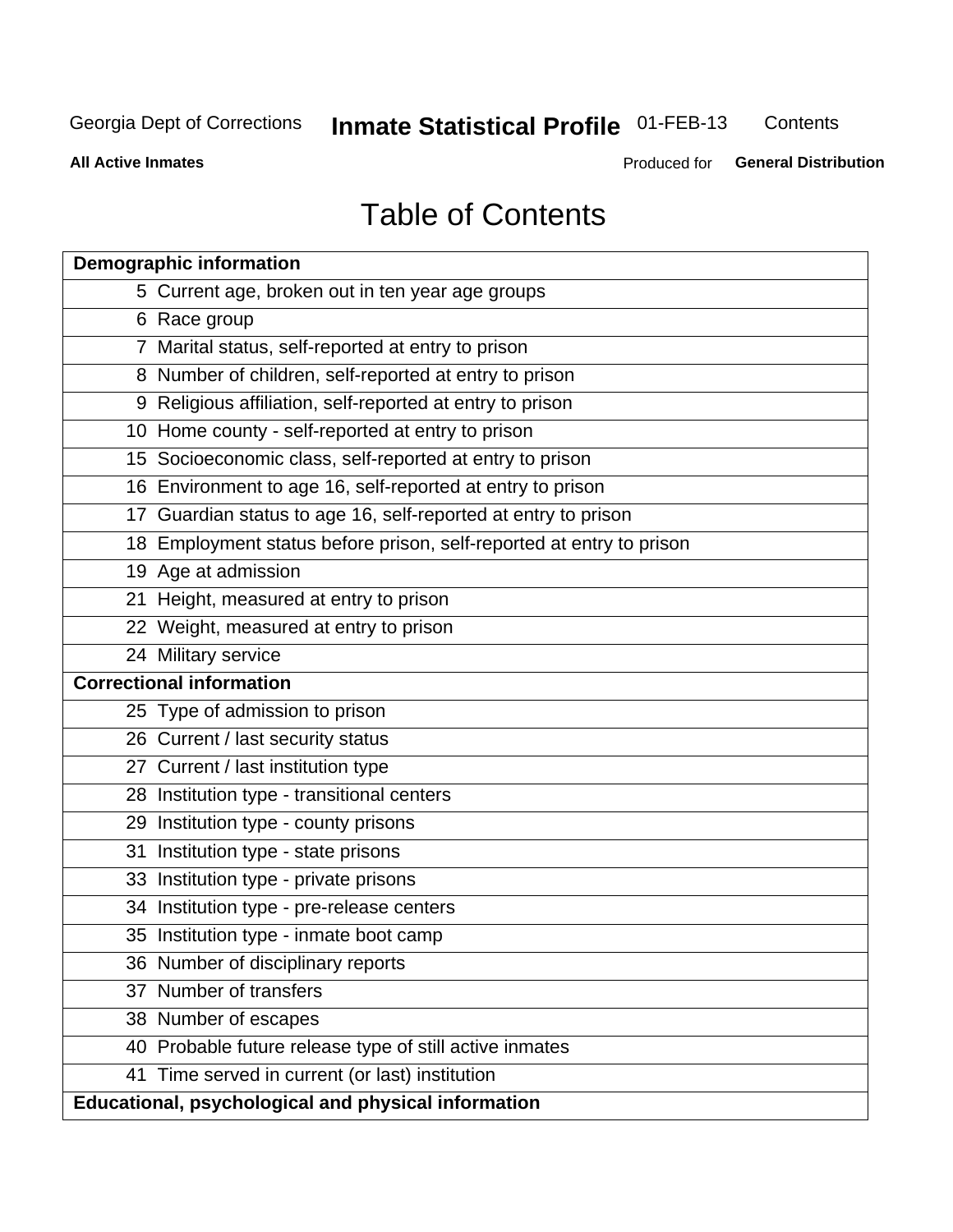## **Inmate Statistical Profile 01-FEB-13**

Contents

**All Active Inmates** 

Produced for General Distribution

## **Table of Contents**

| Educational, psychological and physical information              |
|------------------------------------------------------------------|
| 39 Culture fair IQ scores                                        |
| 42 Highest grade level attained                                  |
| 43 Culture fair IQ scores                                        |
| 44 Wide Range Achievement Test (WRAT) reading score              |
| 45 Wide Range Achievement Test (WRAT) math score                 |
| 46 Wide Range Achievement Test (WRAT) spelling score             |
| 47 Scope of substance abuse - summary                            |
| 48 Scope of substance abuse - detail                             |
| 49 Current / last mental health treatment level                  |
| 50 PULHESDWIT medical scale - 'P' overall condition ('P'hysical) |
| 51 PULHESDWIT medical scale - 'U' upper body                     |
| 52 PULHESDWIT medical scale - 'L' lower body                     |
| 53 PULHESDWIT medical scale - 'H' hearing                        |
| 54 PULHESDWIT medical scale - 'E' vision                         |
| 55 PULHESDWIT medical scale -'S' psychiatric                     |
| 56 PULHESDWIT medical scale - 'D' dental                         |
| 57 PULHESDWIT medical scale - 'W' work ability                   |
| 58 PULHESDWIT medical scale - 'I' impairment                     |
| 59 PULHESDWIT medical scale - 'T' transportability               |
| 60 Criminality in family, self-reported                          |
| 61 Alcoholism in family, self-reported                           |
| 62 Drug abuse in family, self-reported                           |
| 63 Subjected to frequent beatings, self-reported                 |
| 64 Father absent during inmate's childhood                       |
| 65 Mother absent during inmate's childhood                       |
| 66 Inmate diagnosed as manipulative                              |
| 67 Inmate diagnosed as assaultive                                |
| <b>Crimes and criminal history information</b>                   |
| 68 Number of prior Georgia incarcerations                        |
| 69 Prison sentence in years                                      |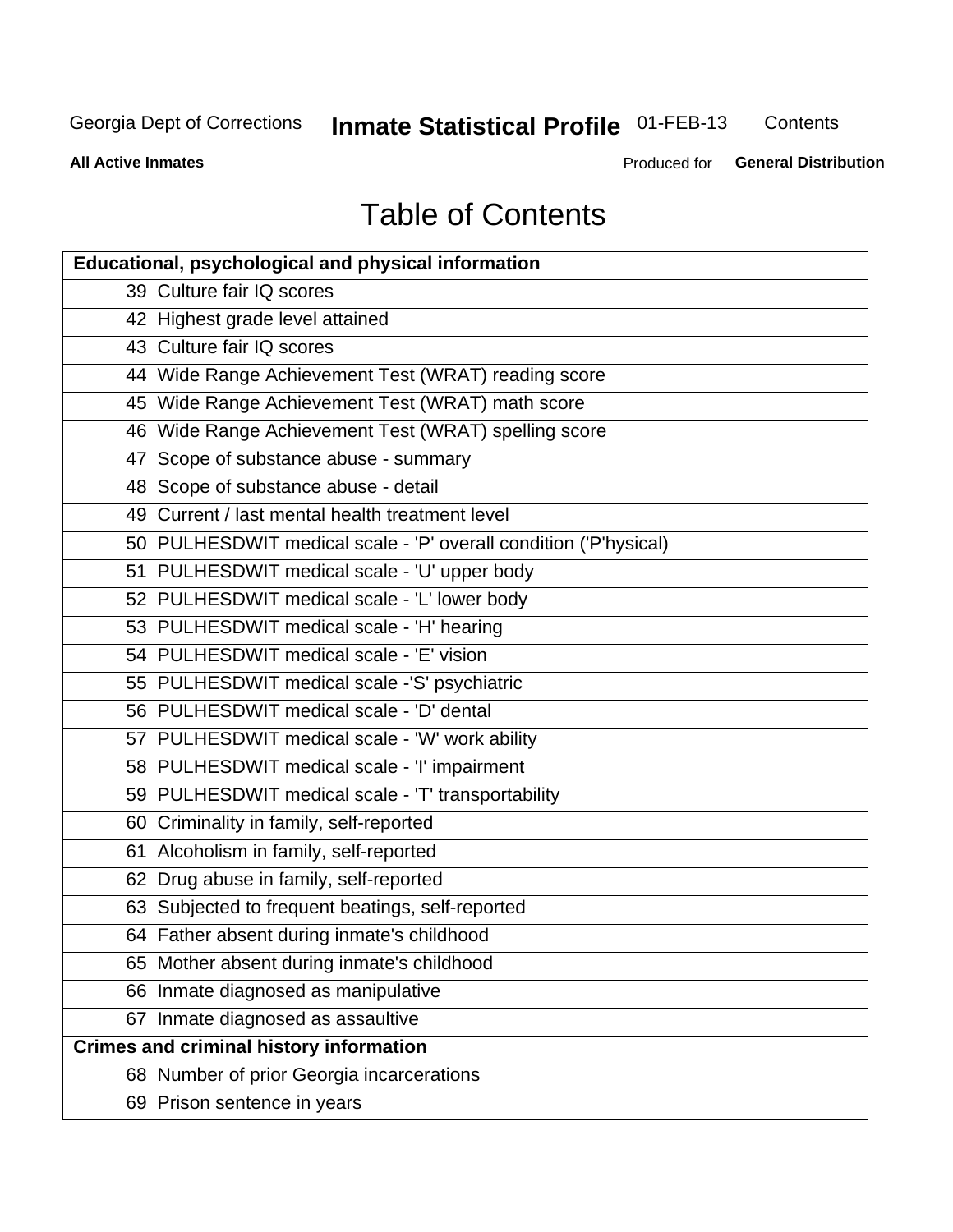#### **Inmate Statistical Profile 01-FEB-13** Contents

**All Active Inmates** 

Produced for General Distribution

## **Table of Contents**

| <b>Crimes and criminal history information</b>                 |
|----------------------------------------------------------------|
| 70 Primary offense, broken out into felonies vs misdemeanors   |
| 71 Primary offense, broken out into six broad crime categories |
| 72 Primary offense, detailed offense code                      |
| 81 County of conviction of primary offense                     |
| 86 Circuit of conviction of primary offense                    |
| 88 Years served (jail + prison) in this incarceration          |
| <b>Medical information</b>                                     |
| 89 Results of most recent HIV test                             |
| 90 Results of most recent tuberculosis test                    |
| 91 Results of most recent syphilis test                        |
| 92 Results of most recent Hepatitis-C test                     |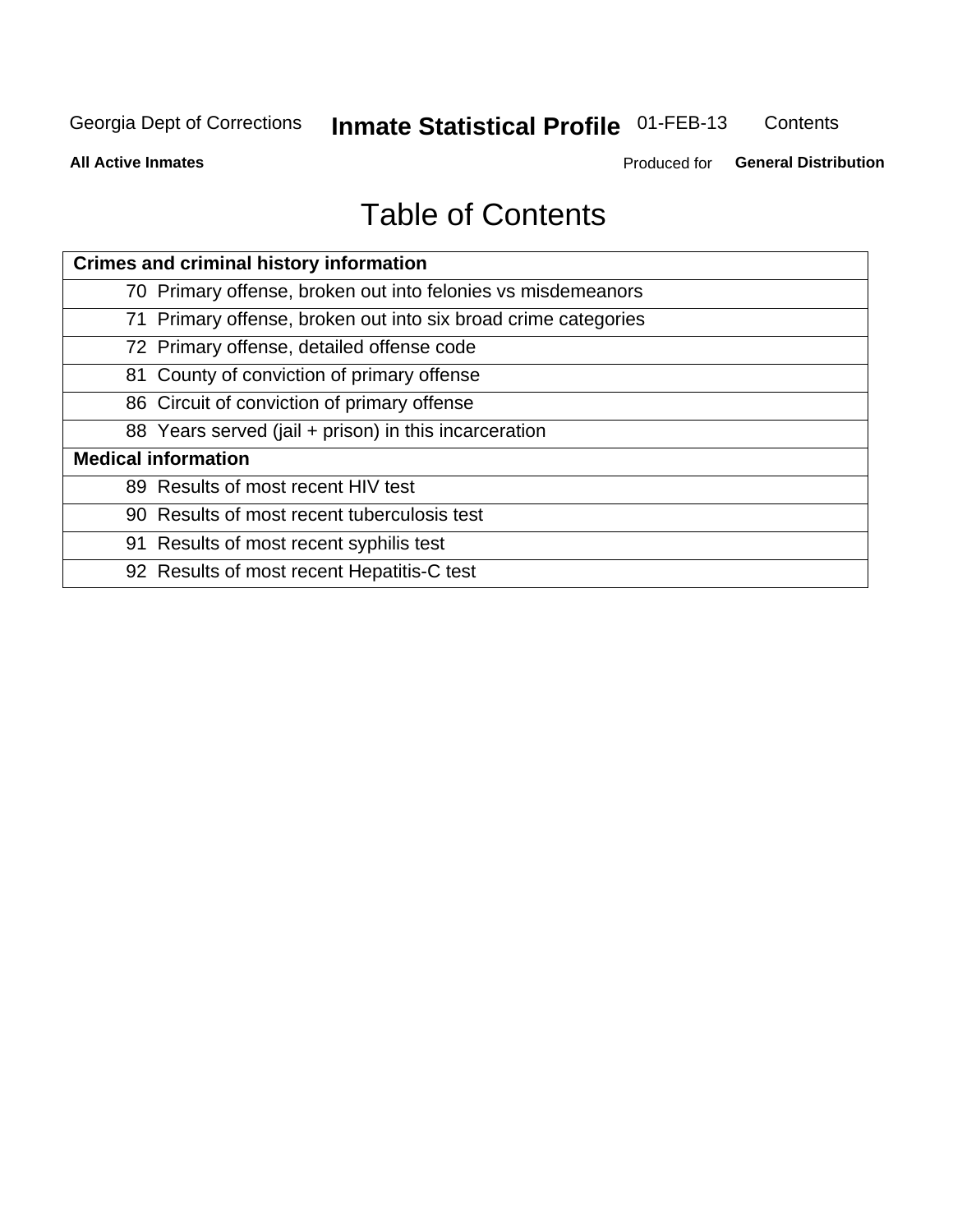#### **All Active Inmates**

#### Produced for General Distribution

## Current age, broken out in ten-year age groups

COL % - percent each COUNT is of its particular column

|                          |              | <b>Male</b> |        |                 | <b>Female</b> |          |              | <b>Total</b>  |
|--------------------------|--------------|-------------|--------|-----------------|---------------|----------|--------------|---------------|
| <b>Current Age</b>       | <b>Count</b> | Col %       | Row %  | <b>Count</b>    | Col %         | Row %    | <b>Total</b> | Col %         |
| <b>Teens (1-19)</b>      | 960          | 1.81%       | 97.46% | 25              | 0.64%         | 2.54%    | 985          | 1.73%         |
| <b>Twenties (20-29)</b>  | 16,440       | 31.01%      | 93.88% | 1,072           | 27.54%        | 6.12%    | 17,512       | 30.77%        |
| <b>Thirties (30-39)</b>  | 15,398       | 29.05%      | 92.29% | 1,287           | 33.07%        | 7.71%    |              | 16,685 29.32% |
| <b>Forties (40-49)</b>   | 11,356       | 21.42%      | 91.90% | 1,001           | 25.72%        | 8.10%    | 12,357       | 21.72%        |
| <b>Fifties (50-59)</b>   | 6,581        | 12.41%      | 94.00% | 420             | 10.79%        | $6.00\%$ | 7,001        | 12.30%        |
| <b>Sixties (60-69)</b>   | 1,725        | 3.25%       | 95.89% | 74              | 1.90%         | 4.11%    | 1,799        | 3.16%         |
| Seventy + (70 and above) | 553          | $1.04\%$    | 97.70% | 13 <sub>1</sub> | 0.33%         | 2.30%    | 566          | 0.99%         |
| <b>Total Reported</b>    | 53,013       | 100%        | 93.16% | 3,892           | 100%          | 6.84%    | 56,905       | 100%          |

| <b>Not Reported</b> | л.<br>47 |       | . .<br>46 |
|---------------------|----------|-------|-----------|
| Total               | 53,058   | 3,893 | 56.95'    |

| <b>Mean</b><br>(average) | 36.96    | 36.98 | 36.96                          |
|--------------------------|----------|-------|--------------------------------|
| Median (middle)          | つん<br>vu | 36    | 35                             |
| Mode<br>(most frequent)  | n.<br>w  | 29    | $\overline{\phantom{a}}$<br>∠J |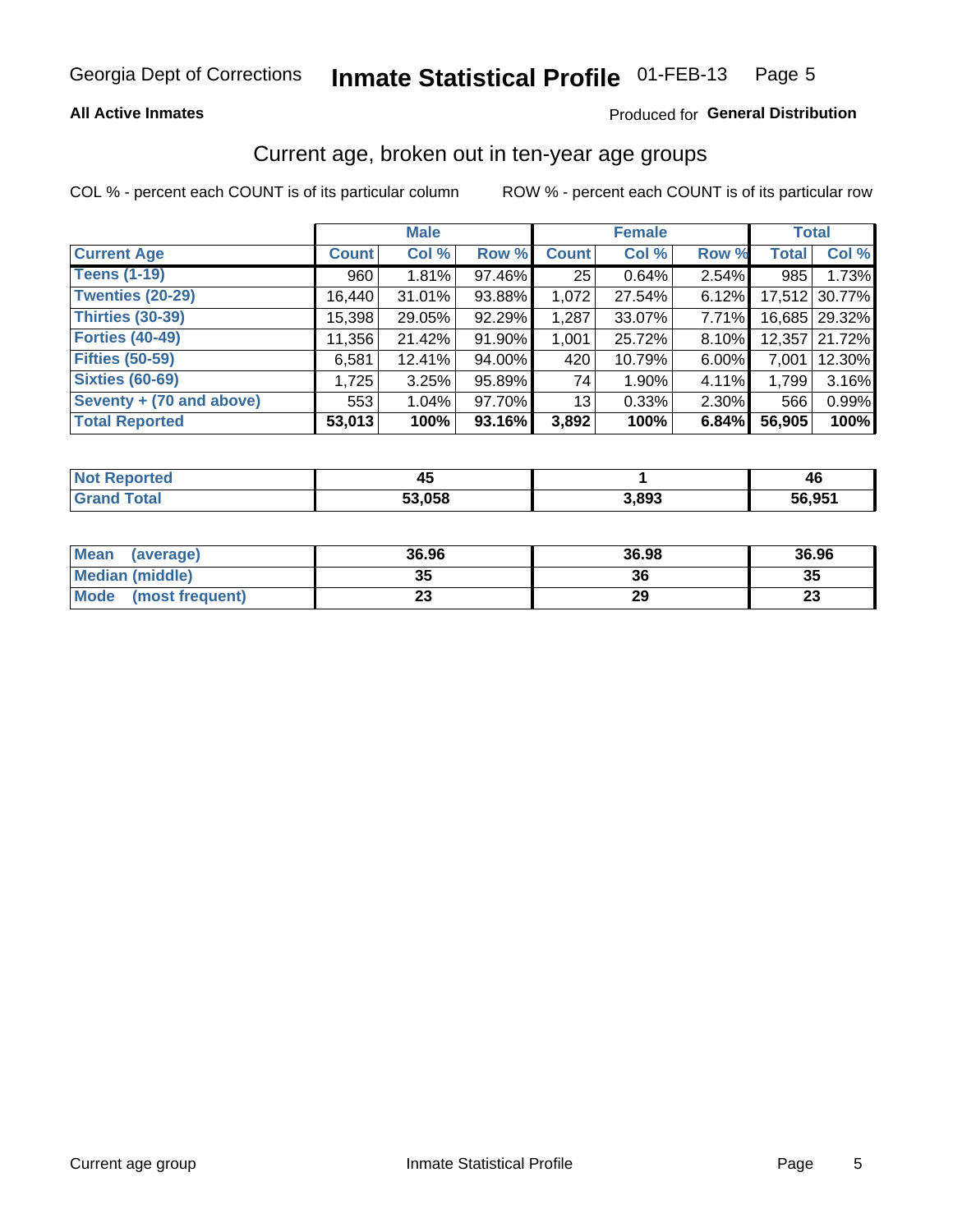#### Inmate Statistical Profile 01-FEB-13 Page 6

**All Active Inmates** 

#### **Produced for General Distribution**

#### Race group

COL % - percent each COUNT is of its particular column

|                                   |              | <b>Male</b> |             |       | <b>Female</b> |          |              | <b>Total</b> |
|-----------------------------------|--------------|-------------|-------------|-------|---------------|----------|--------------|--------------|
| <b>Race Group</b>                 | <b>Count</b> | Col %       | Row % Count |       | Col %         | Row %    | <b>Total</b> | Col %        |
| <b>White</b>                      | 17,102       | 32.23%      | 89.12%      | 2,088 | 53.63%        | 10.88%   | 19,190       | 33.70%       |
| <b>Black</b><br>2                 | 33,347       | 62.85%      | 95.12%      | 1,711 | 43.95%        | 4.88%    | 35,058       | 61.56%       |
| <b>Other</b><br>5.                | 49           | .09%        | 87.50%      |       | .18%          | 12.50%   | 56           | .10%         |
| <b>Asian</b><br>6                 | 149          | .28%        | 93.71%      | 10    | .26%          | 6.29%    | 159          | .28%         |
| <b>Unknown</b><br>9               | 2            | $.01\%$     | 100.00%     |       |               |          | 2            | .01%         |
| <b>Hispanic</b><br>10             | 2,378        | 4.48%       | 96.94%      | 75    | 1.93%         | $3.06\%$ | 2,453        | 4.31%        |
| <b>Native American</b><br>$12 \,$ | 31           | $.06\%$     | 93.94%      | 2     | .05%          | $6.06\%$ | 33           | .06%         |
| <b>Total Reported</b>             | 53,058       | 100%        | 93.16%      | 3,893 | 100%          | 6.84%    | 56,951       | 100%         |

| <b>Not R</b><br>sported |        |       |        |
|-------------------------|--------|-------|--------|
| Total<br>Gra            | 53,058 | 3,893 | 56,951 |

| M.<br>____ | . | ------- |
|------------|---|---------|
|            |   |         |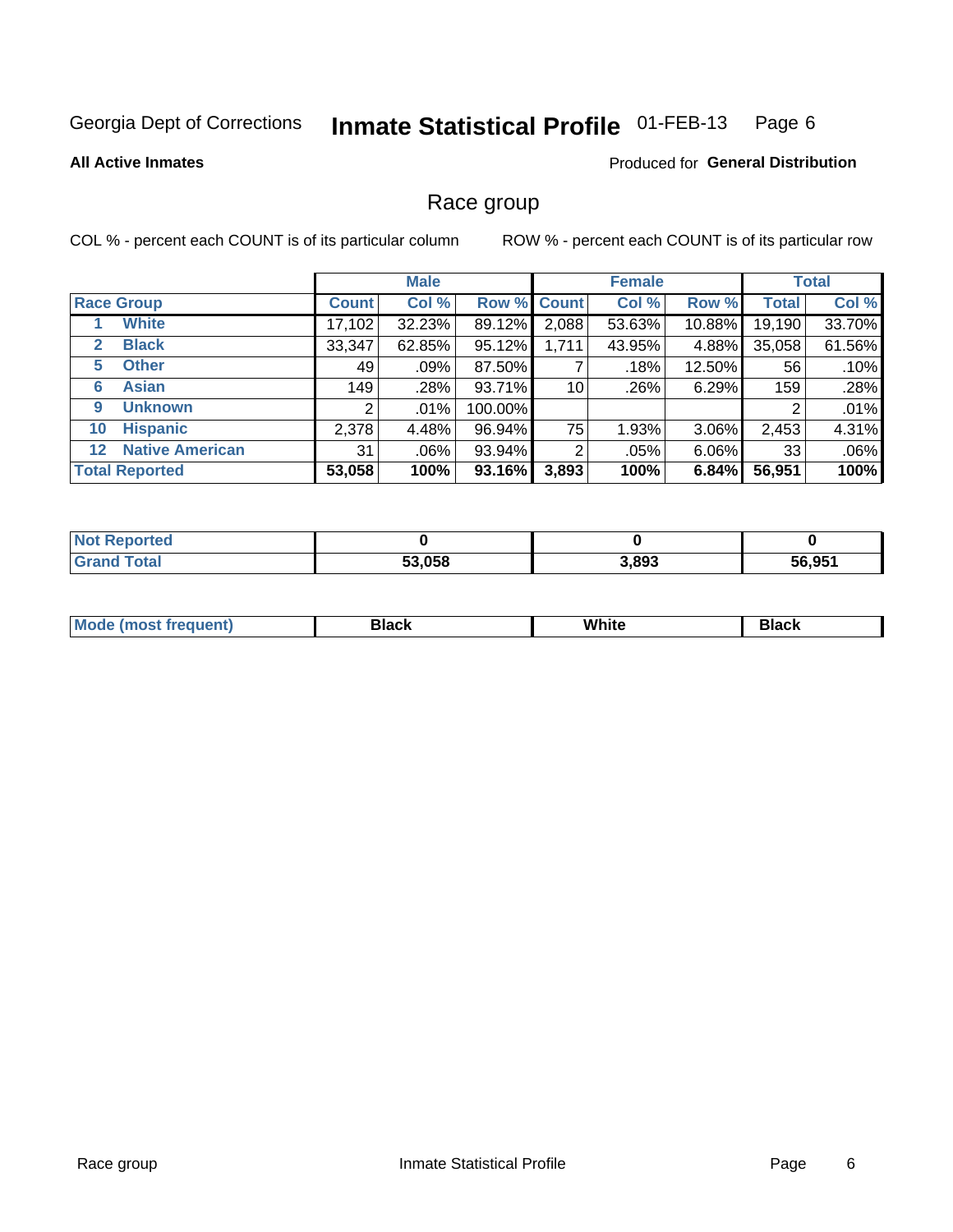#### Inmate Statistical Profile 01-FEB-13 Page 7

**All Active Inmates** 

#### Produced for General Distribution

## Marital status, self-reported at entry to prison

COL % - percent each COUNT is of its particular column

|                            |              | <b>Male</b> |        |                  | <b>Female</b> |        |              | <b>Total</b> |
|----------------------------|--------------|-------------|--------|------------------|---------------|--------|--------------|--------------|
| <b>Marital Status</b>      | <b>Count</b> | Col %       | Row %  | <b>Count</b>     | Col %         | Row %  | <b>Total</b> | Col %        |
| <b>Unknown</b><br>$\bf{0}$ | 579          | 1.09%       | 86.94% | 87               | 2.23%         | 13.06% | 666          | 1.17%        |
| <b>Divorced</b><br>D       | 5,049        | 9.52%       | 88.42% | 661              | 16.98%        | 11.58% | 5,710        | 10.03%       |
| <b>Married</b><br>М        | 7,258        | 13.68%      | 91.65% | 661              | 16.98%        | 8.35%  | 7,919        | 13.90%       |
| <b>Separated</b><br>S.     | 1,872        | 3.53%       | 85.48% | 318              | 8.17%         | 14.52% | 2,190        | 3.85%        |
| <b>Unmarried</b><br>U      | 37,832       | 71.30%      | 94.98% | 2,001            | 51.40%        | 5.02%  | 39,833       | 69.94%       |
| <b>Widow</b><br>W          | 468          | .88%        | 73.93% | 165 <sub>1</sub> | 4.24%         | 26.07% | 633          | 1.11%        |
| <b>Total Reported</b>      | 53,058       | 100%        | 93.16% | 3,893            | 100%          | 6.84%  | 56,951       | 100%         |

| orted<br>NO   |                    |       |        |
|---------------|--------------------|-------|--------|
| $\sim$ $\sim$ | $\sim$ nea<br>,UJJ | 3.893 | 56.951 |

| <b>Mode (most frequent)</b><br>Unmarried<br>Unmarried<br>Jnmarried |
|--------------------------------------------------------------------|
|--------------------------------------------------------------------|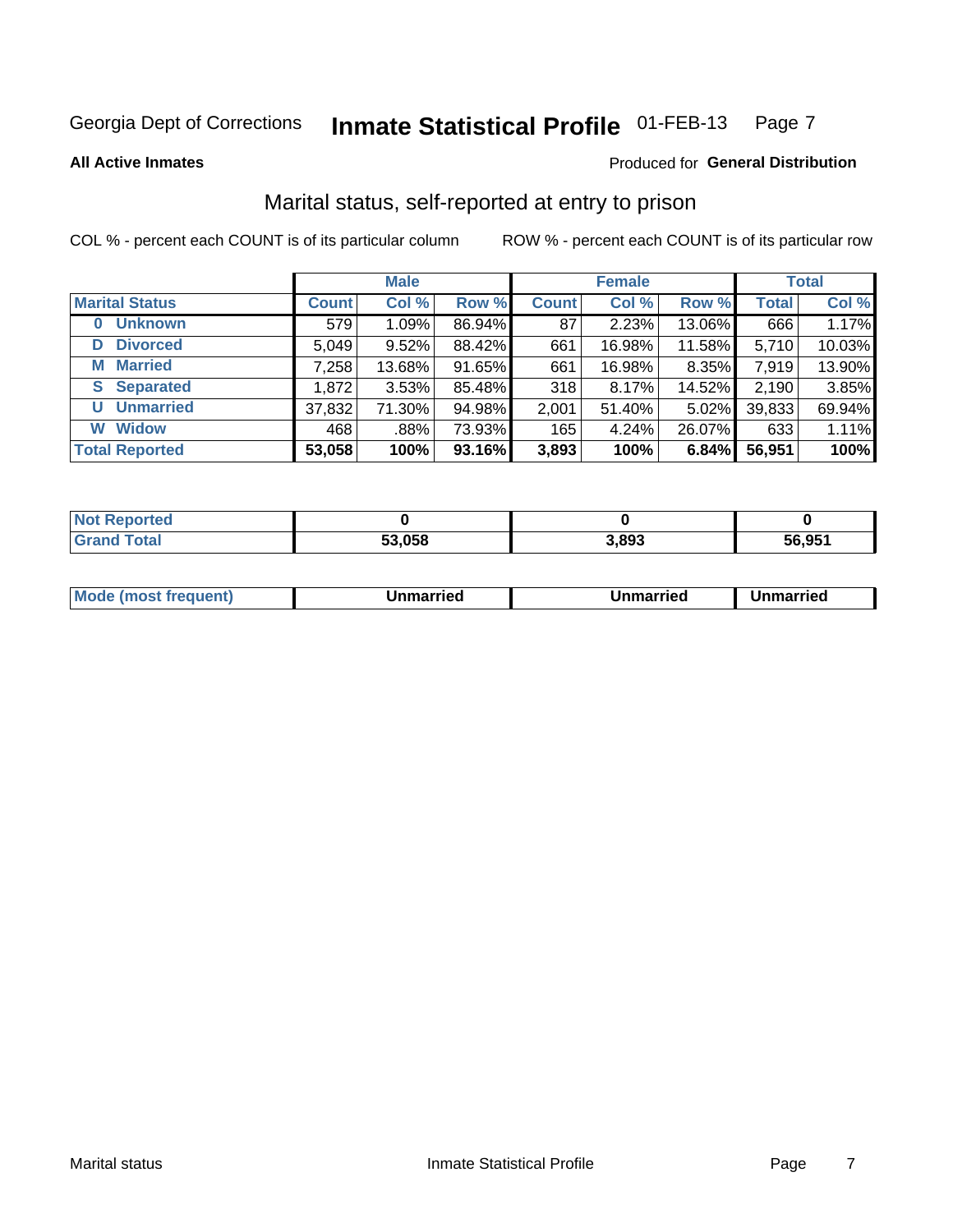#### Inmate Statistical Profile 01-FEB-13 Page 8

**All Active Inmates** 

#### **Produced for General Distribution**

## Number of children, self reported at entry to prison

COL % - percent each COUNT is of its particular column

|                           |              | <b>Male</b> |        |              | <b>Female</b> |        | <b>Total</b> |        |
|---------------------------|--------------|-------------|--------|--------------|---------------|--------|--------------|--------|
| <b>Number of Children</b> | <b>Count</b> | Col %       | Row %  | <b>Count</b> | Col %         | Row %  | <b>Total</b> | Col %  |
| $\bf{0}$                  | 21,610       | 41.13%      | 94.80% | 1,185        | 30.47%        | 5.20%  | 22,795       | 40.40% |
|                           | 11,850       | 22.55%      | 94.10% | 743          | 19.11%        | 5.90%  | 12,593       | 22.32% |
| $\overline{2}$            | 8,699        | 16.56%      | 91.09% | 851          | 21.88%        | 8.91%  | 9,550        | 16.92% |
| 3                         | 5,135        | 9.77%       | 89.16% | 624          | 16.05%        | 10.84% | 5,759        | 10.21% |
| 4                         | 2,614        | 4.98%       | 90.29% | 281          | 7.23%         | 9.71%  | 2,895        | 5.13%  |
| 5                         | 1,286        | 2.45%       | 92.19% | 109          | 2.80%         | 7.81%  | 1,395        | 2.47%  |
| 6                         | 666          | 1.27%       | 92.50% | 54           | 1.39%         | 7.50%  | 720          | 1.28%  |
|                           | 280          | 0.53%       | 93.33% | 20           | 0.51%         | 6.67%  | 300          | 0.53%  |
| 8                         | 160          | 0.30%       | 91.95% | 14           | 0.36%         | 8.05%  | 174          | 0.31%  |
| $\boldsymbol{9}$          | 101          | 0.19%       | 98.06% | 2            | 0.05%         | 1.94%  | 103          | 0.18%  |
| 10                        | 57           | 0.11%       | 95.00% | 3            | 0.08%         | 5.00%  | 60           | 0.11%  |
| Over 10                   | 81           | 0.15%       | 96.43% | 3            | 0.08%         | 3.57%  | 84           | 0.15%  |
| <b>Total Reported</b>     | 52,539       | 100%        | 93.11% | 3,889        | 100%          | 6.89%  | 56,428       | 100.0% |

| 54 N<br><u>v I v</u> |       | にへへ<br>ວ∠ວ<br>- - |
|----------------------|-------|-------------------|
| 53.058               | 3.893 | 56.951            |

| <b>Mean</b><br>(average)       | .36 | 1.38 |  |
|--------------------------------|-----|------|--|
| <b>Median (middle)</b>         |     |      |  |
| <b>Mode</b><br>(most frequent) |     |      |  |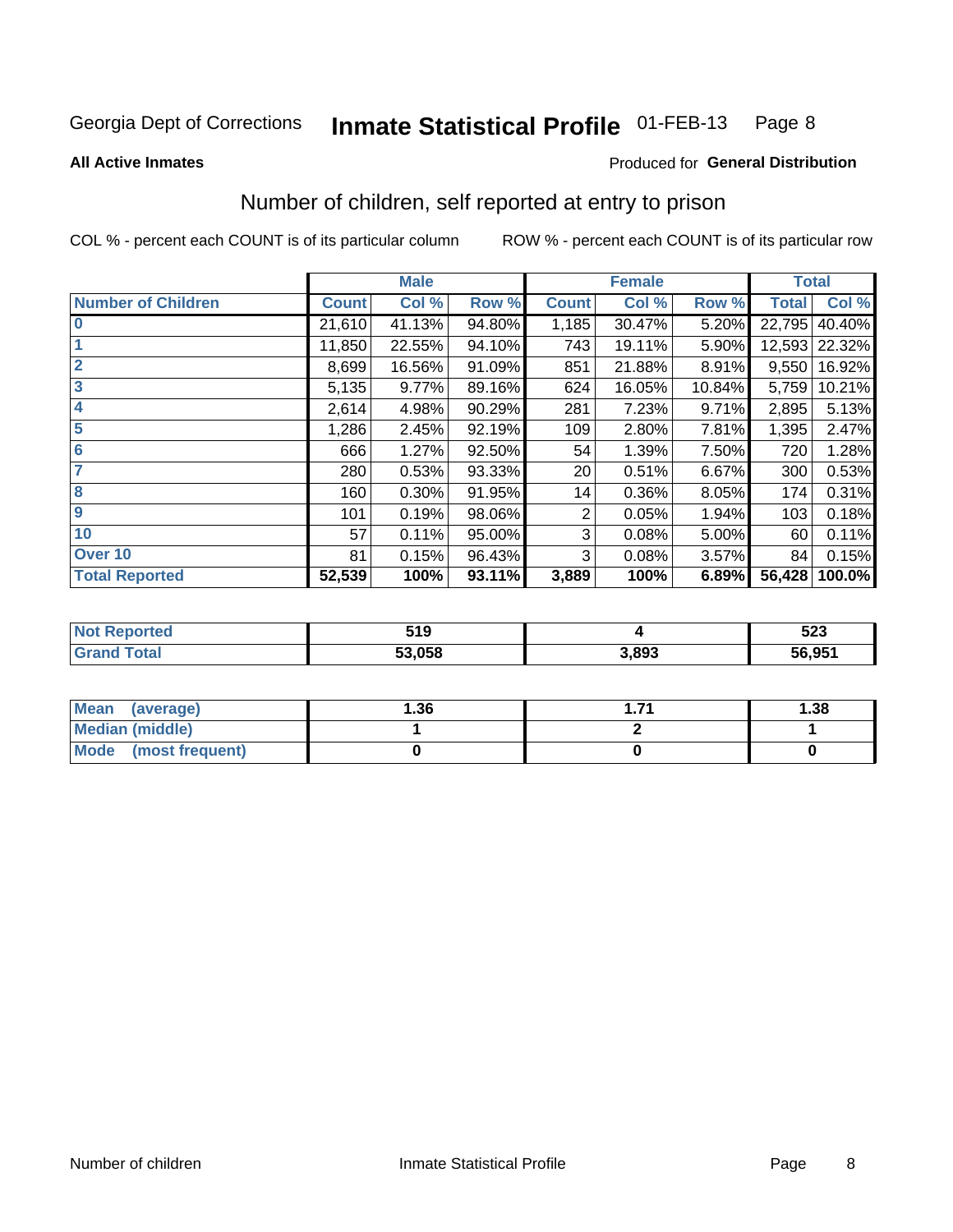#### Inmate Statistical Profile 01-FEB-13 Page 9

#### **All Active Inmates**

#### Produced for General Distribution

## Religious affiliation, self-reported at entry to prison

COL % - percent each COUNT is of its particular column

|                         |                              |              | <b>Male</b> |         |                | <b>Female</b> |        |              | <b>Total</b> |
|-------------------------|------------------------------|--------------|-------------|---------|----------------|---------------|--------|--------------|--------------|
|                         | <b>Religious Affiliation</b> | <b>Count</b> | Col %       | Row %   | <b>Count</b>   | Col %         | Row %  | <b>Total</b> | Col %        |
| 1                       | <b>Islam</b>                 | 1,015        | 4.18%       | 97.13%  | 30             | 1.10%         | 2.87%  | 1,045        | 3.87%        |
| $\overline{2}$          | <b>Catholic</b>              | 1,230        | 5.07%       | 89.20%  | 149            | 5.46%         | 10.80% | 1,379        | 5.11%        |
| $\overline{\mathbf{3}}$ | <b>Baptist</b>               | 12,077       | 49.75%      | 86.93%  | 1,816          | 66.59%        | 13.07% | 13,893       | 51.46%       |
| 4                       | <b>Methodist</b>             | 523          | 2.15%       | 88.20%  | 70             | 2.57%         | 11.80% | 593          | 2.20%        |
| $\overline{5}$          | <b>EpiscopIn</b>             | 37           | .15%        | 88.10%  | 5              | .18%          | 11.90% | 42           | .16%         |
| $6\overline{6}$         | <b>Presbytrn</b>             | 82           | .34%        | 92.13%  | 7              | .26%          | 7.87%  | 89           | .33%         |
| 7                       | <b>Chc Of God</b>            | 443          | 1.83%       | 79.39%  | 115            | 4.22%         | 20.61% | 558          | 2.07%        |
| 8                       | <b>Holiness</b>              | 834          | 3.44%       | 82.09%  | 182            | 6.67%         | 17.91% | 1,016        | 3.76%        |
| $\boldsymbol{9}$        | <b>Jewish</b>                | 39           | .16%        | 95.12%  | 2              | .07%          | 4.88%  | 41           | .15%         |
| 10                      | <b>Anglican</b>              | 11           | .05%        | 84.62%  | $\overline{2}$ | .07%          | 15.38% | 13           | .05%         |
| 11                      | <b>Grk Orthdx</b>            | 4            | .02%        | 80.00%  | 1              | .04%          | 20.00% | 5            | .02%         |
| 12                      | <b>Hindu</b>                 | 9            | .04%        | 100.00% |                |               |        | 9            | .03%         |
| 13                      | <b>Buddhist</b>              | 38           | .16%        | 77.55%  | 11             | .40%          | 22.45% | 49           | .18%         |
| 14                      | <b>Taoist</b>                | 7            | .03%        | 100.00% |                |               |        | 7            | .03%         |
| 15                      | <b>Shintoist</b>             | 3            | .01%        | 100.00% |                |               |        | 3            | .01%         |
| 16                      | <b>Seven D Ad</b>            | 83           | .34%        | 91.21%  | 8              | .29%          | 8.79%  | 91           | .34%         |
| 17                      | <b>Jehovah Wt</b>            | 292          | 1.20%       | 89.57%  | 34             | 1.25%         | 10.43% | 326          | 1.21%        |
| 18                      | <b>Latr Day S</b>            | 33           | .14%        | 91.67%  | 3              | .11%          | 8.33%  | 36           | .13%         |
| 20                      | <b>Other Prot</b>            | 3,879        | 15.98%      | 93.90%  | 252            | 9.24%         | 6.10%  | 4,131        | 15.30%       |
| 96                      | <b>None</b>                  | 3,634        | 14.97%      | 98.91%  | 40             | 1.47%         | 1.09%  | 3,674        | 13.61%       |
|                         | <b>Total Reported</b>        | 24,273       | 100%        | 89.9%   | 2,727          | 100%          | 10.1%  | 27,000       | 100%         |

| 28,785<br>ം പ | ,166  | 29,951 |
|---------------|-------|--------|
| 53.058        | 3,893 | 56,951 |

| Mode (most frequent) | <b>3aptist</b> | 3aptist | <b>Baptist</b> |
|----------------------|----------------|---------|----------------|
|                      |                |         |                |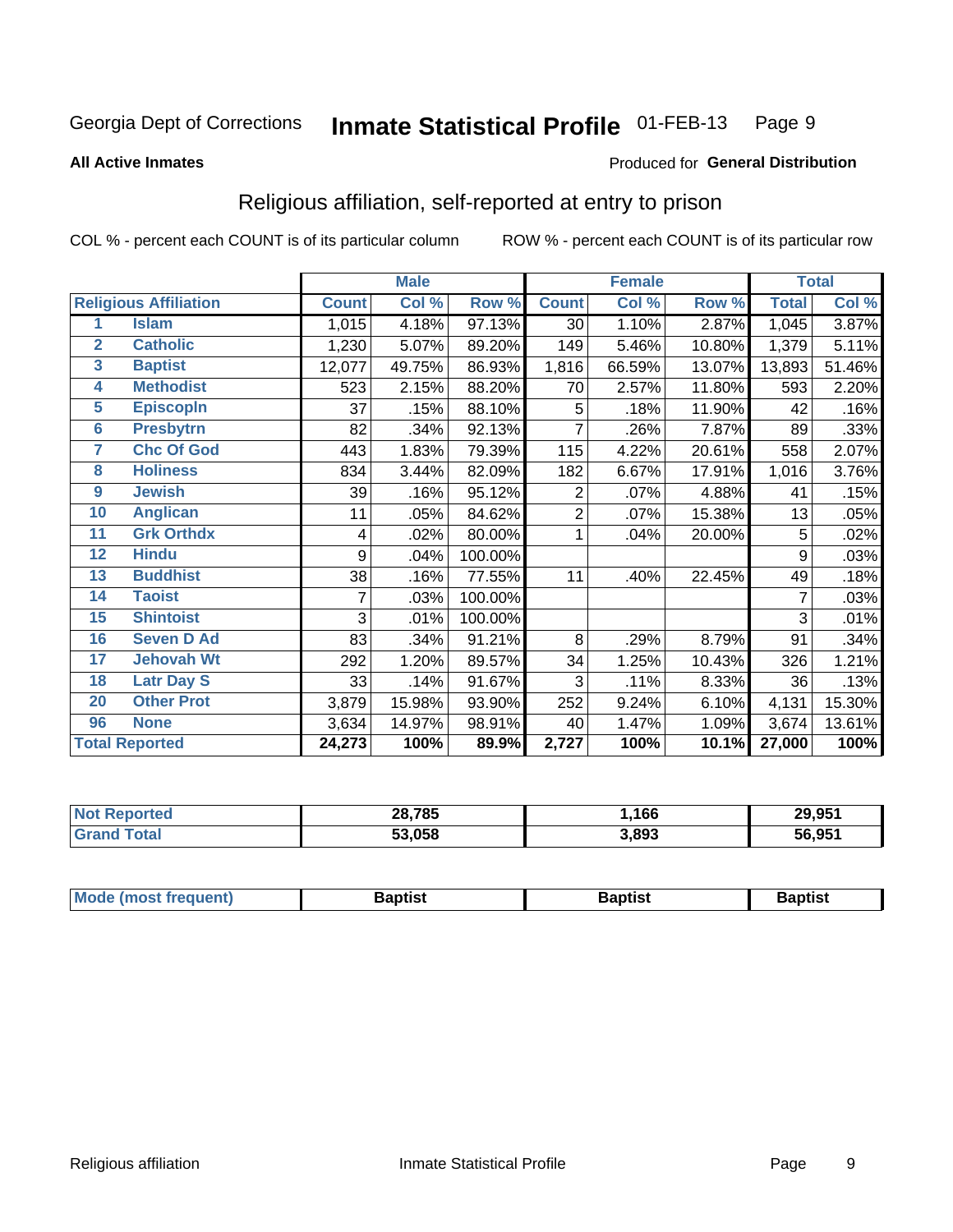#### Inmate Statistical Profile 01-FEB-13 Page 10

**All Active Inmates** 

#### Produced for General Distribution

### Home county, self-reported at entry to prison

COL % - percent each COUNT is of its particular column

|     |                             |              | <b>Male</b> |                  |                | <b>Female</b> |        | <b>Total</b> |        |
|-----|-----------------------------|--------------|-------------|------------------|----------------|---------------|--------|--------------|--------|
|     | <b>Home County</b>          | <b>Count</b> | Col %       | Row <sup>%</sup> | <b>Count</b>   | Col %         | Row %  | <b>Total</b> | Col %  |
| 000 | <b>Unknown</b>              | 5,595        | 10.55%      | 94.38%           | 333            | 8.55%         | 5.62%  | 5,928        | 10.41% |
| 001 | <b>Appling County</b>       | 117          | .22%        | 96.69%           | 4              | .10%          | 3.31%  | 121          | .21%   |
| 002 | <b>Atkinson County</b>      | 44           | .08%        | 97.78%           | 1              | .03%          | 2.22%  | 45           | .08%   |
| 003 | <b>Bacon County</b>         | 68           | .13%        | 94.44%           | 4              | .10%          | 5.56%  | 72           | .13%   |
| 004 | <b>Baker County</b>         | 21           | .04%        | 100.00%          |                |               |        | 21           | .04%   |
| 005 | <b>Baldwin County</b>       | 285          | .54%        | 95.00%           | 15             | .39%          | 5.00%  | 300          | .53%   |
| 006 | <b>Banks County</b>         | 45           | .08%        | 93.75%           | 3              | .08%          | 6.25%  | 48           | .08%   |
| 007 | <b>Barrow County</b>        | 250          | .47%        | 88.34%           | 33             | .85%          | 11.66% | 283          | .50%   |
| 008 | <b>Bartow County</b>        | 586          | 1.10%       | 88.79%           | 74             | 1.90%         | 11.21% | 660          | 1.16%  |
| 009 | <b>Ben Hill County</b>      | 198          | .37%        | 94.29%           | 12             | .31%          | 5.71%  | 210          | .37%   |
| 010 | <b>Berrien County</b>       | 93           | .18%        | 92.08%           | 8              | .21%          | 7.92%  | 101          | .18%   |
| 011 | <b>Bibb County</b>          | 1,223        | 2.31%       | 95.85%           | 53             | 1.36%         | 4.15%  | 1,276        | 2.24%  |
| 012 | <b>Bleckley County</b>      | 79           | .15%        | 92.94%           | $\,6$          | .15%          | 7.06%  | 85           | .15%   |
| 013 | <b>Brantley County</b>      | 47           | .09%        | 82.46%           | 10             | .26%          | 17.54% | 57           | .10%   |
| 014 | <b>Brooks County</b>        | 140          | .26%        | 97.90%           | 3              | .08%          | 2.10%  | 143          | .25%   |
| 015 | <b>Bryan County</b>         | 138          | .26%        | 94.52%           | 8              | .21%          | 5.48%  | 146          | .26%   |
| 016 | <b>Bulloch County</b>       | 378          | .71%        | 92.42%           | 31             | .80%          | 7.58%  | 409          | .72%   |
| 017 | <b>Burke County</b>         | 213          | .40%        | 96.82%           | $\overline{7}$ | .18%          | 3.18%  | 220          | .39%   |
| 018 | <b>Butts County</b>         | 165          | .31%        | 93.22%           | 12             | .31%          | 6.78%  | 177          | .31%   |
| 019 | <b>Calhoun County</b>       | 65           | .12%        | 94.20%           | 4              | .10%          | 5.80%  | 69           | .12%   |
| 020 | <b>Camden County</b>        | 109          | .21%        | 88.62%           | 14             | .36%          | 11.38% | 123          | .22%   |
| 021 | <b>Candler County</b>       | 113          | .21%        | 91.87%           | 10             | .26%          | 8.13%  | 123          | .22%   |
| 022 | <b>Carroll County</b>       | 564          | 1.06%       | 89.67%           | 65             | 1.67%         | 10.33% | 629          | 1.10%  |
| 023 | <b>Catoosa County</b>       | 243          | .46%        | 90.67%           | 25             | .64%          | 9.33%  | 268          | .47%   |
| 024 | <b>Charlton County</b>      | 52           | .10%        | 96.30%           | $\overline{c}$ | .05%          | 3.70%  | 54           | .09%   |
| 025 | <b>Chatham County</b>       | 2,125        | 4.01%       | 96.02%           | 88             | 2.26%         | 3.98%  | 2,213        | 3.89%  |
| 026 | <b>Chattahoochee County</b> | 28           | .05%        | 96.55%           | 1              | .03%          | 3.45%  | 29           | .05%   |
| 027 | <b>Chattooga County</b>     | 262          | .49%        | 88.22%           | 35             | .90%          | 11.78% | 297          | .52%   |
| 028 | <b>Cherokee County</b>      | 409          | .77%        | 91.70%           | 37             | .95%          | 8.30%  | 446          | .78%   |
| 029 | <b>Clarke County</b>        | 483          | .91%        | 94.89%           | 26             | .67%          | 5.11%  | 509          | .89%   |
| 030 | <b>Clay County</b>          | 44           | .08%        | 95.65%           | $\overline{2}$ | .05%          | 4.35%  | 46           | .08%   |
| 031 | <b>Clayton County</b>       | 1,525        | 2.87%       | 93.67%           | 103            | 2.65%         | 6.33%  | 1,628        | 2.86%  |
| 032 | <b>Clinch County</b>        | 56           | .11%        | 93.33%           | 4              | .10%          | 6.67%  | 60           | .11%   |
| 033 | <b>Cobb County</b>          | 2,112        | 3.98%       | 91.07%           | 207            | 5.32%         | 8.93%  | 2,319        | 4.07%  |
| 034 | <b>Coffee County</b>        | 271          | .51%        | 93.45%           | 19             | .49%          | 6.55%  | 290          | .51%   |
| 035 | <b>Colquitt County</b>      | 251          | .47%        | 95.44%           | 12             | .31%          | 4.56%  | 263          | .46%   |
| 036 | <b>Columbia County</b>      | 245          | .46%        | 90.41%           | 26             | .67%          | 9.59%  | 271          | .48%   |
| 037 | <b>Cook County</b>          | 132          | .25%        | 95.65%           | $\,6$          | .15%          | 4.35%  | 138          | .24%   |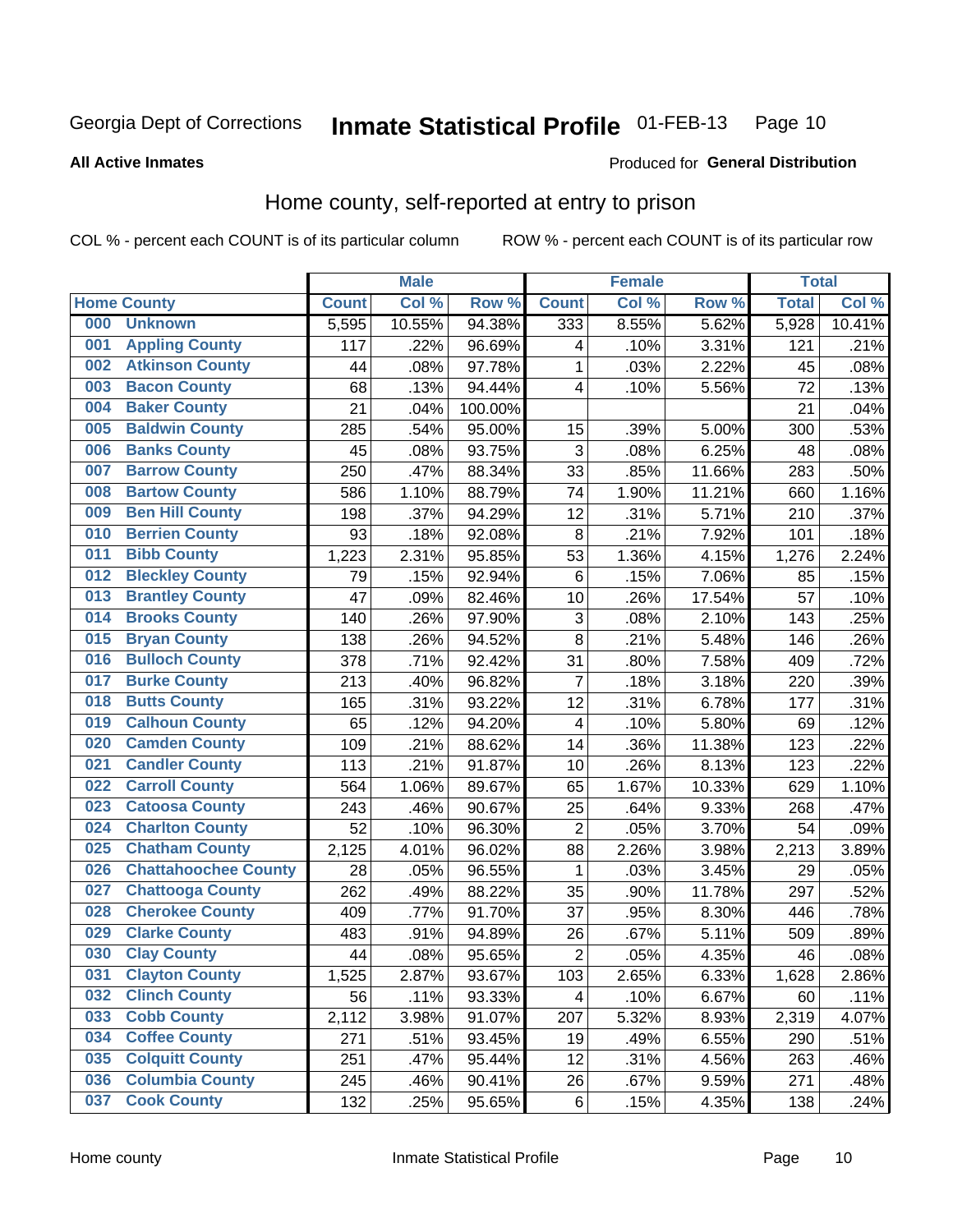#### Inmate Statistical Profile 01-FEB-13 Page 11

**All Active Inmates** 

#### Produced for General Distribution

### Home county, self-reported at entry to prison

COL % - percent each COUNT is of its particular column

|     |                         |              | <b>Male</b> |         |                  | <b>Female</b> |        | <b>Total</b> |        |
|-----|-------------------------|--------------|-------------|---------|------------------|---------------|--------|--------------|--------|
|     | <b>Home County</b>      | <b>Count</b> | Col %       | Row %   | <b>Count</b>     | Col %         | Row %  | <b>Total</b> | Col %  |
| 038 | <b>Coweta County</b>    | 449          | .85%        | 93.15%  | $\overline{33}$  | .85%          | 6.85%  | 482          | .85%   |
| 039 | <b>Crawford County</b>  | 36           | .07%        | 90.00%  | 4                | .10%          | 10.00% | 40           | .07%   |
| 040 | <b>Crisp County</b>     | 213          | .40%        | 95.95%  | $\boldsymbol{9}$ | .23%          | 4.05%  | 222          | .39%   |
| 041 | <b>Dade County</b>      | 76           | .14%        | 90.48%  | 8                | .21%          | 9.52%  | 84           | .15%   |
| 042 | <b>Dawson County</b>    | 88           | .17%        | 88.00%  | 12               | .31%          | 12.00% | 100          | .18%   |
| 043 | <b>Decatur County</b>   | 301          | .57%        | 92.05%  | 26               | .67%          | 7.95%  | 327          | .57%   |
| 044 | <b>Dekalb County</b>    | 3,175        | 5.98%       | 93.63%  | 216              | 5.55%         | 6.37%  | 3,391        | 5.95%  |
| 045 | <b>Dodge County</b>     | 148          | .28%        | 89.16%  | 18               | .46%          | 10.84% | 166          | .29%   |
| 046 | <b>Dooly County</b>     | 72           | .14%        | 85.71%  | 12               | .31%          | 14.29% | 84           | .15%   |
| 047 | <b>Dougherty County</b> | 939          | 1.77%       | 94.75%  | 52               | 1.34%         | 5.25%  | 991          | 1.74%  |
| 048 | <b>Douglas County</b>   | 687          | 1.29%       | 91.48%  | 64               | 1.64%         | 8.52%  | 751          | 1.32%  |
| 049 | <b>Early County</b>     | 81           | .15%        | 94.19%  | 5                | .13%          | 5.81%  | 86           | .15%   |
| 050 | <b>Echols County</b>    | 13           | .02%        | 100.00% |                  |               |        | 13           | .02%   |
| 051 | <b>Effingham County</b> | 204          | .38%        | 94.44%  | 12               | .31%          | 5.56%  | 216          | .38%   |
| 052 | <b>Elbert County</b>    | 145          | .27%        | 94.16%  | $\boldsymbol{9}$ | .23%          | 5.84%  | 154          | .27%   |
| 053 | <b>Emanuel County</b>   | 165          | .31%        | 94.83%  | $\boldsymbol{9}$ | .23%          | 5.17%  | 174          | .31%   |
| 054 | <b>Evans County</b>     | 80           | .15%        | 93.02%  | $\,6$            | .15%          | 6.98%  | 86           | .15%   |
| 055 | <b>Fannin County</b>    | 89           | .17%        | 88.12%  | 12               | .31%          | 11.88% | 101          | .18%   |
| 056 | <b>Fayette County</b>   | 185          | .35%        | 88.94%  | 23               | .59%          | 11.06% | 208          | .37%   |
| 057 | <b>Floyd County</b>     | 683          | 1.29%       | 89.75%  | 78               | 2.00%         | 10.25% | 761          | 1.34%  |
| 058 | <b>Forsyth County</b>   | 214          | .40%        | 88.07%  | 29               | .74%          | 11.93% | 243          | .43%   |
| 059 | <b>Franklin County</b>  | 128          | .24%        | 94.12%  | 8                | .21%          | 5.88%  | 136          | .24%   |
| 060 | <b>Fulton County</b>    | 5,473        | 10.32%      | 94.67%  | 308              | 7.91%         | 5.33%  | 5,781        | 10.15% |
| 061 | <b>Gilmer County</b>    | 111          | .21%        | 92.50%  | 9                | .23%          | 7.50%  | 120          | .21%   |
| 062 | <b>Glascock County</b>  | 10           | .02%        | 100.00% |                  |               |        | 10           | .02%   |
| 063 | <b>Glynn County</b>     | 380          | .72%        | 94.76%  | 21               | .54%          | 5.24%  | 401          | .70%   |
| 064 | <b>Gordon County</b>    | 276          | .52%        | 87.90%  | 38               | .98%          | 12.10% | 314          | .55%   |
| 065 | <b>Grady County</b>     | 188          | .35%        | 94.00%  | 12               | .31%          | 6.00%  | 200          | .35%   |
| 066 | <b>Greene County</b>    | 112          | .21%        | 92.56%  | $\boldsymbol{9}$ | .23%          | 7.44%  | 121          | .21%   |
| 067 | <b>Gwinnett County</b>  | 1,843        | 3.47%       | 91.87%  | 163              | 4.19%         | 8.13%  | 2,006        | 3.52%  |
| 068 | <b>Habersham County</b> | 107          | .20%        | 90.68%  | 11               | .28%          | 9.32%  | 118          | .21%   |
| 069 | <b>Hall County</b>      | 632          | 1.19%       | 91.20%  | 61               | 1.57%         | 8.80%  | 693          | 1.22%  |
| 070 | <b>Hancock County</b>   | 64           | .12%        | 95.52%  | 3                | .08%          | 4.48%  | 67           | .12%   |
| 071 | <b>Haralson County</b>  | 119          | .22%        | 91.54%  | 11               | .28%          | 8.46%  | 130          | .23%   |
| 072 | <b>Harris County</b>    | 110          | .21%        | 91.67%  | 10               | .26%          | 8.33%  | 120          | .21%   |
| 073 | <b>Hart County</b>      | 119          | .22%        | 94.44%  | $\overline{7}$   | .18%          | 5.56%  | 126          | .22%   |
| 074 | <b>Heard County</b>     | 52           | .10%        | 85.25%  | $\boldsymbol{9}$ | .23%          | 14.75% | 61           | .11%   |
| 075 | <b>Henry County</b>     | 580          | 1.09%       | 93.10%  | 43               | 1.10%         | 6.90%  | 623          | 1.09%  |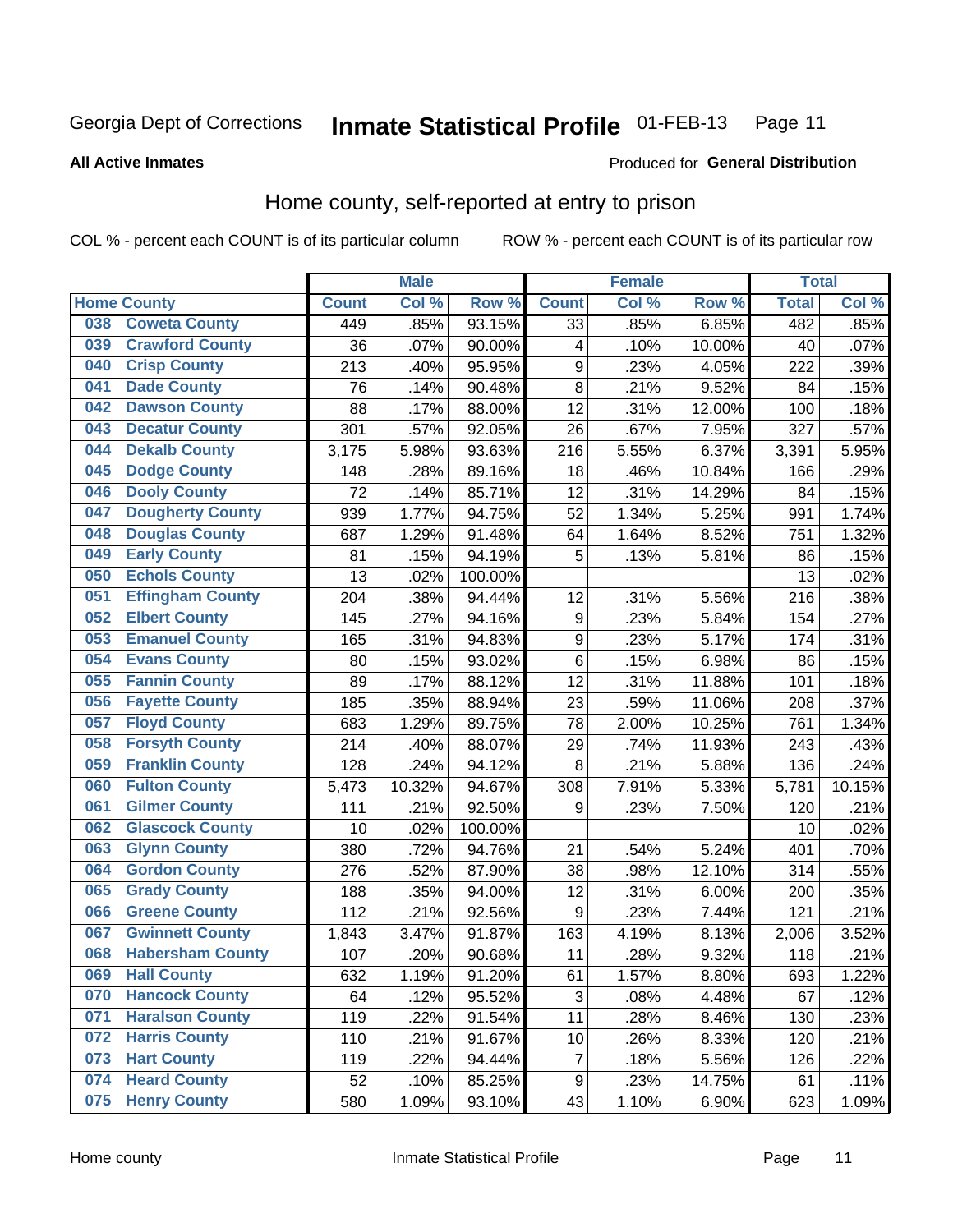#### Inmate Statistical Profile 01-FEB-13 Page 12

**All Active Inmates** 

#### Produced for General Distribution

### Home county, self-reported at entry to prison

COL % - percent each COUNT is of its particular column

|     |                          |              | <b>Male</b> |                  |                         | <b>Female</b> |        | <b>Total</b> |       |
|-----|--------------------------|--------------|-------------|------------------|-------------------------|---------------|--------|--------------|-------|
|     | <b>Home County</b>       | <b>Count</b> | Col %       | Row <sup>%</sup> | <b>Count</b>            | Col %         | Row %  | <b>Total</b> | Col % |
| 076 | <b>Houston County</b>    | 531          | 1.00%       | 90.77%           | 54                      | 1.39%         | 9.23%  | 585          | 1.03% |
| 077 | <b>Irwin County</b>      | 81           | .15%        | 95.29%           | 4                       | .10%          | 4.71%  | 85           | .15%  |
| 078 | <b>Jackson County</b>    | 219          | .41%        | 88.66%           | 28                      | .72%          | 11.34% | 247          | .43%  |
| 079 | <b>Jasper County</b>     | 76           | .14%        | 91.57%           | $\overline{7}$          | .18%          | 8.43%  | 83           | .15%  |
| 080 | <b>Jeff Davis County</b> | 74           | .14%        | 96.10%           | 3                       | .08%          | 3.90%  | 77           | .14%  |
| 081 | <b>Jefferson County</b>  | 189          | .36%        | 93.56%           | 13                      | .33%          | 6.44%  | 202          | .35%  |
| 082 | <b>Jenkins County</b>    | 73           | .14%        | 93.59%           | 5                       | .13%          | 6.41%  | 78           | .14%  |
| 083 | <b>Johnson County</b>    | 44           | .08%        | 91.67%           | $\overline{\mathbf{4}}$ | .10%          | 8.33%  | 48           | .08%  |
| 084 | <b>Jones County</b>      | 129          | .24%        | 92.14%           | 11                      | .28%          | 7.86%  | 140          | .25%  |
| 085 | <b>Lamar County</b>      | 61           | .11%        | 87.14%           | $\boldsymbol{9}$        | .23%          | 12.86% | 70           | .12%  |
| 086 | <b>Lanier County</b>     | 45           | .08%        | 97.83%           | 1                       | .03%          | 2.17%  | 46           | .08%  |
| 087 | <b>Laurens County</b>    | 309          | .58%        | 91.96%           | 27                      | .69%          | 8.04%  | 336          | .59%  |
| 088 | <b>Lee County</b>        | 91           | .17%        | 89.22%           | 11                      | .28%          | 10.78% | 102          | .18%  |
| 089 | <b>Liberty County</b>    | 274          | .52%        | 94.81%           | 15                      | .39%          | 5.19%  | 289          | .51%  |
| 090 | <b>Lincoln County</b>    | 24           | .05%        | 82.76%           | 5                       | .13%          | 17.24% | 29           | .05%  |
| 091 | <b>Long County</b>       | 53           | .10%        | 94.64%           | 3                       | .08%          | 5.36%  | 56           | .10%  |
| 092 | <b>Lowndes County</b>    | 524          | .99%        | 95.62%           | 24                      | .62%          | 4.38%  | 548          | .96%  |
| 093 | <b>Lumpkin County</b>    | 86           | .16%        | 94.51%           | 5                       | .13%          | 5.49%  | 91           | .16%  |
| 094 | <b>Macon County</b>      | 80           | .15%        | 97.56%           | $\overline{2}$          | .05%          | 2.44%  | 82           | .14%  |
| 095 | <b>Madison County</b>    | 141          | .27%        | 93.38%           | 10                      | .26%          | 6.62%  | 151          | .27%  |
| 096 | <b>Marion County</b>     | 47           | .09%        | 88.68%           | 6                       | .15%          | 11.32% | 53           | .09%  |
| 097 | <b>Mcduffie County</b>   | 179          | .34%        | 96.76%           | 6                       | .15%          | 3.24%  | 185          | .32%  |
| 098 | <b>Mcintosh County</b>   | 81           | .15%        | 97.59%           | $\overline{2}$          | .05%          | 2.41%  | 83           | .15%  |
| 099 | <b>Meriwether County</b> | 180          | .34%        | 94.74%           | 10                      | .26%          | 5.26%  | 190          | .33%  |
| 100 | <b>Miller County</b>     | 38           | .07%        | 97.44%           | 1                       | .03%          | 2.56%  | 39           | .07%  |
| 101 | <b>Mitchell County</b>   | 224          | .42%        | 93.33%           | 16                      | .41%          | 6.67%  | 240          | .42%  |
| 102 | <b>Monroe County</b>     | 145          | .27%        | 95.39%           | $\overline{7}$          | .18%          | 4.61%  | 152          | .27%  |
| 103 | <b>Montgomery County</b> | 73           | .14%        | 93.59%           | 5                       | .13%          | 6.41%  | 78           | .14%  |
| 104 | <b>Morgan County</b>     | 120          | .23%        | 93.02%           | 9                       | .23%          | 6.98%  | 129          | .23%  |
| 105 | <b>Murray County</b>     | 175          | .33%        | 86.63%           | 27                      | .69%          | 13.37% | 202          | .35%  |
| 106 | <b>Muscogee County</b>   | 1,287        | 2.43%       | 94.84%           | 70                      | 1.80%         | 5.16%  | 1,357        | 2.38% |
| 107 | <b>Newton County</b>     | 621          | 1.17%       | 91.73%           | 56                      | 1.44%         | 8.27%  | 677          | 1.19% |
| 108 | <b>Oconee County</b>     | 48           | .09%        | 90.57%           | 5                       | .13%          | 9.43%  | 53           | .09%  |
| 109 | <b>Oglethorpe County</b> | 66           | .12%        | 90.41%           | 7                       | .18%          | 9.59%  | 73           | .13%  |
| 110 | <b>Paulding County</b>   | 332          | .63%        | 90.96%           | 33                      | .85%          | 9.04%  | 365          | .64%  |
| 111 | <b>Peach County</b>      | 123          | .23%        | 96.09%           | 5                       | .13%          | 3.91%  | 128          | .22%  |
| 112 | <b>Pickens County</b>    | 113          | .21%        | 88.98%           | 14                      | .36%          | 11.02% | 127          | .22%  |
| 113 | <b>Pierce County</b>     | 71           | .13%        | 88.75%           | $\boldsymbol{9}$        | .23%          | 11.25% | 80           | .14%  |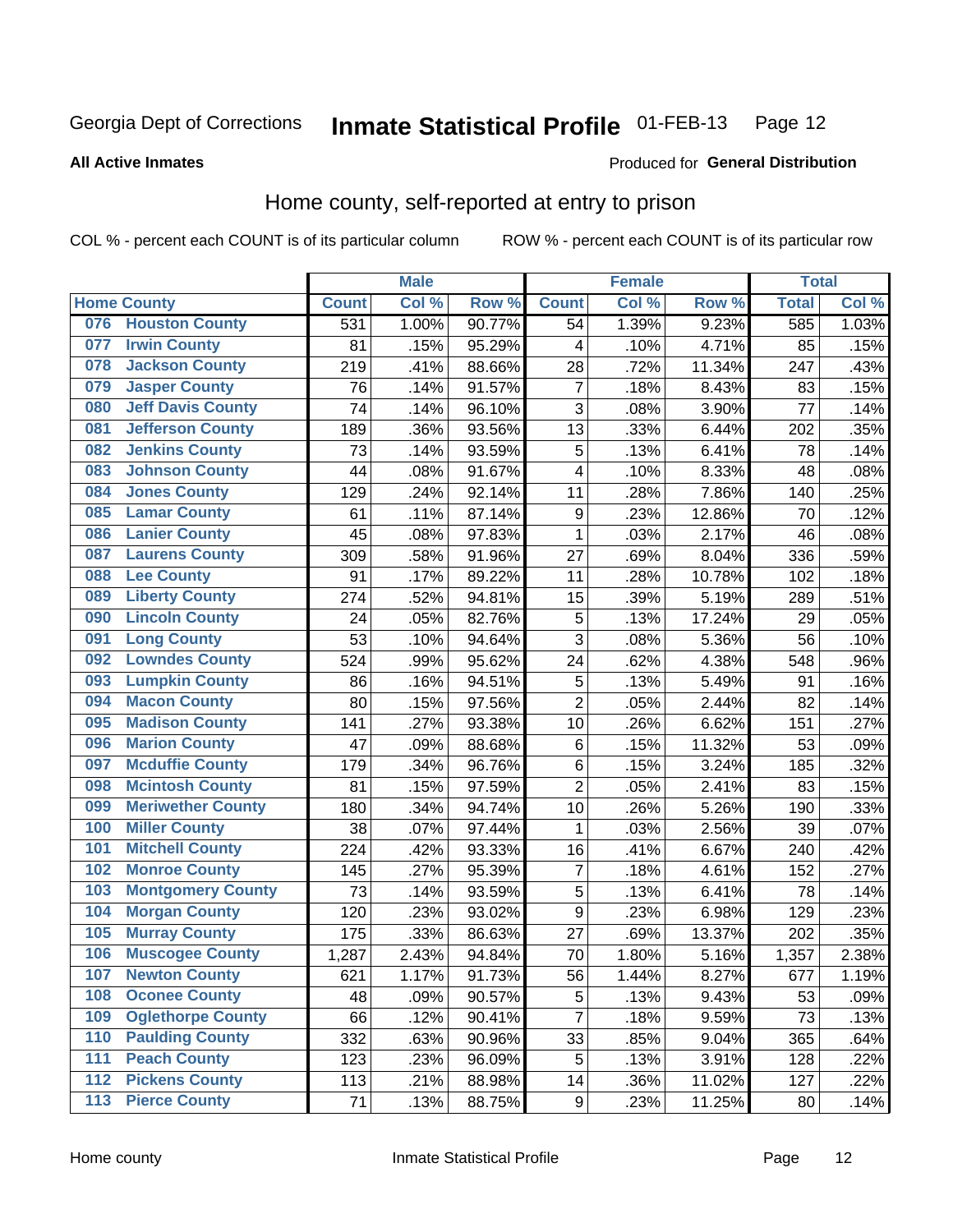#### Inmate Statistical Profile 01-FEB-13 Page 13

#### **All Active Inmates**

#### Produced for General Distribution

### Home county, self-reported at entry to prison

COL % - percent each COUNT is of its particular column

|                  |                          |              | <b>Male</b> |         |                         | <b>Female</b> |        | <b>Total</b>    |       |
|------------------|--------------------------|--------------|-------------|---------|-------------------------|---------------|--------|-----------------|-------|
|                  | <b>Home County</b>       | <b>Count</b> | Col %       | Row %   | <b>Count</b>            | Col %         | Row %  | <b>Total</b>    | Col % |
| 114              | <b>Pike County</b>       | 55           | .10%        | 94.83%  | 3                       | .08%          | 5.17%  | $\overline{58}$ | .10%  |
| $\overline{115}$ | <b>Polk County</b>       | 260          | .49%        | 90.28%  | 28                      | .72%          | 9.72%  | 288             | .51%  |
| 116              | <b>Pulaski County</b>    | 74           | .14%        | 88.10%  | 10                      | .26%          | 11.90% | 84              | .15%  |
| 117              | <b>Putnam County</b>     | 160          | .30%        | 93.02%  | 12                      | .31%          | 6.98%  | 172             | .30%  |
| 118              | <b>Quitman County</b>    | 20           | .04%        | 100.00% |                         |               |        | 20              | .04%  |
| 119              | <b>Rabun County</b>      | 46           | .09%        | 85.19%  | $\bf 8$                 | .21%          | 14.81% | 54              | .09%  |
| 120              | <b>Randolph County</b>   | 80           | .15%        | 93.02%  | $\,6$                   | .15%          | 6.98%  | 86              | .15%  |
| 121              | <b>Richmond County</b>   | 1,732        | 3.26%       | 94.64%  | 98                      | 2.52%         | 5.36%  | 1,830           | 3.21% |
| 122              | <b>Rockdale County</b>   | 364          | .69%        | 92.62%  | 29                      | .74%          | 7.38%  | 393             | .69%  |
| 123              | <b>Schley County</b>     | 24           | .05%        | 96.00%  | 1                       | .03%          | 4.00%  | 25              | .04%  |
| 124              | <b>Screven County</b>    | 141          | .27%        | 92.76%  | 11                      | .28%          | 7.24%  | 152             | .27%  |
| 125              | <b>Seminole County</b>   | 61           | .11%        | 84.72%  | 11                      | .28%          | 15.28% | 72              | .13%  |
| 126              | <b>Spalding County</b>   | 529          | 1.00%       | 92.32%  | 44                      | 1.13%         | 7.68%  | 573             | 1.01% |
| 127              | <b>Stephens County</b>   | 144          | .27%        | 94.12%  | 9                       | .23%          | 5.88%  | 153             | .27%  |
| 128              | <b>Stewart County</b>    | 38           | .07%        | 100.00% |                         |               |        | 38              | .07%  |
| 129              | <b>Sumter County</b>     | 231          | .44%        | 95.45%  | 11                      | .28%          | 4.55%  | 242             | .42%  |
| 130              | <b>Talbot County</b>     | 61           | .11%        | 95.31%  | 3                       | .08%          | 4.69%  | 64              | .11%  |
| 131              | <b>Taliaferro County</b> | 10           | .02%        | 90.91%  | $\mathbf{1}$            | .03%          | 9.09%  | 11              | .02%  |
| 132              | <b>Tattnall County</b>   | 156          | .29%        | 94.55%  | $\boldsymbol{9}$        | .23%          | 5.45%  | 165             | .29%  |
| 133              | <b>Taylor County</b>     | 75           | .14%        | 93.75%  | 5                       | .13%          | 6.25%  | 80              | .14%  |
| 134              | <b>Telfair County</b>    | 110          | .21%        | 94.02%  | $\overline{\mathbf{7}}$ | .18%          | 5.98%  | 117             | .21%  |
| 135              | <b>Terrell County</b>    | 82           | .15%        | 94.25%  | 5                       | .13%          | 5.75%  | 87              | .15%  |
| 136              | <b>Thomas County</b>     | 227          | .43%        | 95.38%  | 11                      | .28%          | 4.62%  | 238             | .42%  |
| 137              | <b>Tift County</b>       | 254          | .48%        | 96.21%  | 10                      | .26%          | 3.79%  | 264             | .46%  |
| 138              | <b>Toombs County</b>     | 314          | .59%        | 90.75%  | 32                      | .82%          | 9.25%  | 346             | .61%  |
| 139              | <b>Towns County</b>      | 26           | .05%        | 83.87%  | 5                       | .13%          | 16.13% | 31              | .05%  |
| 140              | <b>Treutlen County</b>   | 73           | .14%        | 87.95%  | 10                      | .26%          | 12.05% | 83              | .15%  |
| 141              | <b>Troup County</b>      | 532          | 1.00%       | 93.66%  | 36                      | .92%          | 6.34%  | 568             | 1.00% |
| $\overline{142}$ | <b>Turner County</b>     | 70           | .13%        | 95.89%  | 3                       | .08%          | 4.11%  | 73              | .13%  |
| 143              | <b>Twiggs County</b>     | 68           | .13%        | 89.47%  | $\bf 8$                 | .21%          | 10.53% | 76              | .13%  |
| 144              | <b>Union County</b>      | 60           | .11%        | 82.19%  | 13                      | .33%          | 17.81% | 73              | .13%  |
| 145              | <b>Upson County</b>      | 151          | .28%        | 93.79%  | 10                      | .26%          | 6.21%  | 161             | .28%  |
| 146              | <b>Walker County</b>     | 358          | .67%        | 89.50%  | 42                      | 1.08%         | 10.50% | 400             | .70%  |
| 147              | <b>Walton County</b>     | 447          | .84%        | 91.98%  | 39                      | 1.00%         | 8.02%  | 486             | .85%  |
| 148              | <b>Ware County</b>       | 297          | .56%        | 95.19%  | 15                      | .39%          | 4.81%  | 312             | .55%  |
| 149              | <b>Warren County</b>     | 38           | .07%        | 90.48%  | 4                       | .10%          | 9.52%  | 42              | .07%  |
| 150              | <b>Washington County</b> | 200          | .38%        | 90.09%  | 22                      | .57%          | 9.91%  | 222             | .39%  |
| 151              | <b>Wayne County</b>      | 148          | .28%        | 93.08%  | 11                      | .28%          | 6.92%  | 159             | .28%  |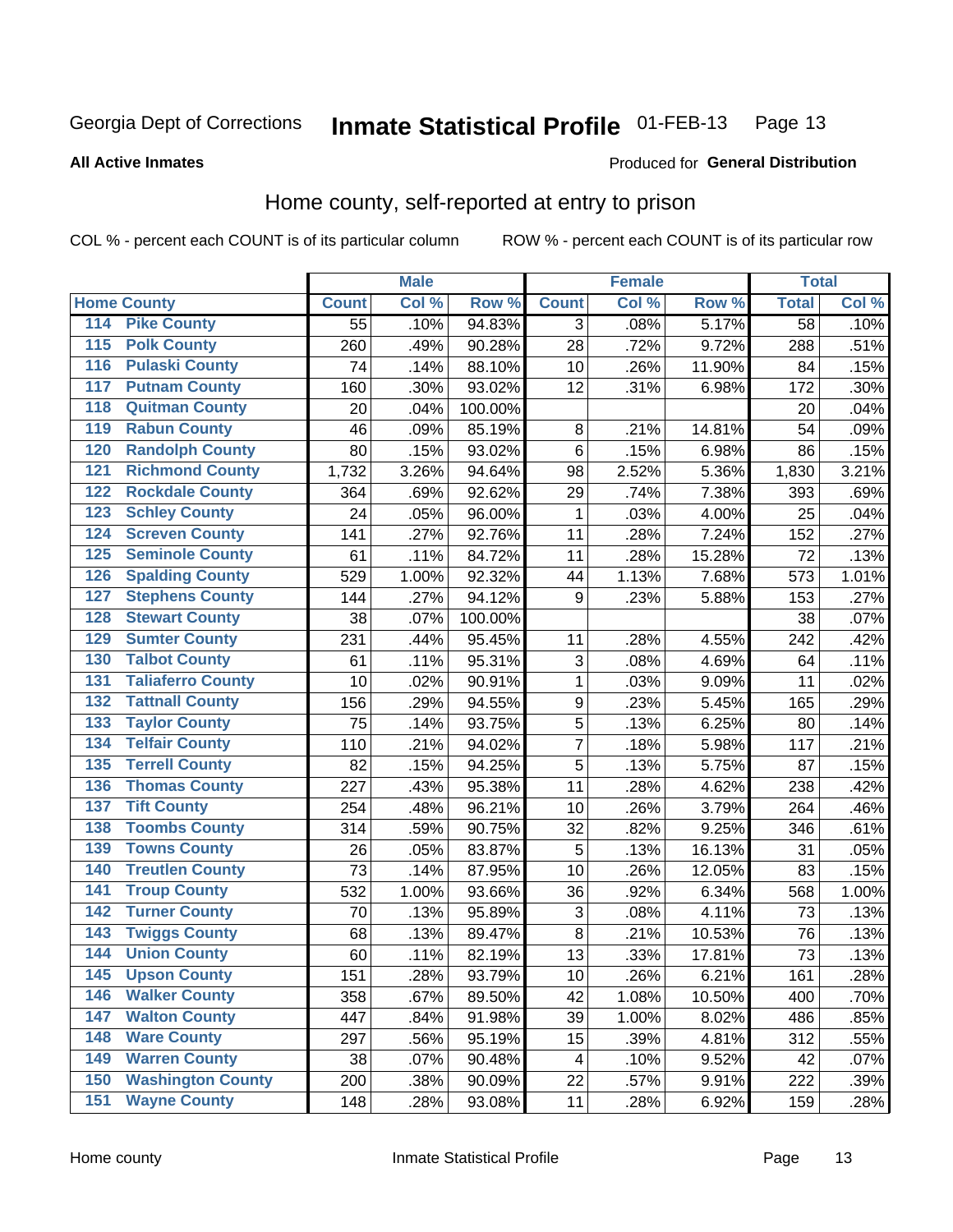#### Inmate Statistical Profile 01-FEB-13 Page 14

**All Active Inmates** 

#### Produced for General Distribution

## Home county, self-reported at entry to prison

COL % - percent each COUNT is of its particular column

|     |                             |              | <b>Male</b> |         |              | <b>Female</b> |          | <b>Total</b> |       |
|-----|-----------------------------|--------------|-------------|---------|--------------|---------------|----------|--------------|-------|
|     | <b>Home County</b>          | <b>Count</b> | Col %       | Row %   | <b>Count</b> | Col %         | Row %    | <b>Total</b> | Col % |
| 152 | <b>Webster County</b>       | 11           | .02%        | 100.00% |              |               |          | 11           | .02%  |
| 153 | <b>Wheeler County</b>       | 27           | .05%        | 90.00%  | 3            | .08%          | 10.00%   | 30           | .05%  |
| 154 | <b>White County</b>         | 83           | .16%        | 91.21%  | 8            | .21%          | 8.79%    | 91           | .16%  |
| 155 | <b>Whitfield County</b>     | 533          | 1.00%       | 90.03%  | 59           | 1.52%         | 9.97%    | 592          | 1.04% |
| 156 | <b>Wilcox County</b>        | 59           | .11%        | 88.06%  | 8            | .21%          | 11.94%   | 67           | .12%  |
| 157 | <b>Wilkes County</b>        | 58           | .11%        | 89.23%  | 7            | .18%          | 10.77%   | 65           | .11%  |
| 158 | <b>Wilkinson County</b>     | 55           | .10%        | 96.49%  | 2            | .05%          | 3.51%    | 57           | .10%  |
| 159 | <b>Worth County</b>         | 105          | .20%        | 92.92%  | 8            | .21%          | 7.08%    | 113          | .20%  |
| 999 | <b>Other Custody/Out Of</b> | 263          | .50%        | 91.64%  | 24           | .62%          | $8.36\%$ | 287          | .50%  |
|     | <b>State</b>                |              |             |         |              |               |          |              |       |
|     | <b>Total Rported</b>        | 53,058       | 100%        | 93.16%  | 3,893        | 100%          | 6.84%    | 56,951       | 100%  |

| NO<br>τeα |        |       |        |
|-----------|--------|-------|--------|
|           | 53.058 | 3,893 | 56.951 |

| Mode<br><b>Tequent)</b><br>ns | nown | mown | เทown |
|-------------------------------|------|------|-------|
|                               |      |      |       |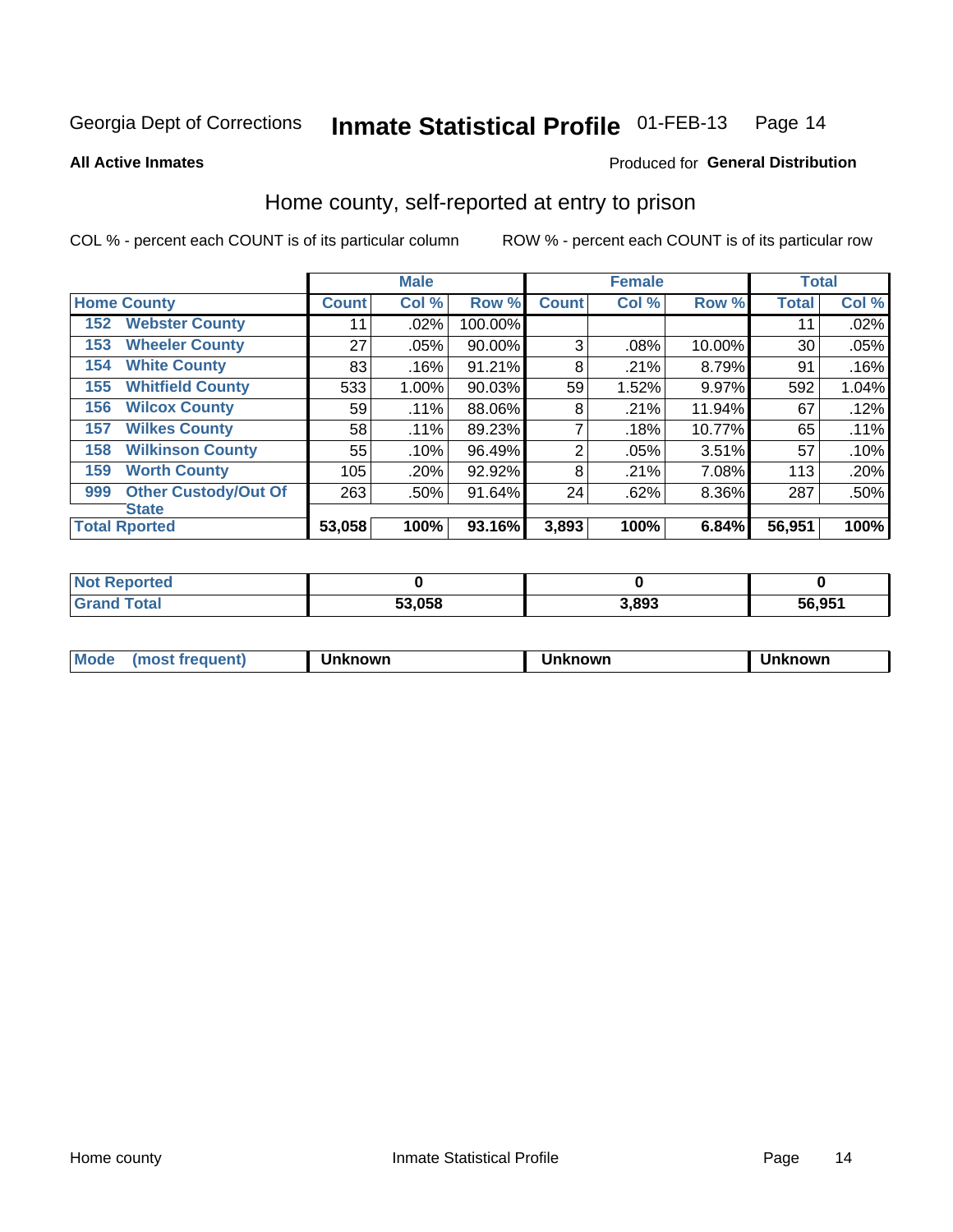#### Inmate Statistical Profile 01-FEB-13 Page 15

**All Active Inmates** 

#### **Produced for General Distribution**

## Socioeconomic class, self-reported at entry to prison

COL % - percent each COUNT is of its particular column

|                       |                                    | <b>Male</b> |           |              | <b>Female</b> |          |        | <b>Total</b> |
|-----------------------|------------------------------------|-------------|-----------|--------------|---------------|----------|--------|--------------|
| Socioeconomic Class   | <b>Count</b> l                     | Col %       | Row %     | <b>Count</b> | Col %         | Row %    | Total  | Col %        |
| <b>Welfare</b>        | $,974$ <sup><math>\pm</math></sup> | 9.81%       | $95.55\%$ | 92           | 10.33%        | 4.45%    | 2,066  | 9.83%        |
| <b>Occ Employ</b>     | 826                                | 4.10%       | 99.52%    | 4            | .45%          | .48%     | 830    | 3.95%        |
| <b>Minimum Std</b>    | 8,347                              | 41.47%      | 96.77%    | 279          | 31.31%        | 3.23%    | 8,626  | 41.04%       |
| <b>Middle</b><br>4    | 8,983                              | 44.62%      | 94.57%    | 516          | 57.91%        | 5.43%    | 9,499  | 45.19%       |
| <b>Total Reported</b> | 20,130                             | 100%        | 95.76%    | 891          | 100%          | $4.24\%$ | 21,021 | 100%         |

| orted | 32,928 | 3,002 | 35,930 |
|-------|--------|-------|--------|
| Fotol | 53,058 | 3,893 | 56,951 |

| ____<br>_____<br>____ |
|-----------------------|
|-----------------------|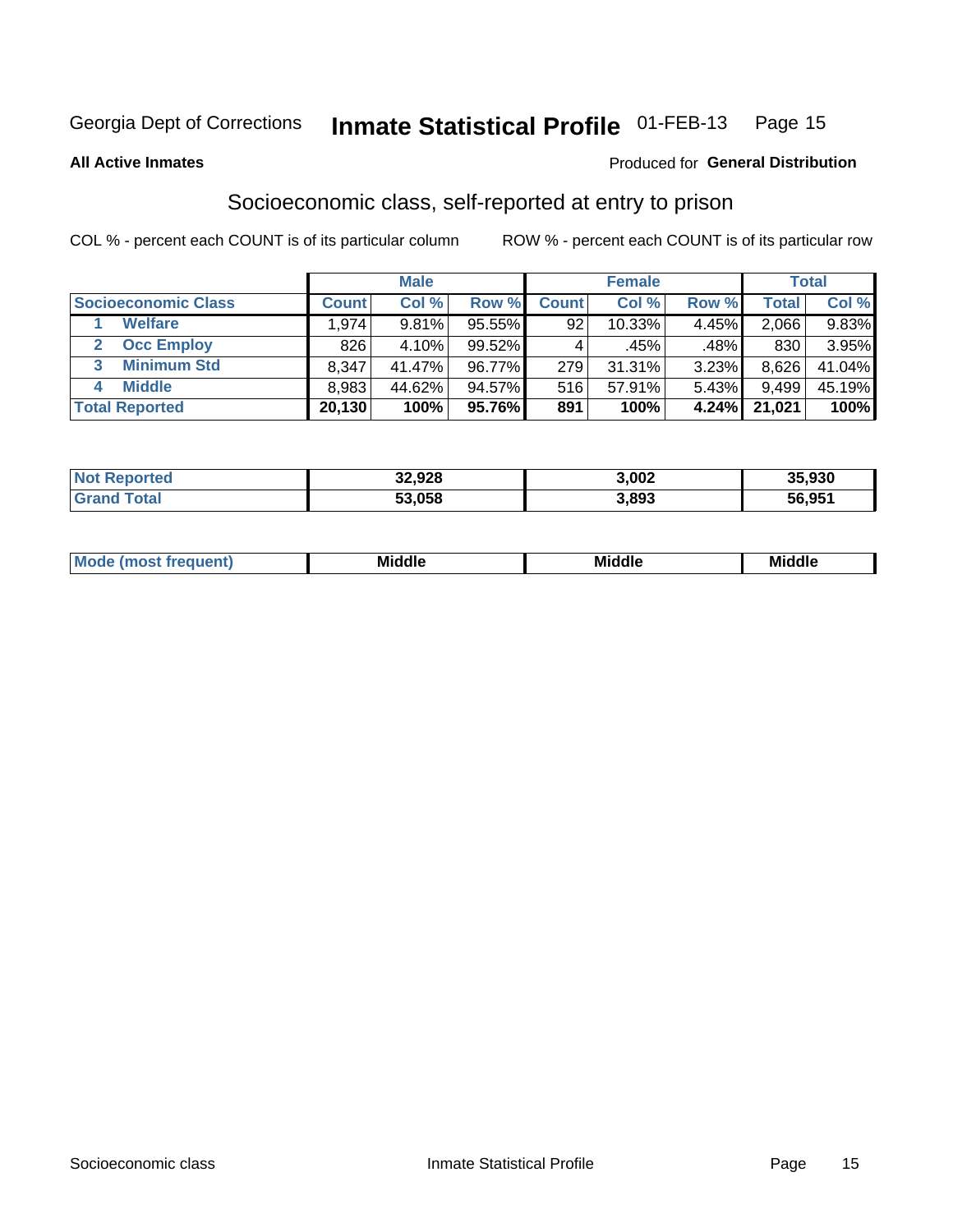## Inmate Statistical Profile 01-FEB-13 Page 16

**All Active Inmates** 

#### Produced for General Distribution

## Environment to age 16, self-reported at entry to prison

COL % - percent each COUNT is of its particular column

|                                    |              | <b>Male</b> |        |              | <b>Female</b> |       |              | <b>Total</b> |
|------------------------------------|--------------|-------------|--------|--------------|---------------|-------|--------------|--------------|
| <b>Environment to age 16</b>       | <b>Count</b> | Col %       | Row %  | <b>Count</b> | Col %         | Row % | <b>Total</b> | Col %        |
| <b>Rural/Farm</b>                  | 749          | 3.69%       | 96.65% | 26           | 2.91%         | 3.35% | 775          | 3.65%        |
| <b>Rural/Nfarm</b><br>$\mathbf{2}$ | 1,088        | $5.36\%$    | 91.51% | 101          | 11.28%        | 8.49% | 1,189        | 5.61%        |
| S.M.S.A<br>3                       | 7,384        | 36.35%      | 97.67% | 176          | 19.66%        | 2.33% | 7,560        | 35.65%       |
| <b>Urban</b><br>4                  | 4,505        | 22.18%      | 93.23% | 327          | 36.54%        | 6.77% | 4,832        | 22.78%       |
| <b>Small Town</b><br>5.            | 6,587        | 32.43%      | 96.13% | 265          | 29.61%        | 3.87% | 6,852        | 32.31%       |
| <b>Total Reported</b>              | 20,313       | 100%        | 95.78% | 895          | 100%          | 4.22% | 21,208       | 100%         |

| <b>Not Reported</b> | 32,745 | 2.998 | 35,743 |
|---------------------|--------|-------|--------|
| <b>Grand Total</b>  | 53,058 | 3,893 | 56,951 |

| Mo | . M S 1 | .<br>_____ | -<br>M |
|----|---------|------------|--------|
|    |         |            |        |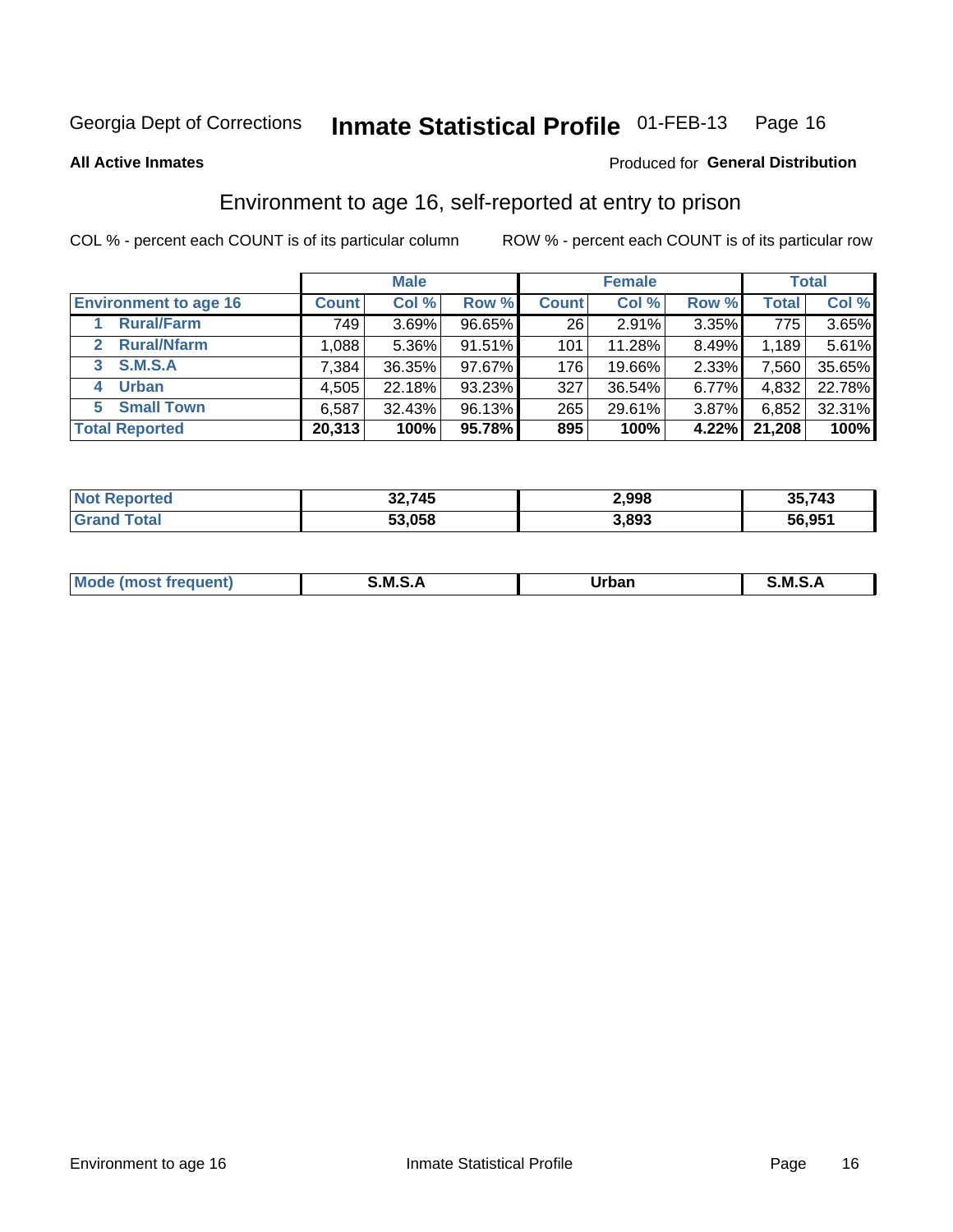#### Inmate Statistical Profile 01-FEB-13 Page 17

#### **All Active Inmates**

#### Produced for General Distribution

## Guardian status to age 16, self-reported at entry to prison

COL % - percent each COUNT is of its particular column

|                                  |              | <b>Male</b> |           |              | <b>Female</b> |         |        | <b>Total</b> |
|----------------------------------|--------------|-------------|-----------|--------------|---------------|---------|--------|--------------|
| <b>Guardian Status To Age 16</b> | <b>Count</b> | Col %       | Row %     | <b>Count</b> | Col %         | Row %   | Total  | Col %        |
| 1 Orphanage                      | 12           | $.07\%$     | 100.00%   |              |               |         | 12     | .07%         |
| 2 Father Only                    | 549          | 3.07%       | 97.86%    | 12           | 2.72%         | 2.14%   | 561    | 3.06%        |
| <b>3 Both Parents</b>            | 6,953        | 38.90%      | 97.29%    | 194          | 43.99%        | 2.71%   | 7,147  | 39.03%       |
| <b>4 Mother Only</b>             | 7,819        | 43.75%      | 98.09%    | 152          | 34.47%        | 1.91%   | 7,971  | 43.53%       |
| <b>6 Oth Female</b>              | 464          | 2.60%       | 98.31%    | 8            | 1.81%         | 1.69%   | 472    | 2.58%        |
| <b>7 Oth Male</b>                | 79           | .44%        | 98.75%    |              | .23%          | 1.25%   | 80     | .44%         |
| 8 Step-Parents                   | 177          | .99%        | 99.44%    |              | .23%          | $.56\%$ | 178    | $.97\%$      |
| <b>9 Foster Home</b>             | 296          | 1.66%       | 97.05%    | 9            | 2.04%         | 2.95%   | 305    | 1.67%        |
| <b>10 Grand Parents</b>          | 1,523        | 8.52%       | $95.97\%$ | 64           | 14.51%        | 4.03%   | 1,587  | 8.67%        |
| <b>Total Reported</b>            | 17,872       | 100%        | 97.59%    | 441          | 100%          | 2.41%   | 18,313 | 100%         |

| ortea<br>NOT | 35.186 | 3,452 | 38,638 |
|--------------|--------|-------|--------|
| .Gr          | 53.058 | 3,893 | 56,951 |

| Mode | วทIv<br>Mot | <b>Both Parents</b><br>Parents | lM.<br>Only<br>. |
|------|-------------|--------------------------------|------------------|
|      |             |                                |                  |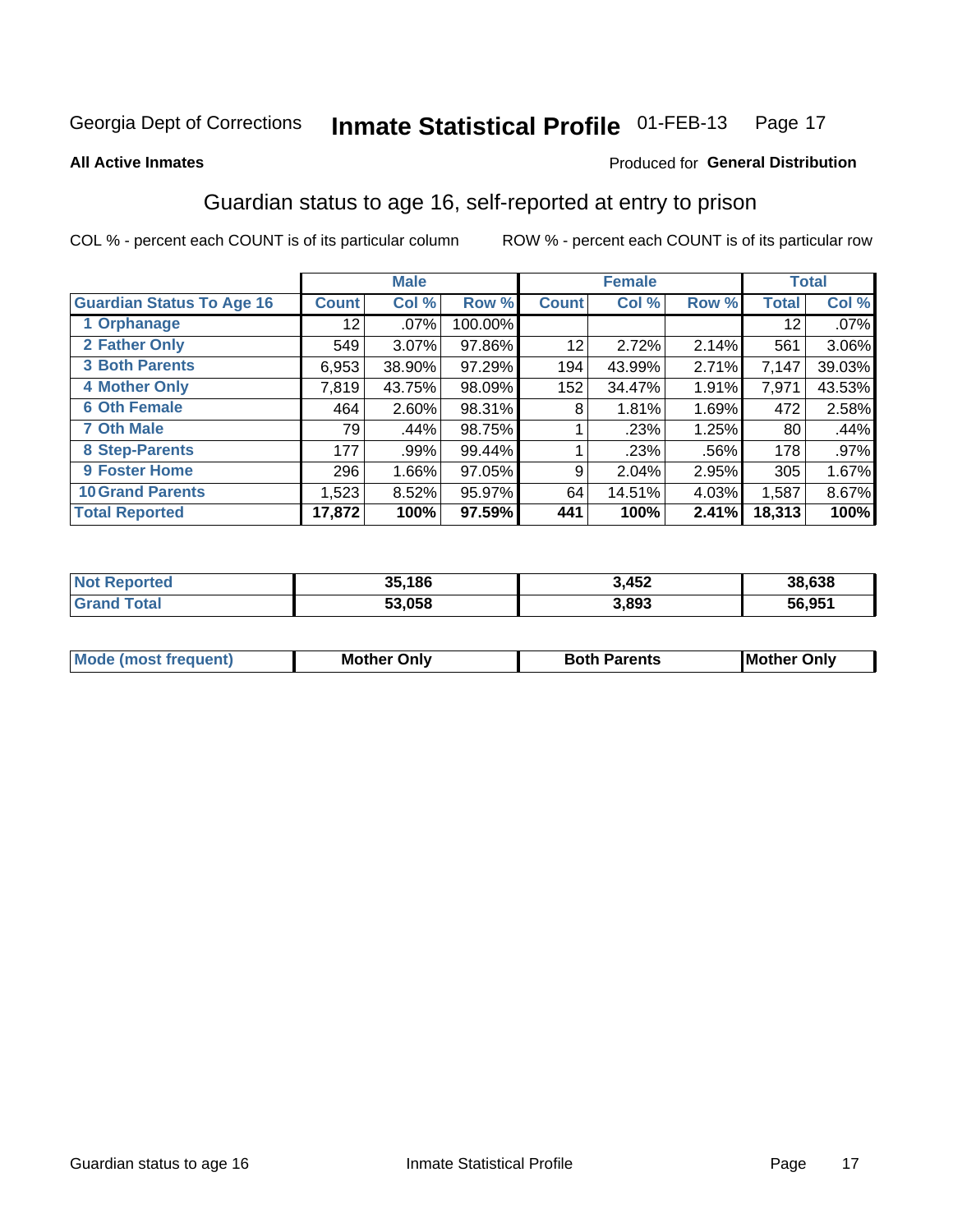#### Inmate Statistical Profile 01-FEB-13 Page 18

#### **All Active Inmates**

#### Produced for General Distribution

## Employment status before prison, self-reported at entry to prison

COL % - percent each COUNT is of its particular column

|                                  |              | <b>Male</b> |        |              | <b>Female</b> |        |        | <b>Total</b> |
|----------------------------------|--------------|-------------|--------|--------------|---------------|--------|--------|--------------|
| <b>Employment Status</b>         | <b>Count</b> | Col %       | Row %  | <b>Count</b> | Col %         | Row %  | Total  | Col %        |
| <b>Full Time</b>                 | 21,082       | 48.50%      | 96.52% | 759          | 25.44%        | 3.48%  | 21,841 | 47.02%       |
| <b>Part Time</b><br>$\mathbf{2}$ | 4,322        | $9.94\%$    | 96.00% | 180          | 6.03%         | 4.00%  | 4,502  | 9.69%        |
| Unempl $<$ 6m<br>3               | 3,342        | 7.69%       | 97.18% | 97           | 3.25%         | 2.82%  | 3,439  | 7.40%        |
| Unempl > 6m<br>4                 | 7,259        | 16.70%      | 84.03% | 1,380        | 46.26%        | 15.97% | 8,639  | 18.60%       |
| <b>Never Workd</b><br>5          | 4,490        | 10.33%      | 96.46% | 165          | 5.53%         | 3.54%  | 4,655  | 10.02%       |
| <b>Student</b><br>6              | 1,025        | $2.36\%$    | 92.09% | 88           | 2.95%         | 7.91%  | 1,113  | 2.40%        |
| <b>Incapable</b>                 | 1,949        | 4.48%       | 86.12% | 314          | 10.53%        | 13.88% | 2,263  | 4.87%        |
| <b>Total Reported</b>            | 43,469       | 100%        | 93.58% | 2,983        | 100%          | 6.42%  | 46,452 | 100%         |

| <b>TEG</b><br>NO | 9,589  | 910   | 10,499             |
|------------------|--------|-------|--------------------|
| T <sub>1</sub>   | 53.058 | 3,893 | 56.95 <sup>4</sup> |

| <b>Mou</b><br>זווניווו<br>$\cdots$ | 6m<br>____ | ∙ull<br>⊺ime<br>the contract of the contract of the contract of the contract of the contract of the contract of the contract of |
|------------------------------------|------------|---------------------------------------------------------------------------------------------------------------------------------|
|                                    |            |                                                                                                                                 |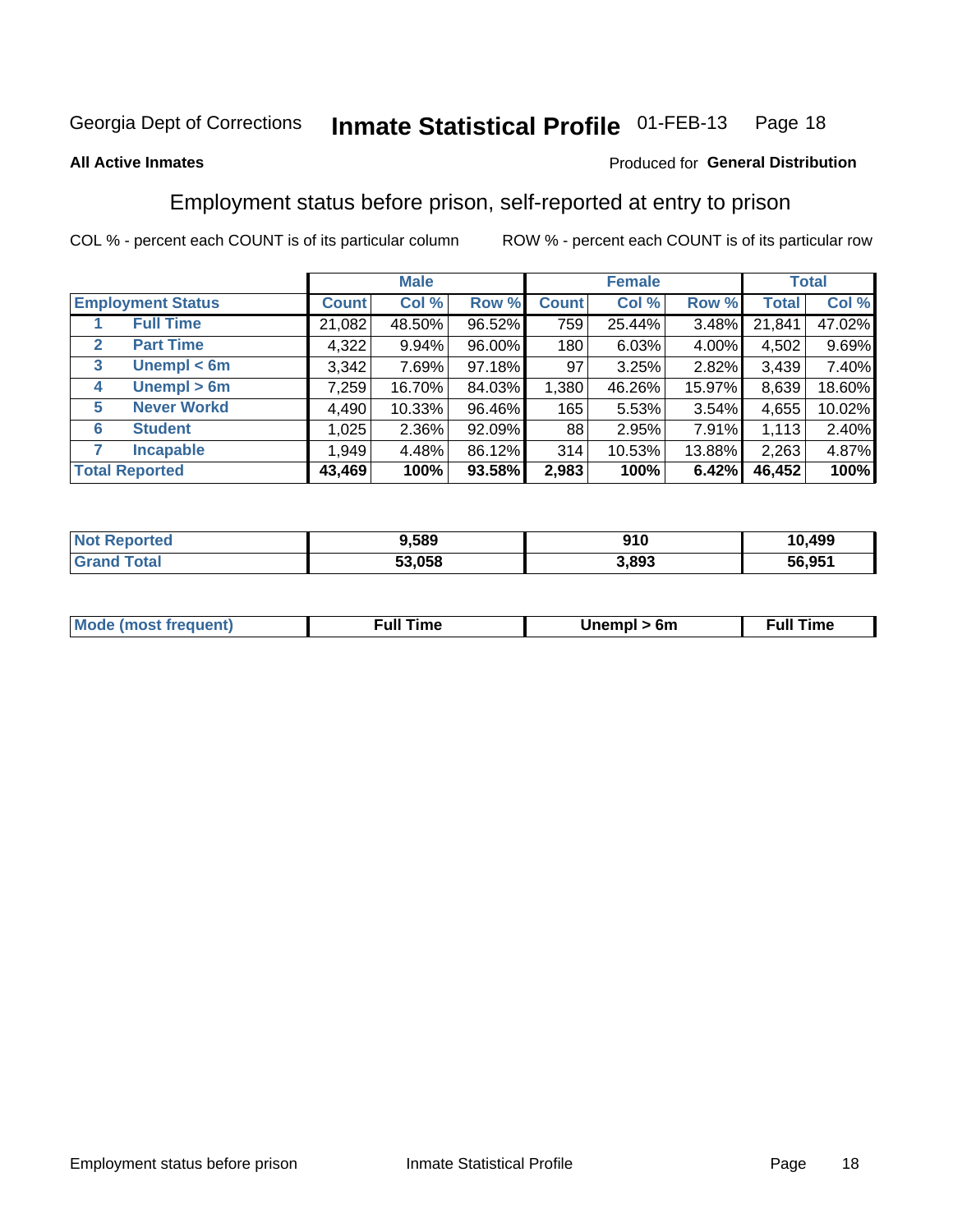#### **All Active Inmates**

Produced for General Distribution

### Age at admission

COL % - percent each COUNT is of its particular column

|                         |              | <b>Male</b> |        |              | <b>Female</b> |        |              | <b>Total</b> |
|-------------------------|--------------|-------------|--------|--------------|---------------|--------|--------------|--------------|
| <b>Age At Admission</b> | <b>Count</b> | Col %       | Row %  | <b>Count</b> | Col %         | Row %  | <b>Total</b> | Col %        |
| 14                      | 19           | 0.04%       | 95.00% | 1            | 0.03%         | 5.00%  | 20           | 0.04%        |
| 15                      | 64           | 0.12%       | 98.46% | 1            | 0.03%         | 1.54%  | 65           | 0.11%        |
| 16                      | 189          | 0.36%       | 95.94% | 8            | 0.21%         | 4.06%  | 197          | 0.35%        |
| $\overline{17}$         | 742          | 1.40%       | 96.99% | 23           | 0.59%         | 3.01%  | 765          | 1.34%        |
| $\overline{18}$         | 1,525        | 2.87%       | 97.32% | 42           | 1.08%         | 2.68%  | 1,567        | 2.75%        |
| 19                      | 2,216        | 4.18%       | 96.94% | 70           | 1.80%         | 3.06%  | 2,286        | 4.01%        |
| 20                      | 2,387        | 4.50%       | 95.33% | 117          | 3.01%         | 4.67%  | 2,504        | 4.40%        |
| $\overline{21}$         | 2,404        | 4.53%       | 95.06% | 125          | 3.21%         | 4.94%  | 2,529        | 4.44%        |
| $\overline{22}$         | 2,435        | 4.59%       | 94.71% | 136          | 3.49%         | 5.29%  | 2,571        | 4.51%        |
| 23                      | 2,192        | 4.13%       | 93.96% | 141          | 3.62%         | 6.04%  | 2,333        | 4.10%        |
| 24                      | 2,083        | 3.93%       | 94.00% | 133          | 3.42%         | 6.00%  | 2,216        | 3.89%        |
| $\overline{25}$         | 2,019        | 3.81%       | 94.04% | 128          | 3.29%         | 5.96%  | 2,147        | 3.77%        |
| $\overline{26}$         | 1,926        | 3.63%       | 94.32% | 116          | 2.98%         | 5.68%  | 2,042        | 3.59%        |
| $\overline{27}$         | 1,882        | 3.55%       | 93.08% | 140          | 3.60%         | 6.92%  | 2,022        | 3.55%        |
| 28                      | 1,851        | 3.49%       | 92.92% | 141          | 3.62%         | 7.08%  | 1,992        | 3.50%        |
| 29                      | 1,725        | 3.25%       | 92.44% | 141          | 3.62%         | 7.56%  | 1,866        | 3.28%        |
| 30                      | 1,775        | 3.35%       | 93.62% | 121          | 3.11%         | 6.38%  | 1,896        | 3.33%        |
| 31                      | 1,693        | 3.19%       | 92.61% | 135          | 3.47%         | 7.39%  | 1,828        | 3.21%        |
| 32                      | 1,583        | 2.98%       | 91.82% | 141          | 3.62%         | 8.18%  | 1,724        | 3.03%        |
| 33                      | 1,463        | 2.76%       | 92.19% | 124          | 3.19%         | 7.81%  | 1,587        | 2.79%        |
| 34                      | 1,387        | 2.61%       | 91.43% | 130          | 3.34%         | 8.57%  | 1,517        | 2.66%        |
| 35                      | 1,312        | 2.47%       | 91.62% | 120          | 3.08%         | 8.38%  | 1,432        | 2.51%        |
| 36                      | 1,291        | 2.43%       | 91.37% | 122          | 3.13%         | 8.63%  | 1,413        | 2.48%        |
| $\overline{37}$         | 1,231        | 2.32%       | 92.14% | 105          | 2.70%         | 7.86%  | 1,336        | 2.35%        |
| 38                      | 1,183        | 2.23%       | 93.00% | 89           | 2.29%         | 7.00%  | 1,272        | 2.23%        |
| 39                      | 1,136        | 2.14%       | 91.32% | 108          | 2.77%         | 8.68%  | 1,244        | 2.18%        |
| 40                      | 1,109        | 2.09%       | 90.83% | 112          | 2.88%         | 9.17%  | 1,221        | 2.14%        |
| 41                      | 1,062        | 2.00%       | 91.32% | 101          | 2.60%         | 8.68%  | 1,163        | 2.04%        |
| 42                      | 1,012        | 1.91%       | 90.84% | 102          | 2.62%         | 9.16%  | 1,114        | 1.96%        |
| 43                      | 951          | 1.79%       | 91.44% | 89           | 2.29%         | 8.56%  | 1,040        | 1.83%        |
| 44                      | 946          | 1.78%       | 90.35% | 101          | 2.60%         | 9.65%  | 1,047        | 1.84%        |
| 45                      | 873          | 1.65%       | 91.03% | 86           | 2.21%         | 8.97%  | 959          | 1.68%        |
| 46                      | 834          | 1.57%       | 90.26% | 90           | 2.31%         | 9.74%  | 924          | 1.62%        |
| 47                      | 781          | 1.47%       | 89.98% | 87           | 2.24%         | 10.02% | 868          | 1.52%        |
| 48                      | 750          | 1.41%       | 91.02% | 74           | 1.90%         | 8.98%  | 824          | 1.45%        |
| 49                      | 670          | 1.26%       | 92.93% | 51           | 1.31%         | 7.07%  | 721          | 1.27%        |
| 50                      | 613          | 1.16%       | 91.36% | 58           | 1.49%         | 8.64%  | 671          | 1.18%        |
| 51                      | 520          | 0.98%       | 91.39% | 49           | 1.26%         | 8.61%  | 569          | 1.00%        |
| 52                      | 487          | 0.92%       | 90.35% | 52           | 1.34%         | 9.65%  | 539          | 0.95%        |
| 53                      | 454          | 0.86%       | 90.98% | 45           | 1.16%         | 9.02%  | 499          | 0.88%        |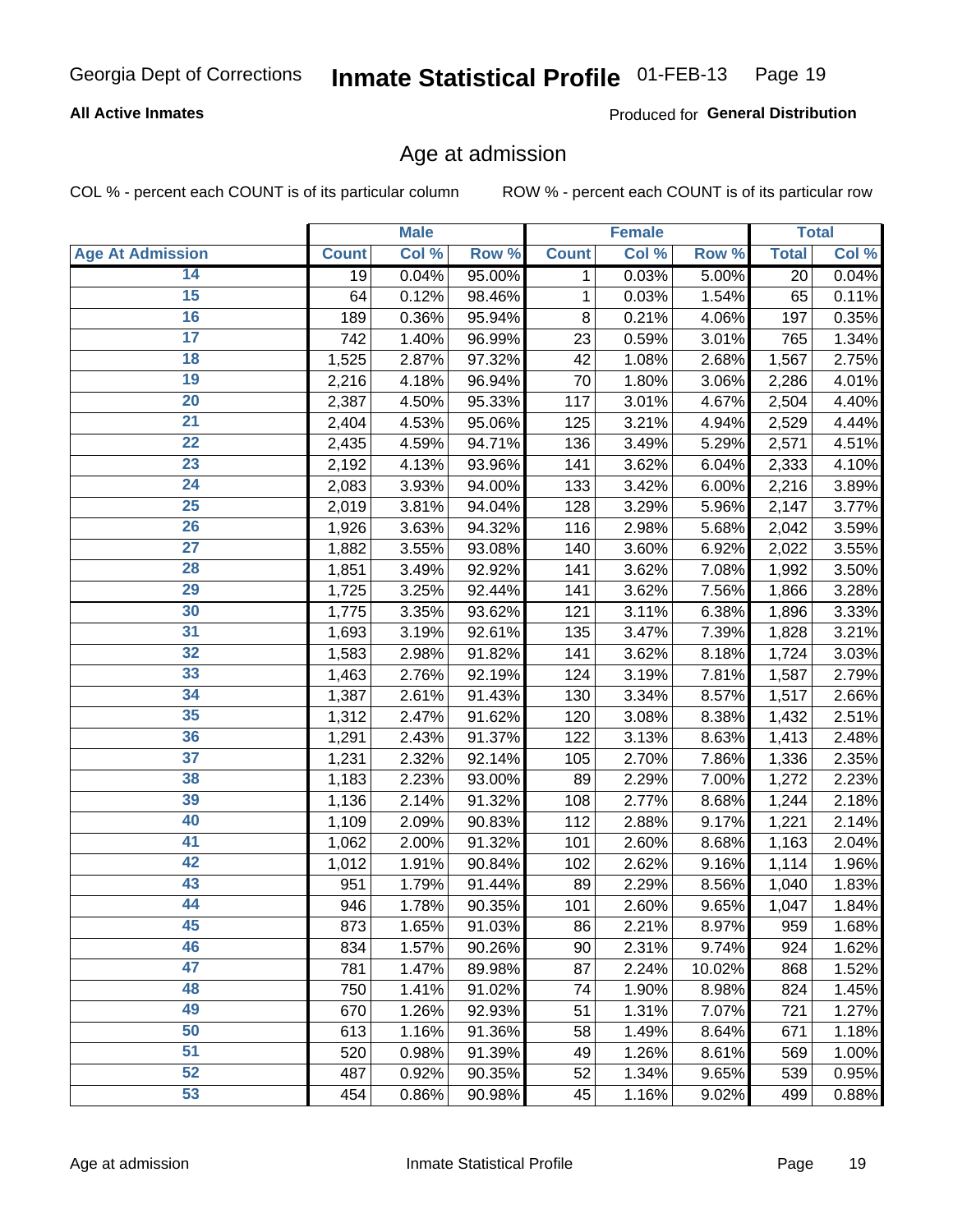#### **All Active Inmates**

Produced for General Distribution

## Age at admission

COL % - percent each COUNT is of its particular column

|                         |                  | <b>Male</b> |         |                | <b>Female</b> |                  |                | <b>Total</b> |
|-------------------------|------------------|-------------|---------|----------------|---------------|------------------|----------------|--------------|
| <b>Age At Admission</b> | <b>Count</b>     | Col %       | Row %   | <b>Count</b>   | Col %         | Row <sup>%</sup> | <b>Total</b>   | Col %        |
| 54                      | $\overline{370}$ | 0.70%       | 93.43%  | 26             | 0.67%         | 6.57%            | 396            | 0.70%        |
| 55                      | 310              | 0.58%       | 93.66%  | 21             | 0.54%         | 6.34%            | 331            | 0.58%        |
| 56                      | 275              | 0.52%       | 93.54%  | 19             | 0.49%         | 6.46%            | 294            | 0.52%        |
| 57                      | 232              | 0.44%       | 96.27%  | 9              | 0.23%         | 3.73%            | 241            | 0.42%        |
| 58                      | 188              | 0.35%       | 94.47%  | 11             | 0.28%         | 5.53%            | 199            | 0.35%        |
| 59                      | 164              | 0.31%       | 92.66%  | 13             | 0.33%         | 7.34%            | 177            | 0.31%        |
| 60                      | 116              | 0.22%       | 94.31%  | $\overline{7}$ | 0.18%         | 5.69%            | 123            | 0.22%        |
| 61                      | 118              | 0.22%       | 92.91%  | 9              | 0.23%         | 7.09%            | 127            | 0.22%        |
| 62                      | 94               | 0.18%       | 95.92%  | 4              | 0.10%         | 4.08%            | 98             | 0.17%        |
| 63                      | 80               | 0.15%       | 97.56%  | $\overline{2}$ | 0.05%         | 2.44%            | 82             | 0.14%        |
| 64                      | 66               | 0.12%       | 95.65%  | 3              | 0.08%         | 4.35%            | 69             | 0.12%        |
| 65                      | 45               | 0.08%       | 93.75%  | 3              | 0.08%         | 6.25%            | 48             | 0.08%        |
| 66                      | 37               | 0.07%       | 90.24%  | 4              | 0.10%         | 9.76%            | 41             | 0.07%        |
| 67                      | 40               | 0.08%       | 100.00% |                |               |                  | 40             | 0.07%        |
| 68                      | 28               | 0.05%       | 96.55%  | 1              | 0.03%         | 3.45%            | 29             | 0.05%        |
| 69                      | 31               | 0.06%       | 100.00% |                |               |                  | 31             | 0.05%        |
| 70                      | 20               | 0.04%       | 86.96%  | 3              | 0.08%         | 13.04%           | 23             | 0.04%        |
| $\overline{71}$         | 10               | 0.02%       | 100.00% |                |               |                  | 10             | 0.02%        |
| $\overline{72}$         | 13               | 0.02%       | 92.86%  | 1              | 0.03%         | 7.14%            | 14             | 0.02%        |
| $\overline{73}$         | 10               | 0.02%       | 100.00% |                |               |                  | 10             | 0.02%        |
| $\overline{74}$         | 8                | 0.02%       | 100.00% |                |               |                  | 8              | 0.01%        |
| 75                      | $\overline{7}$   | 0.01%       | 100.00% |                |               |                  | $\overline{7}$ | 0.01%        |
| 76                      | 7                | 0.01%       | 100.00% |                |               |                  | $\overline{7}$ | 0.01%        |
| $\overline{77}$         | 5                | 0.01%       | 100.00% |                |               |                  | 5              | 0.01%        |
| 78                      | 4                | 0.01%       | 100.00% |                |               |                  | 4              | 0.01%        |
| 79                      | 1                | 0.01%       | 50.00%  | 1              | 0.03%         | 50.00%           | $\overline{2}$ | 0.01%        |
| 82                      | $\overline{2}$   | 0.01%       | 100.00% |                |               |                  | $\overline{2}$ | 0.01%        |
| 84                      | 1                | 0.01%       | 100.00% |                |               |                  | $\mathbf{1}$   | 0.01%        |
| <b>Total Reported</b>   | 53,057           | 100%        | 93.17%  | 3,892          | 100%          | 6.83%            | 56,949         | 100%         |

| <b>rteo</b><br>'N ( |        |       |        |
|---------------------|--------|-------|--------|
| <b>otal</b>         | 53,058 | 3,893 | 56,951 |

| <b>Mean</b><br>(average) | 32.18 | 34.36    | 32.33     |
|--------------------------|-------|----------|-----------|
| Median (middle)          | 30    | ົ<br>აა  | 30        |
| Mode<br>(most frequent)  | ∸∸    | ^^<br>25 | ne.<br>LL |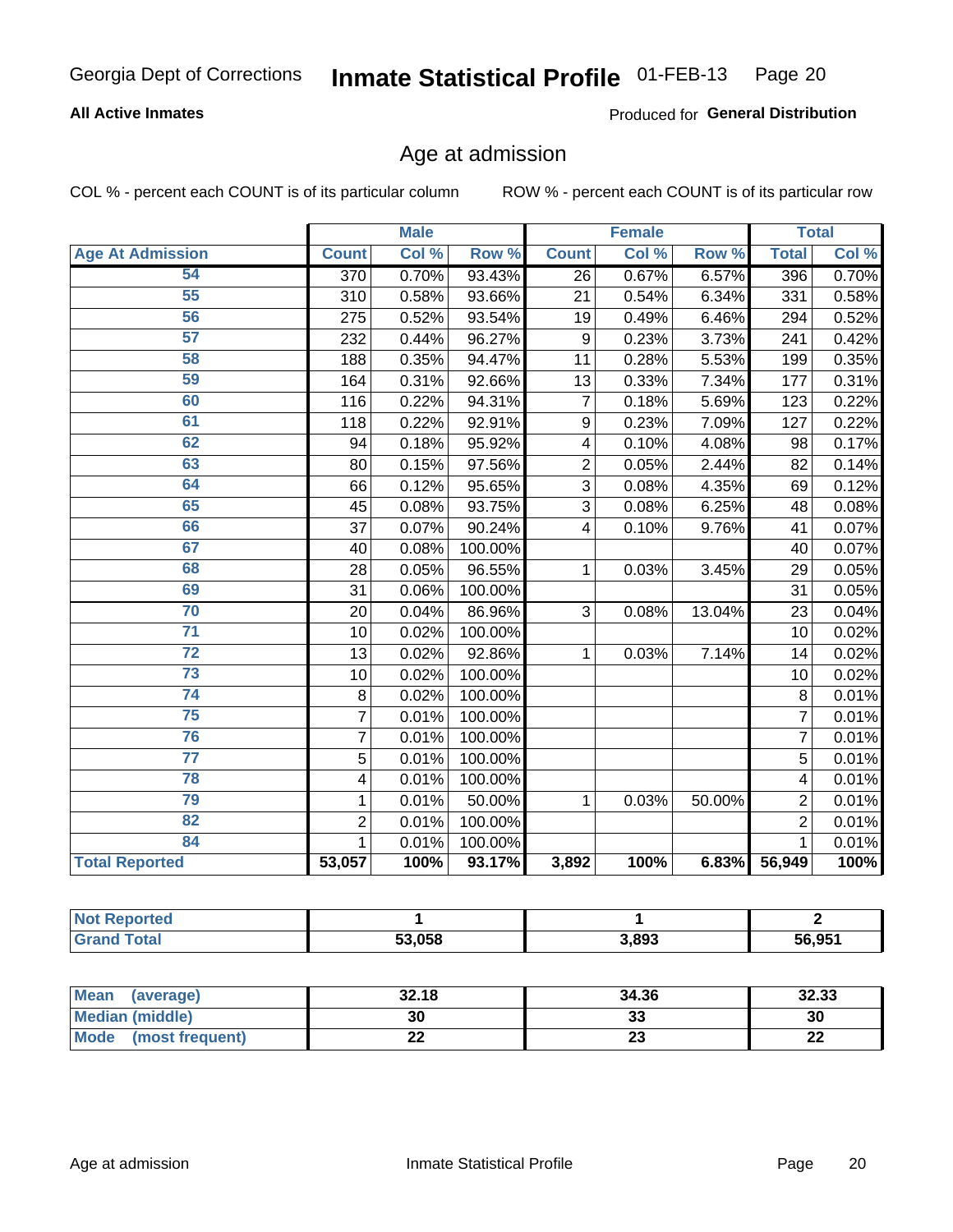#### **All Active Inmates**

#### Produced for General Distribution

### Height, measured at entry to prison

COL % - percent each COUNT is of its particular column

|                       |                 | <b>Male</b> |         |                  | <b>Female</b> |        | <b>Total</b>   |        |
|-----------------------|-----------------|-------------|---------|------------------|---------------|--------|----------------|--------|
| <b>Height</b>         | <b>Count</b>    | Col %       | Row %   | <b>Count</b>     | Col %         | Row %  | <b>Total</b>   | Col %  |
| 4'10"                 | 3               | 0.02%       | 14.29%  | 18               | 8.53%         | 85.71% | 21             | 0.17%  |
| 4'11''                | 13              | 0.10%       | 16.67%  | 65               | 30.81%        | 83.33% | 78             | 0.62%  |
| 5'02''                | $\overline{2}$  | 0.02%       | 66.67%  | 1                | 0.47%         | 33.33% | 3              | 0.02%  |
| 5'03''                | 1               | 0.01%       | 100.00% |                  |               |        | 1              | 0.01%  |
| 5'05''                | 8               | 0.06%       | 100.00% |                  |               |        | 8              | 0.06%  |
| 5'06''                | 9               | 0.07%       | 100.00% |                  |               |        | 9              | 0.07%  |
| 5'07''                | 13              | 0.10%       | 100.00% |                  |               |        | 13             | 0.10%  |
| 5'08''                | 14              | 0.11%       | 100.00% |                  |               |        | 14             | 0.11%  |
| 5'09''                | 15 <sub>1</sub> | 0.12%       | 100.00% |                  |               |        | 15             | 0.12%  |
| 5'10''                | 6,047           | 48.66%      | 98.82%  | 72               | 34.12%        | 1.18%  | 6,119          | 48.42% |
| 5'11''                | 6,253           | 50.32%      | 99.13%  | 55               | 26.07%        | 0.87%  | 6,308          | 49.91% |
| 6'00''                | 13              | 0.10%       | 100.00% |                  |               |        | 13             | 0.10%  |
| 6'01''                | 8               | 0.06%       | 100.00% |                  |               |        | 8              | 0.06%  |
| 6'02''                | 6               | 0.05%       | 100.00% |                  |               |        | 6              | 0.05%  |
| 6'03''                | 1               | 0.01%       | 100.00% |                  |               |        | 1              | 0.01%  |
| 6'04''                | $\overline{2}$  | 0.02%       | 100.00% |                  |               |        | $\overline{2}$ | 0.02%  |
| 6'05''                | 2               | 0.02%       | 100.00% |                  |               |        | $\overline{2}$ | 0.02%  |
| 6'10''                | 6               | 0.05%       | 100.00% |                  |               |        | 6              | 0.05%  |
| 6'11''                | 10              | 0.08%       | 100.00% |                  |               |        | 10             | 0.08%  |
| Seven feet +          | 1               | 0.01%       | 100.00% |                  |               |        |                | 0.01%  |
| <b>Total Reported</b> | 12,427          | 100%        | 98.33%  | $\overline{211}$ | 100%          | 1.67%  | 12,638         | 100%   |

| <b>Not Reported</b> | 40,631 | 3,682 | 44,313 |
|---------------------|--------|-------|--------|
| <b>Total</b>        | 53,058 | 3,893 | 56,951 |

| Mean<br>(average)              | 544"  | 5'06" | 5'10''       |
|--------------------------------|-------|-------|--------------|
| Median (middle)                | 544"  | 5'10" | 5'11"        |
| <b>Mode</b><br>(most frequent) | 5'11" | 5'10" | <b>5'11"</b> |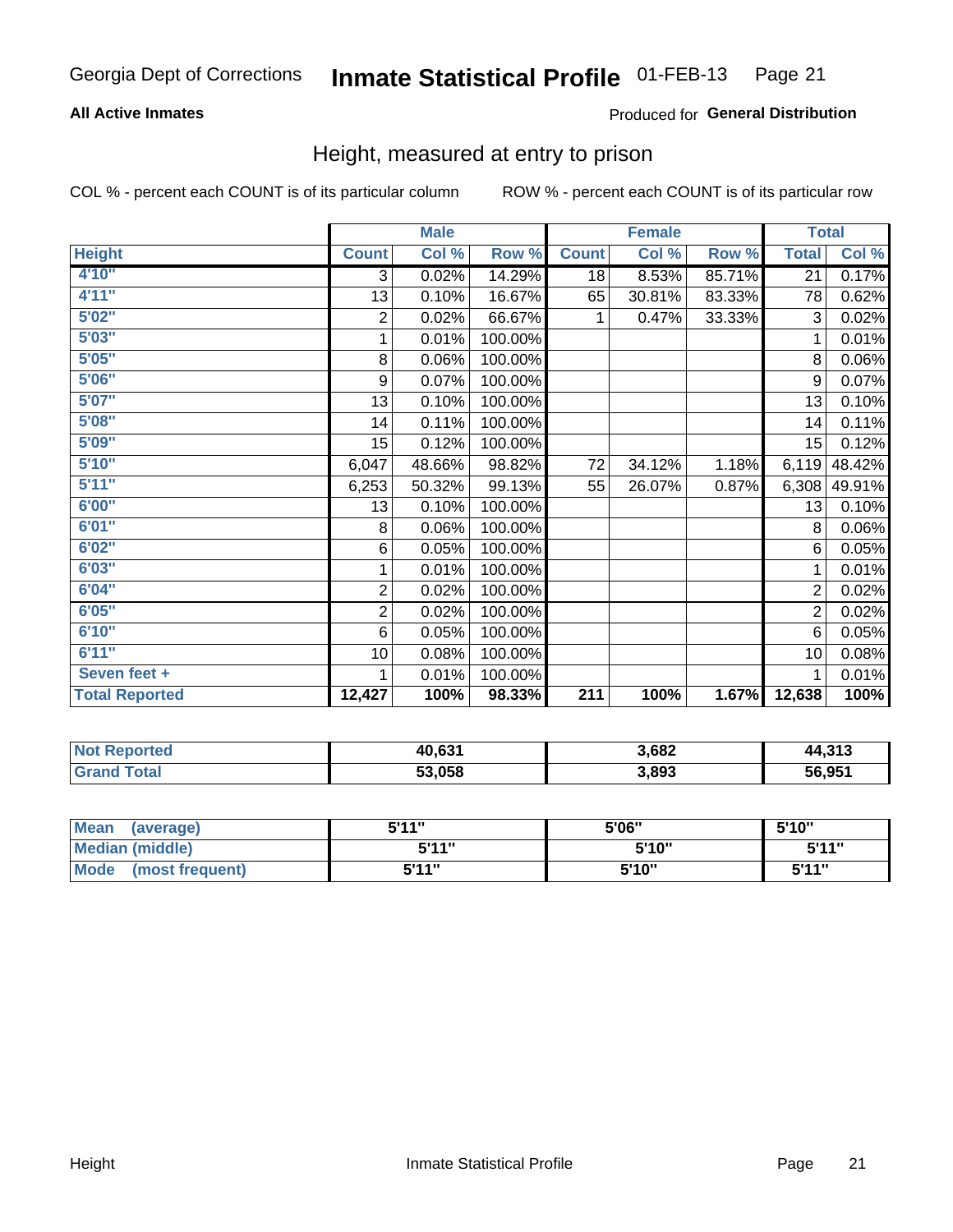#### **All Active Inmates**

#### Produced for General Distribution

## Weight, measured at entry to prison

COL % - percent each COUNT is of its particular column

|                        |                | <b>Male</b> |                  |                         | Female |        | <b>Total</b>    |        |
|------------------------|----------------|-------------|------------------|-------------------------|--------|--------|-----------------|--------|
| <b>Weight</b>          | <b>Count</b>   | Col %       | Row <sup>%</sup> | <b>Count</b>            | Col %  | Row %  | <b>Total</b>    | Col %  |
| <b>Under 80 pounds</b> | 20             | 0.04%       | 95.24%           | $\mathbf 1$             | 0.03%  | 4.76%  | $\overline{21}$ | 0.04%  |
| 80 - 89 pounds         | 3              | 0.01%       | 60.00%           | $\overline{2}$          | 0.05%  | 40.00% | 5               | 0.01%  |
| 90 - 99 pounds         | $\overline{2}$ | 0.01%       | 22.22%           | $\overline{7}$          | 0.18%  | 77.78% | 9               | 0.02%  |
| 100 - 109 pounds       | 23             | 0.04%       | 38.98%           | 36                      | 0.93%  | 61.02% | 59              | 0.10%  |
| 110 - 119 pounds       | 89             | 0.17%       | 43.41%           | 116                     | 3.01%  | 56.59% | 205             | 0.36%  |
| 120 - 129 pounds       | 448            | 0.86%       | 65.21%           | 239                     | 6.20%  | 34.79% | 687             | 1.22%  |
| 130 - 139 pounds       | 1,424          | 2.72%       | 80.04%           | 355                     | 9.21%  | 19.96% | 1,779           | 3.16%  |
| 140 - 149 pounds       | 3,217          | 6.14%       | 88.16%           | 432                     | 11.20% | 11.84% | 3,649           | 6.49%  |
| 150 - 159 pounds       | 5,119          | 9.77%       | 92.28%           | 428                     | 11.10% | 7.72%  | 5,547           | 9.86%  |
| 160 - 169 pounds       | 7,003          | 13.37%      | 93.72%           | 469                     | 12.16% | 6.28%  | 7,472           | 13.29% |
| 170 - 179 pounds       | 6,670          | 12.73%      | 95.03%           | 349                     | 9.05%  | 4.97%  | 7,019           | 12.48% |
| 180 - 189 pounds       | 7,025          | 13.41%      | 95.24%           | 351                     | 9.10%  | 4.76%  | 7,376           | 13.11% |
| 190 - 199 pounds       | 4,908          | 9.37%       | 95.71%           | 220                     | 5.71%  | 4.29%  | 5,128           | 9.12%  |
| 200 - 209 pounds       | 4,249          | 8.11%       | 95.46%           | 202                     | 5.24%  | 4.54%  | 4,451           | 7.91%  |
| 210 - 219 pounds       | 3,231          | 6.17%       | 95.85%           | 140                     | 3.63%  | 4.15%  | 3,371           | 5.99%  |
| 220 - 229 pounds       | 2,632          | 5.02%       | 95.60%           | 121                     | 3.14%  | 4.40%  | 2,753           | 4.89%  |
| 230 - 239 pounds       | 1,822          | 3.48%       | 94.90%           | 98                      | 2.54%  | 5.10%  | 1,920           | 3.41%  |
| 240 - 249 pounds       | 1,408          | 2.69%       | 94.18%           | 87                      | 2.26%  | 5.82%  | 1,495           | 2.66%  |
| 250 - 259 pounds       | 932            | 1.78%       | 93.86%           | 61                      | 1.58%  | 6.14%  | 993             | 1.77%  |
| 260 - 269 pounds       | 674            | 1.29%       | 93.74%           | 45                      | 1.17%  | 6.26%  | 719             | 1.28%  |
| 270 - 279 pounds       | 435            | 0.83%       | 96.45%           | 16                      | 0.41%  | 3.55%  | 451             | 0.80%  |
| 280 - 289 pounds       | 324            | 0.62%       | 91.78%           | 29                      | 0.75%  | 8.22%  | 353             | 0.63%  |
| 290 - 299 pounds       | 182            | 0.35%       | 92.86%           | 14                      | 0.36%  | 7.14%  | 196             | 0.35%  |
| 300 - 309 pounds       | 181            | 0.35%       | 90.50%           | 19                      | 0.49%  | 9.50%  | 200             | 0.36%  |
| 310 - 319 pounds       | 97             | 0.19%       | 100.00%          |                         |        |        | 97              | 0.17%  |
| 320 - 329 pounds       | 94             | 0.18%       | 95.92%           | 4                       | 0.10%  | 4.08%  | 98              | 0.17%  |
| 330 - 339 pounds       | 36             | 0.07%       | 90.00%           | $\overline{\mathbf{4}}$ | 0.10%  | 10.00% | 40              | 0.07%  |
| 340 - 349 pounds       | 36             | 0.07%       | 97.30%           | 1                       | 0.03%  | 2.70%  | 37              | 0.07%  |
| 350 - 359 pounds       | 37             | 0.07%       | 97.37%           | 1                       | 0.03%  | 2.63%  | 38              | 0.07%  |
| 360 - 369 pounds       | 16             | 0.03%       | 80.00%           | $\overline{\mathbf{4}}$ | 0.10%  | 20.00% | 20              | 0.04%  |
| 370 - 379 pounds       | 12             | 0.02%       | 100.00%          |                         |        |        | 12              | 0.02%  |
| 380 - 389 pounds       | 6              | 0.01%       | 85.71%           | $\mathbf{1}$            | 0.03%  | 14.29% | $\overline{7}$  | 0.01%  |
| 390 - 399 pounds       | $\overline{7}$ | 0.01%       | 100.00%          |                         |        |        | $\overline{7}$  | 0.01%  |
| 400 pounds and over    | 25             | 0.05%       | 86.21%           | $\overline{\mathbf{4}}$ | 0.10%  | 13.79% | 29              | 0.05%  |
| <b>Total Reported</b>  | 52,387         | 100%        | 93.14%           | 3,856                   | 100%   | 6.86%  | 56,243          | 100%   |

| <b>Not</b><br>∖rteα | <b>CJ4</b> | $\sim$<br>v. | 708    |
|---------------------|------------|--------------|--------|
| `ota.               | 53.058     | 3,893        | 56,951 |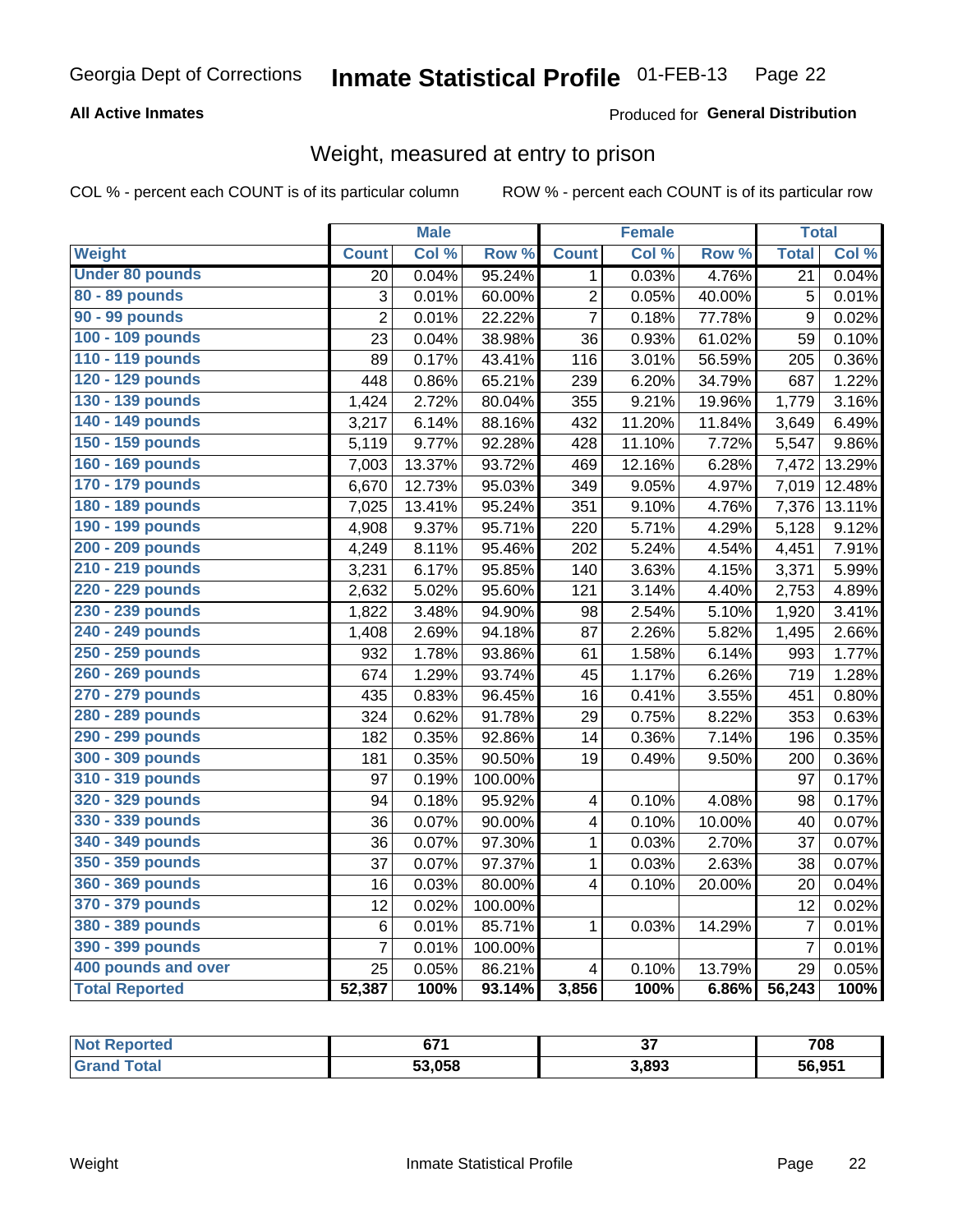#### **All Active Inmates**

#### Produced for General Distribution

## Weight, measured at entry to prison

COL % - percent each COUNT is of its particular column

|                                | <b>Male</b> | <b>Female</b> | Total |
|--------------------------------|-------------|---------------|-------|
| Mean<br>(average)              | 186         | 172           | 185   |
| <b>Median (middle)</b>         | 180         | 165           | 180   |
| <b>Mode</b><br>(most frequent) | 180         | 150           | 180   |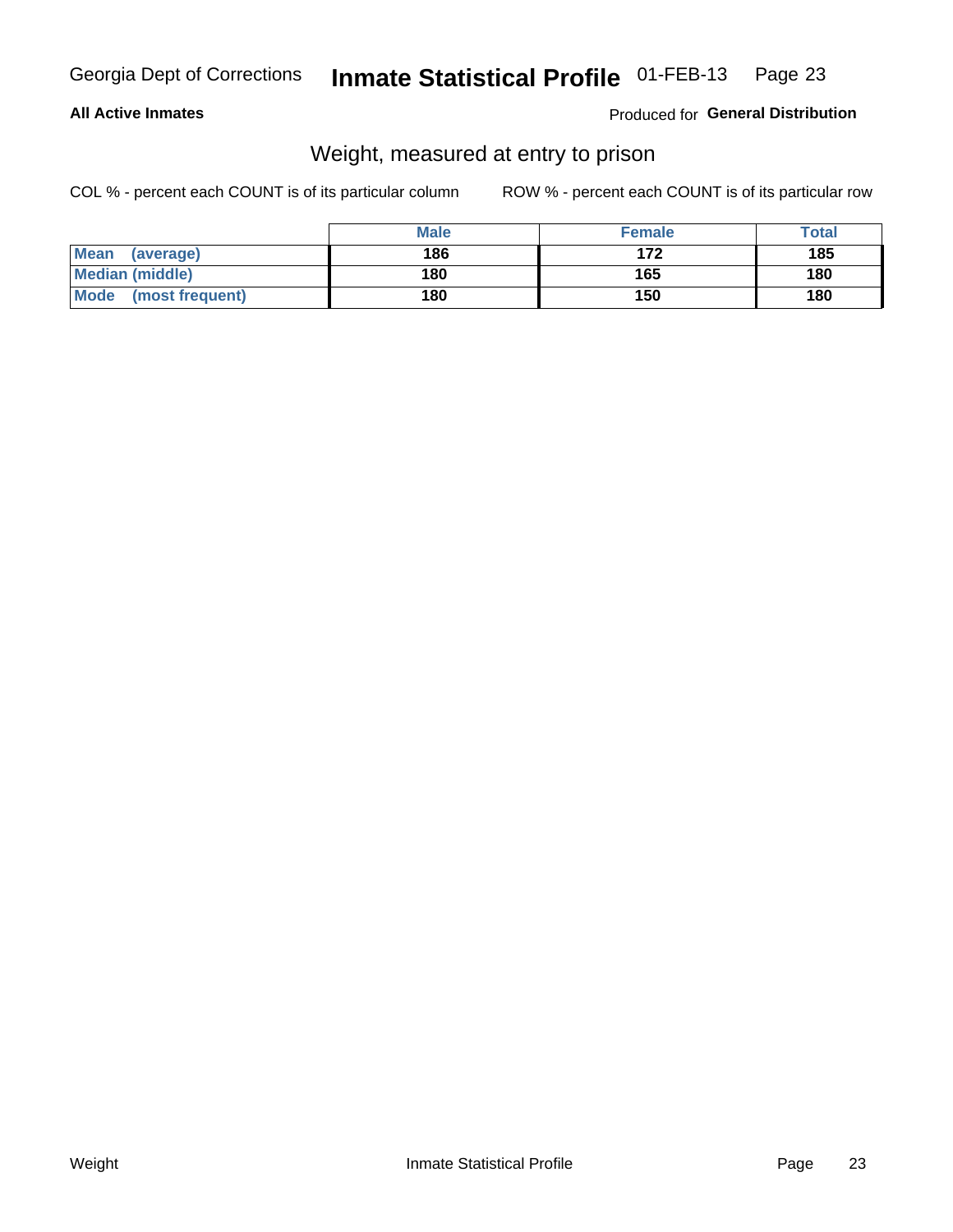#### Inmate Statistical Profile 01-FEB-13 Page 24

#### **All Active Inmates**

**Produced for General Distribution** 

## Military service

COL % - percent each COUNT is of its particular column

|                               | <b>Male</b>  |        |                    | <b>Female</b> |          |          | <b>Total</b> |        |
|-------------------------------|--------------|--------|--------------------|---------------|----------|----------|--------------|--------|
| <b>Military service</b>       | <b>Count</b> | Col %  | <b>Row % Count</b> |               | Col %    | Row %    | Total        | Col %  |
| <b>Air Force</b>              | .608         | 59.10% | 98.11%             | 31            | 72.09%   | $1.89\%$ | 1,639        | 59.30% |
| $\mathbf{2}^-$<br><b>Army</b> | 214          | 7.86%  | 98.17%             |               | $9.30\%$ | 1.83%    | 218          | 7.89%  |
| <b>Navy</b><br>3              | 521          | 19.15% | 98.49%             | 8             | 18.60%   | 1.51%    | 529          | 19.14% |
| <b>Marines</b><br>4           | 23           | .85%   | 100.00%            |               |          |          | 23           | .83%   |
| <b>Coast Guard</b><br>5.      | 355          | 13.05% | 100.00%            |               |          |          | 355          | 12.84% |
| <b>Total Reported</b>         | 2,721        | 100%   | 98.44%             | 43            | 100%     | 1.56%    | 2,764        | 100%   |

| <b>Not</b><br>Reported | 50,337 | 3,850 | .187<br>54 |
|------------------------|--------|-------|------------|
| <b>Total</b>           | 53,058 | 3,893 | 56,951     |

| Mo | <br>ъc | . |
|----|--------|---|
|    |        |   |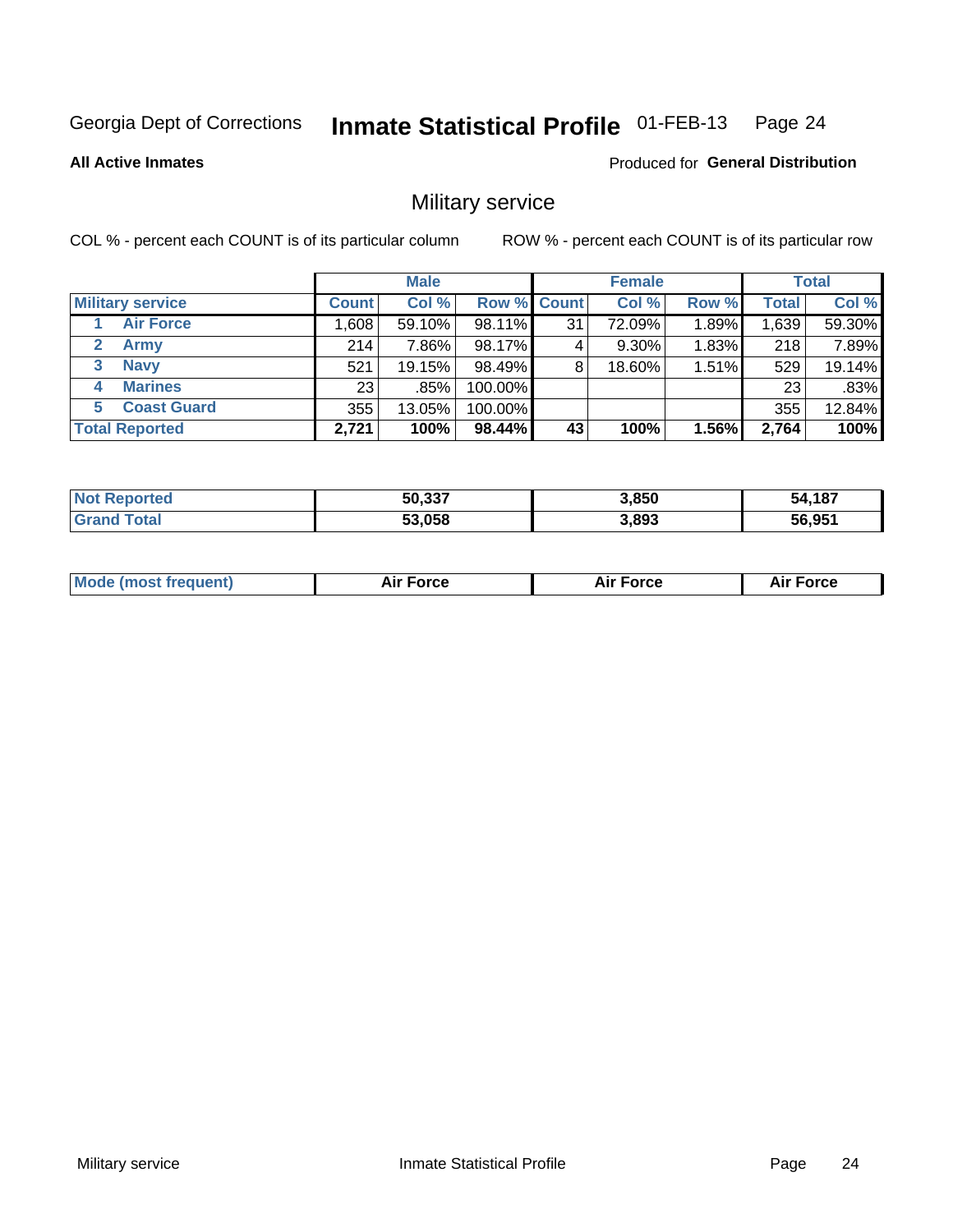#### Inmate Statistical Profile 01-FEB-13 Page 25

**All Active Inmates** 

#### **Produced for General Distribution**

### Type of admission to prison

COL % - percent each COUNT is of its particular column

|    |                                |              | <b>Male</b> |                    |     | <b>Female</b> | <b>Total</b> |              |        |
|----|--------------------------------|--------------|-------------|--------------------|-----|---------------|--------------|--------------|--------|
|    | <b>Type of Admission</b>       | <b>Count</b> | Col %       | <b>Row % Count</b> |     | Col %         | Row %        | <b>Total</b> | Col %  |
| 52 | <b>New Sentence</b>            | 43,253       | 81.58%      | 93.37% 3,069       |     | 78.89%        | 6.63%        | 46,322       | 81.40% |
| 53 | <b>Probation Rev Partial</b>   | 2,214        | 4.18%       | 88.77%             | 280 | 7.20%         | 11.23%       | 2,494        | 4.38%  |
| 54 | <b>Probation Rev Remainder</b> | 3,062        | 5.78%       | 89.61%             | 355 | 9.13%         | 10.39%       | 3,417        | 6.00%  |
| 55 | <b>Parole Rev New Sentence</b> | 3,008        | 5.67%       | 95.89%             | 129 | 3.32%         | 4.11%        | 3,137        | 5.51%  |
| 56 | <b>Parole Rev No New</b>       | 1,391        | 2.62%       | 96.13%             | 56  | 1.44%         | 3.87%        | 1,447        | 2.54%  |
|    | <b>Sentence</b>                |              |             |                    |     |               |              |              |        |
| 57 | <b>Released In Error</b>       | 17           | .03%        | 94.44%             |     | .03%          | 5.56%        | 18           | .03%   |
| 65 | <b>Return Appeal/Bond</b>      | 2            | .01%        | 100.00%            |     |               |              | 2            | .01%   |
| 66 | <b>Prob Viol/Total Rev</b>     |              | .01%        | 100.00%            |     |               |              |              | .01%   |
| 67 | <b>Admit Fm Other Cust</b>     | 8            | .02%        | 100.00%            |     |               |              | 8            | .01%   |
| 69 | <b>New Sent/Par Rev Pnd</b>    | 7            | .01%        | 100.00%            |     |               |              | 7            | .01%   |
| 70 | <b>Life W/O Parole</b>         | 15           | .03%        | 100.00%            |     |               |              | 15           | .03%   |
| 72 | <b>Par Rev/Rsn Unknown</b>     | 33           | .06%        | 100.00%            |     |               |              | 33           | .06%   |
| 74 | <b>Pb Parole Rescinded</b>     | 2            | .01%        | 100.00%            |     |               |              | 2            | .01%   |
| 75 | <b>Prob Revoc/Spec Cond</b>    |              | .01%        | 100.00%            |     |               |              |              | .01%   |
| 76 | <b>Par Rev/Revoc Center</b>    | 2            | .01%        | 100.00%            |     |               |              | 2            | .01%   |
|    | <b>Total Reported</b>          | 53,016       | 100%        | 93.16% 3,890       |     | 100%          | 6.84%        | 56,906       | 100%   |

| <b>rteo</b> | —4⊾    |       | . .    |
|-------------|--------|-------|--------|
| N.          |        |       | 45     |
| Gr          | 53.058 | 3,893 | 56.951 |

| <b>Mode (most frequent)</b> | <b>New Sentence</b> | <b>New Sentence</b> | <b>New Sentence</b> |
|-----------------------------|---------------------|---------------------|---------------------|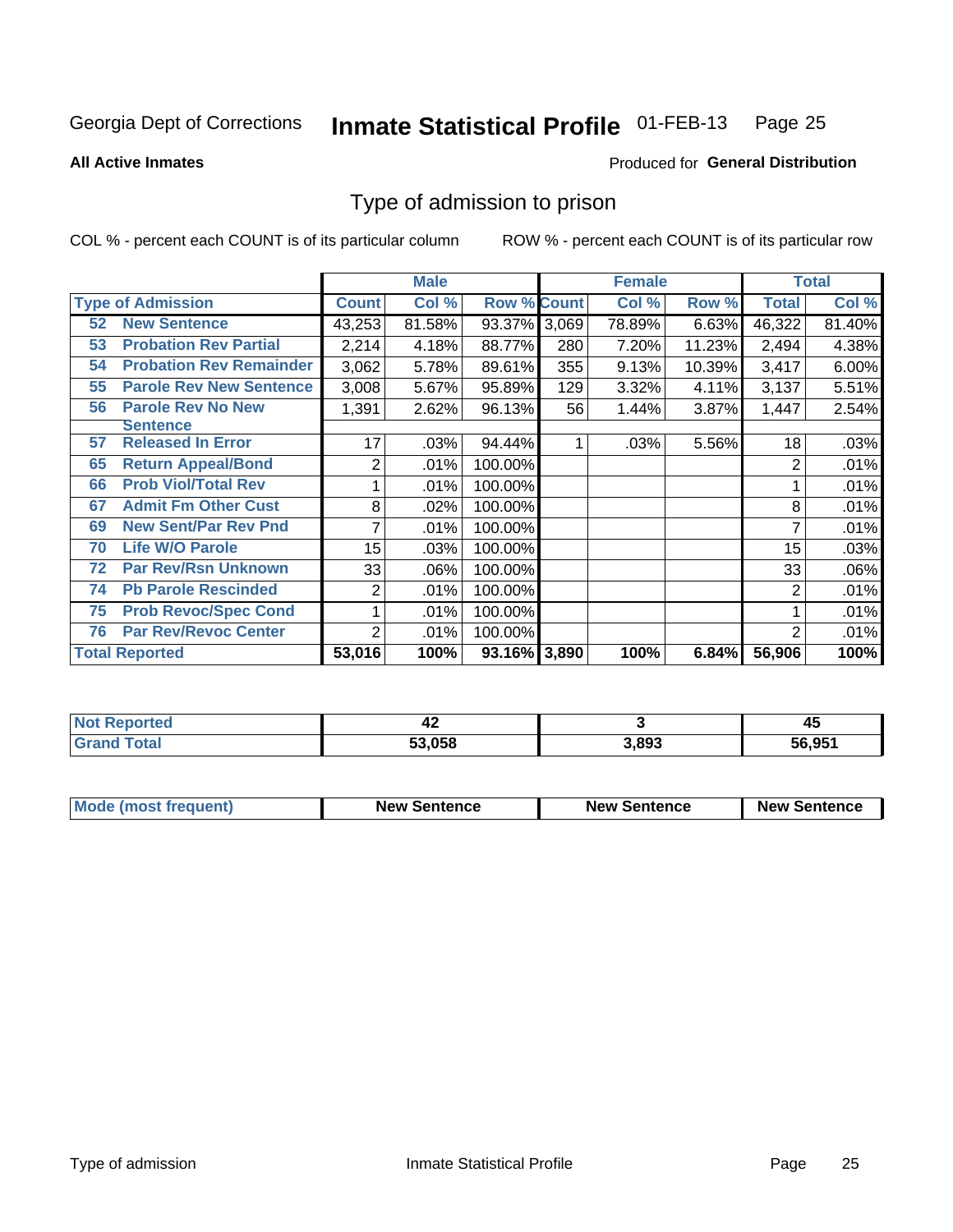#### Inmate Statistical Profile 01-FEB-13 Page 26

**All Active Inmates** 

#### **Produced for General Distribution**

### Current / last security status

COL % - percent each COUNT is of its particular column

|                        |              | <b>Male</b> |             |       | <b>Female</b> |        |              | <b>Total</b> |  |
|------------------------|--------------|-------------|-------------|-------|---------------|--------|--------------|--------------|--|
| <b>Security Status</b> | <b>Count</b> | Col %       | Row % Count |       | Col %         | Row %  | <b>Total</b> | Col %        |  |
| 1 Wrk Releas           | 2            | .01%        | 66.67%      |       | $.03\%$       | 33.33% | 3            | .01%         |  |
| 2 Trusty               |              | $.01\%$     | 100.00%     |       | .00%          |        |              | .01%         |  |
| 3 Minimum              | 10,819       | 21.51%      | 87.22%      | 1,585 | 48.34%        | 12.78% | 12,404       | 23.15%       |  |
| 4 Medium               | 30,818       | 61.27%      | 95.34%      | .508  | 45.99%        | 4.66%  | 32,326       | 60.34%       |  |
| 5 Close                | 8,564        | 17.03%      | 97.89%      | 185   | 5.64%         | 2.11%  | 8,749        | 16.33%       |  |
| <b>6 Maximum</b>       | 881          | .17%        | 100.00%     |       | .00%          |        | 88           | .16%         |  |
| <b>Total Reported</b>  | 50,295       | 100%        | 93.88%      | 3,279 | 100%          | 6.12%  | 53,574       | 100%         |  |

| <b>Still being diagnosed</b> |        |       |        |
|------------------------------|--------|-------|--------|
| <b>Not Reported</b>          | 2,763  | 614   | 3,377  |
| <b>Grand Total</b>           | 53,058 | 3,893 | 56,951 |

| M | NЛ<br>. .<br>dilim<br>_____ | ---<br>-- | . .<br>Medium<br>Me |
|---|-----------------------------|-----------|---------------------|
|   |                             |           |                     |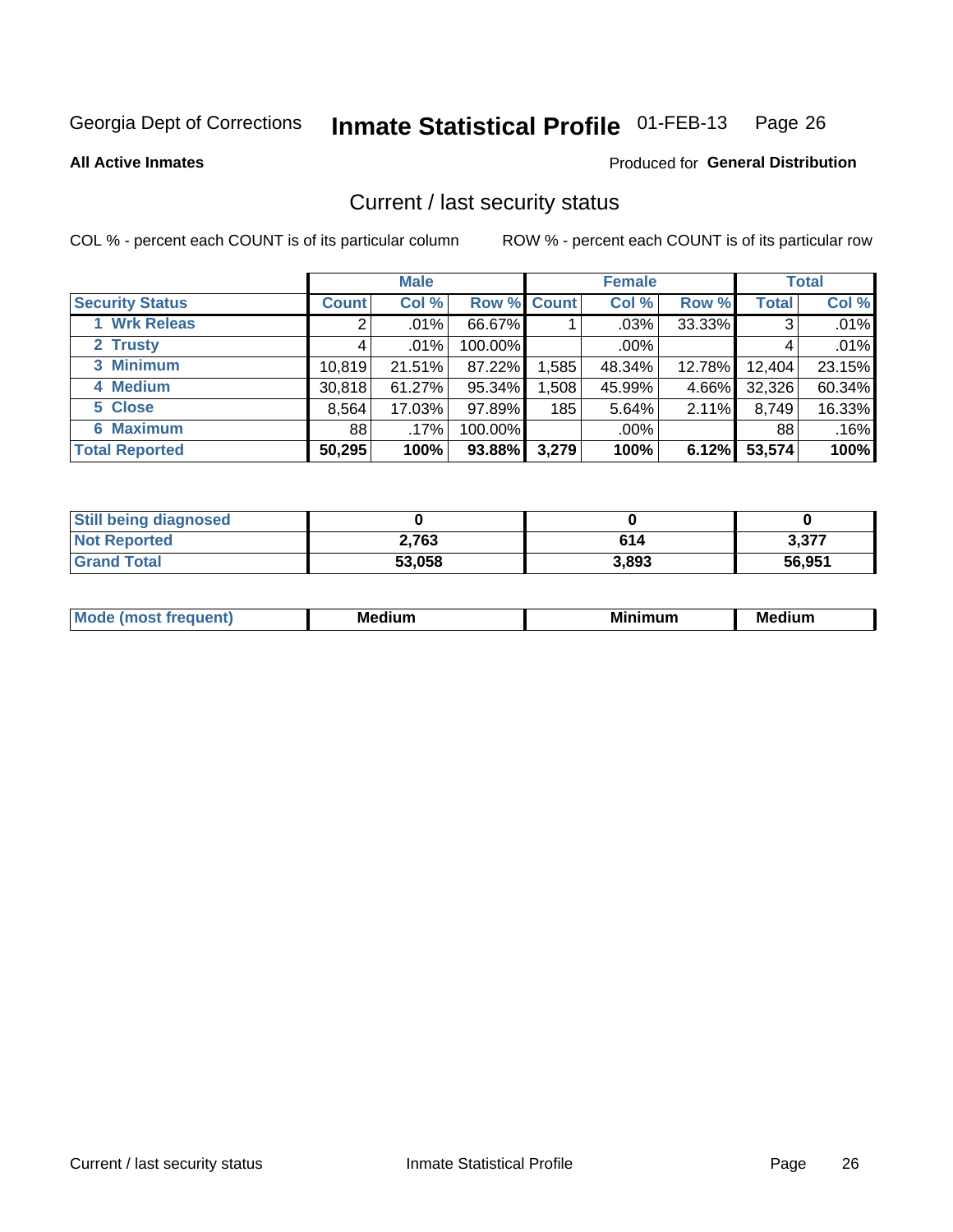#### Inmate Statistical Profile 01-FEB-13 Page 27

**All Active Inmates** 

#### Produced for General Distribution

## Current / last type of institution

COL % - percent each COUNT is of its particular column

|                                   |              | <b>Male</b> |         |             | <b>Female</b> |           |              | <b>Total</b> |
|-----------------------------------|--------------|-------------|---------|-------------|---------------|-----------|--------------|--------------|
| <b>Type of Institution</b>        | <b>Count</b> | Col %       |         | Row % Count | Col %         | Row %     | <b>Total</b> | Col %        |
| <b>County Ci</b>                  | 5,067        | 9.58%       | 99.98%  |             | .03%          | $.02\%$   | 5,068        | 8.93%        |
| <b>Probation Detention Center</b> |              | $.01\%$     | 50.00%  |             | $.03\%$       | 50.00%    | 2            | .01%         |
| <b>State Prison</b>               | 37,749       | 71.39%      | 91.25%  | 3,620       | $93.01\%$     | 8.75%     | 41,369       | 72.87%       |
| <b>Transitional Center</b>        | 2,002        | 3.79%       | 89.62%  | 232         | $5.96\%$      | 10.38%    | 2,234        | 3.94%        |
| <b>Private Prison</b>             | 8,003        | 15.13%      | 100.00% |             |               |           | 8,003        | 14.10%       |
| <b>County Jail</b>                | 30           | .06%        | 93.75%  | 2           | $.05\%$       | $6.25\%$  | 32           | .06%         |
| <b>Rsat - Center</b>              | 23           | .04%        | 39.66%  | 35          | .90%          | $60.34\%$ | 58           | .10%         |
| <b>State Hospital</b>             | 3            | .01%        | 75.00%  |             | .03%          | 25.00%    | 4            | .01%         |
| <b>Total Reported</b>             | 52,878       | 100%        | 93.14%  | 3,892       | 100%          | 6.86%     | 56,770       | 100%         |

| oorted<br>NO   |        |       |                  |
|----------------|--------|-------|------------------|
| `otal<br>. Grc | 52,878 | 3,892 | -0 770<br>56.77U |

| Mode (most frequent) | <b>State Prison</b> | <b>State Prison</b> | <b>State Prison</b> |
|----------------------|---------------------|---------------------|---------------------|
|                      |                     |                     |                     |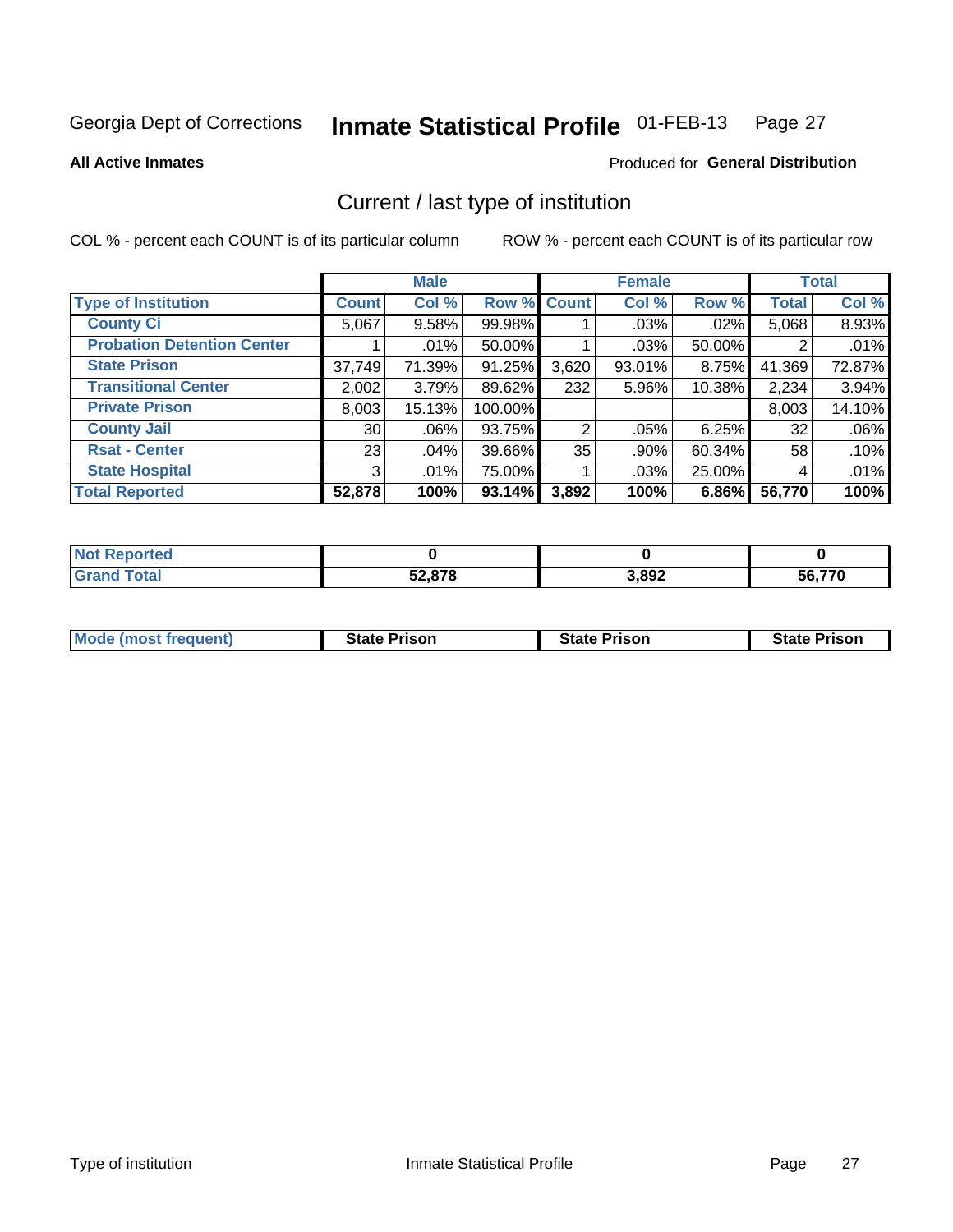#### Inmate Statistical Profile 01-FEB-13 Page 28

#### **All Active Inmates**

## Produced for General Distribution

## Institution type - transitional centers

COL % - percent each COUNT is of its particular column

|                                          |              | <b>Male</b> |         |              | <b>Female</b> |         |              | <b>Total</b> |
|------------------------------------------|--------------|-------------|---------|--------------|---------------|---------|--------------|--------------|
| <b>Institution Type - Trans. Centers</b> | <b>Count</b> | Col %       | Row %   | <b>Count</b> | Col %         | Row %   | <b>Total</b> | Col %        |
| <b>Albany Transitional Ct</b>            | 153          | 6.68%       | 100.00% |              |               |         | 153          | 5.82%        |
| <b>Arrendale State Prison</b>            |              |             |         | 107          | 31.56%        | 100.00% | 107          | 4.07%        |
| <b>Atl. Transitional Ctr (M)</b>         | 246          | 10.74%      | 100.00% |              |               |         | 246          | 9.35%        |
| <b>Augusta Tc</b>                        | 198          | 8.64%       | 100.00% |              |               |         | 198          | 7.53%        |
| <b>Clayton Tc</b>                        | 353          | 15.41%      | 100.00% |              |               |         | 353          | 13.42%       |
| <b>Coastal Tc</b>                        | 251          | 10.96%      | 100.00% |              |               |         | 251          | 9.54%        |
| <b>Columbus Tc</b>                       | 179          | 7.81%       | 100.00% |              |               |         | 179          | 6.81%        |
| <b>Lagrange Tc</b>                       | 155          | 6.77%       | 100.00% |              |               |         | 155          | 5.89%        |
| <b>Macon Transitional Ctr (M)</b>        | 154          | 6.72%       | 100.00% |              |               |         | 154          | 5.86%        |
| <b>Macon Womens Transit Ctr</b>          |              |             |         | 3            | .88%          | 100.00% | 3            | .11%         |
| <b>Metro Transitional Ctr</b>            |              |             |         | 229          | 67.55%        | 100.00% | 229          | 8.71%        |
| <b>Phillips State Prison</b>             | 289          | 12.61%      | 100.00% |              |               |         | 289          | 10.99%       |
| Smith T.C                                | 210          | 9.17%       | 100.00% |              |               |         | 210          | 7.98%        |
| <b>Valdosta Tc</b>                       | 103          | 4.50%       | 100.00% |              |               |         | 103          | 3.92%        |
| <b>Total Reported</b>                    | 2,291        | 100%        | 87.11%  | 339          | 100%          | 12.89%  | 2,630        | 100%         |

| rtea<br>NOT<br>. |       |            |      |
|------------------|-------|------------|------|
| <b>Tota</b>      | 2,291 | 220<br>ააა | ,630 |

| Mode (most frequent) | <b>Phillips State Prison</b> | Arrendale State Prison | <b>Phillips State</b><br><b>Prison</b> |
|----------------------|------------------------------|------------------------|----------------------------------------|
|                      |                              |                        |                                        |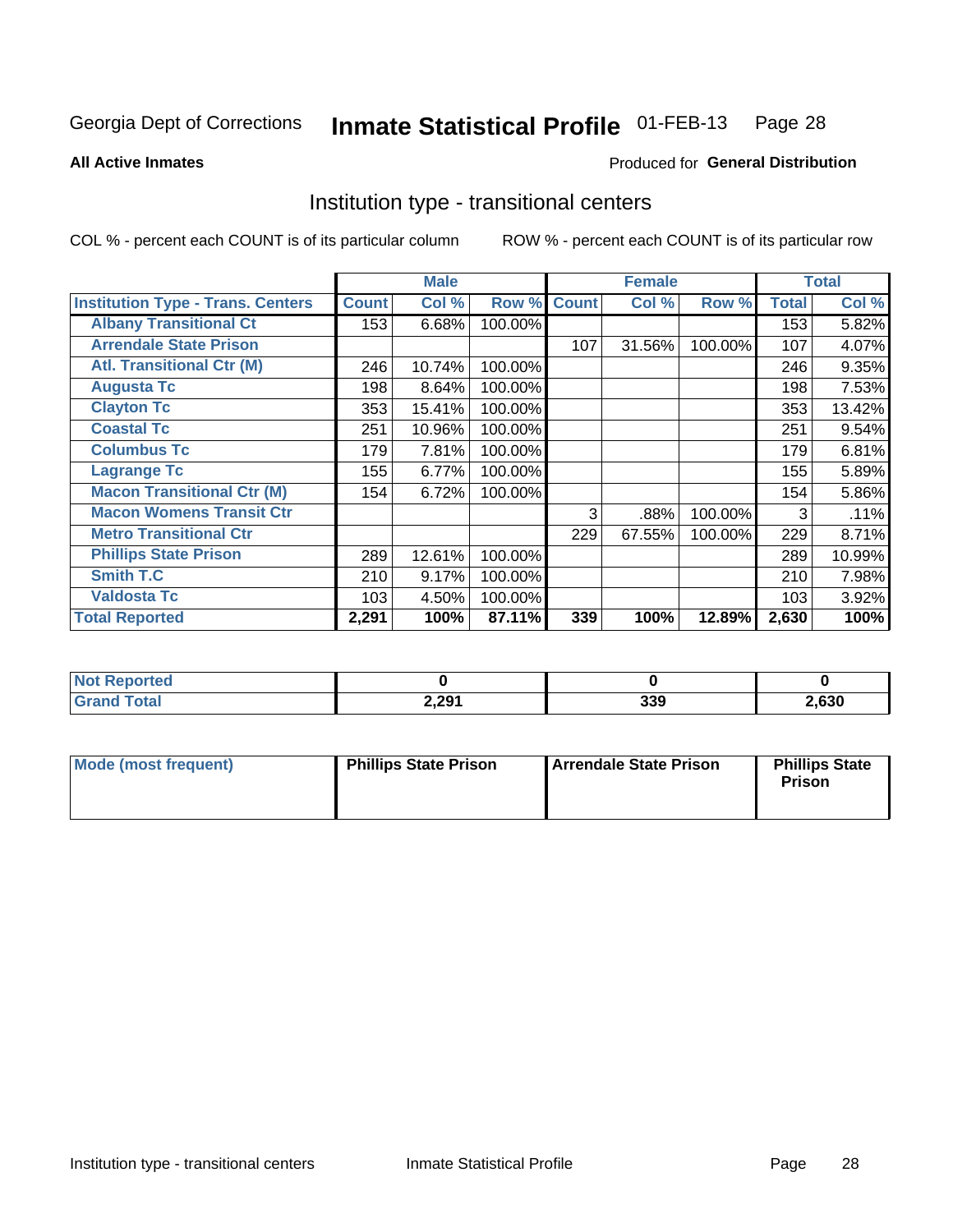## Inmate Statistical Profile 01-FEB-13 Page 29

#### **All Active Inmates**

#### Produced for General Distribution

#### Institution type - county prisons

COL % - percent each COUNT is of its particular column

|                                          |                | <b>Male</b> |         |              | <b>Female</b> |       |                | <b>Total</b> |
|------------------------------------------|----------------|-------------|---------|--------------|---------------|-------|----------------|--------------|
| <b>Institution Type - County Prisons</b> | <b>Count</b>   | Col %       | Row %   | <b>Count</b> | Col %         | Row % | <b>Total</b>   | Col %        |
| <b>Baldwin County Ci</b>                 | $\overline{2}$ | .04%        | 100.00% |              |               |       | $\overline{2}$ | .04%         |
| <b>Bulloch County Ci</b>                 | 139            | 2.74%       | 100.00% |              |               |       | 139            | 2.74%        |
| <b>Carroll County Ci</b>                 | 244            | 4.82%       | 100.00% |              |               |       | 244            | 4.81%        |
| <b>Clarke County Ci</b>                  | 104            | 2.05%       | 100.00% |              |               |       | 104            | 2.05%        |
| <b>Clayton County Ci</b>                 | 234            | 4.62%       | 100.00% |              |               |       | 234            | 4.62%        |
| <b>Colquitt County Ci</b>                | 187            | 3.69%       | 100.00% |              |               |       | 187            | 3.69%        |
| <b>Cook County Ci</b>                    | 1              | .02%        | 100.00% |              |               |       | 1              | .02%         |
| <b>Coweta County Ci</b>                  | 209            | 4.12%       | 100.00% |              |               |       | 209            | 4.12%        |
| <b>Decatur County Ci</b>                 | 224            | 4.42%       | 100.00% |              |               |       | 224            | 4.42%        |
| <b>Dougherty County Ci</b>               | 2              | .04%        | 100.00% |              |               |       | $\overline{2}$ | .04%         |
| <b>Effingham County Ci</b>               | 190            | 3.75%       | 100.00% |              |               |       | 190            | 3.75%        |
| <b>Fayette County Ci</b>                 | 1              | .02%        | 100.00% |              |               |       | 1              | .02%         |
| <b>Floyd County Ci</b>                   | 420            | 8.29%       | 100.00% |              |               |       | 420            | 8.29%        |
| <b>Fulton County Ci</b>                  | 9              | .18%        | 100.00% |              |               |       | 9              | .18%         |
| <b>Gilmer County Ci</b>                  | 6              | .12%        | 100.00% |              |               |       | 6              | .12%         |
| <b>Grady County Ci</b>                   | $\overline{2}$ | .04%        | 100.00% |              |               |       | $\overline{2}$ | .04%         |
| <b>Gwinnett County Ci</b>                | 122            | 2.41%       | 100.00% |              |               |       | 122            | 2.41%        |
| <b>Hall County Ci</b>                    | 209            | 4.12%       | 100.00% |              |               |       | 209            | 4.12%        |
| <b>Hancock County Ci</b>                 | 1              | .02%        | 100.00% |              |               |       | 1              | .02%         |
| <b>Harris County Ci</b>                  | 113            | 2.23%       | 100.00% |              |               |       | 113            | 2.23%        |
| <b>Hart County Ci</b>                    | 5              | .10%        | 100.00% |              |               |       | 5              | .10%         |
| <b>Henry County Ci</b>                   | 1              | .02%        | 100.00% |              |               |       | 1              | .02%         |
| <b>Jackson County Ci</b>                 | 150            | 2.96%       | 100.00% |              |               |       | 150            | 2.96%        |
| <b>Jefferson County Ci</b>               | 187            | 3.69%       | 100.00% |              |               |       | 187            | 3.69%        |
| <b>Meriwether County Ci</b>              | 3              | .06%        | 100.00% |              |               |       | 3              | .06%         |
| <b>Miller County Ci</b>                  | 1              | .02%        | 100.00% |              |               |       | 1              | .02%         |
| <b>Mitchell County Ci</b>                | 94             | 1.86%       | 100.00% |              |               |       | 94             | 1.85%        |
| <b>Morgan County Ci</b>                  | 1              | .02%        | 100.00% |              |               |       | 1              | .02%         |
| <b>Muscogee County Ci</b>                | 522            | 10.30%      | 100.00% |              |               |       | 522            | 10.30%       |
| <b>Richmond County Ci</b>                | 221            | 4.36%       | 100.00% |              |               |       | 221            | 4.36%        |
| <b>Screven County Ci</b>                 | 141            | 2.78%       | 100.00% |              |               |       | 141            | 2.78%        |
| <b>Spalding County Ci</b>                | 376            | 7.42%       | 100.00% |              |               |       | 376            | 7.42%        |
| <b>Stewart County Ci</b>                 | $\overline{2}$ | .04%        | 100.00% |              |               |       | $\overline{2}$ | .04%         |
| <b>Sumter County Ci</b>                  | 346            | 6.83%       | 100.00% |              |               |       | 346            | 6.83%        |
| <b>Terrell County Ci</b>                 | 136            | 2.68%       | 100.00% |              |               |       | 136            | 2.68%        |
| <b>Thomas County Ci</b>                  | 179            | 3.53%       | 100.00% |              |               |       | 179            | 3.53%        |
| <b>Tift County Ci</b>                    | 1              | .02%        | 100.00% |              |               |       | 1              | .02%         |
| <b>Troup County Ci</b>                   | 271            | 5.35%       | 100.00% |              |               |       | 271            | 5.35%        |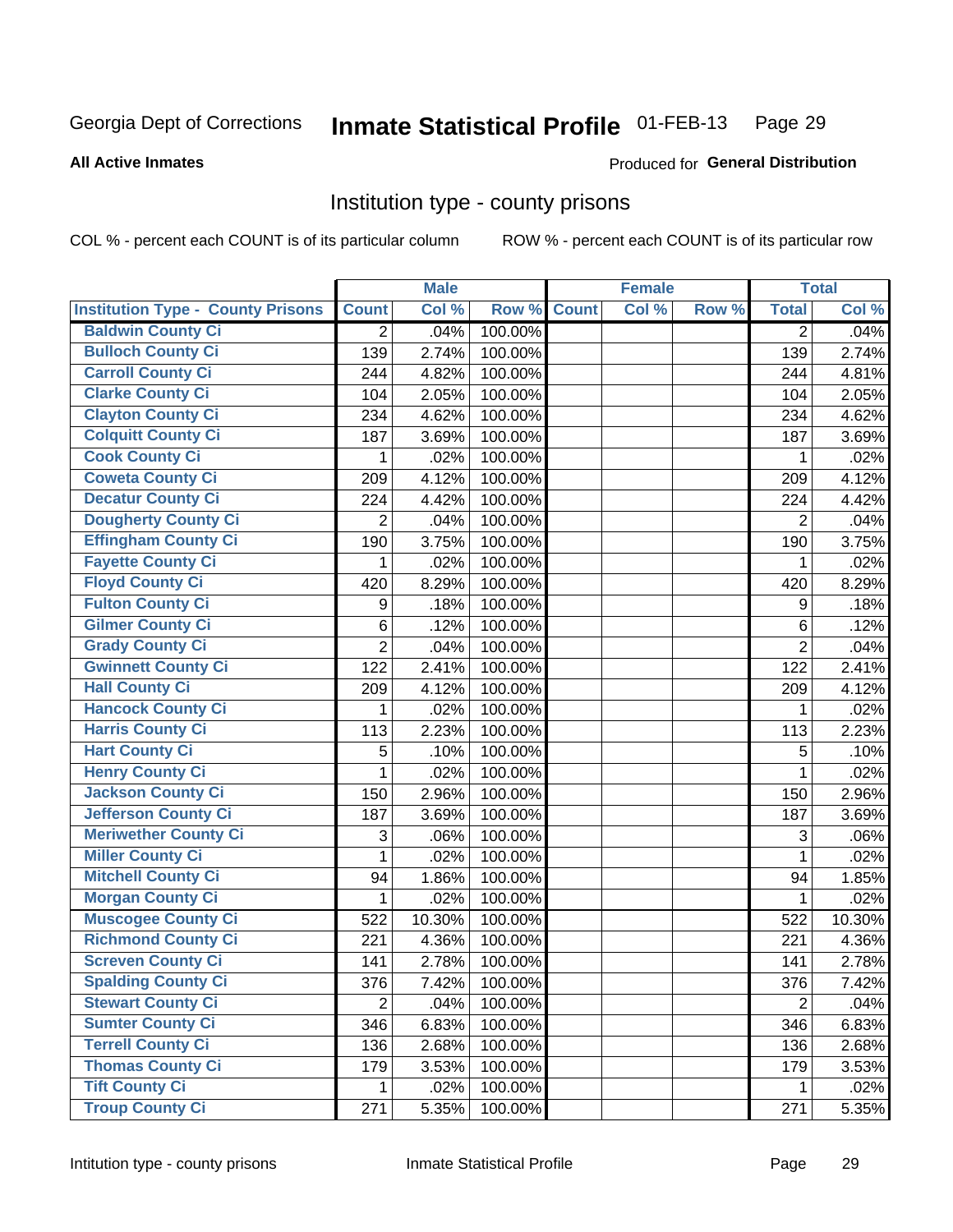#### Inmate Statistical Profile 01-FEB-13 Page 30

#### **All Active Inmates**

### Produced for General Distribution

#### Institution type - county prisons

COL % - percent each COUNT is of its particular column

|                                          |              | <b>Male</b> |             | <b>Female</b> |         |              | <b>Total</b> |
|------------------------------------------|--------------|-------------|-------------|---------------|---------|--------------|--------------|
| <b>Institution Type - County Prisons</b> | <b>Count</b> | Col %       | Row % Count | Col %         | Row %   | <b>Total</b> | Col %        |
| <b>Turner County Ci</b>                  |              | $.02\%$     | 100.00%     |               |         |              | .02%         |
| <b>Upson County Ci</b>                   | 2            | .04%        | 100.00%     |               |         | 2            | .04%         |
| <b>Walker County Ci</b>                  | 3            | $.06\%$     | 100.00%     |               |         | 3            | .06%         |
| <b>Walton County Ci</b>                  | 3            | .06%        | 100.00%     |               |         | 3            | .06%         |
| <b>Wilkes County Ci</b>                  |              | $.02\%$     | 100.00%     |               |         |              | .02%         |
| <b>Womens Ci</b>                         |              |             |             | 100.00%       | 100.00% |              | .02%         |
| <b>Worth County Ci</b>                   |              | .02%        | 100.00%     |               |         |              | .02%         |
| <b>Total Reported</b>                    | 5,067        | 100%        | 99.98%      | 100%          | .02%    | 5,068        | 100%         |

| orted |               |       |
|-------|---------------|-------|
| Total | 5.067<br>ו שע | 5,068 |

| <b>Mode (most frequent)</b> | Muscogee County Ci | <b>Womens Ci</b> | Muscogee County |
|-----------------------------|--------------------|------------------|-----------------|
|-----------------------------|--------------------|------------------|-----------------|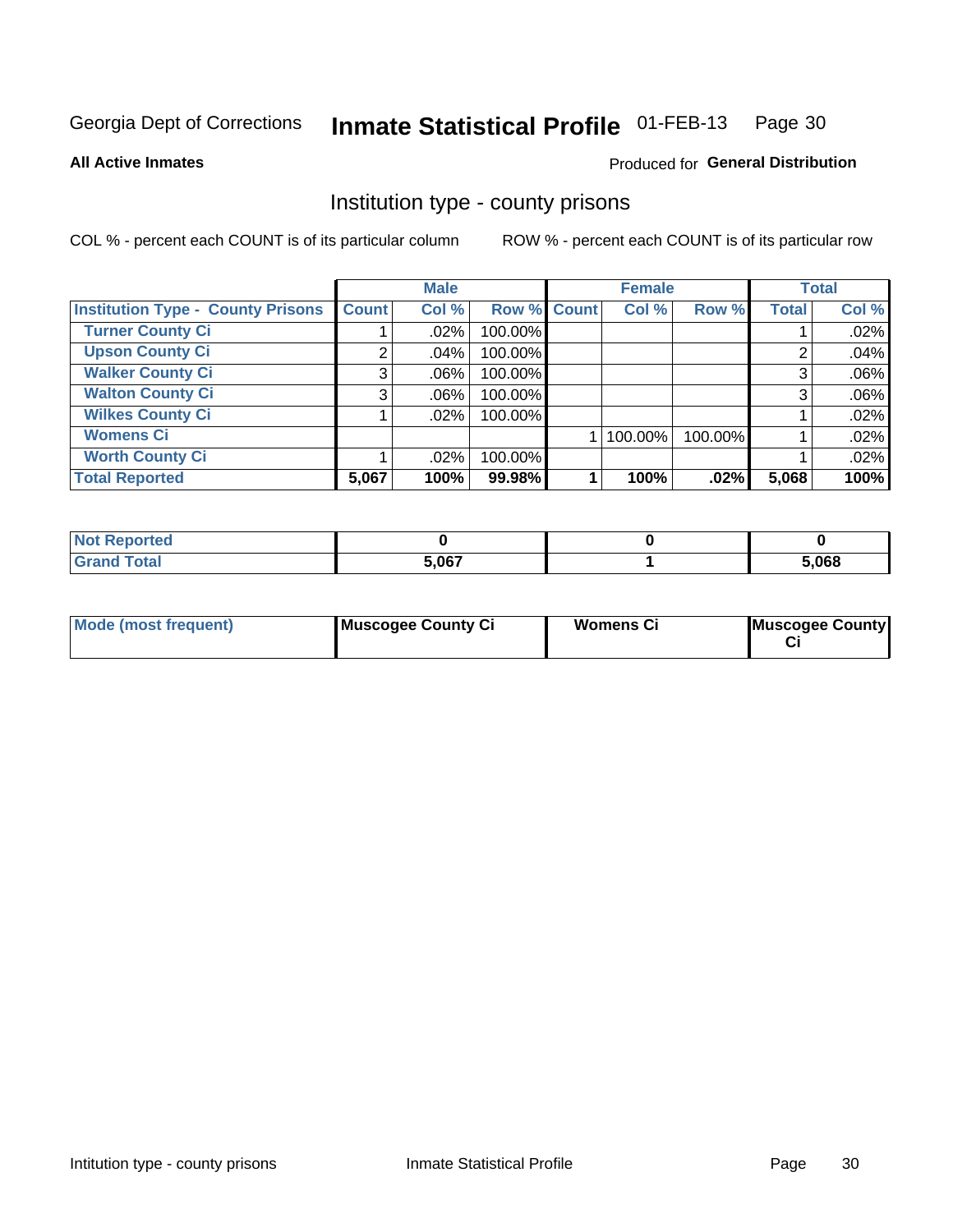#### Inmate Statistical Profile 01-FEB-13 Page 31

#### **All Active Inmates**

#### Produced for General Distribution

#### Institution type - state prisons

COL % - percent each COUNT is of its particular column

|                                         |                           | <b>Male</b> |         |                 | <b>Female</b> |         | <b>Total</b>   |       |
|-----------------------------------------|---------------------------|-------------|---------|-----------------|---------------|---------|----------------|-------|
| <b>Institution Type - State Prisons</b> | <b>Count</b>              | Col %       | Row %   | <b>Count</b>    | Col %         | Row %   | <b>Total</b>   | Col % |
| <b>Arrendale State Prison</b>           | 1                         | .01%        | .05%    | 1,868           | 51.60%        | 99.95%  | 1,869          | 4.52% |
| <b>Augusta State Med. Prison</b>        | 1,311                     | 3.47%       | 99.62%  | 5               | .14%          | .38%    | 1,316          | 3.18% |
| <b>Autry State Prison</b>               | 1,700                     | 4.50%       | 100.00% |                 |               |         | 1,700          | 4.11% |
| <b>Baldwin State Prison</b>             | 910                       | 2.41%       | 100.00% |                 |               |         | 910            | 2.20% |
| <b>Burrus Corr Trn Cntr</b>             | 692                       | 1.83%       | 100.00% |                 |               |         | 692            | 1.67% |
| <b>Calhoun State Prison</b>             | 1,665                     | 4.41%       | 100.00% |                 |               |         | 1,665          | 4.02% |
| <b>Central State Prison</b>             | 1,116                     | 2.96%       | 100.00% |                 |               |         | 1,116          | 2.70% |
| <b>Chatham State Prison</b>             | 6                         | .02%        | 100.00% |                 |               |         | 6              | .01%  |
| <b>Coastal State Prison</b>             | 1,809                     | 4.79%       | 100.00% |                 |               |         | 1,809          | 4.37% |
| <b>Dodge State Prison</b>               | 1,226                     | 3.25%       | 100.00% |                 |               |         | 1,226          | 2.96% |
| <b>Dooly State Prison</b>               | 1,686                     | 4.47%       | 100.00% |                 |               |         | 1,686          | 4.08% |
| <b>Emanuel - Swainsboro</b>             |                           |             |         | 486             | 13.43%        | 100.00% | 486            | 1.17% |
| <b>Ga Diag Class Prison</b>             | 3,780                     | 10.01%      | 99.97%  | 1               | .03%          | .03%    | 3,781          | 9.14% |
| <b>Ga State Prison</b>                  | 1,499                     | 3.97%       | 100.00% |                 |               |         | 1,499          | 3.62% |
| <b>Hancock State Prison</b>             | 1,270                     | 3.36%       | 100.00% |                 |               |         | 1,270          | 3.07% |
| <b>Hays State Prison</b>                | 1,523                     | 4.03%       | 100.00% |                 |               |         | 1,523          | 3.68% |
| <b>Helms Facility</b>                   | 18                        | .05%        | 75.00%  | 6               | .17%          | 25.00%  | 24             | .06%  |
| <b>Johnson State Prison</b>             | 1,578                     | 4.18%       | 100.00% |                 |               |         | 1,578          | 3.81% |
| <b>Lee State Prison</b>                 | 748                       | 1.98%       | 100.00% |                 |               |         | 748            | 1.81% |
| Long                                    | 214                       | .57%        | 100.00% |                 |               |         | 214            | .52%  |
| <b>Lowndes Unit</b>                     | 6                         | .02%        | 100.00% |                 |               |         | 6              | .01%  |
| <b>Macon State Prison</b>               | 1,759                     | 4.66%       | 100.00% |                 |               |         | 1,759          | 4.25% |
| <b>Metro State Prison (W)</b>           |                           |             |         | $\mathbf 1$     | .03%          | 100.00% | 1              | .01%  |
| <b>Montgomery State Prison</b>          | 415                       | 1.10%       | 100.00% |                 |               |         | 415            | 1.00% |
| <b>Phillips State Prison</b>            | 1,165                     | 3.09%       | 100.00% |                 |               |         | 1,165          | 2.82% |
| <b>Pulaski State Prison</b>             |                           |             |         | 1,163           | 32.13%        | 100.00% | 1,163          | 2.81% |
| <b>Putnam State Prison</b>              | $\ensuremath{\mathsf{3}}$ | .01%        | 100.00% |                 |               |         | 3              | .01%  |
| <b>Rivers State Prison</b>              | 1                         | .01%        | 100.00% |                 |               |         | $\mathbf{1}$   | .01%  |
| <b>Rogers State Prison</b>              | 1,474                     | 3.90%       | 100.00% |                 |               |         | 1,474          | 3.56% |
| <b>Rutledge State Prison</b>            | 626                       | 1.66%       | 100.00% |                 |               |         | 626            | 1.51% |
| <b>Smith State Prison</b>               | 1,600                     | 4.24%       | 100.00% |                 |               |         | 1,600          | 3.87% |
| <b>Telfair State Prison</b>             | 1,395                     | 3.70%       | 100.00% |                 |               |         | 1,395          | 3.37% |
| <b>Valdosta Sp</b>                      | 1,402                     | 3.71%       | 100.00% |                 |               |         | 1,402          | 3.39% |
| <b>Walker State Prison</b>              | 412                       | 1.09%       | 100.00% |                 |               |         | 412            | 1.00% |
| <b>Ware State Prison</b>                | 1,553                     | 4.11%       | 100.00% |                 |               |         | 1,553          | 3.75% |
| <b>Washington State Prison</b>          | 1,336                     | 3.54%       | 100.00% |                 |               |         | 1,336          | 3.23% |
| <b>Wayne State Prison</b>               | $\overline{2}$            | .01%        | 100.00% |                 |               |         | $\overline{2}$ | .01%  |
| <b>Whitworth Facility</b>               |                           |             |         | 90 <sup>°</sup> | 2.49%         | 100.00% | 90             | .22%  |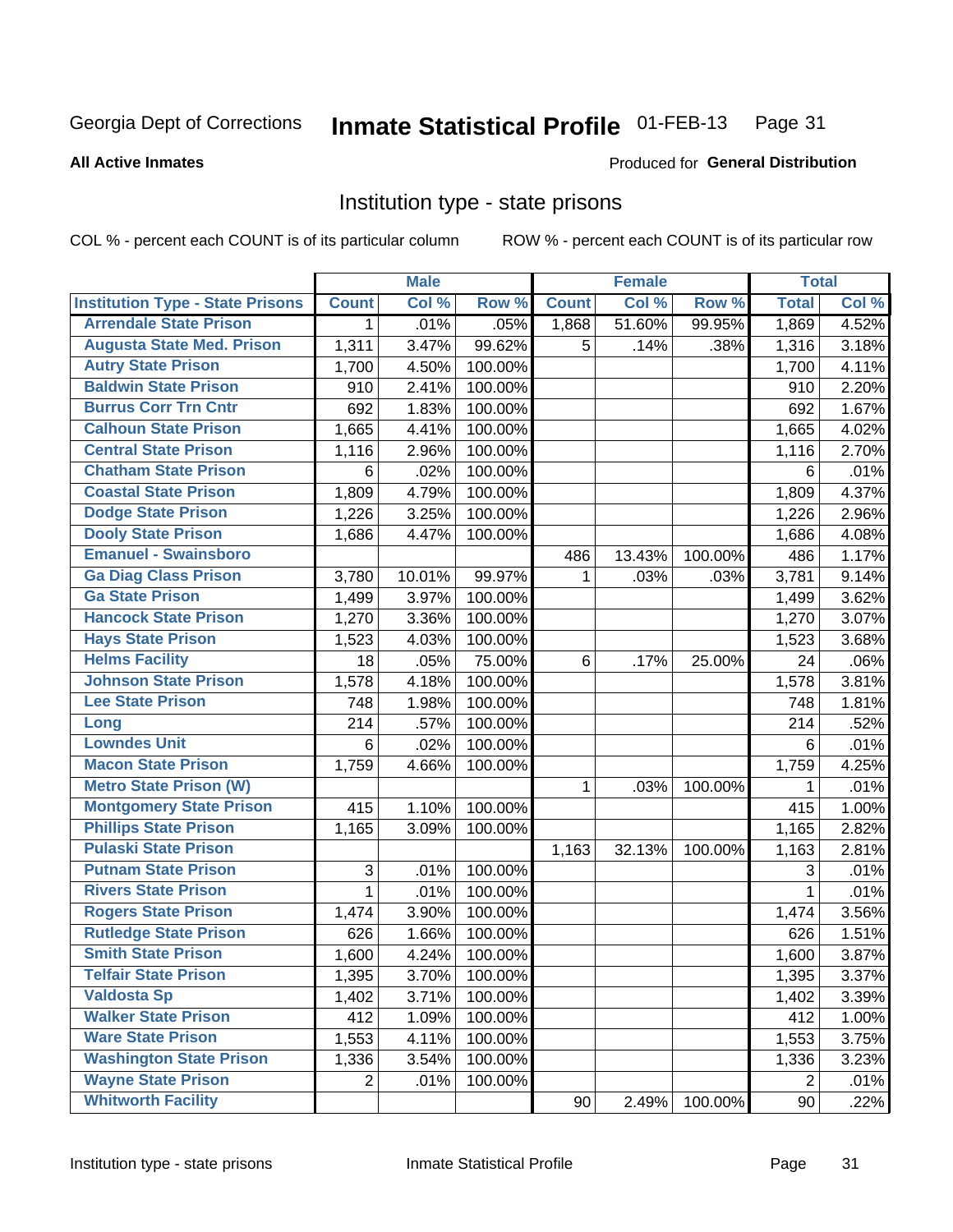## Inmate Statistical Profile 01-FEB-13 Page 32

**All Active Inmates** 

Produced for General Distribution

## Institution type - state prisons

COL % - percent each COUNT is of its particular column ROW % - percent each COUNT is of its particular row

|                                         |              | <b>Male</b>                 |            |                               | <b>Female</b> |       | <b>Total</b>                          |       |
|-----------------------------------------|--------------|-----------------------------|------------|-------------------------------|---------------|-------|---------------------------------------|-------|
| <b>Institution Type - State Prisons</b> | <b>Count</b> | Col %                       | Row %      | <b>Count</b>                  | Col %         | Row % | <b>Total</b>                          | Col % |
| <b>Wilcox State Prison</b>              | 848.1        | 4.90%                       | $100.00\%$ |                               |               |       | 1,848                                 | 4.47% |
| <b>Total Reported</b>                   | 37,749       | 100%                        | $91.25\%$  | 3,620                         | 100%          | 8.75% | 41,369                                | 100%  |
|                                         |              |                             |            |                               |               |       |                                       |       |
| <b>Not Reported</b>                     |              |                             |            |                               |               |       |                                       |       |
| <b>Grand Total</b>                      |              | 37,749                      |            |                               | 3.620         |       | 41,369                                |       |
| <b>Mode (most frequent)</b>             |              | <b>Ga Diag Class Prison</b> |            | <b>Arrendale State Prison</b> |               |       | <b>Ga Diag Class</b><br><b>Prison</b> |       |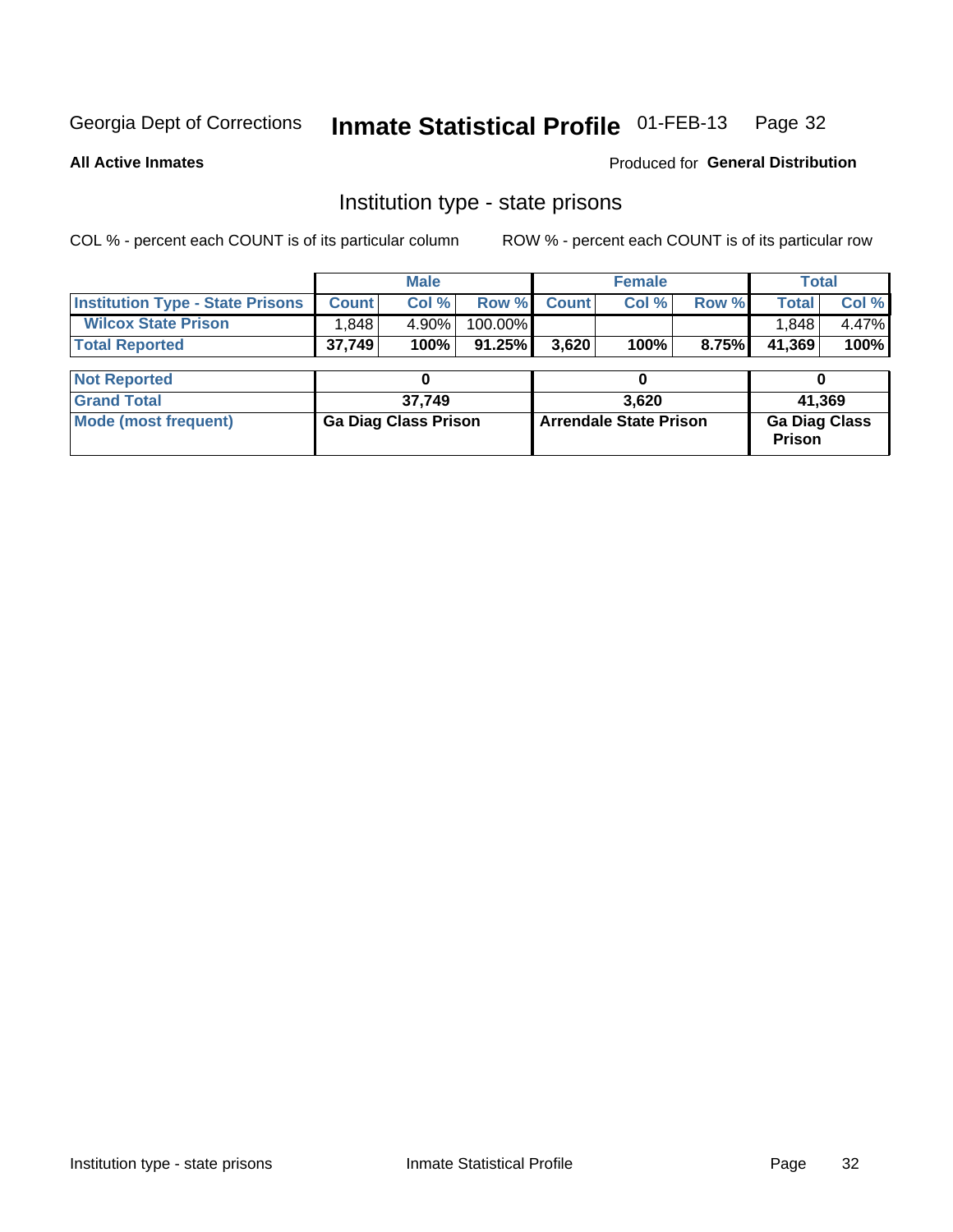#### Inmate Statistical Profile 01-FEB-13 Page 33

**All Active Inmates** 

#### Produced for General Distribution

### Institution type - private prisons

COL % - percent each COUNT is of its particular column

|                                           | <b>Male</b>  |           | <b>Female</b> |  |       | <b>Total</b> |              |        |
|-------------------------------------------|--------------|-----------|---------------|--|-------|--------------|--------------|--------|
| <b>Institution Type - Private Prisons</b> | <b>Count</b> | Col %     | Row % Count   |  | Col % | Row %        | <b>Total</b> | Col %  |
| <b>Coffee Corr Facility</b>               | 2,629        | 32.85%    | 100.00%       |  |       |              | 2,629        | 32.85% |
| <b>Jenkins Corr Facility</b>              | $.156+$      | $14.44\%$ | 100.00%       |  |       |              | 1,156        | 14.44% |
| <b>Riverbend Corr Facility</b>            | 1.5021       | $18.77\%$ | 100.00%       |  |       |              | 1,502        | 18.77% |
| <b>Wheeler Corr Facility</b>              | 2.716        | $33.94\%$ | 100.00%       |  |       |              | 2.716        | 33.94% |
| <b>Total Reported</b>                     | 8,003        | 100%      | $100\%$       |  |       | %l           | 8,003        | 100%   |

| 'Noi<br><b>Reported</b> |       |       |
|-------------------------|-------|-------|
| <b>Total</b>            | 8,003 | 8,003 |

| <b>Mode (most frequent)</b> | <b>Wheeler Corr Facility</b> | Null | <b>Wheeler Corr</b><br>Facility |
|-----------------------------|------------------------------|------|---------------------------------|
|-----------------------------|------------------------------|------|---------------------------------|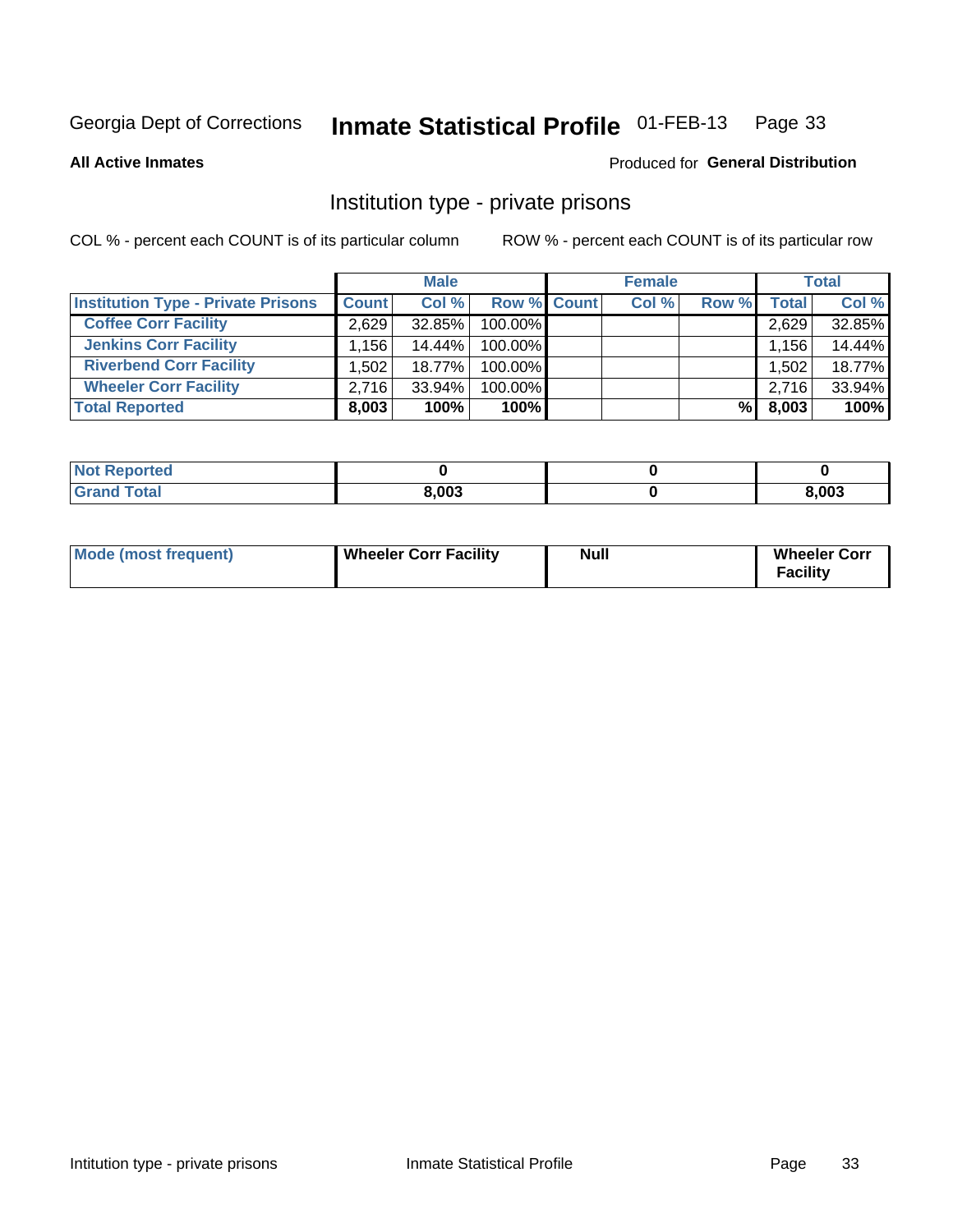## Inmate Statistical Profile 01-FEB-13 Page 34

**All Active Inmates** 

Produced for General Distribution

## Institution type - pre-release centers

COL % - percent each COUNT is of its particular column

|                                                   | <b>Male</b> |       |  | <b>Female</b> |       |             | <b>Total</b> |       |
|---------------------------------------------------|-------------|-------|--|---------------|-------|-------------|--------------|-------|
| <b>Institution Type - Prison Annexe   Count  </b> |             | Col % |  | Row % Count   | Col % | Row % Total |              | Col % |
| <b>Total Reported</b>                             |             |       |  |               |       |             |              |       |

| <b>Reported</b><br>I NOT |  |  |
|--------------------------|--|--|
| <b>Total</b><br>$C$ ren  |  |  |

| Mor<br><b>ruent</b> )<br>rea<br>nos | <b>Null</b> | <b>Moll</b><br>_____ | . .<br><b>Null</b> |
|-------------------------------------|-------------|----------------------|--------------------|
|                                     |             |                      |                    |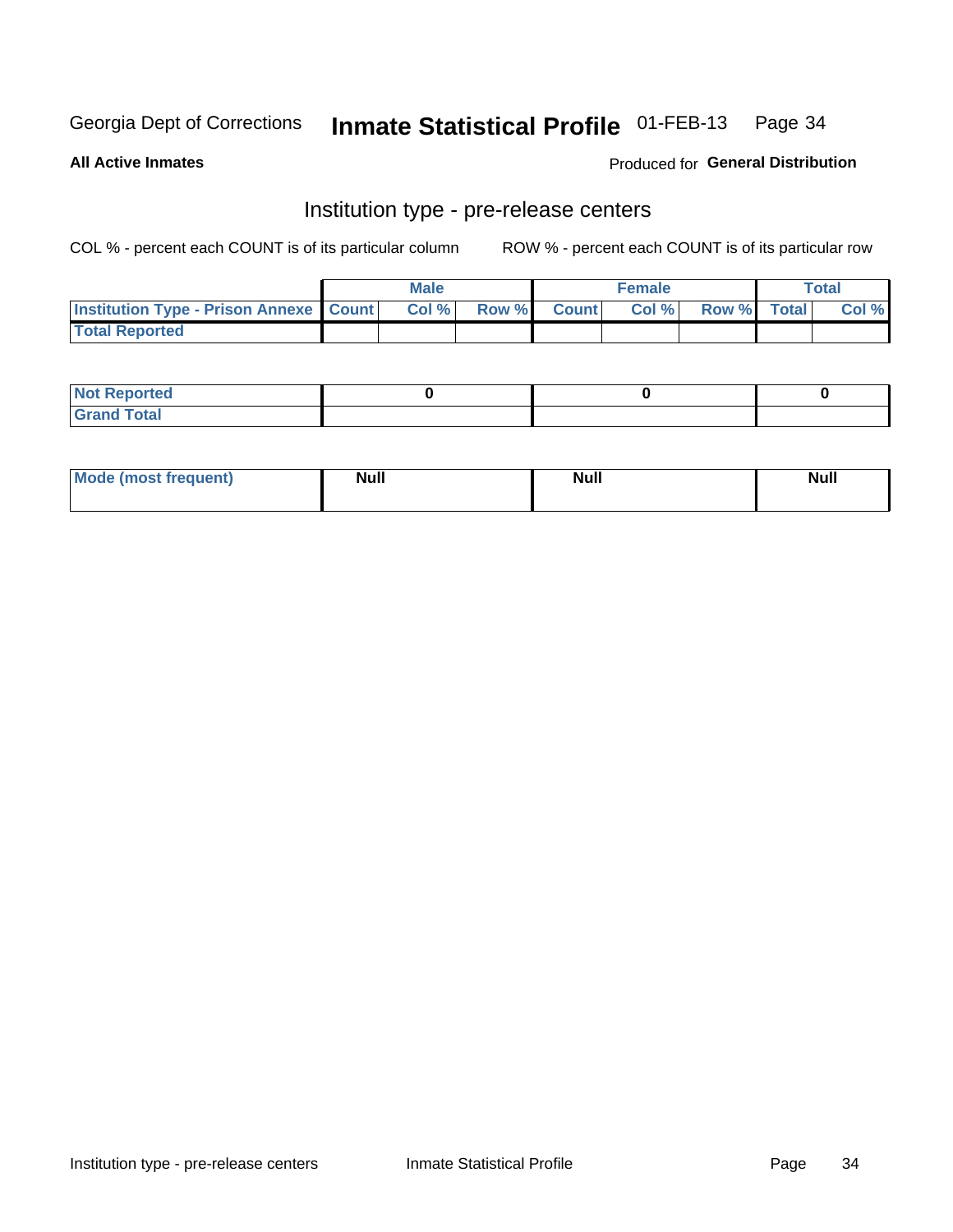#### Inmate Statistical Profile 01-FEB-13 Page 35

**All Active Inmates** 

#### Produced for General Distribution

## Institution type - inmate boot camp

COL % - percent each COUNT is of its particular column

|                                      |              | <b>Male</b> |               |              | <b>Female</b> |             | <b>Total</b> |
|--------------------------------------|--------------|-------------|---------------|--------------|---------------|-------------|--------------|
| <b>Institution Type - Boot Camps</b> | <b>Count</b> | Col %       | <b>Row %I</b> | <b>Count</b> | Col %         | Row % Total | Col %        |
| <b>Total Rported</b>                 |              |             |               |              |               |             |              |

| <b>Not Reported</b>                   |  |  |
|---------------------------------------|--|--|
| <b>Total</b><br><b>C HAM</b><br>_____ |  |  |

| <b>AhoM</b>       | <b>Null</b> | <b>Null</b> | Ab d' |
|-------------------|-------------|-------------|-------|
| <b>"requent</b> ) |             |             | _____ |
|                   |             |             |       |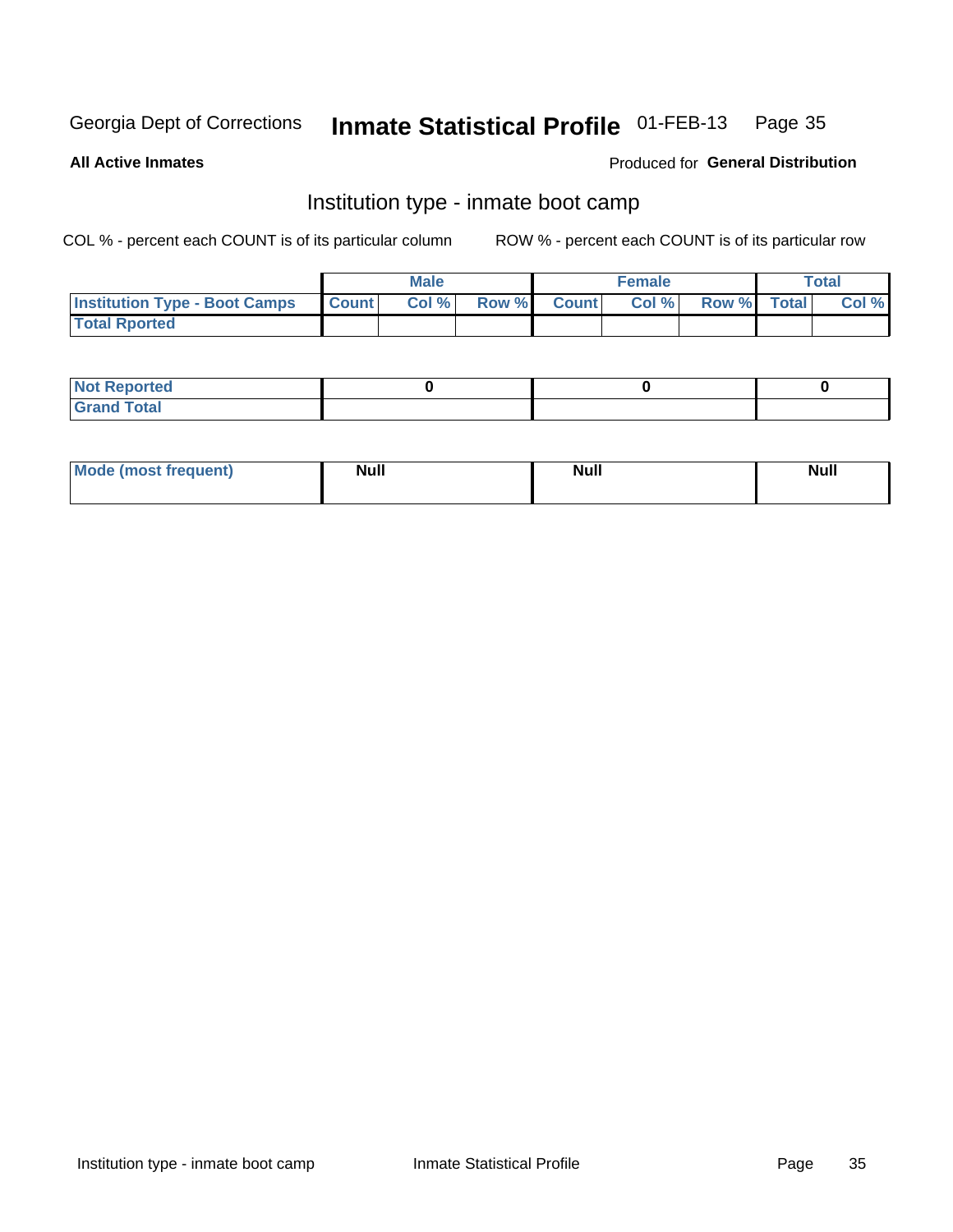#### Inmate Statistical Profile 01-FEB-13 Page 36

#### **All Active Inmates**

## Produced for General Distribution

## Number of disciplinary reports

COL % - percent each COUNT is of its particular column

|                                       |              | <b>Male</b> |        |       | <b>Female</b> |          |              | <b>Total</b> |
|---------------------------------------|--------------|-------------|--------|-------|---------------|----------|--------------|--------------|
| <b>Number of Disciplinary Reports</b> | <b>Count</b> | Col %       | Row %  | Count | Col %         | Row %    | <b>Total</b> | Col %        |
|                                       | 24,011       | 45.25%      | 90.66% | 2,475 | 63.58%        | $9.34\%$ | 26,486       | 46.51%       |
|                                       | 6,642        | 12.52%      | 93.71% | 446   | 11.46%        | 6.29%    | 7,088        | 12.45%       |
|                                       | 4,065        | 7.66%       | 94.78% | 224   | 5.75%         | 5.22%    | 4,289        | 7.53%        |
| 3                                     | 2.648        | 4.99%       | 95.70% | 119   | $3.06\%$      | $4.30\%$ | 2,767        | 4.86%        |
| 4                                     | 1,918        | 3.61%       | 95.14% | 98    | 2.52%         | 4.86%    | 2,016        | 3.54%        |
| 5                                     | 1,626        | $3.06\%$    | 95.87% | 70    | 1.80%         | 4.13%    | 1,696        | 2.98%        |
| <b>More Than 5</b>                    | 12,148       | 22.90%      | 96.34% | 461   | 11.84%        | $3.66\%$ | 12,609       | 22.14%       |
| <b>Total Reported</b>                 | 53,058       | 100%        | 93.16% | 3,893 | 100.0%        | 6.84%    | 56,951       | 100.0%       |

| วrted<br>NOT |        |       |        |
|--------------|--------|-------|--------|
| <b>Total</b> | 53.058 | 3,893 | 56.951 |

| Mean (average)       | 5.23 | 2.60 | 5.05 |
|----------------------|------|------|------|
| Median (middle)      |      |      |      |
| Mode (most frequent) |      |      |      |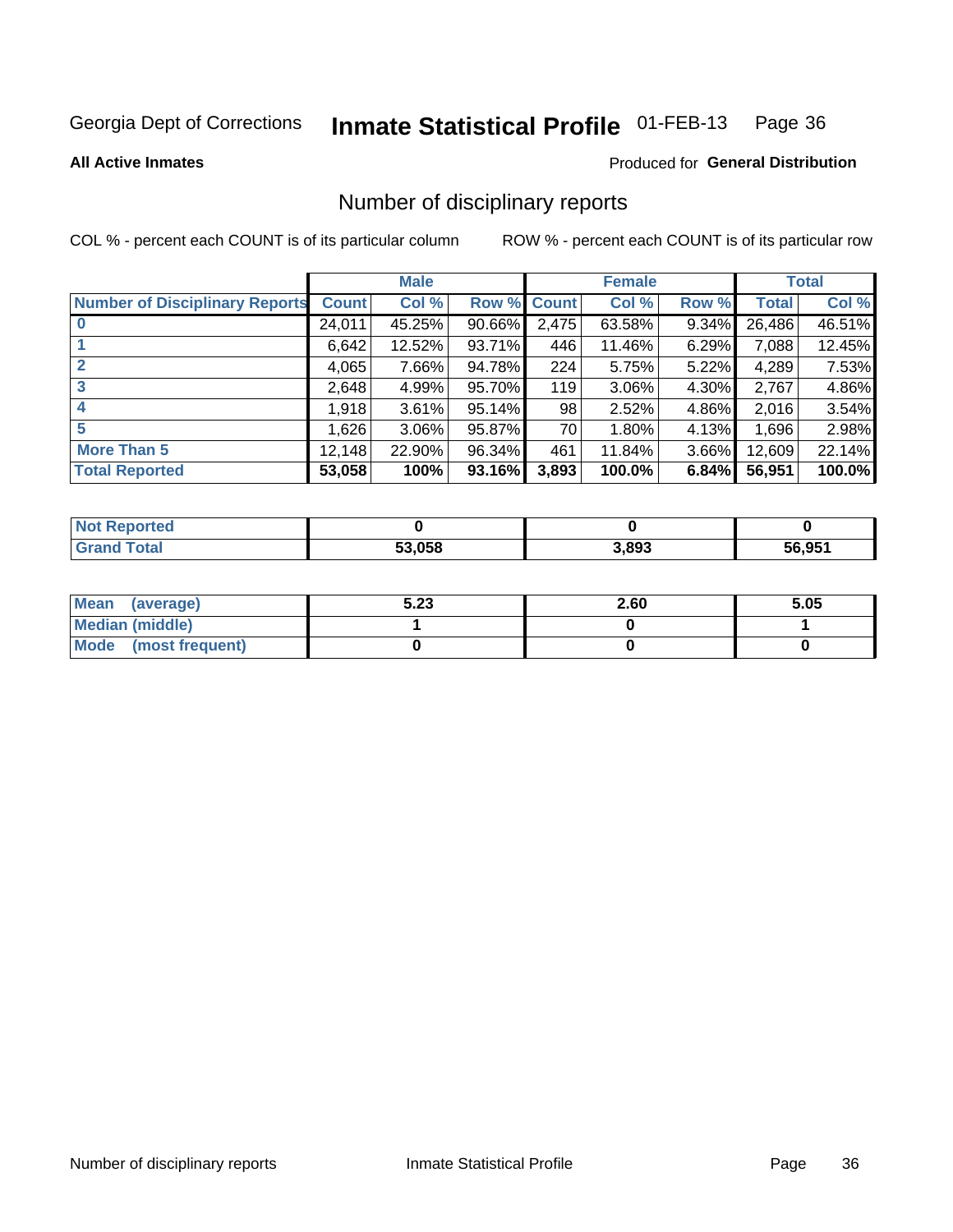#### Inmate Statistical Profile 01-FEB-13 Page 37

#### **All Active Inmates**

### **Produced for General Distribution**

## Number of transfers

COL % - percent each COUNT is of its particular column

|                            |              | <b>Male</b> |             |       | <b>Female</b> |        |        | <b>Total</b> |
|----------------------------|--------------|-------------|-------------|-------|---------------|--------|--------|--------------|
| <b>Number of Transfers</b> | <b>Count</b> | Col %       | Row % Count |       | Col %         | Row %  | Total  | Col %        |
|                            | 4,945        | $9.32\%$    | 82.62%      | 1,040 | 26.71%        | 17.38% | 5,985  | 10.51%       |
|                            | 456          | $0.86\%$    | 85.39%      | 78    | 2.00%         | 14.61% | 534    | 0.94%        |
| $\mathbf{2}$               | 15,610       | 29.42%      | 92.26%      | 1,309 | 33.62%        | 7.74%  | 16,919 | 29.71%       |
| 3                          | 2,556        | 4.82%       | $90.00\%$   | 284   | 7.30%         | 10.00% | 2,840  | 4.99%        |
|                            | 6,764        | 12.75%      | 94.02%      | 430   | 11.05%        | 5.98%  | 7,194  | 12.63%       |
| 5                          | 2,837        | 5.35%       | 94.95%      | 151   | 3.88%         | 5.05%  | 2,988  | 5.25%        |
| <b>More Than 5</b>         | 19,890       | 37.49%      | 97.07%      | 601   | 15.44%        | 2.93%  | 20,491 | 35.98%       |
| <b>Total Reported</b>      | 53,058       | 100%        | 93.16%      | 3,893 | 100%          | 6.84%  | 56,951 | 100.0%       |

| <b>Not Reported</b> |        |       |        |
|---------------------|--------|-------|--------|
| <b>Total</b>        | 53.058 | 3,893 | 56.951 |

| Mean (average)       | 5.87 | 2.86 | 5.66 |
|----------------------|------|------|------|
| Median (middle)      |      |      |      |
| Mode (most frequent) |      |      |      |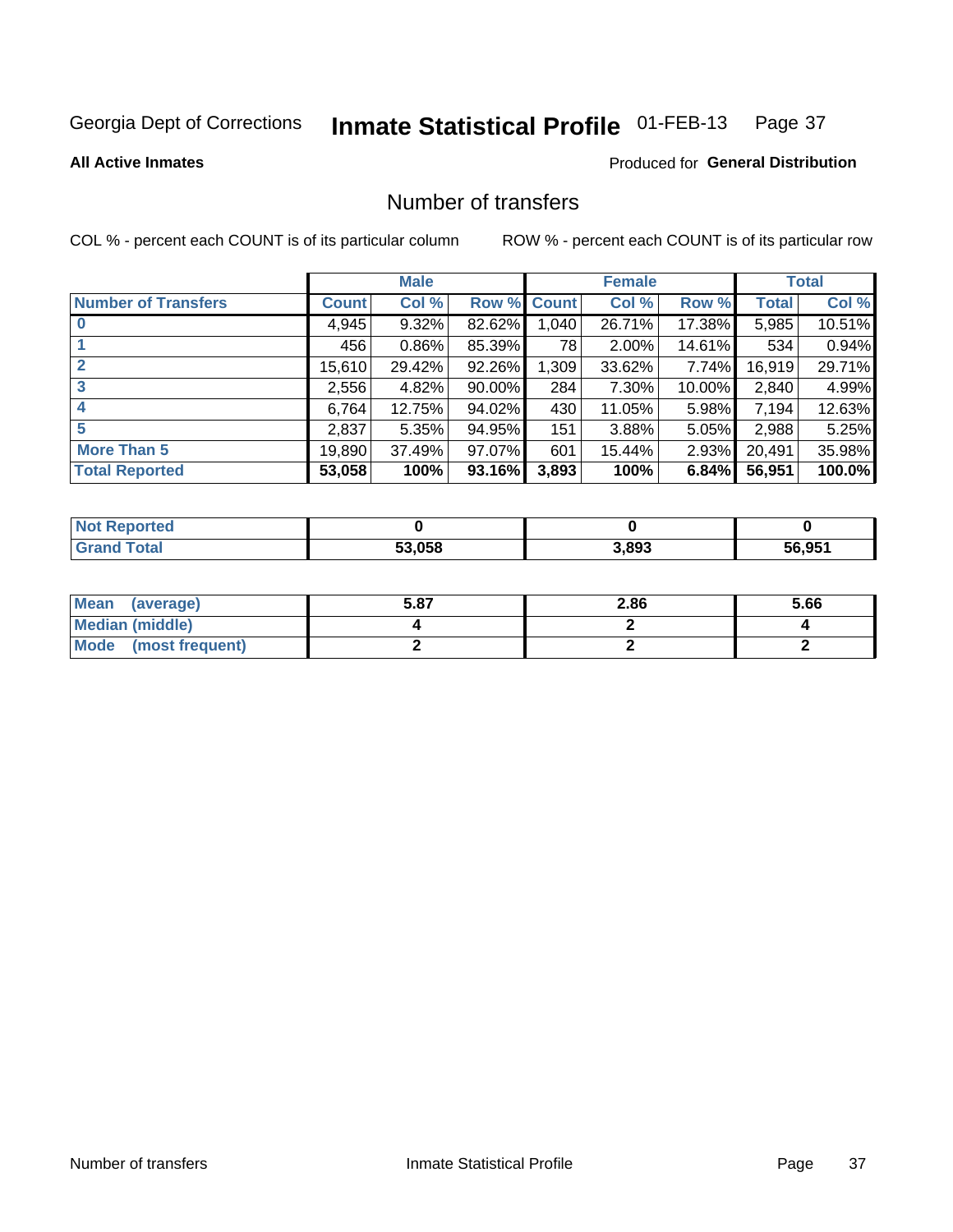#### Inmate Statistical Profile 01-FEB-13 Page 38

#### **All Active Inmates**

### Produced for General Distribution

## Number of escapes

COL % - percent each COUNT is of its particular column

|                          |              | <b>Male</b> |                    |       | <b>Female</b> |          |        | <b>Total</b> |
|--------------------------|--------------|-------------|--------------------|-------|---------------|----------|--------|--------------|
| <b>Number of Escapes</b> | <b>Count</b> | Col %       | <b>Row % Count</b> |       | Col %         | Row %    | Total  | Col %        |
|                          | 52,441       | 98.84%      | 93.11%             | 3,881 | 99.69%        | $6.89\%$ | 56,322 | 98.90%       |
|                          | 542          | $1.02\%$    | 97.83%             | 12    | 0.31%         | 2.17%    | 554    | 0.97%        |
|                          | 65           | 0.12%       | 100.00%            |       |               |          | 65     | 0.11%        |
|                          | 8            | 0.02%       | 100.00%            |       |               |          | 8      | $0.01\%$     |
|                          | ົ            | 0.01%       | 100.00%            |       |               |          | ◠      | $0.01\%$     |
| <b>Total Reported</b>    | 53,058       | 100%        | 93.16%             | 3,893 | 100%          | 6.84%    | 56,951 | 100%         |

| <b>rted</b><br>Not. |        |       |        |
|---------------------|--------|-------|--------|
|                     | 53.058 | 3,893 | 56.951 |

| Mean<br>(average)    |  | .0 |
|----------------------|--|----|
| Median (middle)      |  |    |
| Mode (most frequent) |  |    |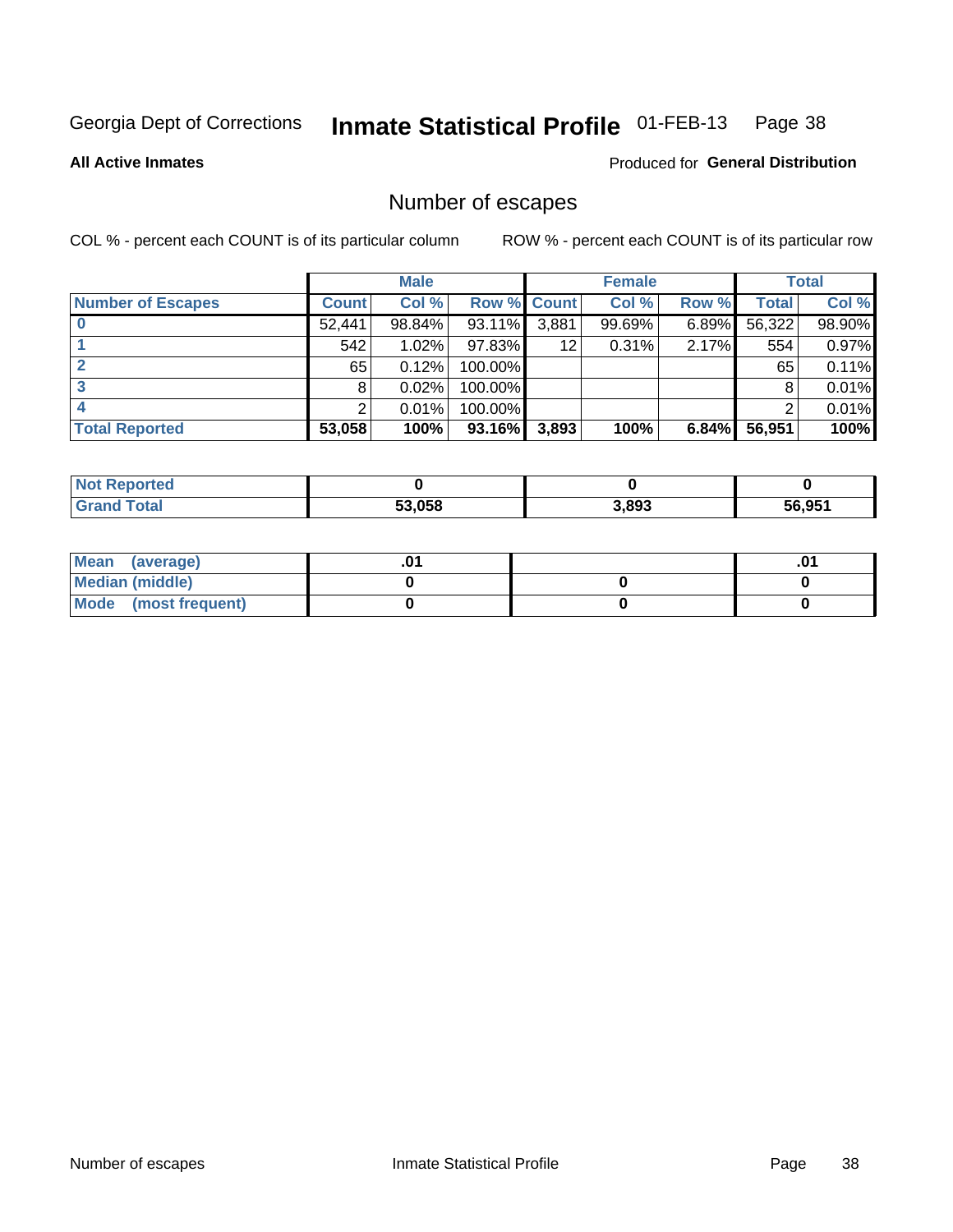#### Inmate Statistical Profile 01-FEB-13 Page 39

**All Active Inmates** 

#### Produced for General Distribution

## Split sentences - Probation to follow

COL % - percent each COUNT is of its particular column

|                            |              | <b>Male</b> |                    |     | <b>Female</b> |          |              | <b>Total</b> |
|----------------------------|--------------|-------------|--------------------|-----|---------------|----------|--------------|--------------|
| <b>Probation to follow</b> | <b>Count</b> | Col%        | <b>Row % Count</b> |     | Col %         | Row %    | <b>Total</b> | Col %        |
| <b>Yes</b>                 | 35.195       | 66.33%      | 92.38% 2.905       |     | 74.62%        |          | 7.62% 38,100 | 66.90%       |
| <b>No</b>                  | 17,8631      | $33.67\%$   | 94.76%             | 988 | 25.38%        | $5.24\%$ | 18.851       | 33.10%       |
| <b>Total Reported</b>      | 53,058       | 100%        | $93.16\%$ 3,893    |     | 100%          | $6.84\%$ | 56,951       | 100%         |

|  | $\mathbf{f}$ | 53.058 | 893.د | 56.951 |
|--|--------------|--------|-------|--------|
|--|--------------|--------|-------|--------|

| reauent)<br>Yes<br>v^c<br>0٥<br>.<br>. .<br>$\sim$ |  | <b>Mode</b> |  |  |  |
|----------------------------------------------------|--|-------------|--|--|--|
|----------------------------------------------------|--|-------------|--|--|--|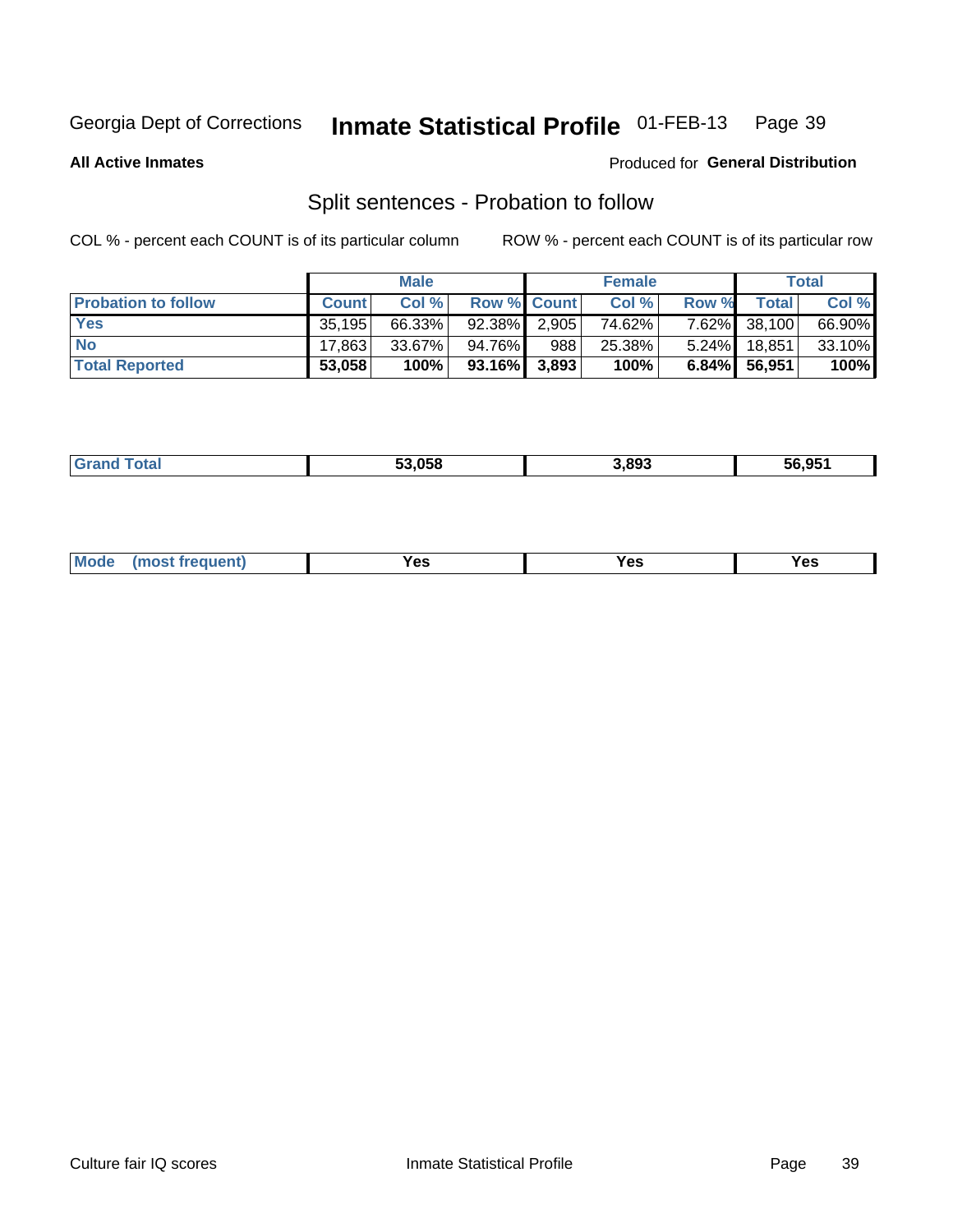#### Inmate Statistical Profile 01-FEB-13 Page 40

**All Active Inmates** 

#### Produced for General Distribution

## Probable future release type of still active inmates

COL % - percent each COUNT is of its particular column

|                                         |              | <b>Male</b> |                 |       | <b>Female</b> |          | <b>Total</b> |        |
|-----------------------------------------|--------------|-------------|-----------------|-------|---------------|----------|--------------|--------|
| <b>Probable Future Release Type</b>     | <b>Count</b> | Col%        | Row % Count     |       | Col %         | Row %    | <b>Total</b> | Col %  |
| <b>Paroled with probation to follow</b> | 9,360        | 17.95%      | 91.75%          | 842   | 22.02%        | $8.25\%$ | 10,202       | 18.23% |
| Paroled w/o probation to follow         | 2,950        | $5.66\%$    | 94.37%          | 176   | $4.60\%$      | 5.63%    | 3,126        | 5.59%  |
| <b>Maxout with probation to follow</b>  | 24,305       | 46.61%      | 92.45%          | 1.984 | 51.90%        | 7.55%    | 26,289       | 46.97% |
| <b>Maxout w/o probation to follow</b>   | 7,790        | 14.94%      | $94.22\%$       | 478   | 12.50%        | $5.78\%$ | 8,268        | 14.77% |
| Life, LWOP or death sentence            | 7.736        | 14.84%      | 95.75%          | 343   | 8.97%         | $4.25\%$ | 8,079        | 14.44% |
| <b>Total Reported</b>                   | 52,141       | 100%        | $93.17\%$ 3,823 |       | 100%          | 6.83%    | 55,964       | 100%   |

| eleased     |              |       |        |
|-------------|--------------|-------|--------|
| <b>otal</b> | 52 141<br>◡▵ | 3,823 | 55.964 |

| <b>Mode (most frequent)</b> | Maxout with PROB follow   Maxout with PROB follow   Maxout with PROB |        |
|-----------------------------|----------------------------------------------------------------------|--------|
|                             |                                                                      | follow |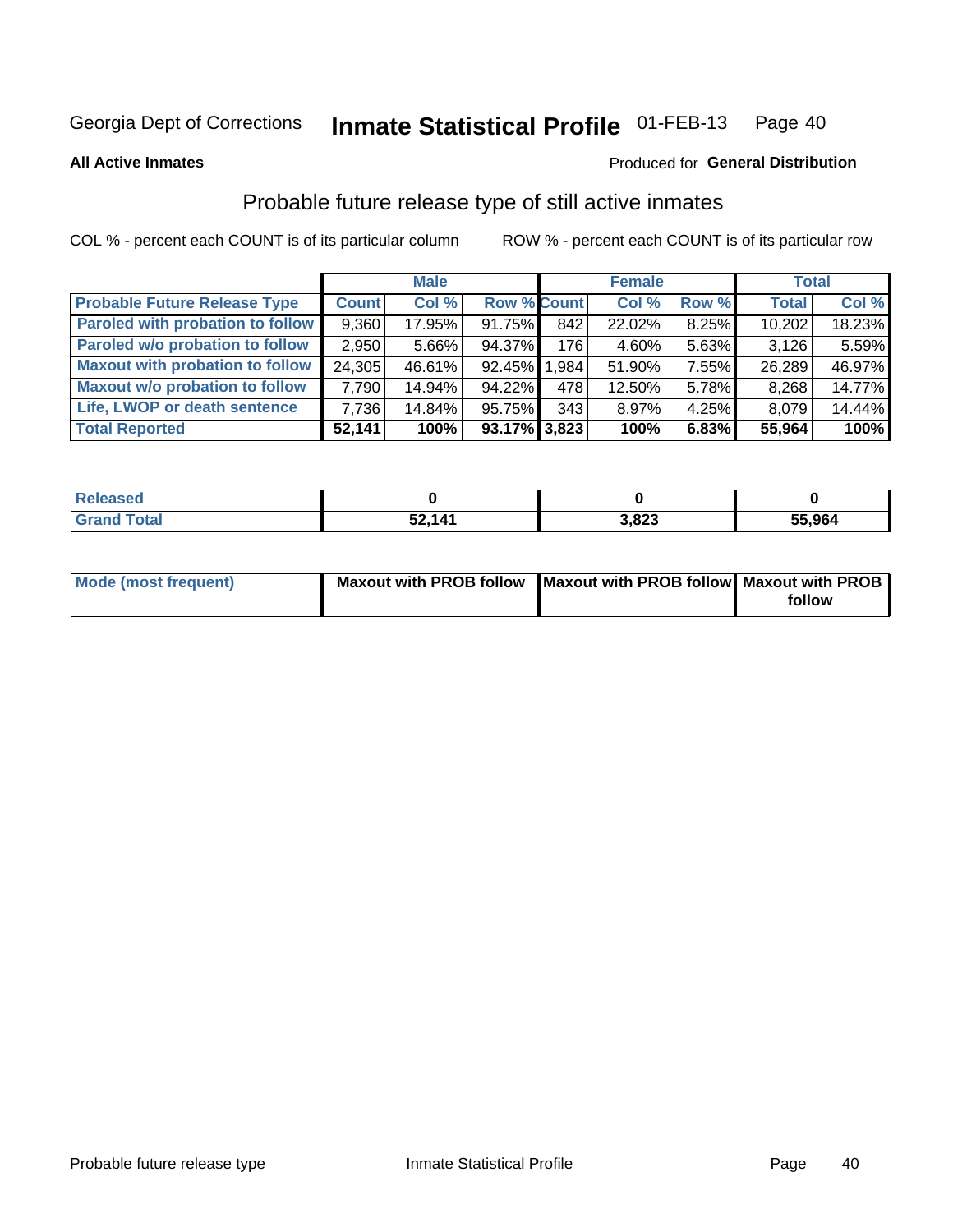### **All Active Inmates**

### **Produced for General Distribution**

# Time served in current (or last) institution

COL % - percent each COUNT is of its particular column

|                            |              | <b>Male</b> |        |              | <b>Female</b> |        |              | <b>Total</b> |
|----------------------------|--------------|-------------|--------|--------------|---------------|--------|--------------|--------------|
| <b>Time In Institution</b> | <b>Count</b> | Col %       | Row %  | <b>Count</b> | Col %         | Row %  | <b>Total</b> | Col %        |
| 0 to 3 months              | 13,452       | 25.35%      | 91.26% | 1,289        | 33.11%        | 8.74%  | 14,741       | 25.88%       |
| 3.01 to 6 months           | 7,864        | 14.82%      | 93.80% | 520          | 13.36%        | 6.20%  | 8,384        | 14.72%       |
| 6.01 to 9 months           | 5,900        | 11.12%      | 93.87% | 385          | 9.89%         | 6.13%  | 6,285        | 11.04%       |
| 9.01 to 12 months          | 5,781        | 10.90%      | 94.88% | 312          | 8.01%         | 5.12%  | 6,093        | 10.70%       |
| 12.01 to 18 months         | 6,317        | 11.91%      | 94.88% | 341          | 8.76%         | 5.12%  | 6,658        | 11.69%       |
| <b>18.01 to 24 months</b>  | 3,904        | 7.36%       | 88.85% | 490          | 12.59%        | 11.15% | 4,394        | 7.72%        |
| $2.01$ to 3 years          | 4,142        | 7.81%       | 94.59% | 237          | 6.09%         | 5.41%  | 4,379        | 7.69%        |
| $3.01$ to 4 years          | 2,051        | 3.87%       | 95.00% | 108          | 2.77%         | 5.00%  | 2,159        | 3.79%        |
| 4.01 to 5 years            | 1,316        | 2.48%       | 95.09% | 68           | 1.75%         | 4.91%  | 1,384        | 2.43%        |
| 5.01 to 6 years            | 565          | 1.06%       | 96.09% | 23           | 0.59%         | 3.91%  | 588          | 1.03%        |
| 6.01 to 7 years            | 396          | 0.75%       | 92.31% | 33           | 0.85%         | 7.69%  | 429          | 0.75%        |
| 7.01 to 8 years            | 283          | 0.53%       | 86.54% | 44           | 1.13%         | 13.46% | 327          | 0.57%        |
| $8.01$ to 9 years          | 178          | 0.34%       | 94.18% | 11           | 0.28%         | 5.82%  | 189          | 0.33%        |
| 9.01 to 10 years           | 131          | 0.25%       | 97.76% | 3            | 0.08%         | 2.24%  | 134          | 0.24%        |
| Over 10 years              | 778          | 1.47%       | 96.41% | 29           | 0.74%         | 3.59%  | 807          | 1.42%        |
| <b>Total Reported</b>      | 53,058       | 100%        | 93.16% | 3,893        | 100%          | 6.84%  | 56,951       | 100%         |

| <b>reco</b><br><b>NOT</b> |        |       |                    |
|---------------------------|--------|-------|--------------------|
|                           | 53,058 | 3.893 | 56.95 <sup>4</sup> |

| <b>Mean</b><br>(average) | 20 months | 14 months | 19 months |  |
|--------------------------|-----------|-----------|-----------|--|
| Median (middle)          | 9 months  | 7 months  | 9 months  |  |
| Mode<br>(most frequent)  | 0 months  | months    | ∖ months  |  |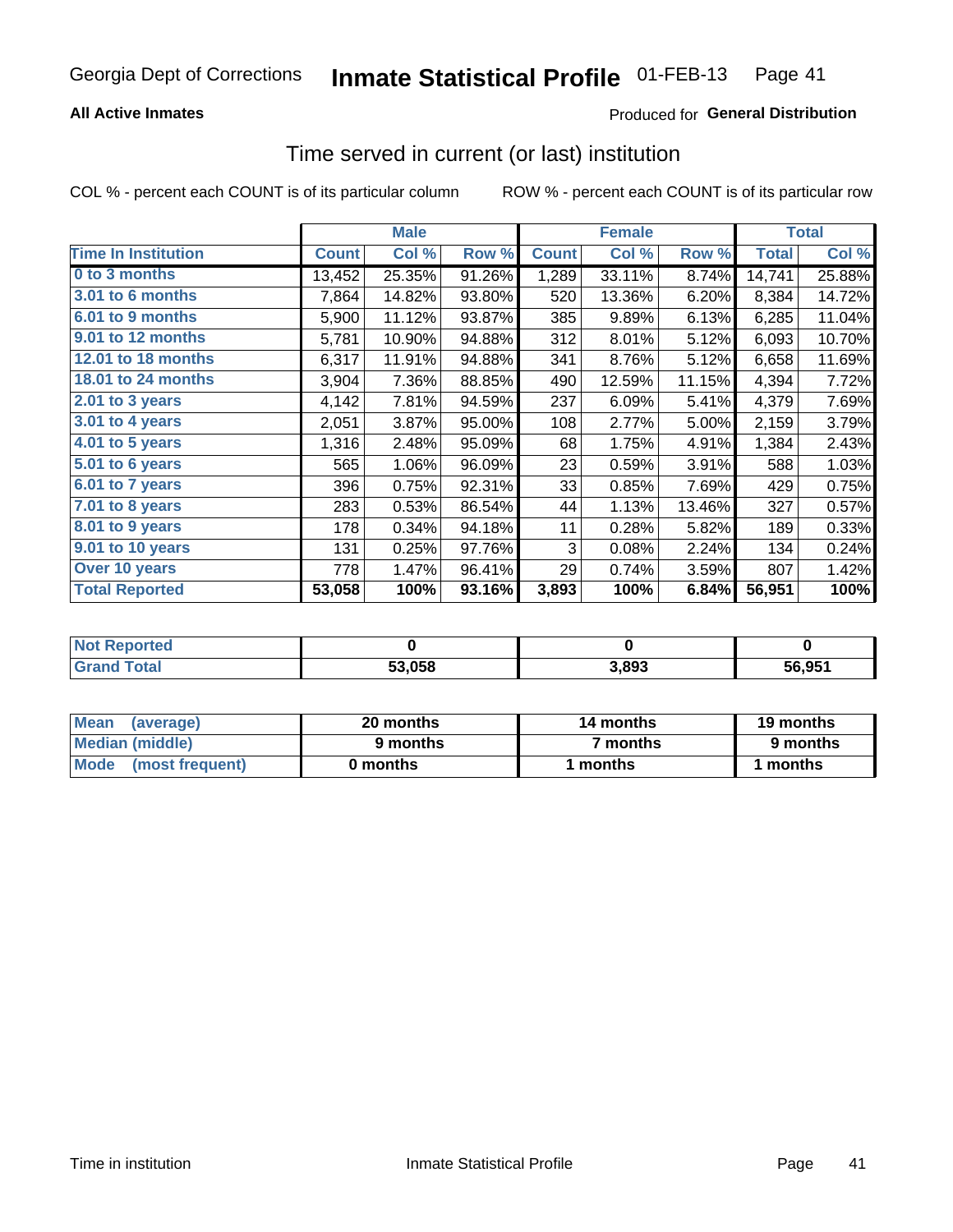#### Inmate Statistical Profile 01-FEB-13 Page 42

#### **All Active Inmates**

#### Produced for General Distribution

## Highest grade level attained

COL % - percent each COUNT is of its particular column

|                              |              | <b>Male</b> |         |                | <b>Female</b> |        |              | <b>Total</b> |
|------------------------------|--------------|-------------|---------|----------------|---------------|--------|--------------|--------------|
| <b>Grade Level</b>           | <b>Count</b> | Col %       | Row %   | <b>Count</b>   | Col %         | Row %  | <b>Total</b> | Col %        |
| No school at all             | 23           | 0.05%       | 100.00% |                |               |        | 23           | 0.04%        |
| Grade 1                      | 41           | 0.08%       | 95.35%  | 2              | 0.05%         | 4.65%  | 43           | 0.08%        |
| Grade 2                      | 84           | 0.17%       | 95.45%  | 4              | 0.11%         | 4.55%  | 88           | 0.16%        |
| Grade 3                      | 121          | 0.24%       | 94.53%  | 7              | 0.19%         | 5.47%  | 128          | 0.24%        |
| Grade 4                      | 131          | 0.26%       | 98.50%  | 2              | 0.05%         | 1.50%  | 133          | 0.24%        |
| <b>Grade 5</b>               | 189          | 0.37%       | 92.20%  | 16             | 0.43%         | 7.80%  | 205          | 0.38%        |
| Grade 6                      | 697          | 1.38%       | 96.14%  | 28             | 0.75%         | 3.86%  | 725          | 1.34%        |
| <b>Grade 7</b>               | 922          | 1.82%       | 93.60%  | 63             | 1.69%         | 6.40%  | 985          | 1.81%        |
| Grade 8                      | 3,374        | 6.67%       | 93.05%  | 252            | 6.77%         | 6.95%  | 3,626        | 6.68%        |
| <b>Grade 9</b>               | 6,194        | 12.25%      | 94.35%  | 371            | 9.96%         | 5.65%  | 6,565        | 12.09%       |
| Grade 10                     | 8,282        | 16.37%      | 95.23%  | 415            | 11.14%        | 4.77%  | 8,697        | 16.01%       |
| Grade 11                     | 8,309        | 16.43%      | 95.20%  | 419            | 11.25%        | 4.80%  | 8,728        | 16.07%       |
| <b>Grade 12 or GED</b>       | 16,841       | 33.30%      | 93.11%  | 1,246          | 33.45%        | 6.89%  | 18,087       | 33.31%       |
| <b>Some tech school</b>      | 294          | 0.58%       | 71.88%  | 115            | 3.09%         | 28.12% | 409          | 0.75%        |
| <b>Completed tech school</b> | 309          | 0.61%       | 74.64%  | 105            | 2.82%         | 25.36% | 414          | 0.76%        |
| College, 1 year              | 1,475        | 2.92%       | 87.69%  | 207            | 5.56%         | 12.31% | 1,682        | 3.10%        |
| College, 2 year              | 1,948        | 3.85%       | 87.20%  | 286            | 7.68%         | 12.80% | 2,234        | 4.11%        |
| College, 3 year              | 516          | 1.02%       | 88.81%  | 65             | 1.74%         | 11.19% | 581          | 1.07%        |
| <b>Bachelor's degree</b>     | 662          | 1.31%       | 87.22%  | 97             | 2.60%         | 12.78% | 759          | 1.40%        |
| <b>Master's degree</b>       | 120          | 0.24%       | 85.71%  | 20             | 0.54%         | 14.29% | 140          | 0.26%        |
| Ph.D. degree                 | 22           | 0.04%       | 100.00% |                |               |        | 22           | 0.04%        |
| Law degree                   | 19           | 0.04%       | 86.36%  | 3              | 0.08%         | 13.64% | 22           | 0.04%        |
| <b>Medical degree</b>        | 8            | 0.02%       | 80.00%  | $\overline{2}$ | 0.05%         | 20.00% | 10           | 0.02%        |
| <b>Total Reported</b>        | 50,581       | 100%        | 93.14%  | 3,725          | 100%          | 6.86%  | 54,306       | 100%         |

| $\overline{a}$<br>$\sqrt{ }$<br>$ -$ | 168<br>__ | 2,645     |
|--------------------------------------|-----------|-----------|
| 53.058                               | 3.893     | $56.95^*$ |

| <b>Mean</b><br>(average)       | 10.83           | 11.39           | 10.87             |
|--------------------------------|-----------------|-----------------|-------------------|
| Median (middle)                | Grade 11        | Grade 12 or GED | Grade 11          |
| <b>Mode</b><br>(most frequent) | Grade 12 or GED | Grade 12 or GED | I Grade 12 or GED |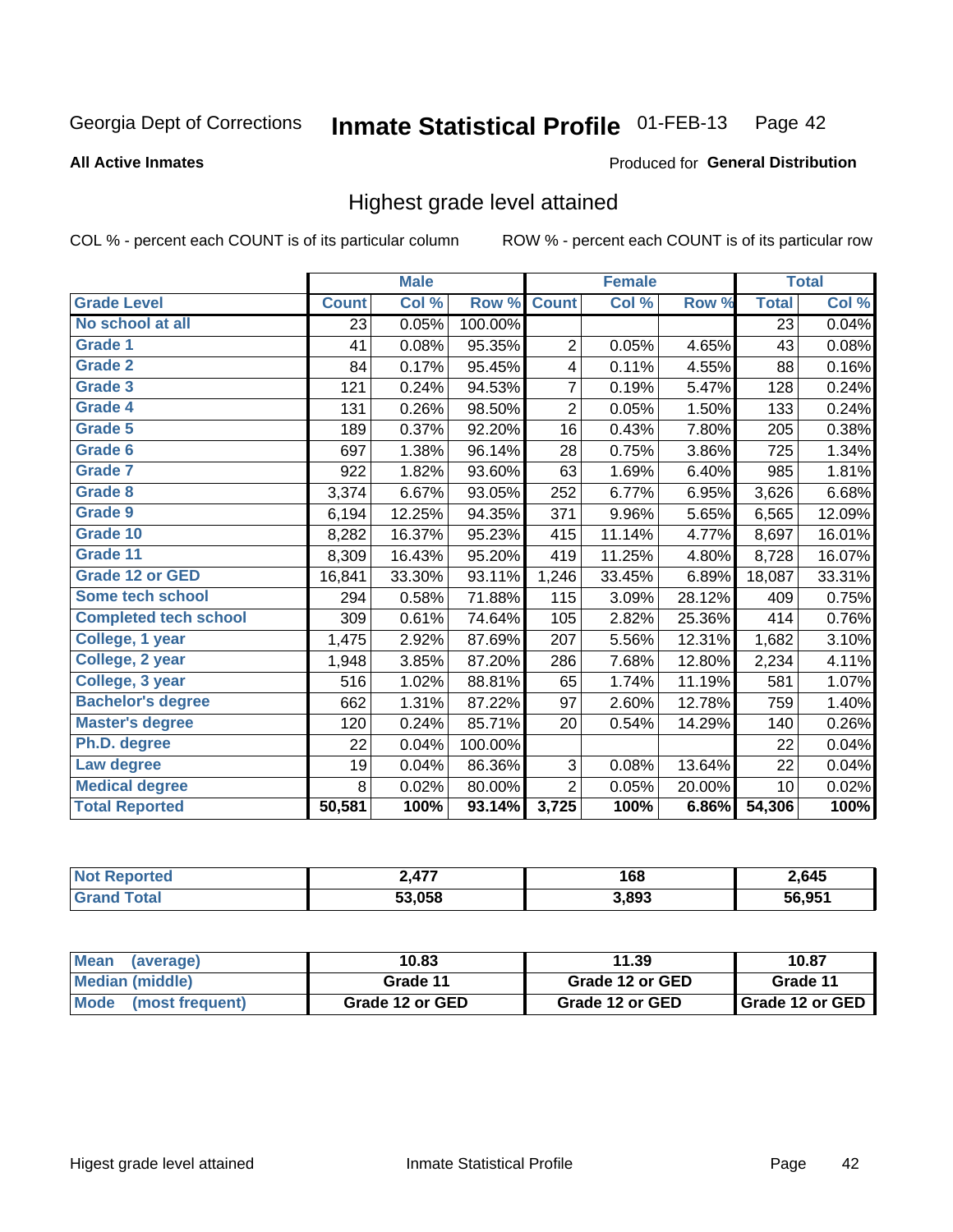#### Inmate Statistical Profile 01-FEB-13 Page 43

**All Active Inmates** 

### **Produced for General Distribution**

## Culture fair IQ scores

COL % - percent each COUNT is of its particular column

|                       |              | <b>Male</b> |        |              | <b>Female</b> |        |              | <b>Total</b> |
|-----------------------|--------------|-------------|--------|--------------|---------------|--------|--------------|--------------|
| <b>IQ Scores</b>      | <b>Count</b> | Col %       | Row %  | <b>Count</b> | Col %         | Row %  | <b>Total</b> | Col %        |
| $60 - 69$             | 826          | 3.16%       | 97.64% | 20           | 1.80%         | 2.36%  | 846          | 3.11%        |
| $70 - 79$             | 2,090        | $8.01\%$    | 95.74% | 93           | 8.36%         | 4.26%  | 2,183        | 8.02%        |
| $80 - 89$             | 3,988        | 15.28%      | 93.59% | 273          | 24.53%        | 6.41%  | 4,261        | 15.66%       |
| $90 - 99$             | 6,775        | 25.96%      | 94.77% | 374          | 33.60%        | 5.23%  | 7,149        | 26.27%       |
| $100 - 109$           | 6,907        | 26.47%      | 97.78% | 157          | 14.11%        | 2.22%  | 7,064        | 25.96%       |
| $110 - 119$           | 4,504        | 17.26%      | 98.21% | 82           | 7.37%         | 1.79%  | 4,586        | 16.85%       |
| $120 - 129$           | 951          | 3.64%       | 93.88% | 62           | 5.57%         | 6.12%  | 1,013        | 3.72%        |
| $130 - 139$           | 46           | 0.18%       | 54.76% | 38           | 3.41%         | 45.24% | 84           | 0.31%        |
| 140 & Up              | 11           | 0.04%       | 44.00% | 14           | 1.26%         | 56.00% | 25           | 0.09%        |
| <b>Total Reported</b> | 26,098       | 100%        | 95.91% | 1,113        | 100.0%        | 4.09%  | 27,211       | 100%         |

| <b>Not Reported</b>         | 26,519 | 2,688 | 29,207 |
|-----------------------------|--------|-------|--------|
| <b>Not Valid (under 60)</b> | 441    | 92    | 533    |
| <b>Grand Total</b>          | 53,058 | 3,893 | 56,951 |

| <b>Mean</b><br>(average)       | 98  | רח | 98 |
|--------------------------------|-----|----|----|
| Median (middle)                | 99  | 94 | 99 |
| <b>Mode</b><br>(most frequent) | 103 | 94 | 99 |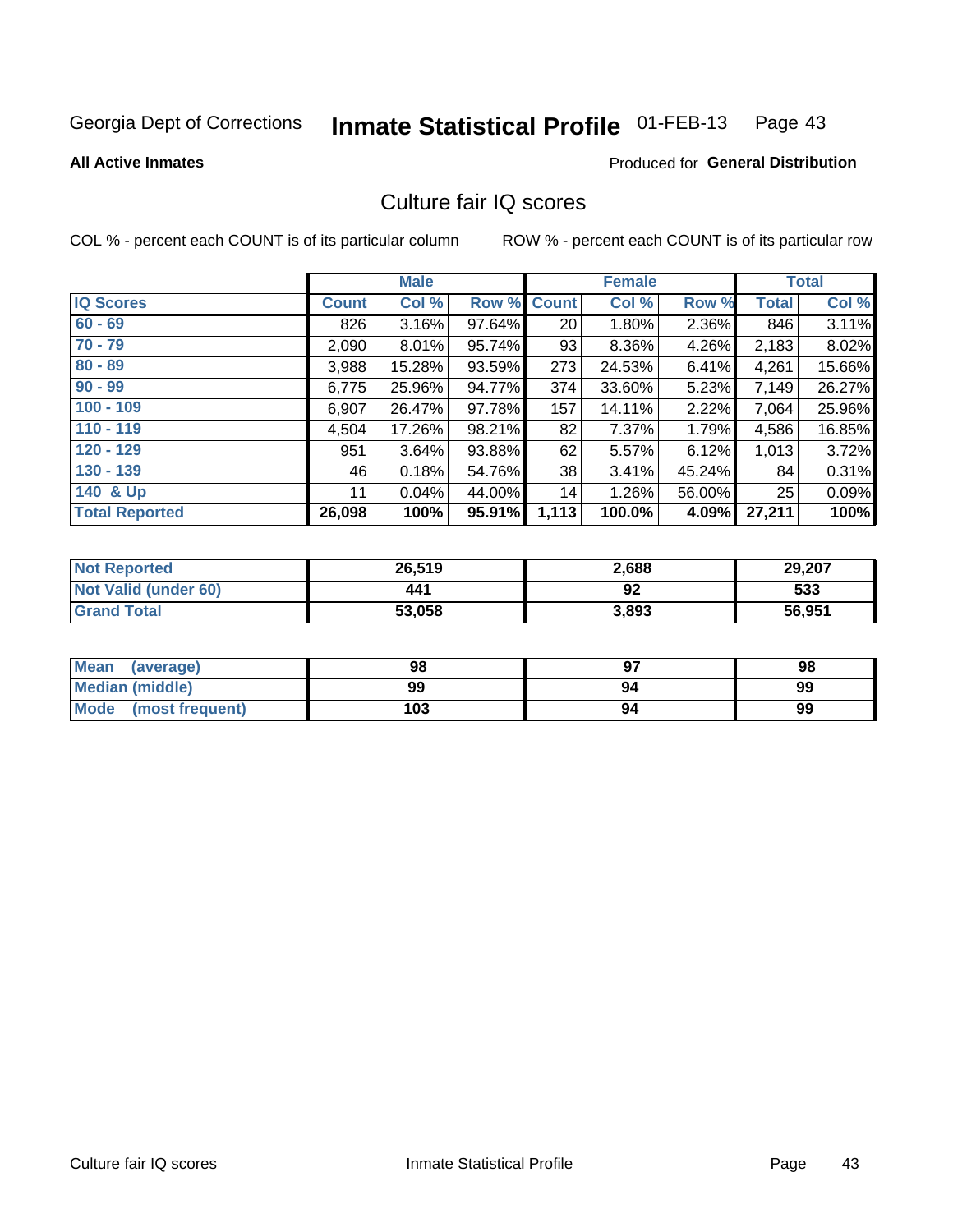#### Inmate Statistical Profile 01-FEB-13 Page 44

**All Active Inmates** 

#### Produced for General Distribution

## Wide Range Achievement Test (WRAT) reading score

COL % - percent each COUNT is of its particular column

|                           |              | <b>Male</b> |        |              | <b>Female</b> |        |              | <b>Total</b> |
|---------------------------|--------------|-------------|--------|--------------|---------------|--------|--------------|--------------|
| <b>WRAT Reading Score</b> | <b>Count</b> | Col %       | Row %  | <b>Count</b> | Col %         | Row %  | <b>Total</b> | Col %        |
| $0.1$ to $0.9$            | 562          | 2.12%       | 98.77% | 7            | 0.58%         | 1.23%  | 569          | 2.06%        |
| 1.0 to 1.9                | 637          | 2.41%       | 98.30% | 11           | 0.91%         | 1.70%  | 648          | 2.34%        |
| 2.0 to 2.9                | 1,190        | 4.50%       | 97.46% | 31           | 2.57%         | 2.54%  | 1,221        | 4.41%        |
| 3.0 to 3.9                | 2,225        | 8.41%       | 97.59% | 55           | 4.56%         | 2.41%  | 2,280        | 8.24%        |
| 4.0 to 4.9                | 2,529        | 9.56%       | 96.45% | 93           | 7.71%         | 3.55%  | 2,622        | 9.47%        |
| 5.0 to 5.9                | 2,235        | 8.44%       | 97.30% | 62           | 5.14%         | 2.70%  | 2,297        | 8.30%        |
| 6.0 to 6.9                | 2,266        | 8.56%       | 96.22% | 89           | 7.38%         | 3.78%  | 2,355        | 8.51%        |
| 7.0 to 7.9                | 1,097        | 4.14%       | 95.64% | 50           | 4.15%         | 4.36%  | 1,147        | 4.14%        |
| 8.0 to 8.9                | 2,142        | 8.09%       | 96.36% | 81           | 6.72%         | 3.64%  | 2,223        | 8.03%        |
| 9.0 to 9.9                | 1,724        | 6.51%       | 96.69% | 59           | 4.89%         | 3.31%  | 1,783        | 6.44%        |
| 10.0 to 10.9              | 1,429        | 5.40%       | 95.39% | 69           | 5.72%         | 4.61%  | 1,498        | 5.41%        |
| 11.0 to 11.9              | 1,793        | 6.77%       | 94.77% | 99           | 8.21%         | 5.23%  | 1,892        | 6.84%        |
| 12.0 to 12.9              | 5,377        | 20.32%      | 93.95% | 346          | 28.69%        | 6.05%  | 5,723        | 20.68%       |
| 13                        | 1,261        | 4.76%       | 89.12% | 154          | 12.77%        | 10.88% | 1,415        | 5.11%        |
| <b>Total Reported</b>     | 26,467       | 100%        | 95.64% | 1,206        | 100%          | 4.36%  | 27,673       | 100%         |

| <b>Teu</b><br>NO | 26,591 | 2,687 | 29,278 |
|------------------|--------|-------|--------|
|                  | 53,058 | 3,893 | 56,951 |

| Mean<br>(average)       | 8.04       | 9.53 | 8.10 |
|-------------------------|------------|------|------|
| <b>Median (middle)</b>  | ר ס<br>0.4 | 10.8 | O.A  |
| Mode<br>(most frequent) | 12.8       | 12.9 | 12.8 |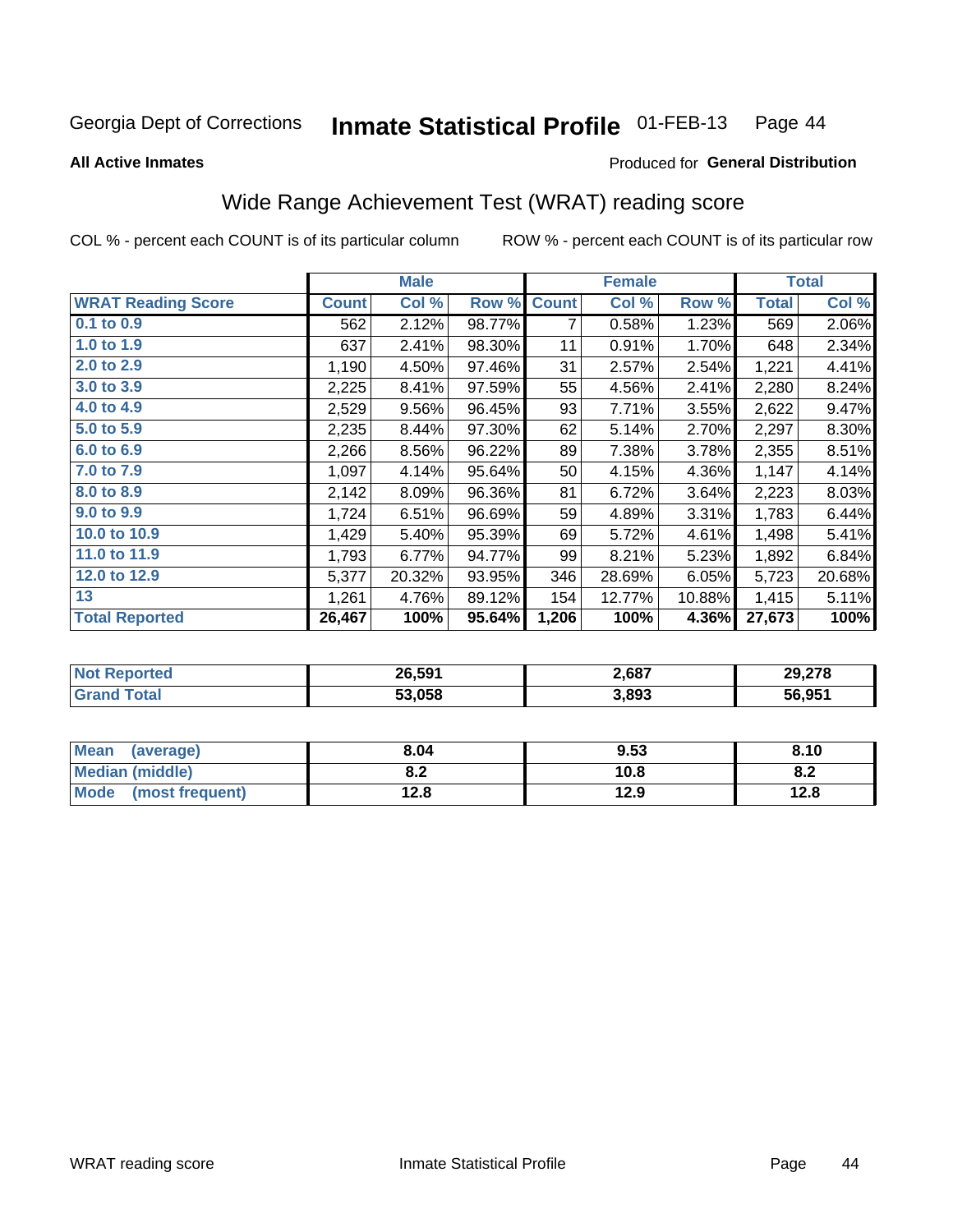#### Inmate Statistical Profile 01-FEB-13 Page 45

**All Active Inmates** 

#### Produced for General Distribution

## Wide Range Achievement Test (WRAT) math score

COL % - percent each COUNT is of its particular column

|                              |              | <b>Male</b> |        |              | <b>Female</b> |        |              | <b>Total</b> |
|------------------------------|--------------|-------------|--------|--------------|---------------|--------|--------------|--------------|
| <b>WRAT Mathematic Score</b> | <b>Count</b> | Col %       | Row %  | <b>Count</b> | Col %         | Row %  | <b>Total</b> | Col %        |
| $0.1$ to $0.9$               | 81           | 0.31%       | 98.78% | 1            | 0.08%         | 1.22%  | 82           | 0.30%        |
| 1.0 to 1.9                   | 190          | 0.72%       | 97.94% | 4            | 0.33%         | 2.06%  | 194          | 0.70%        |
| 2.0 to 2.9                   | 653          | 2.47%       | 96.74% | 22           | 1.82%         | 3.26%  | 675          | 2.44%        |
| 3.0 to 3.9                   | 1,590        | 6.01%       | 97.31% | 44           | 3.65%         | 2.69%  | 1,634        | 5.90%        |
| 4.0 to 4.9                   | 3,129        | 11.82%      | 96.96% | 98           | 8.13%         | 3.04%  | 3,227        | 11.66%       |
| 5.0 to 5.9                   | 3,854        | 14.56%      | 96.59% | 136          | 11.28%        | 3.41%  | 3,990        | 14.42%       |
| 6.0 to 6.9                   | 5,954        | 22.49%      | 96.19% | 236          | 19.57%        | 3.81%  | 6,190        | 22.37%       |
| 7.0 to 7.9                   | 3,051        | 11.53%      | 96.19% | 121          | 10.03%        | 3.81%  | 3,172        | 11.46%       |
| 8.0 to 8.9                   | 2,243        | 8.47%       | 94.20% | 138          | 11.44%        | 5.80%  | 2,381        | 8.60%        |
| 9.0 to 9.9                   | 1,797        | 6.79%       | 94.88% | 97           | 8.04%         | 5.12%  | 1,894        | 6.84%        |
| 10.0 to 10.9                 | 865          | 3.27%       | 96.76% | 29           | 2.40%         | 3.24%  | 894          | 3.23%        |
| 11.0 to 11.9                 | 938          | 3.54%       | 92.23% | 79           | 6.55%         | 7.77%  | 1,017        | 3.67%        |
| 12.0 to 12.9                 | 1,969        | 7.44%       | 91.92% | 173          | 14.34%        | 8.08%  | 2,142        | 7.74%        |
| 13                           | 156          | 0.59%       | 84.78% | 28           | 2.32%         | 15.22% | 184          | 0.66%        |
| <b>Total Reported</b>        | 26,470       | 100%        | 95.64% | 1,206        | 100%          | 4.36%  | 27,676       | 100%         |

| <b>Reported</b><br><b>NO</b> t | 26,588 | 2,687 | 29,275 |
|--------------------------------|--------|-------|--------|
| <b>Fotal</b>                   | 53.058 | 3,893 | 56,951 |

| Mean (average)         | 7.08 | 8.05 | 712<br>7. IZ |
|------------------------|------|------|--------------|
| <b>Median (middle)</b> | ง. ว | 54   | o.,          |
| Mode (most frequent)   | ხ.მ  | 12.9 | 6.5          |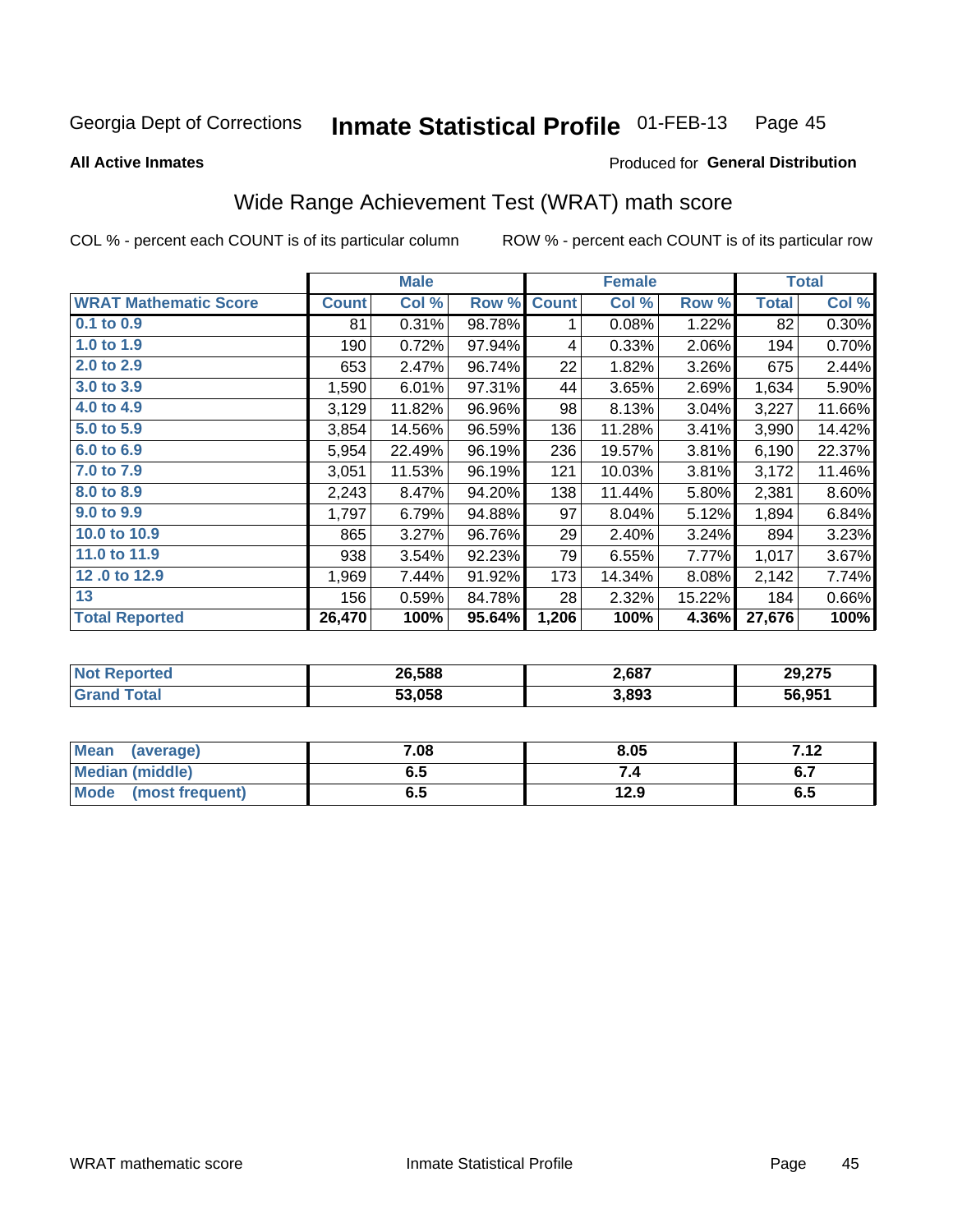#### Inmate Statistical Profile 01-FEB-13 Page 46

#### **All Active Inmates**

### Produced for General Distribution

## Wide Range Achievement Test (WRAT) spelling score

COL % - percent each COUNT is of its particular column

|                            |              | <b>Male</b> |        |              | <b>Female</b> |        |              | <b>Total</b> |
|----------------------------|--------------|-------------|--------|--------------|---------------|--------|--------------|--------------|
| <b>WRAT Spelling Score</b> | <b>Count</b> | Col %       | Row %  | <b>Count</b> | Col %         | Row %  | <b>Total</b> | Col %        |
| $0.1$ to $0.9$             | 582          | 2.20%       | 99.15% | 5            | 0.41%         | 0.85%  | 587          | 2.12%        |
| 1.0 to 1.9                 | 1,007        | 3.80%       | 98.82% | 12           | 1.00%         | 1.18%  | 1,019        | 3.68%        |
| 2.0 to 2.9                 | 1,701        | 6.43%       | 98.38% | 28           | 2.32%         | 1.62%  | 1,729        | 6.25%        |
| 3.0 to 3.9                 | 2,210        | 8.35%       | 98.35% | 37           | 3.07%         | 1.65%  | 2,247        | 8.12%        |
| 4.0 to 4.9                 | 2,235        | 8.44%       | 97.43% | 59           | 4.89%         | 2.57%  | 2,294        | 8.29%        |
| 5.0 to 5.9                 | 3,125        | 11.81%      | 96.87% | 101          | 8.37%         | 3.13%  | 3,226        | 11.66%       |
| 6.0 to 6.9                 | 2,846        | 10.75%      | 96.54% | 102          | 8.46%         | 3.46%  | 2,948        | 10.65%       |
| 7.0 to 7.9                 | 2,229        | 8.42%       | 95.75% | 99           | 8.21%         | 4.25%  | 2,328        | 8.41%        |
| 8.0 to 8.9                 | 2,056        | 7.77%       | 95.36% | 100          | 8.29%         | 4.64%  | 2,156        | 7.79%        |
| 9.0 to 9.9                 | 1,625        | 6.14%       | 95.64% | 74           | 6.14%         | 4.36%  | 1,699        | 6.14%        |
| 10.0 to 10.9               | 1,497        | 5.66%       | 95.29% | 74           | 6.14%         | 4.71%  | 1,571        | 5.68%        |
| 11.0 to 11.9               | 1,395        | 5.27%       | 93.81% | 92           | 7.63%         | 6.19%  | 1,487        | 5.37%        |
| 12.0 to 12.9               | 3,382        | 12.78%      | 91.06% | 332          | 27.53%        | 8.94%  | 3,714        | 13.42%       |
| 13                         | 579          | 2.19%       | 86.42% | 91           | 7.55%         | 13.58% | 670          | 2.42%        |
| <b>Total Reported</b>      | 26,469       | 100%        | 95.64% | 1,206        | 100.0%        | 4.36%  | 27,675       | 100%         |

| meo  | 26,589 | 2,687 | 29,276 |
|------|--------|-------|--------|
| otal | 53.058 | 3,893 | 56,951 |

| <b>Mean</b><br>(average) | フ つ<br>.Z I | 9.31 | 7.30 |
|--------------------------|-------------|------|------|
| Median (middle)          |             | 9.6  | ο.   |
| Mode (most frequent)     | 12.9        | 12.9 | 12.9 |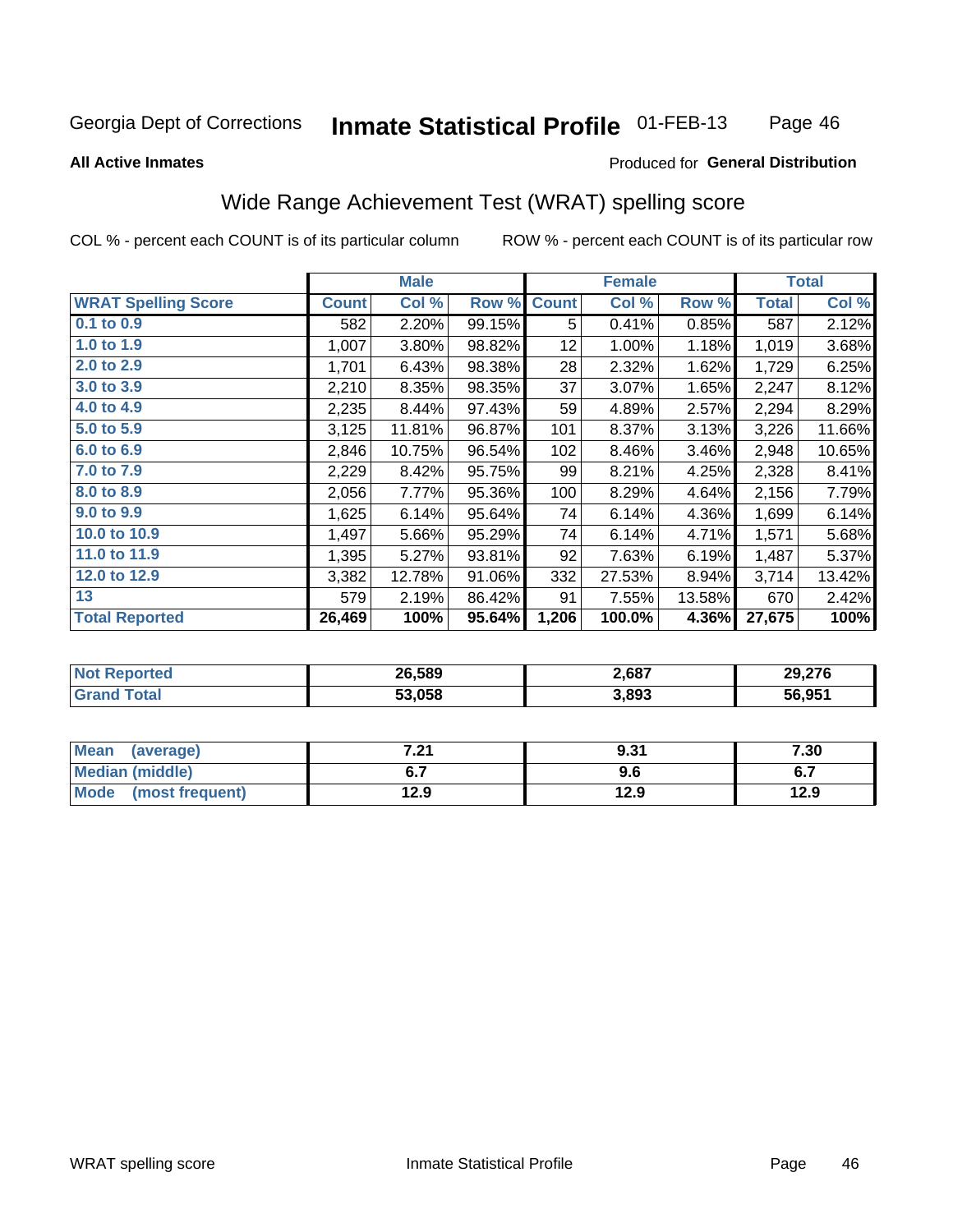### **All Active Inmates**

### Produced for General Distribution

## Scope of substance abuse - summary

COL % - percent each COUNT is of its particular column

|                        |              | <b>Male</b> |           |              | <b>Female</b> |          |              | <b>Total</b> |
|------------------------|--------------|-------------|-----------|--------------|---------------|----------|--------------|--------------|
| <b>Substance Abuse</b> | <b>Count</b> | Col %       | Row %     | <b>Count</b> | Col %         | Row %    | <b>Total</b> | Col %        |
| <b>None</b>            | 39,617       | 74.67%      | $92.22\%$ | 3,343        | 85.87%        | 7.78%    | 42,960       | 75.43%       |
| <b>Drugs only</b>      | .199         | 13.57%      | 94.46%    | 422          | $10.84\%$     | $5.54\%$ | 7,621        | 13.38%       |
| <b>Alcohol only</b>    | .581         | $2.98\%$    | 98.14%    | 30           | $0.77\%$      | 1.86%    | 1,611        | 2.83%        |
| Drugs and alcohol      | 4,661        | 8.78%       | 97.94%    | 98           | 2.52%         | $2.06\%$ | 4,759        | 8.36%        |
| <b>Total Reported</b>  | 53,058       | 100%        | 93.16%    | 3,893        | 100%          | 6.84%    | 56,951       | 100%         |

| <b>Not Reported</b> |        |       |        |
|---------------------|--------|-------|--------|
| <b>Grand Total</b>  | 53.058 | 3,893 | 56,951 |

| nuem | <b>Mo</b> | None | <b>None</b> | None |
|------|-----------|------|-------------|------|
|------|-----------|------|-------------|------|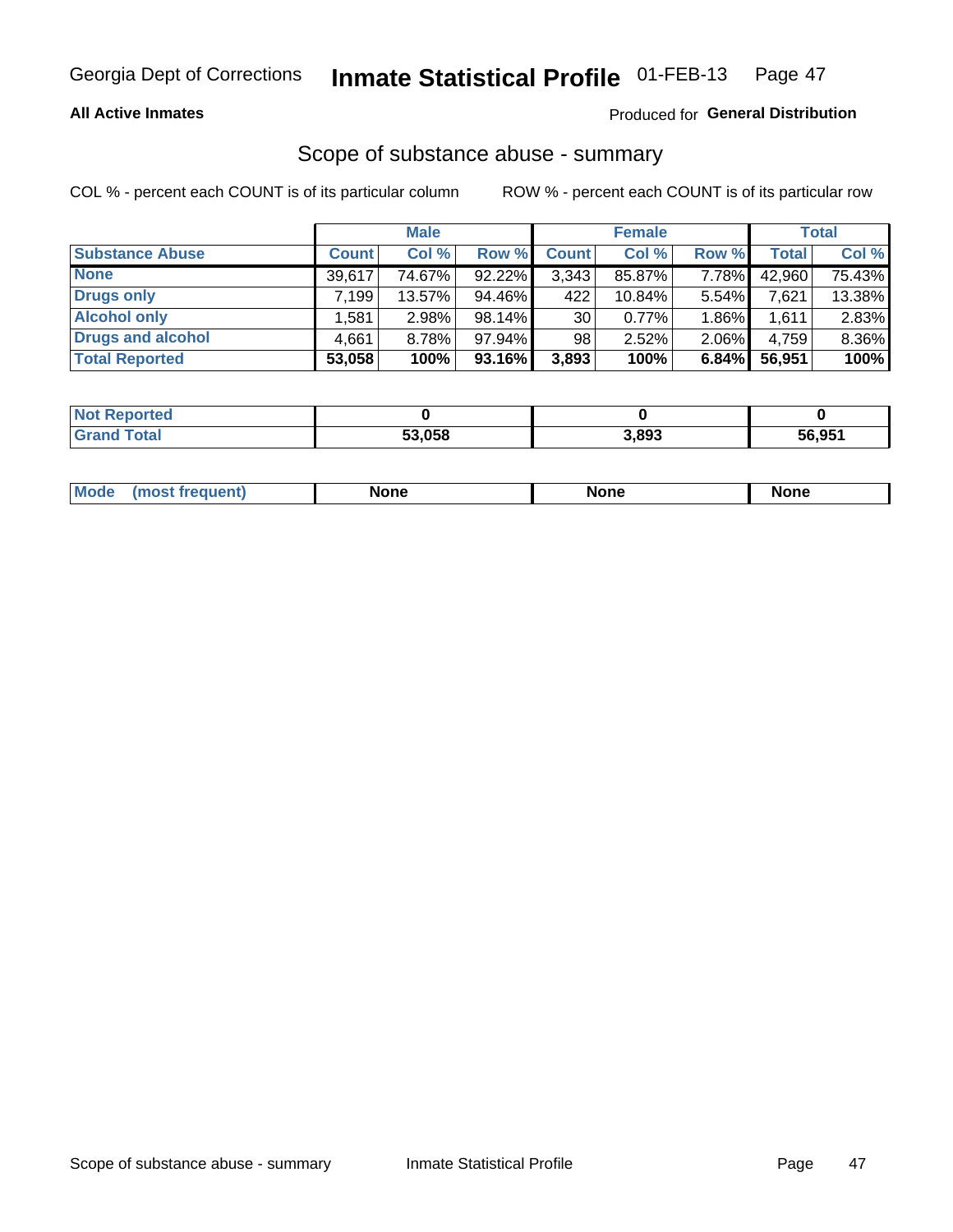### **All Active Inmates**

### **Produced for General Distribution**

## Scope of substance abuse - detail

COL % - percent each COUNT is of its particular column

|                                      |              | <b>Male</b> |         |              | <b>Female</b> |       |              | <b>Total</b> |
|--------------------------------------|--------------|-------------|---------|--------------|---------------|-------|--------------|--------------|
| <b>Substance Abuse</b>               | <b>Count</b> | Col %       | Row %   | <b>Count</b> | Col %         | Row % | <b>Total</b> | Col %        |
| No drug or alcohol problems          | 39,617       | 74.67%      | 92.22%  | 3,343        | 85.87%        | 7.78% | 42,960       | 75.43%       |
| Drug addiction but no alcohol        | 131          | 0.25%       | 90.97%  | 13           | 0.33%         | 9.03% | 144          | 0.25%        |
| <b>Drug addiction and alcohol</b>    | 67           | 0.13%       | 98.53%  |              | 0.03%         | 1.47% | 68           | 0.12%        |
| <b>labuse</b>                        |              |             |         |              |               |       |              |              |
| <b>Drug addiction and alcoholism</b> | 47           | 0.09%       | 100.00% |              |               |       | 47           | 0.08%        |
| No drug problem but alcohol          | 1,319        | 2.49%       | 99.10%  | 12           | 0.31%         | 0.90% | 1,331        | 2.34%        |
| <b>labuse</b>                        |              |             |         |              |               |       |              |              |
| No drug problem but alcoholism       | 262          | 0.49%       | 93.57%  | 18           | 0.46%         | 6.43% | 280          | 0.49%        |
| Drug experiment but no alcohol       | 3,664        | 6.91%       | 97.14%  | 108          | 2.77%         | 2.86% | 3,772        | 6.62%        |
| <b>Drug experiment &amp; alcohol</b> | 742          | 1.40%       | 98.54%  | 11           | 0.28%         | 1.46% | 753          | $1.32\%$     |
| <b>labuse</b>                        |              |             |         |              |               |       |              |              |
| Drug experiment & alcoholism         | 244          | 0.46%       | 96.06%  | 10           | 0.26%         | 3.94% | 254          | 0.45%        |
| Drug abuse but no alcohol            | 3,404        | 6.42%       | 91.88%  | 301          | 7.73%         | 8.12% | 3,705        | 6.51%        |
| Drug abuse and alcohol abuse         | 3,006        | 5.67%       | 98.75%  | 38           | 0.98%         | 1.25% | 3,044        | 5.34%        |
| <b>Drug abuse and alcoholism</b>     | 555          | 1.05%       | 93.59%  | 38           | 0.98%         | 6.41% | 593          | 1.04%        |
| <b>Total Reported</b>                | 53,058       | 100%        | 93.16%  | 3,893        | 100%          | 6.84% | 56,951       | 100%         |

| ported<br><b>NOT</b> |        |       |        |
|----------------------|--------|-------|--------|
| 'otal                | 53,058 | 3,893 | 56,951 |

| Mode (most frequent) | No drug or alcohol problems No drug or alcohol problems No drug or alcohol |          |
|----------------------|----------------------------------------------------------------------------|----------|
|                      |                                                                            | problems |
|                      |                                                                            |          |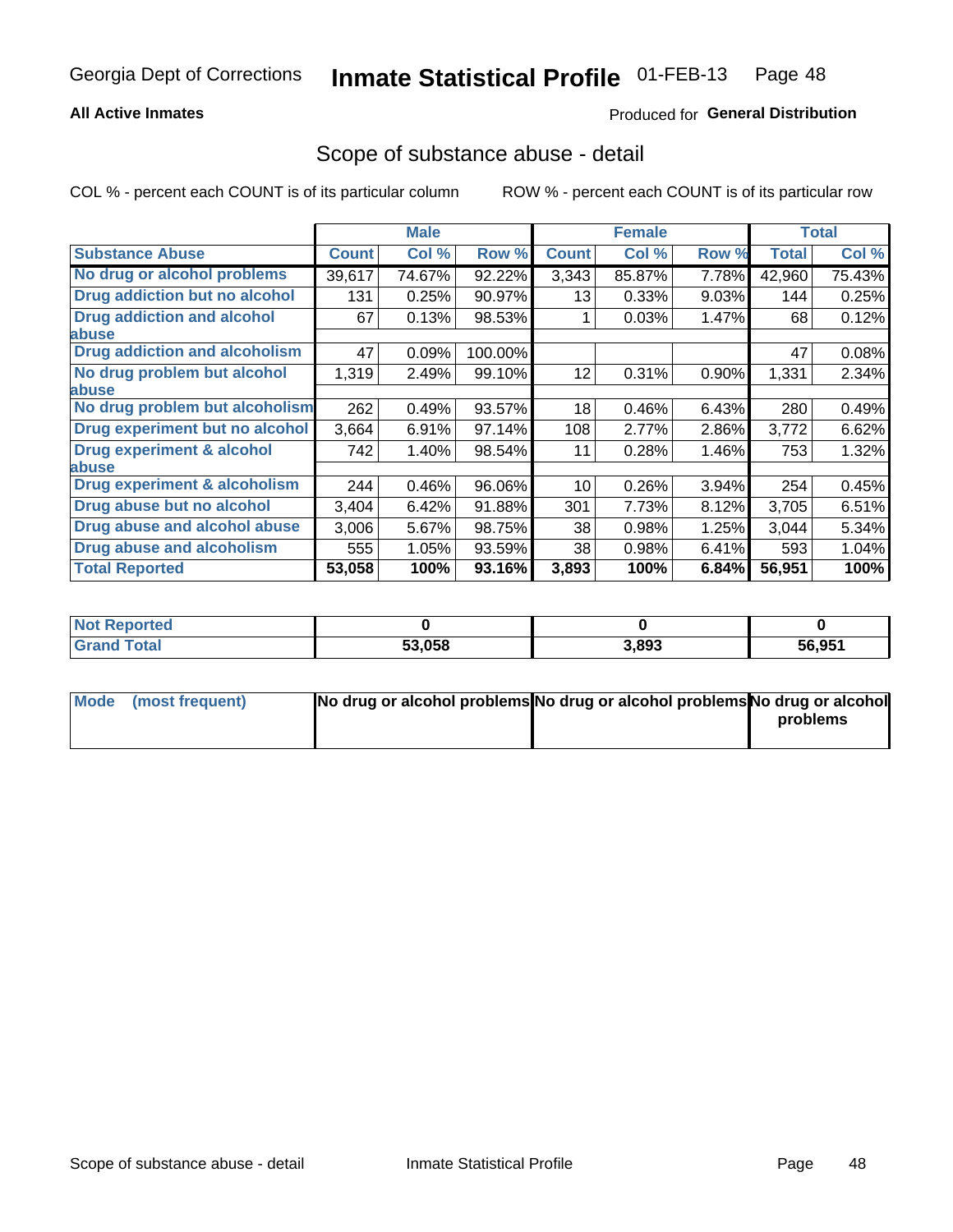#### Inmate Statistical Profile 01-FEB-13 Page 49

**All Active Inmates** 

### **Produced for General Distribution**

## Current / last mental health treatment level

COL % - percent each COUNT is of its particular column

|                                    |              | <b>Male</b> |         |              | <b>Female</b> |        |              | <b>Total</b> |
|------------------------------------|--------------|-------------|---------|--------------|---------------|--------|--------------|--------------|
| <b>Mental Health Treatment Lev</b> | <b>Count</b> | Col%        | Row %   | <b>Count</b> | Col %         | Row %  | <b>Total</b> | Col %        |
| 1 No problem at current time       | 7,720        | 50.04%      | 90.83%  | 779          | 32.06%        | 9.17%  | 8,499        | 47.59%       |
| 2 Receiving outpatient             | 5,597        | 36.28%      | 77.84%  | 1,593        | 65.56%        | 22.16% | 7,190        | 40.26%       |
| <b>Treatment</b>                   |              |             |         |              |               |        |              |              |
| 3 Inpatient, moderate              | 1,729        | 11.21%      | 97.57%  | 43           | 1.77%         | 2.43%  | 1,772        | 9.92%        |
| Treatment                          |              |             |         |              |               |        |              |              |
| 4 Inpatient, intensive             | 355          | 2.30%       | 95.95%  | 15           | 0.62%         | 4.05%  | 370          | 2.07%        |
| <b>Treatment</b>                   |              |             |         |              |               |        |              |              |
| 5 Undergoing crisis                | 21           | 0.14%       | 100.00% |              |               |        | 21           | 0.12%        |
| <b>stabilization</b>               |              |             |         |              |               |        |              |              |
| <b>6 Hospital for criminally</b>   | 6            | 0.04%       | 100.00% |              |               |        | 6            | 0.03%        |
| <b>Tinsane</b>                     |              |             |         |              |               |        |              |              |
| <b>Total Evaluated</b>             | 15,428       | 100%        | 86.39%  | 2,430        | 100%          | 13.61% | 17,858       | 100%         |

| Never had MH evaluation | 37,630 | .463  | 39,093 |
|-------------------------|--------|-------|--------|
| <b>Grand Total</b>      | 53,058 | 3,893 | 56,951 |

| Median (middle) | No problem at current time | <b>Receiving outpatient</b><br>treatment | <b>Receiving</b><br>outpatient<br>treatment |
|-----------------|----------------------------|------------------------------------------|---------------------------------------------|
| <b>Mode</b>     | No problem at current time | <b>Receiving outpatient</b>              | No problem at                               |
| (most frequent) |                            | treatment                                | current time                                |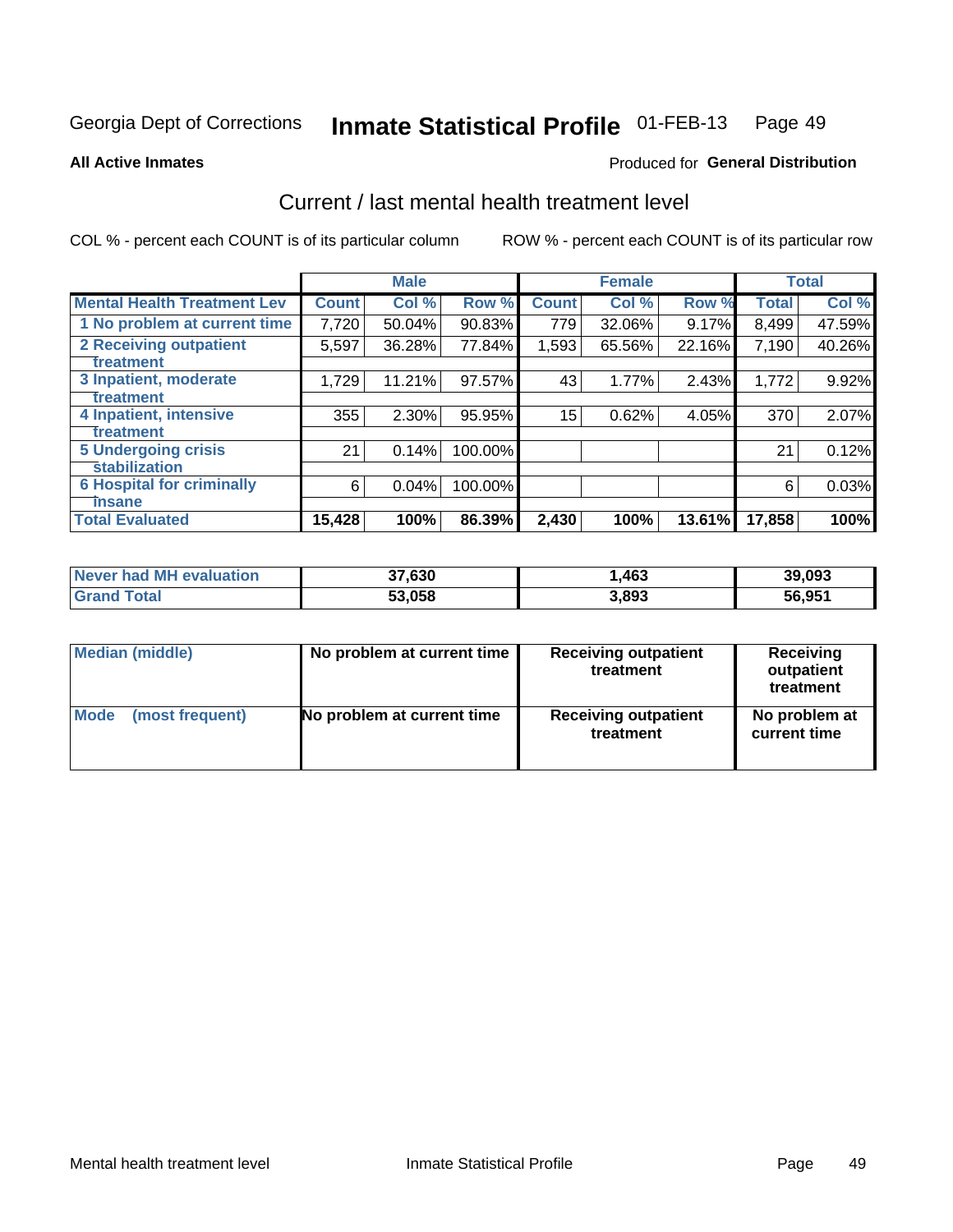### **All Active Inmates**

### Produced for General Distribution

## PULHESDWIT medical scale - 'P' overall condition ('P'hysical)

COL % - percent each COUNT is of its particular column

|                                  |                 | <b>Male</b> |         |              | <b>Female</b> |         |                 | <b>Total</b> |
|----------------------------------|-----------------|-------------|---------|--------------|---------------|---------|-----------------|--------------|
| 'P' Overall Condition            | <b>Count</b>    | Col %       | Row %   | <b>Count</b> | Col %         | Row %   | <b>Total</b>    | Col %        |
| 1 No medical illness             | 35,264          | 74.10%      | 94.68%  | 1,982        | 60.48%        | 5.32%   | 37,246          | 73.22%       |
| 2 Well-controlled chronic        | 11,116          | 23.36%      | 90.23%  | 1,204        | 36.74%        | 9.77%   | 12,320          | 24.22%       |
| <b>illness</b>                   |                 |             |         |              |               |         |                 |              |
| 3 Poorly-controlled chronic      | 1,122           | $2.36\%$    | 96.56%  | 40           | 1.22%         | 3.44%   | 1,162           | 2.28%        |
| <b>illness</b>                   |                 |             |         |              |               |         |                 |              |
| 4 Significant problems requiring | 80              | 0.17%       | 86.96%  | 12           | 0.37%         | 13.04%  | 92              | 0.18%        |
| special housing                  |                 |             |         |              |               |         |                 |              |
| 5 Terminal illness, < 6 months   | 10 <sup>1</sup> | 0.02%       | 100.00% |              |               |         | 10 <sup>1</sup> | 0.02%        |
| to live                          |                 |             |         |              |               |         |                 |              |
| 6 Inmate is pregnant             |                 |             |         | 39           | 1.19%         | 100.00% | 39              | 0.08%        |
| <b>Total Reported</b>            | 47,592          | 100%        | 93.56%  | 3,277        | 100%          | 6.44%   | 50,869          | 100%         |

|             | 5,466 | 616   | ,082   |
|-------------|-------|-------|--------|
| $5 - 6 - 1$ | גת הג | 3.893 | 56.951 |

| Mode | (most frequent) | 1 No medical illness | 1 No medical illness | 1 No medical<br>illness |
|------|-----------------|----------------------|----------------------|-------------------------|
|------|-----------------|----------------------|----------------------|-------------------------|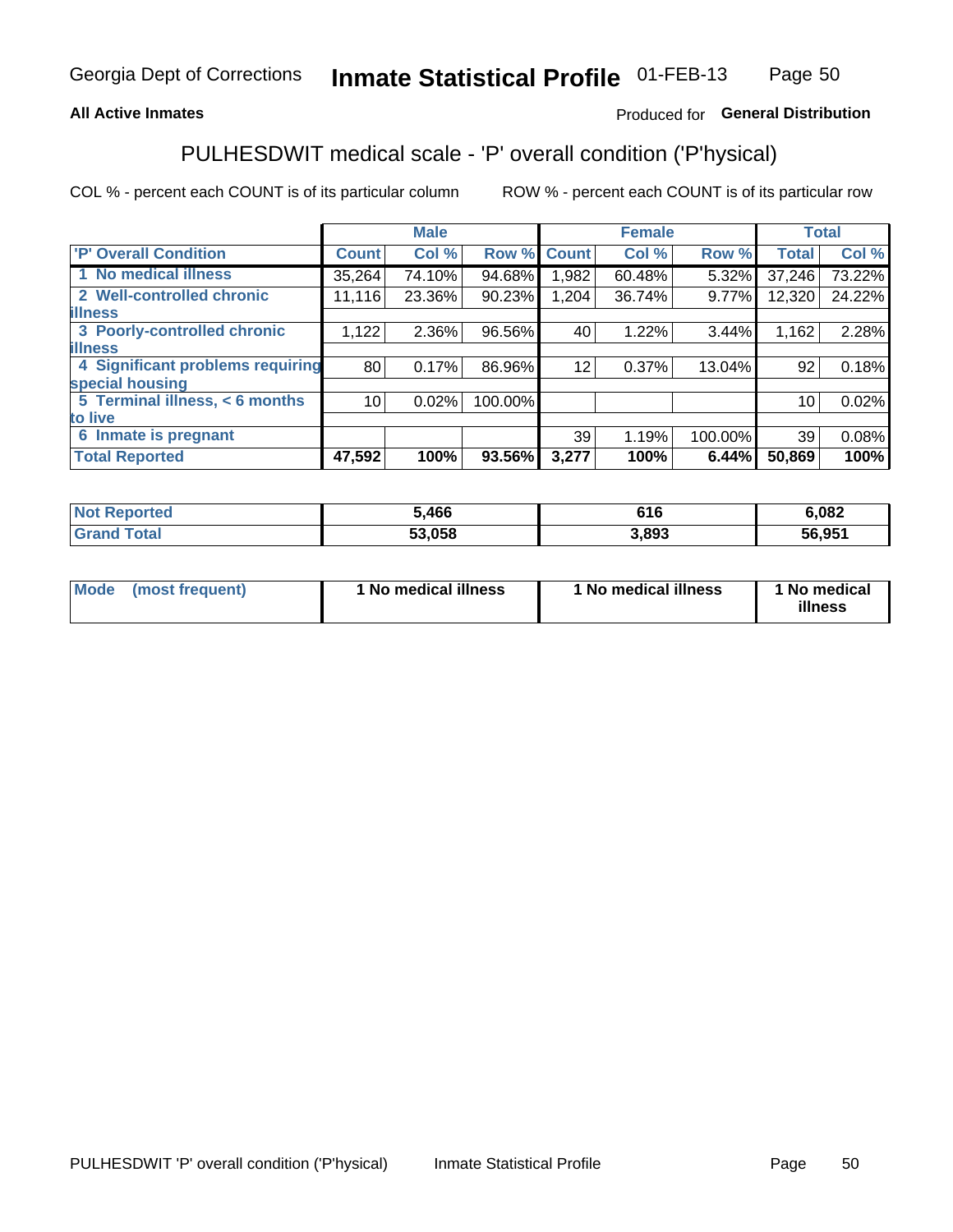#### **All Active Inmates**

### Produced for General Distribution

# PULHESDWIT medical scale - 'U' upper body

COL % - percent each COUNT is of its particular column

|                              |              | <b>Male</b> |         |              | <b>Female</b> |       |              | <b>Total</b> |
|------------------------------|--------------|-------------|---------|--------------|---------------|-------|--------------|--------------|
| <b>U' Upper Body</b>         | <b>Count</b> | Col %       | Row %   | <b>Count</b> | Col %         | Row % | <b>Total</b> | Col %        |
| 1 Upper bones, joints,       | 45,353       | 95.48%      | 93.64%  | 3,079        | 93.93%        | 6.36% | 48,432       | 95.38%       |
| muscles all OK               |              |             |         |              |               |       |              |              |
| 2 One or both arms minimally | 1,796        | 3.78%       | 90.98%  | 178          | 5.43%         | 9.02% | 1,974        | 3.89%        |
| limited                      |              |             |         |              |               |       |              |              |
| 3 One or both arms           | 302          | 0.64%       | 94.38%  | 18           | 0.55%         | 5.63% | 320          | 0.63%        |
| <b>moderately limited</b>    |              |             |         |              |               |       |              |              |
| 4 One arm disabled,          | 45           | 0.09%       | 93.75%  | 3            | 0.09%         | 6.25% | 48           | 0.09%        |
| paralyzed, or amputated      |              |             |         |              |               |       |              |              |
| 5 Both arms disabled,        | 6            | 0.01%       | 100.00% |              |               |       | 6            | 0.01%        |
| paralyzed, or amputated      |              |             |         |              |               |       |              |              |
| <b>Total Reported</b>        | 47,502       | 100%        | 93.54%  | 3,278        | 100%          | 6.46% | 50,780       | 100%         |

| <b>Not Reported</b>   | 5.556  | 615   | $\overline{A}$ |
|-----------------------|--------|-------|----------------|
| <b>Total</b><br>Grand | 53,058 | 3,893 | 56,951         |

| Mode (most frequent) | 1 Upper bones, joints,<br>muscles all OK | 1 Upper bones, joints,<br>muscles all OK | 1 Upper bones,<br>joints, muscles all<br>ΟK |
|----------------------|------------------------------------------|------------------------------------------|---------------------------------------------|
|----------------------|------------------------------------------|------------------------------------------|---------------------------------------------|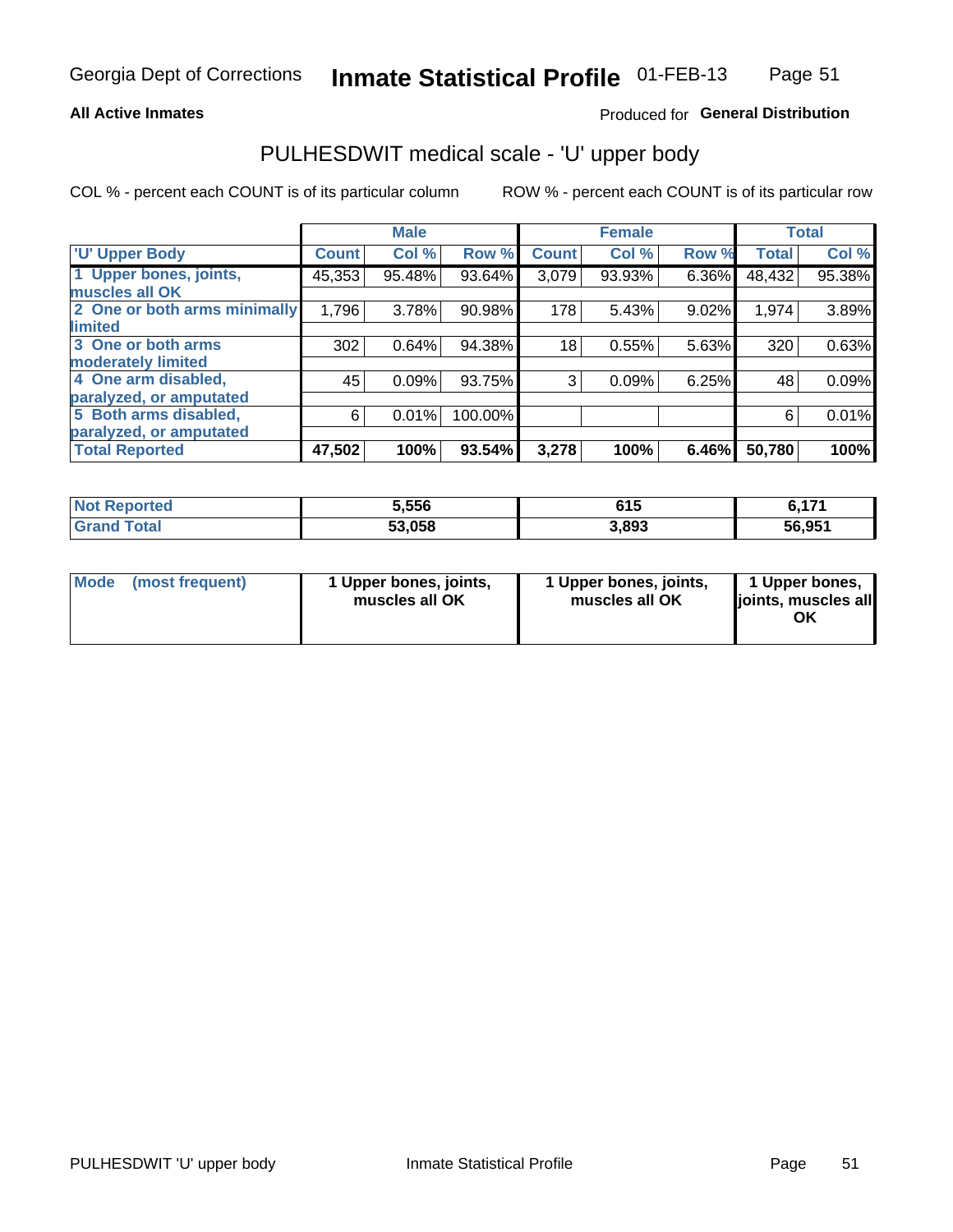#### **All Active Inmates**

## Produced for General Distribution

## PULHESDWIT medical scale - 'L' lower body

COL % - percent each COUNT is of its particular column

|                                |              | <b>Male</b> |         |              | <b>Female</b> |       |              | <b>Total</b> |
|--------------------------------|--------------|-------------|---------|--------------|---------------|-------|--------------|--------------|
| 'L' Lower Body                 | <b>Count</b> | Col %       | Row %   | <b>Count</b> | Col %         | Row % | <b>Total</b> | Col %        |
| 1 Lower bones, joints,         | 42,100       | 88.62%      | 93.87%  | 2,748        | 83.86%        | 6.13% | 44,848       | 88.31%       |
| muscles all OK                 |              |             |         |              |               |       |              |              |
| 2 One or both legs minimally   | 4,584        | 9.65%       | 90.18%  | 499          | 15.23%        | 9.82% | 5,083        | 10.01%       |
| limited                        |              |             |         |              |               |       |              |              |
| 3 One or both legs             | 700          | 1.47%       | 96.82%  | 23           | 0.70%         | 3.18% | 723          | 1.42%        |
| moderately limited             |              |             |         |              |               |       |              |              |
| 4 One leg disabled, paralyzed, | 117          | 0.25%       | 94.35%  |              | 0.21%         | 5.65% | 124          | 0.24%        |
| or amputated                   |              |             |         |              |               |       |              |              |
| 5 Both legs disabled,          |              | 0.01%       | 100.00% |              |               |       |              | 0.01%        |
| paralyzed, or amputated        |              |             |         |              |               |       |              |              |
| <b>Total Reported</b>          | 47,508       | 100%        | 93.55%  | 3,277        | 100%          | 6.45% | 50,785       | 100%         |

| <b>Not Reported</b>     | 5,550  | 616   | 6,166  |
|-------------------------|--------|-------|--------|
| <b>Total</b><br>' Grand | 53,058 | 3,893 | 56,951 |

| Mode | (most frequent) | 1 Lower bones, joints,<br>muscles all OK | 1 Lower bones, joints,<br>muscles all OK | 1 Lower bones,<br>joints, muscles all<br>ΟK |
|------|-----------------|------------------------------------------|------------------------------------------|---------------------------------------------|
|------|-----------------|------------------------------------------|------------------------------------------|---------------------------------------------|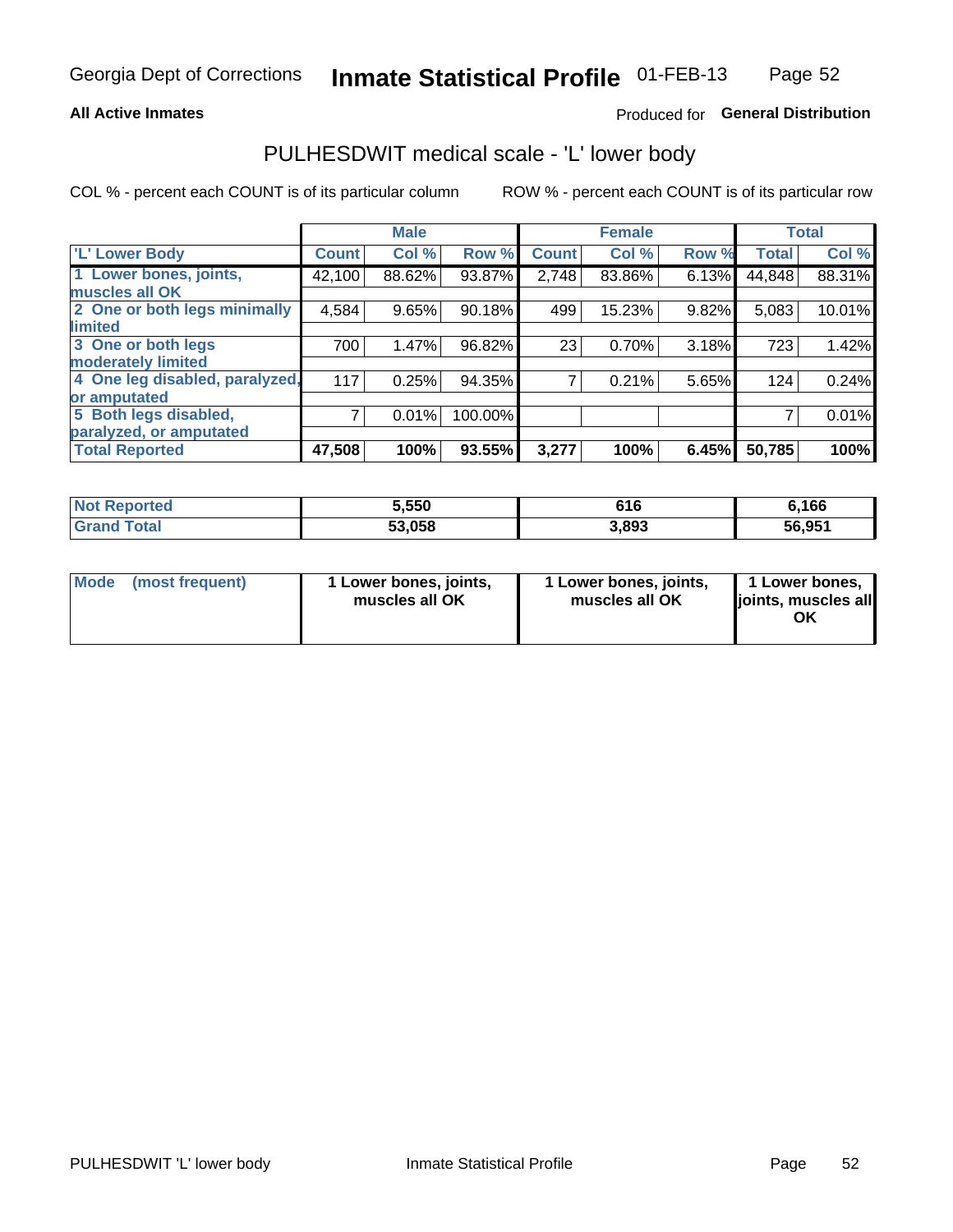#### **All Active Inmates**

### Produced for General Distribution

# PULHESDWIT medical scale - 'H' hearing

COL % - percent each COUNT is of its particular column

|                                |              | <b>Male</b> |             |       | <b>Female</b> |       | <b>Total</b> |        |
|--------------------------------|--------------|-------------|-------------|-------|---------------|-------|--------------|--------|
| <b>H'</b> Hearing              | <b>Count</b> | Col %       | Row % Count |       | Col %         | Row % | <b>Total</b> | Col %  |
| 1 Normal hearing both ears     | 46,897       | 98.75%      | 93.54%      | 3,237 | 98.81%        | 6.46% | 50,134       | 98.75% |
| 2 Some loss in one ear with    | 463          | 0.97%       | 92.97%      | 35    | 1.07%         | 7.03% | 498          | 0.98%  |
| other OK, or mild loss in both |              |             |             |       |               |       |              |        |
| 3 Total loss in one ear with   | 95           | 0.20%       | 95.96%      | 4     | 0.12%         | 4.04% | 99           | 0.20%  |
| mild loss in other             |              |             |             |       |               |       |              |        |
| 4 Severe loss in both ears     | 22           | 0.05%       | 100.00%     |       |               |       | 22           | 0.04%  |
| 5 Total loss in both ears,     | 14           | 0.03%       | 100.00%     |       |               |       | 14           | 0.03%  |
| requiring special housing      |              |             |             |       |               |       |              |        |
| <b>Total Reported</b>          | 47,491       | 100%        | $93.55\%$   | 3,276 | 100%          | 6.45% | 50,767       | 100%   |

| <b>Not Reno</b><br>ື∩rted | 5,567  | CAT   | 6.184  |
|---------------------------|--------|-------|--------|
| Total                     | 53.058 | 3,893 | 56,951 |

| Mode (most frequent) | 1 Normal hearing both ears 11 Normal hearing both ears 1 Normal hearing | both ears |
|----------------------|-------------------------------------------------------------------------|-----------|
|                      |                                                                         |           |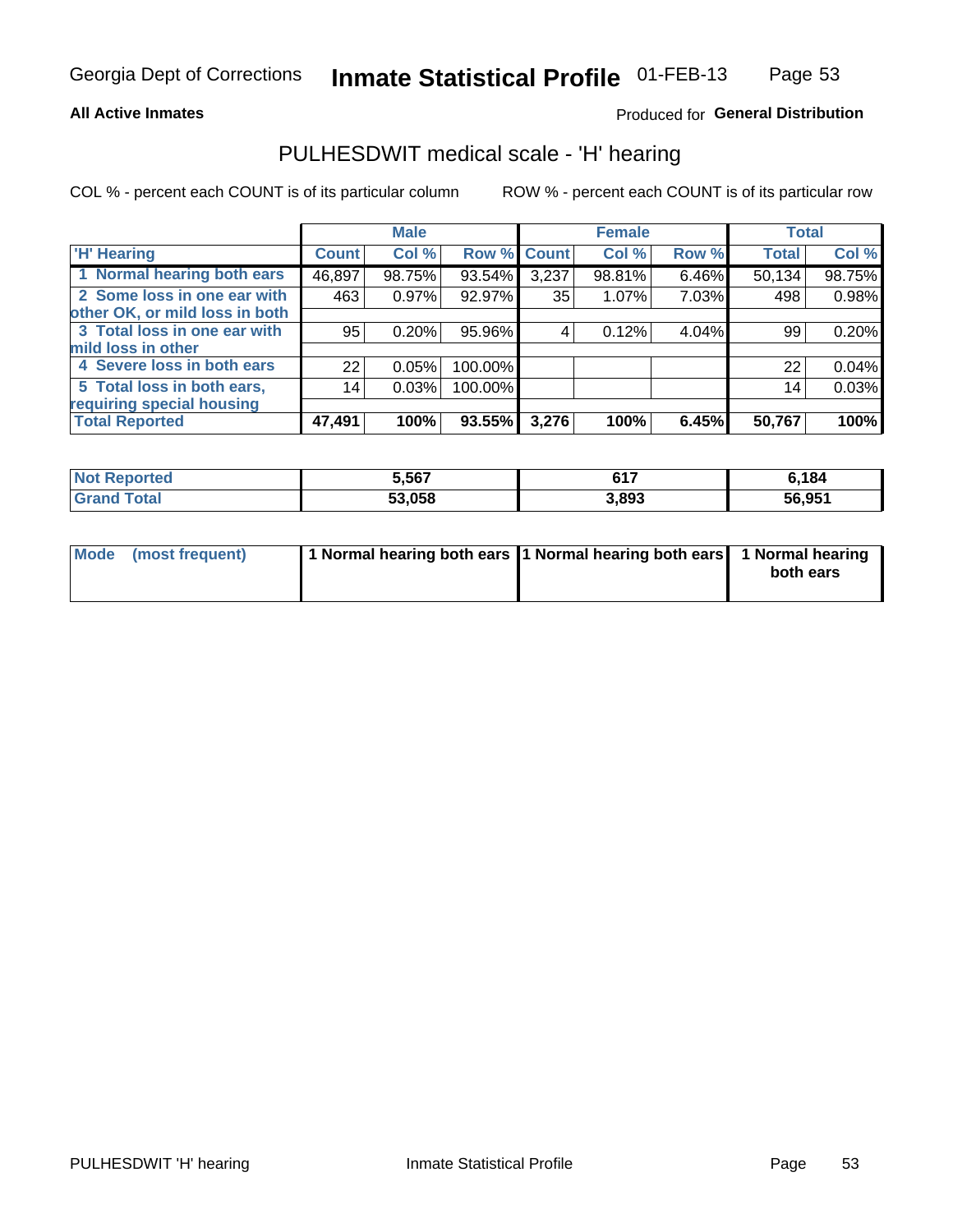#### **All Active Inmates**

### Produced for General Distribution

## PULHESDWIT medical scale - 'E' vision

COL % - percent each COUNT is of its particular column

|                                 |              | <b>Male</b> |        |              | <b>Female</b> |        |              | <b>Total</b> |
|---------------------------------|--------------|-------------|--------|--------------|---------------|--------|--------------|--------------|
| 'E' Vision                      | <b>Count</b> | Col %       | Row %  | <b>Count</b> | Col %         | Row %  | <b>Total</b> | Col %        |
| 1 Correctable to 20/40 in both  | 37,214       | 79.86%      | 95.82% | .623         | 49.75%        | 4.18%  | 38,837       | 77.89%       |
| eyes                            |              |             |        |              |               |        |              |              |
| 2 Correctable to 20/70 in one   | 8,424        | 18.08%      | 84.66% | 1,526        | 46.78%        | 15.34% | 9,950        | 19.96%       |
| eye, may be blind in other      |              |             |        |              |               |        |              |              |
| 3 Correctable to 20/200 in one  | 833          | 1.79%       | 89.47% | 98           | 3.00%         | 10.53% | 931          | 1.87%        |
| eye, may be blind in other      |              |             |        |              |               |        |              |              |
| 4 One eye not correctable to    | 119          | 0.26%       | 90.15% | 13           | 0.40%         | 9.85%  | 132          | 0.26%        |
| 20/200, other may be blind      |              |             |        |              |               |        |              |              |
| 5 Blind in both eyes, requiring | 10           | 0.02%       | 83.33% | 2            | 0.06%         | 16.67% | 12           | 0.02%        |
| special housing                 |              |             |        |              |               |        |              |              |
| <b>Total Reported</b>           | 46,600       | 100%        | 93.46% | 3,262        | 100%          | 6.54%  | 49,862       | 100%         |

| <b>Not Reported</b> | 6,458  | C91<br>ნა | 7,089  |
|---------------------|--------|-----------|--------|
| Гоtal               | 53,058 | 3,893     | 56,951 |

| Mode (most frequent) | 1 Correctable to 20/40 in both<br>eves | 1 Correctable to 20/40 in   1 Correctable to  <br>both eves | 20/40 in both eyes |
|----------------------|----------------------------------------|-------------------------------------------------------------|--------------------|
|                      |                                        |                                                             |                    |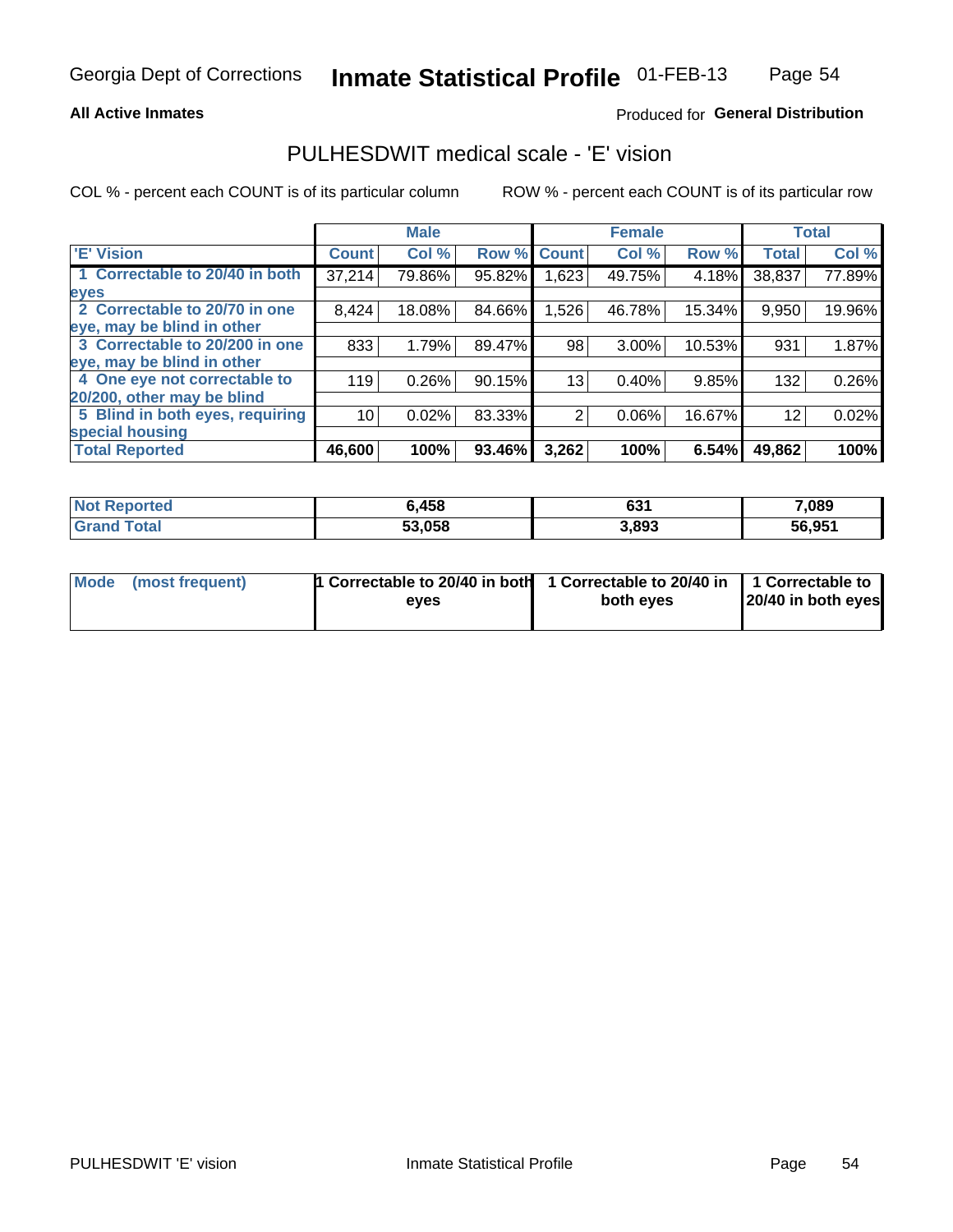#### **All Active Inmates**

### Produced for General Distribution

## PULHESDWIT medical scale - 'S' pSychiatric

COL % - percent each COUNT is of its particular column

|                                        |                 | <b>Male</b> |         |              | <b>Female</b> |        |              | <b>Total</b> |
|----------------------------------------|-----------------|-------------|---------|--------------|---------------|--------|--------------|--------------|
| 'S' pSychiatric                        | <b>Count</b>    | Col %       | Row %   | <b>Count</b> | Col %         | Row %  | <b>Total</b> | Col %        |
| 1 No impairment or disorders           | 40,205          | 86.21%      | 95.77%  | 1,777        | 55.44%        | 4.23%  | 41,982       | 84.23%       |
| 2 Stable, or in remission, or          | 5,008           | 10.74%      | 78.05%  | 1,408        | 43.93%        | 21.95% | 6,416        | 12.87%       |
| mild impairment or retardation         |                 |             |         |              |               |        |              |              |
| 3 Requires moderate inpatient          | 1,211           | 2.60%       | 98.78%  | 15           | 0.47%         | 1.22%  | 1,226        | 2.46%        |
| treatment                              |                 |             |         |              |               |        |              |              |
| 4 Requires intensive inpatient         | 193             | 0.41%       | 97.47%  | 5            | 0.16%         | 2.53%  | 198          | 0.40%        |
| treatment                              |                 |             |         |              |               |        |              |              |
| <b>5 Requires Crisis Stabilization</b> | 20 <sub>1</sub> | 0.04%       | 100.00% |              |               |        | 20           | 0.04%        |
| Unit (CSU) inpatient care              |                 |             |         |              |               |        |              |              |
| <b>Total Reported</b>                  | 46,637          | 100%        | 93.57%  | 3,205        | 100%          | 6.43%  | 49,842       | 100%         |

| <b>Not Reported</b> | 6,421  | 688   | 7,109  |
|---------------------|--------|-------|--------|
| ' Grand<br>Total    | 53,058 | 3,893 | 56,951 |

| Mode<br>1 No impairment or disorders<br>(most frequent) | 1 No impairment or<br>disorders | 1 No impairment or<br>disorders |
|---------------------------------------------------------|---------------------------------|---------------------------------|
|---------------------------------------------------------|---------------------------------|---------------------------------|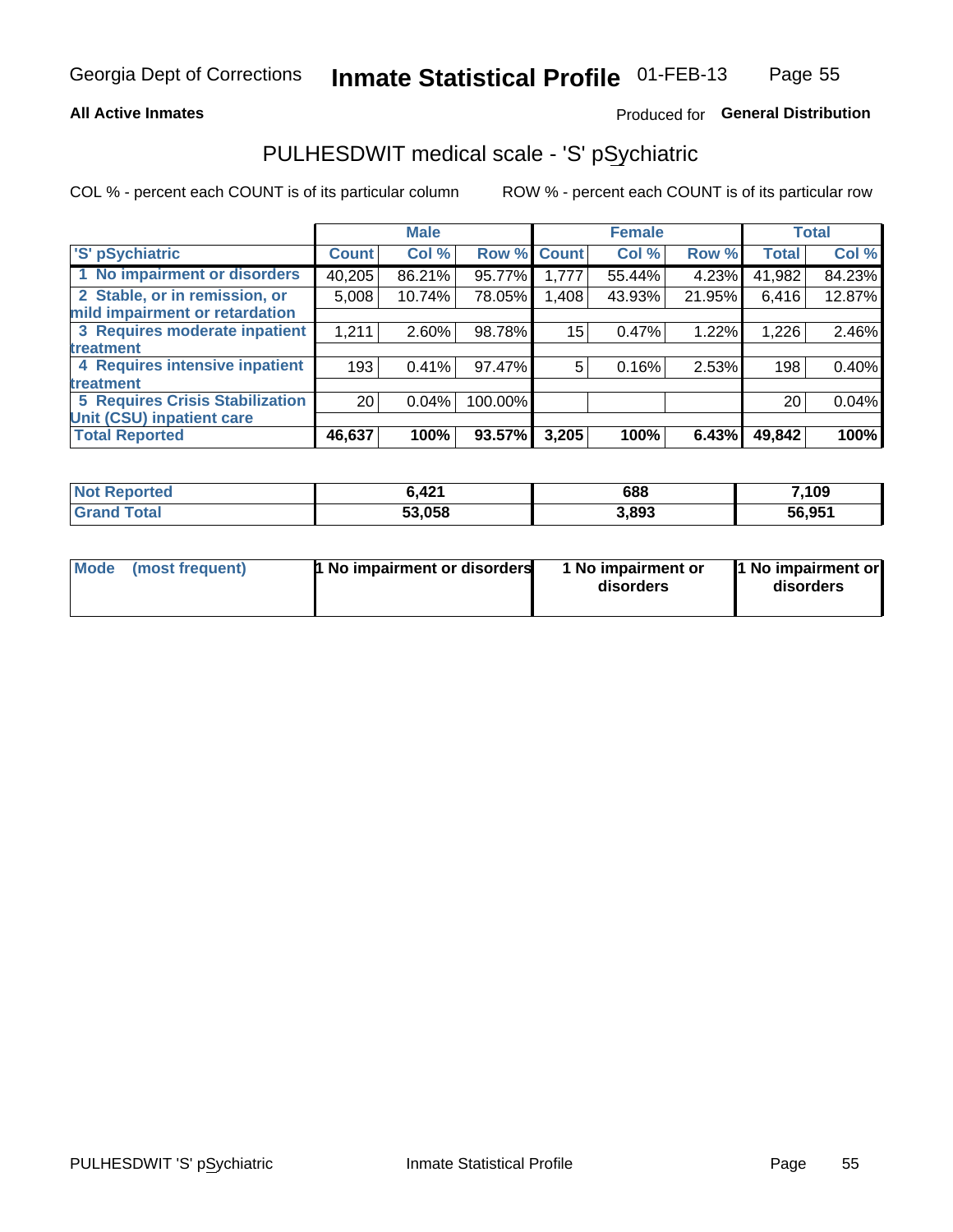#### **All Active Inmates**

### Produced for General Distribution

## PULHESDWIT medical scale - 'D' dental

COL % - percent each COUNT is of its particular column

|                                 |                 | <b>Male</b> |         |              | <b>Female</b> |       |              | <b>Total</b> |
|---------------------------------|-----------------|-------------|---------|--------------|---------------|-------|--------------|--------------|
| <b>D'</b> Dental                | <b>Count</b>    | Col %       | Row %   | <b>Count</b> | Col %         | Row % | <b>Total</b> | Col %        |
| 1 Minimal routine dental health | 24,324          | 54.32%      | 92.39%  | 2,003        | 62.24%        | 7.61% | 26,327       | 54.85%       |
| <b>needs</b>                    |                 |             |         |              |               |       |              |              |
| 2 Moderate cavities and/or gum  | 15,478          | 34.56%      | 93.95%  | 997          | 30.98%        | 6.05% | 16,475       | 34.32%       |
| disease                         |                 |             |         |              |               |       |              |              |
| 3 Extensive gum disease         | 4,962           | 11.08%      | 95.81%  | 217          | 6.74%         | 4.19% | 5,179        | 10.79%       |
| and/or widespread decay         |                 |             |         |              |               |       |              |              |
| 4 Urgent need for dental        | 16 <sub>1</sub> | 0.04%       | 94.12%  |              | 0.03%         | 5.88% | 17           | 0.04%        |
| <b>services</b>                 |                 |             |         |              |               |       |              |              |
| 5 Life-threatening disease or   | 2               | 0.01%       | 100.00% |              |               |       | 2            | 0.01%        |
| extreme pain or infection       |                 |             |         |              |               |       |              |              |
| <b>Total Reported</b>           | 44,782          | 100%        | 93.30%  | 3,218        | 100%          | 6.70% | 48,000       | 100.0%       |

| <b>Not Reported</b> | 8,276  | 675<br>07 J | 8,951  |
|---------------------|--------|-------------|--------|
| Total<br>' Grand    | 53,058 | 3,893       | 56,951 |

| 1 Minimal routine dental<br>Mode<br>(most frequent)<br>health needs | 1 Minimal routine dental 1 Minimal routine<br>health needs | dental health<br>needs |
|---------------------------------------------------------------------|------------------------------------------------------------|------------------------|
|---------------------------------------------------------------------|------------------------------------------------------------|------------------------|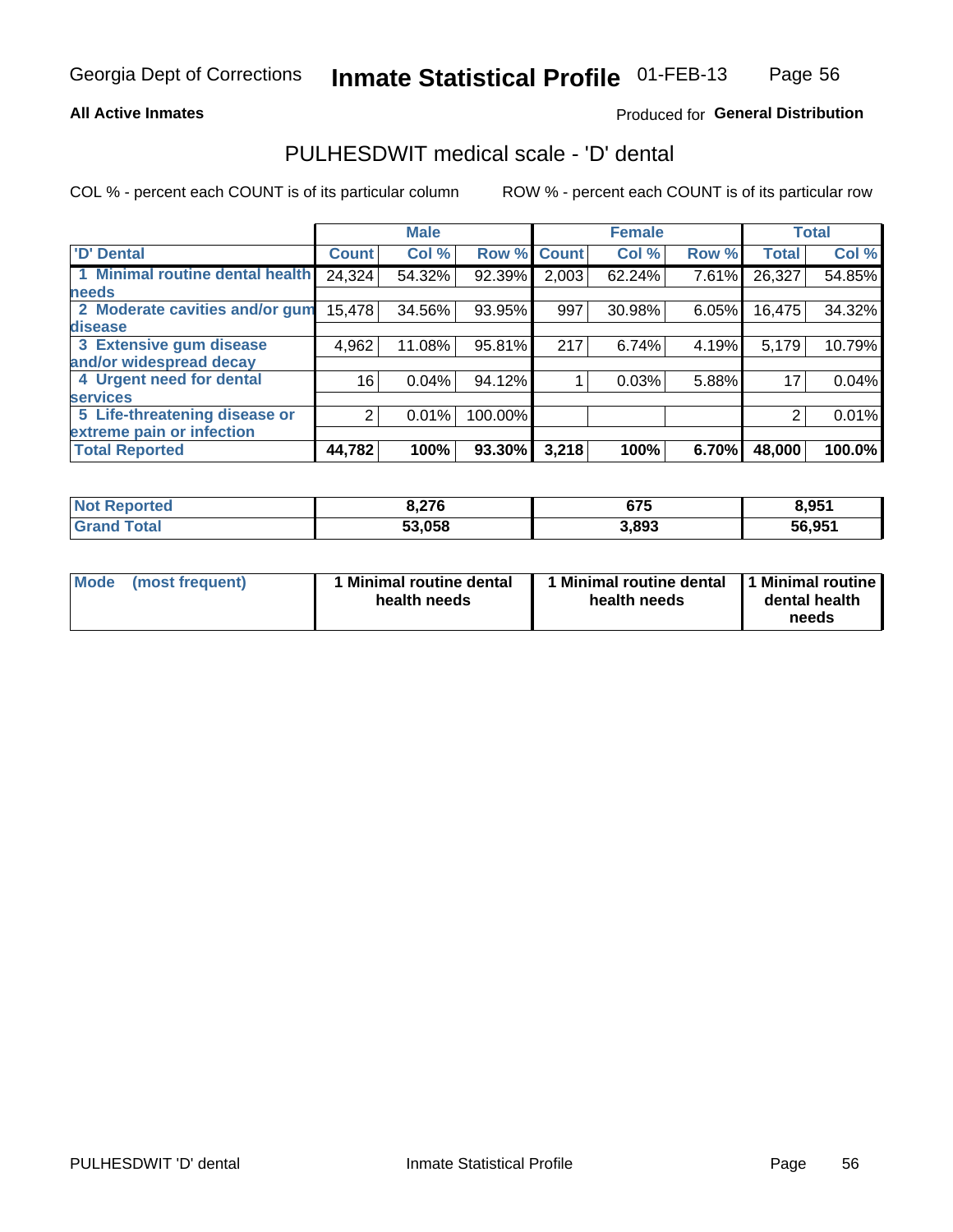### **All Active Inmates**

### Produced for General Distribution

## PULHESDWIT medical scale - 'W' work ability

COL % - percent each COUNT is of its particular column

|                                 |              | <b>Male</b> |             |       | <b>Female</b> |        |              | <b>Total</b> |
|---------------------------------|--------------|-------------|-------------|-------|---------------|--------|--------------|--------------|
| 'W' work ability                | <b>Count</b> | Col %       | Row % Count |       | Col %         | Row %  | <b>Total</b> | Col %        |
| 1 Unrestricted work or activity | 39,552       | 83.26%      | 93.55%      | 2,725 | 83.21%        | 6.45%  | 42,277       | 83.26%       |
| 2 Minor restrictions on type of | 6,245        | 13.15%      | 93.88%      | 407   | 12.43%        | 6.12%  | 6,652        | 13.10%       |
| <b>work</b>                     |              |             |             |       |               |        |              |              |
| 3 Moderate restrictions on type | 1,143        | 2.41%       | 94.46%      | 67    | 2.05%         | 5.54%  | 1,210        | 2.38%        |
| of work                         |              |             |             |       |               |        |              |              |
| 4 Major restrictions on type of | 395          | 0.83%       | 88.96%      | 49    | 1.50%         | 11.04% | 444          | 0.87%        |
| <b>work</b>                     |              |             |             |       |               |        |              |              |
| 5 Cannot work under any         | 170          | $0.36\%$    | 86.29%      | 27    | 0.82%         | 13.71% | 197          | 0.39%        |
| <b>circumstances</b>            |              |             |             |       |               |        |              |              |
| <b>Total Reported</b>           | 47,505       | 100%        | 93.55%      | 3,275 | 100%          | 6.45%  | 50,780       | 100%         |

| <b>Not Reported</b> | 5,553  | c 1 0<br>0 I O | <b>C 4 74</b><br>$0, 11$ . |
|---------------------|--------|----------------|----------------------------|
| Total<br>Grand      | 53,058 | 3,893          | 56,951                     |

| Mode            | 1 Unrestricted work or | 1 Unrestricted work or | 1 Unrestricted   |
|-----------------|------------------------|------------------------|------------------|
| (most frequent) | activity               | activity               | work or activity |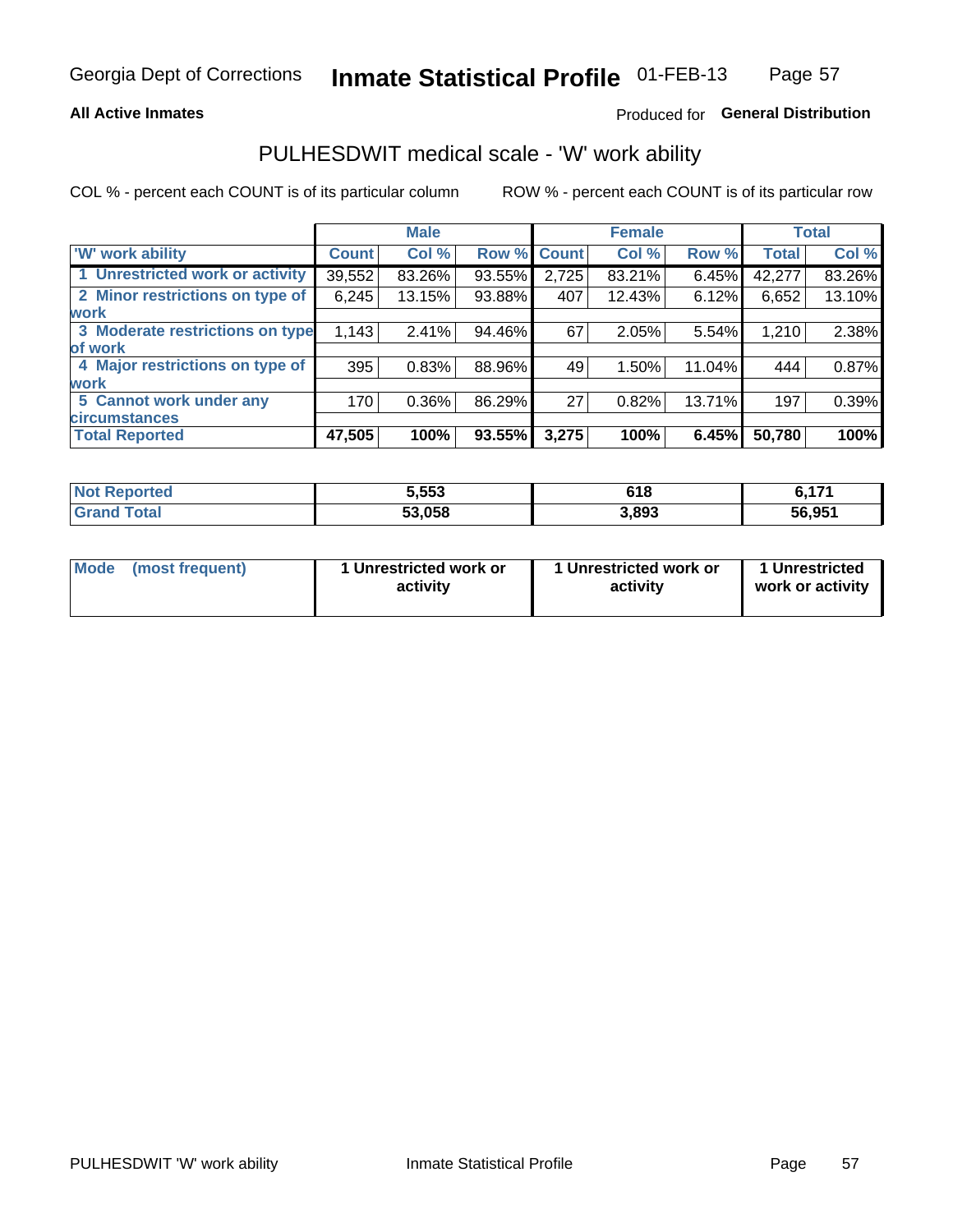#### **All Active Inmates**

### Produced for General Distribution

## PULHESDWIT medical scale - 'I' impairment

COL % - percent each COUNT is of its particular column

|                                                       |              | <b>Male</b> |        |             | <b>Female</b> |        | <b>Total</b> |        |
|-------------------------------------------------------|--------------|-------------|--------|-------------|---------------|--------|--------------|--------|
| <b>T' Impairment</b>                                  | <b>Count</b> | Col %       |        | Row % Count | Col %         | Row %  | <b>Total</b> | Col %  |
| 1 No impairments or<br>disabilities                   | 47,169       | 99.33%      | 93.57% | 3,243       | 99.05%        | 6.43%  | 50,412       | 99.31% |
| 2 Wheelchair-bound but<br>otherwise OK                | 223          | 0.47%       | 89.92% | 25          | 0.76%         | 10.08% | 248          | 0.49%  |
| <b>3 Needs low-level Assisted</b><br>Living (level I) | 35           | 0.07%       | 94.59% | 2           | 0.06%         | 5.41%  | 37           | 0.07%  |
| 4 Needs moderate Assisted<br>Living (level II)        | 11           | 0.02%       | 91.67% |             | 0.03%         | 8.33%  | 12           | 0.02%  |
| <b>5 Needs maximal Assisted</b><br>Living (level III) | 51           | 0.11%       | 94.44% | 3           | 0.09%         | 5.56%  | 54           | 0.11%  |
| <b>Total Reported</b>                                 | 47,489       | 100%        | 93.55% | 3,274       | 100%          | 6.45%  | 50,763       | 100%   |

| $^{\mathrm{H}}$ Not $\cdot$<br>Reported | 5,569  | 619   | 6,188  |
|-----------------------------------------|--------|-------|--------|
| Total                                   | 53.058 | 3,893 | 56,951 |

| Mode | (most frequent) | 1 No impairments or<br>disabilities | 1 No impairments or<br>disabilities | 1 No impairments<br>or disabilities |
|------|-----------------|-------------------------------------|-------------------------------------|-------------------------------------|
|------|-----------------|-------------------------------------|-------------------------------------|-------------------------------------|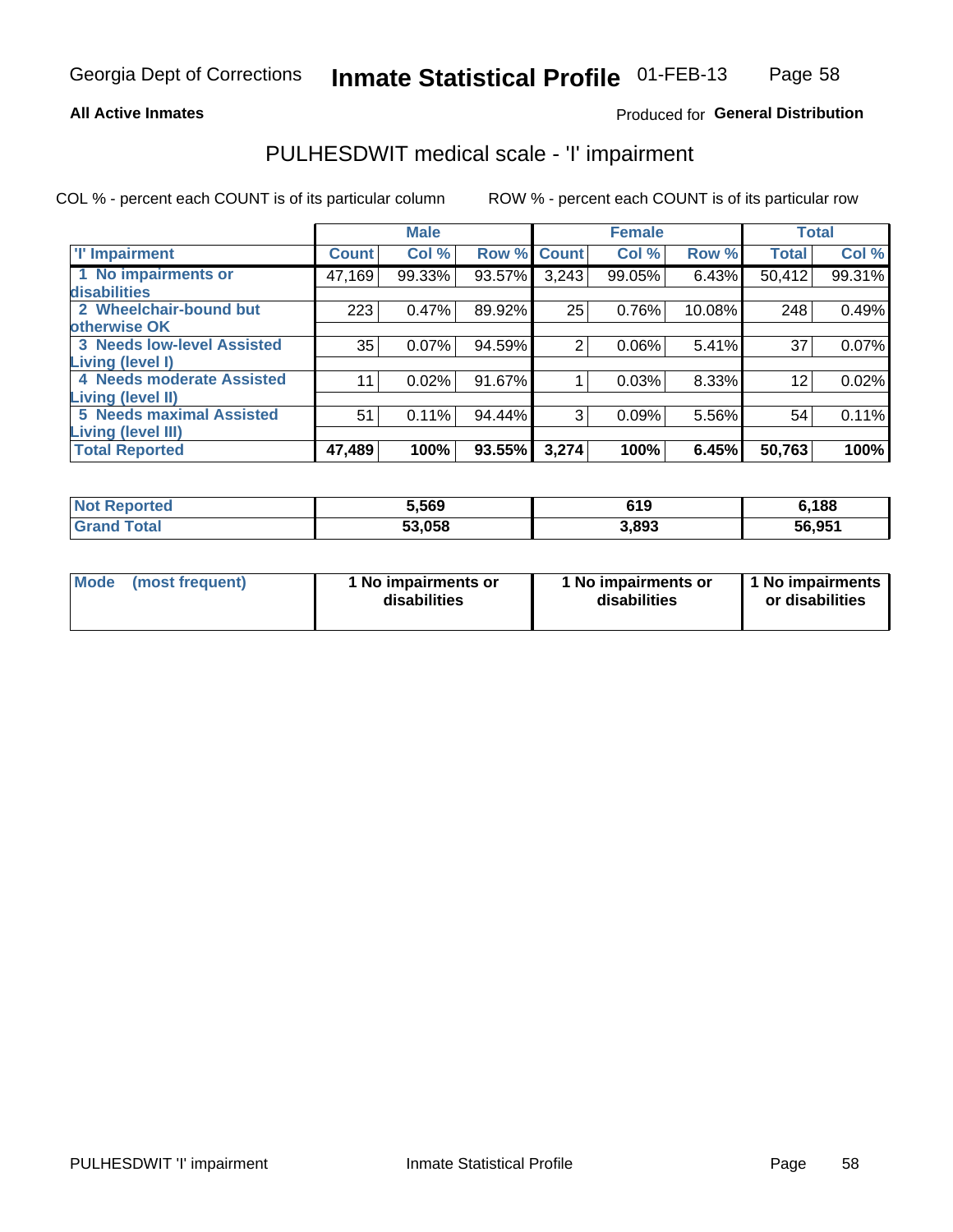#### **All Active Inmates**

### Produced fo General Distribution

## PULHESDWIT medical scale - 'T' transportability

COL % - percent each COUNT is of its particular column

|                              |              | <b>Male</b> |                    |       | <b>Female</b> |       | <b>Total</b> |        |
|------------------------------|--------------|-------------|--------------------|-------|---------------|-------|--------------|--------|
| <b>T' Transportability</b>   | <b>Count</b> | Col %       | <b>Row % Count</b> |       | Col %         | Row % | <b>Total</b> | Col %  |
| 1 Can be transported in any  | 47,256       | 99.47%      | 93.57%             | 3,247 | 99.57%        | 6.43% | 50,503       | 99.47% |
| ordinary approved vehicle    |              |             |                    |       |               |       |              |        |
| 2 Wheelchair-bound, not      | 65           | 0.14%       | 90.28%             | 7     | 0.21%         | 9.72% | 72           | 0.14%  |
| needing special vehicle      |              |             |                    |       |               |       |              |        |
| 3 Wheelchair-bound, requires | 16           | 0.03%       | 100.00%            |       |               |       | 16           | 0.03%  |
| special vehicle              |              |             |                    |       |               |       |              |        |
| 4 Needs specially-equipped   | 5            | 0.01%       | 100.00%            |       |               |       | 5            | 0.01%  |
| medical vehicle              |              |             |                    |       |               |       |              |        |
| <b>5 Requires ambulance</b>  | 167          | 0.35%       | 95.98%             | 7     | 0.21%         | 4.02% | 174          | 0.34%  |
| transport                    |              |             |                    |       |               |       |              |        |
| <b>Total Reported</b>        | 47,509       | 100%        | 93.58%             | 3,261 | 100%          | 6.42% | 50,770       | 100%   |

| orted | 5,549  | 632   | 6,181  |
|-------|--------|-------|--------|
| ⊺otal | 53.058 | 3,893 | 56.951 |

|  | Mode (most frequent) | 1 Can be transported in any 1 Can be transported in any<br>ordinary approved vehicle   ordinary approved vehicle   transported in any |  | 1 Can be<br>  ordinary approved  <br>vehicle |
|--|----------------------|---------------------------------------------------------------------------------------------------------------------------------------|--|----------------------------------------------|
|--|----------------------|---------------------------------------------------------------------------------------------------------------------------------------|--|----------------------------------------------|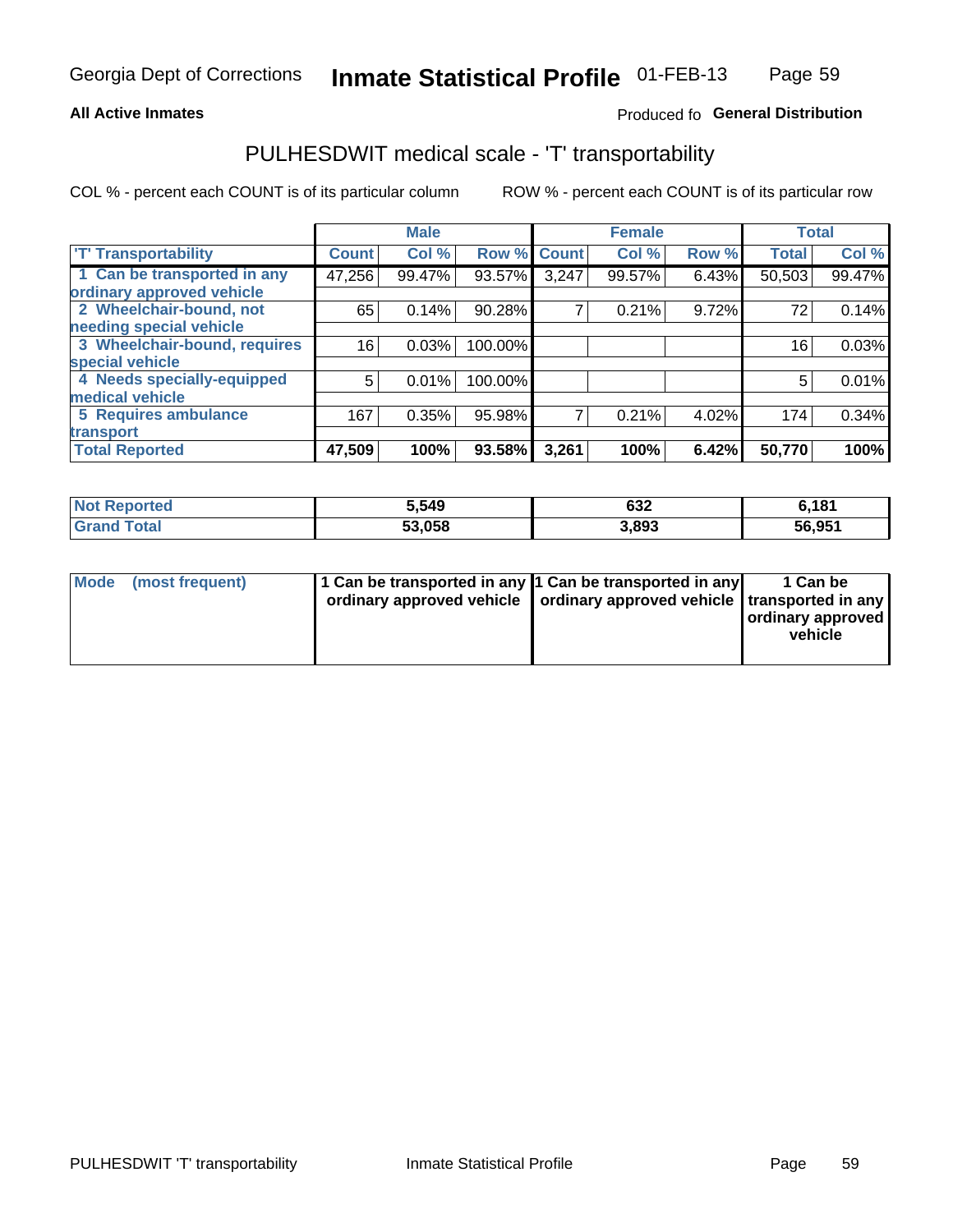### **All Active Inmates**

### Produced for General Distribution

## Criminality in family, self-reported

COL % - percent each COUNT is of its particular column

|                              |              | <b>Male</b> |           |              | <b>Female</b> |          |              | <b>Total</b> |
|------------------------------|--------------|-------------|-----------|--------------|---------------|----------|--------------|--------------|
| <b>Criminality In Family</b> | <b>Count</b> | Col%        | Row %     | <b>Count</b> | Col %         | Row %    | Total        | Col %        |
| Yes, criminality in family   | 5.024        | 23.38%      | 93.33%    | 359          | 39.45%        | $6.67\%$ | 5,383        | 24.03%       |
| No criminality in family     | 16.465       | 76.62%      | 96.76%    | 551          | 60.55%        | $3.24\%$ | 17.016       | 75.97%       |
| <b>Total Reported</b>        | 21,489       | 100%        | $95.94\%$ | 910          | 100%          |          | 4.06% 22,399 | 100%         |

| <b>Not Reported</b> | 31,569 | 2,983 | 34,552 |
|---------------------|--------|-------|--------|
| <b>Total</b>        | 53,058 | 3,893 | 56,951 |

|  | Mode (most frequent) | No criminality in family | No criminality in family | No criminality in<br>family |
|--|----------------------|--------------------------|--------------------------|-----------------------------|
|--|----------------------|--------------------------|--------------------------|-----------------------------|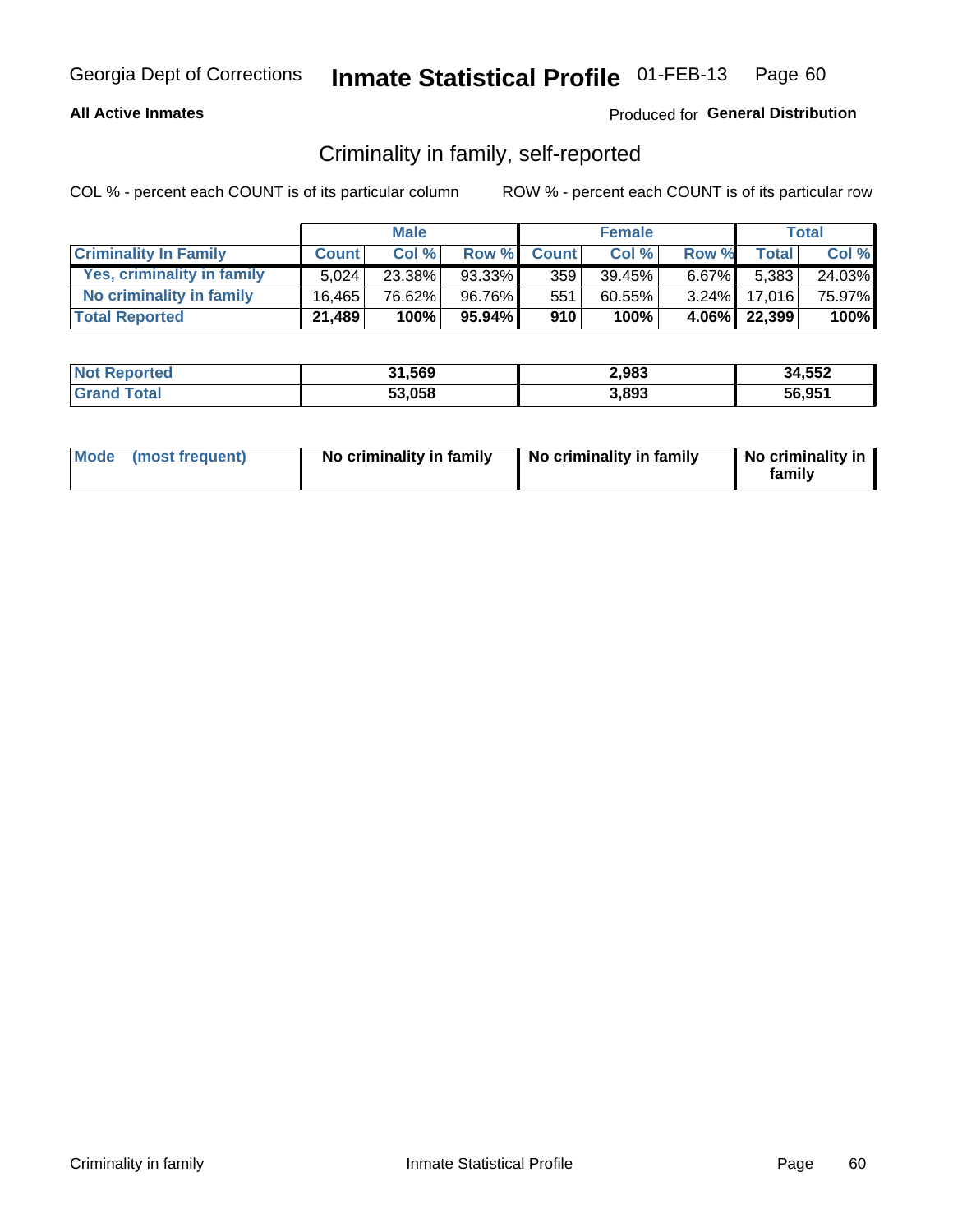### **All Active Inmates**

### Produced for General Distribution

## Alcoholism in family, self-reported

COL % - percent each COUNT is of its particular column

|                             |                     | <b>Male</b> |           |              | <b>Female</b> |          |              | Total   |
|-----------------------------|---------------------|-------------|-----------|--------------|---------------|----------|--------------|---------|
| <b>Alcoholism In Family</b> | <b>Count</b>        | Col%        | Row %     | <b>Count</b> | Col%          | Row %    | <b>Total</b> | Col %   |
| Yes, alcoholism in family   | 3.167               | 14.74%      | 93.37%    | 225          | 24.73%        | $6.63\%$ | 3.392        | 15.14%  |
| No alcoholism in family     | 18.322 <sub>1</sub> | 85.26%      | 96.40%    | 685          | 75.27%        | $3.60\%$ | 19.007       | 84.86%  |
| <b>Total Reported</b>       | 21,489              | 100%        | $95.94\%$ | 910          | 100%          |          | 4.06% 22,399 | $100\%$ |

| <b>Not Reported</b> | 31,569 | 2,983 | 34,552 |
|---------------------|--------|-------|--------|
| Гоtа                | 53,058 | 3,893 | 56,951 |

|  | Mode (most frequent) | No alcoholism in family | No alcoholism in family | No alcoholism in<br>family |
|--|----------------------|-------------------------|-------------------------|----------------------------|
|--|----------------------|-------------------------|-------------------------|----------------------------|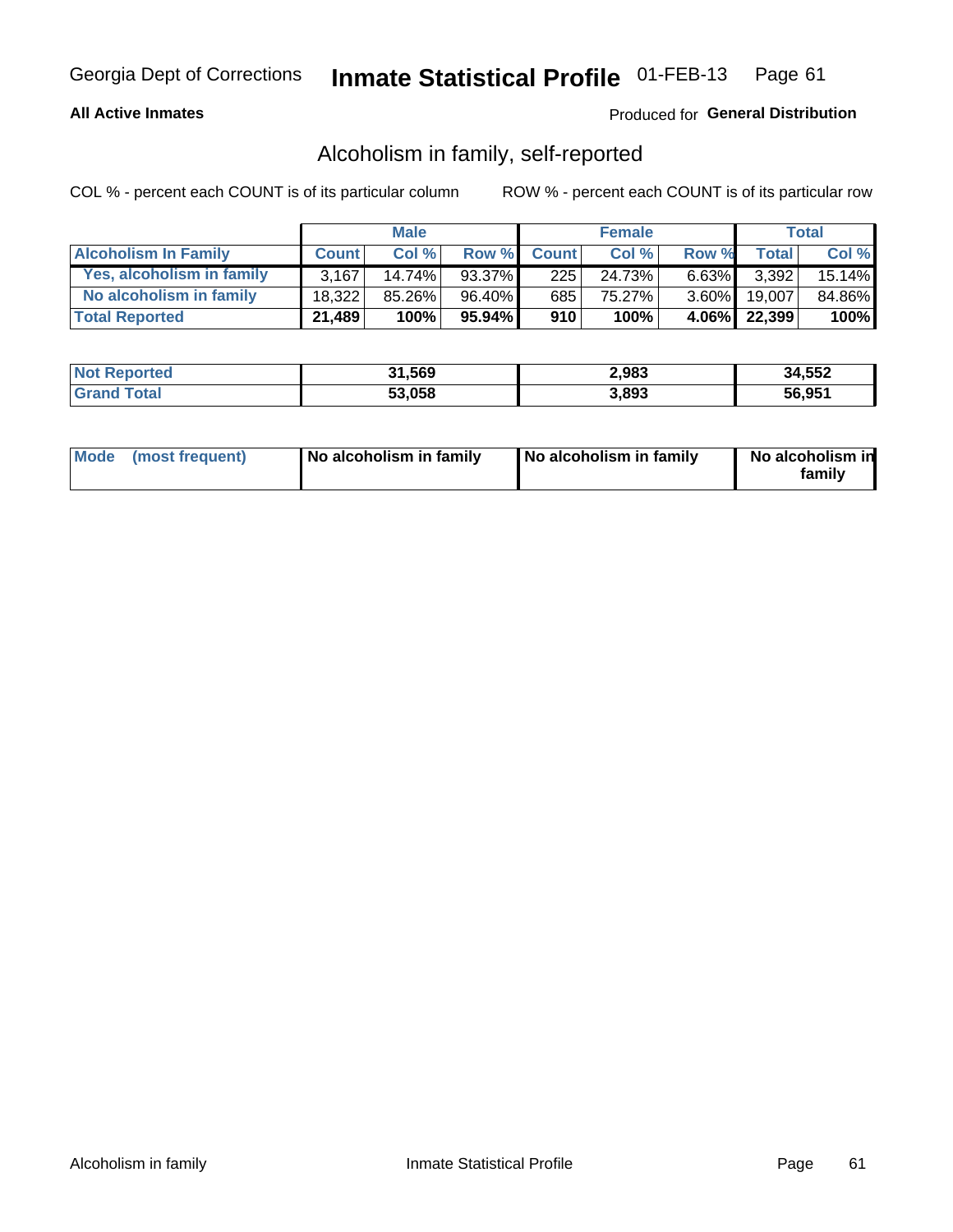### **All Active Inmates**

### Produced for General Distribution

## Drug abuse in family, self-reported

COL % - percent each COUNT is of its particular column

|                           |              | <b>Male</b> |           |              | <b>Female</b> |           |              | Total   |
|---------------------------|--------------|-------------|-----------|--------------|---------------|-----------|--------------|---------|
| Drug Abuse In Family      | <b>Count</b> | Col%        | Row %     | <b>Count</b> | Col%          | Row %     | Total        | Col %   |
| Yes, drug abuse in family | 1.759        | 8.19%       | 89.93%    | 197          | 21.65%        | $10.07\%$ | 1,956        | 8.73%   |
| No drug abuse in family   | 19.730       | $91.81\%$   | $96.51\%$ | 7131         | 78.35%        |           | 3.49% 20,443 | 91.27%  |
| <b>Total Reported</b>     | 21,489       | 100%        | $95.94\%$ | 910          | 100%          |           | 4.06% 22,399 | $100\%$ |

| <b>Not Reported</b> | 31,569 | 2,983 | 34,552 |
|---------------------|--------|-------|--------|
| Гоtа                | 53,058 | 3,893 | 56,951 |

|  | Mode (most frequent) | No drug abuse in family | No drug abuse in family | No drug abuse in<br>familv |
|--|----------------------|-------------------------|-------------------------|----------------------------|
|--|----------------------|-------------------------|-------------------------|----------------------------|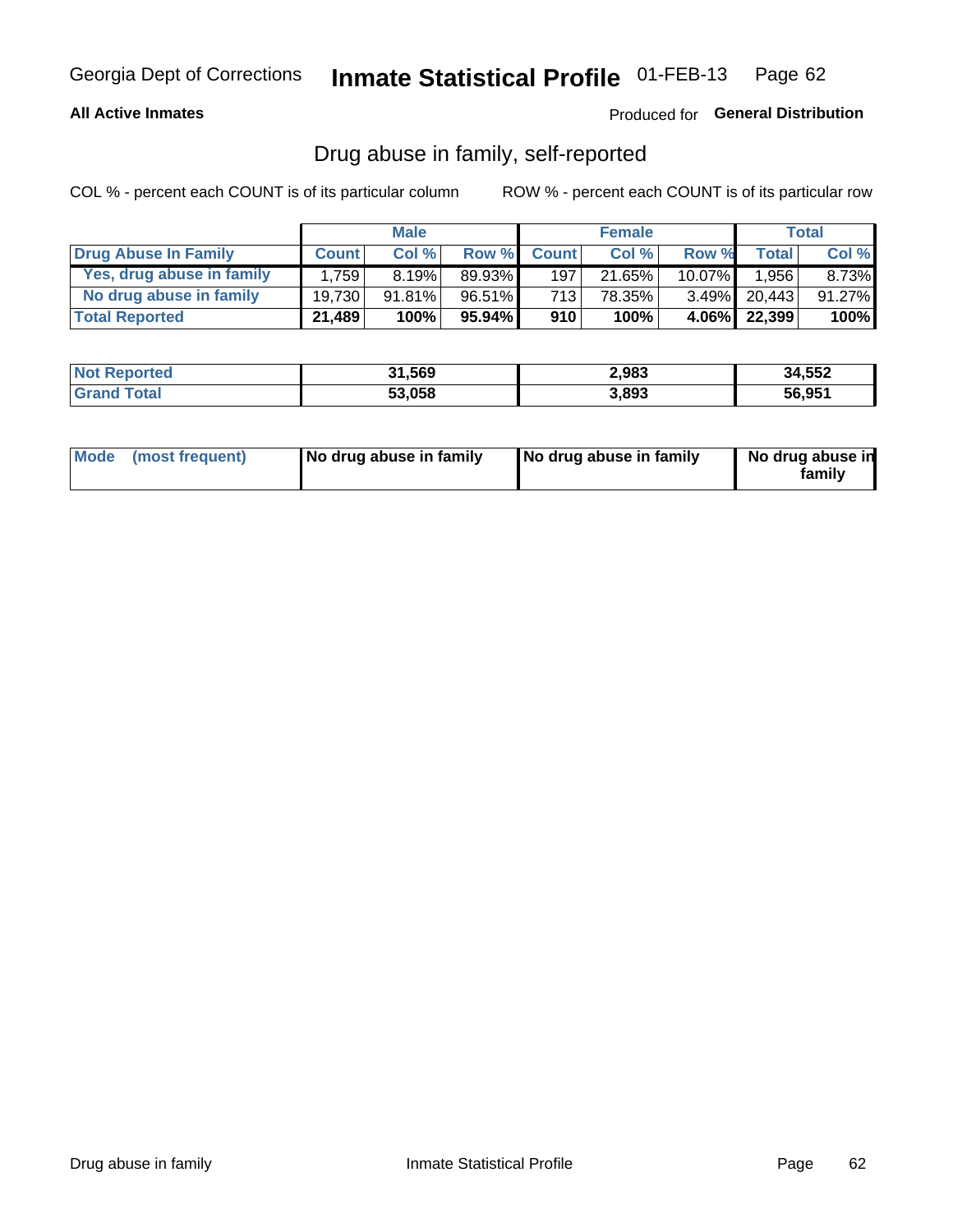#### **All Active Inmates**

### **Produced for General Distribution**

## Subjected to frequent beatings, self-reported

COL % - percent each COUNT is of its particular column

|                            |              | <b>Male</b> |        |              | <b>Female</b> |           |        | Total  |
|----------------------------|--------------|-------------|--------|--------------|---------------|-----------|--------|--------|
| <b>Frequent beatings</b>   | <b>Count</b> | Col %       | Row %  | <b>Count</b> | Col %         | Row %     | Total  | Col%   |
| Yes, subjected to frequent | 1,012        | 4.71%       | 86.27% | 161          | $17.69\%$     | $13.73\%$ | 1.173  | 5.24%  |
| beatings                   |              |             |        |              |               |           |        |        |
| Not subjected to frequent  | 20.477       | 95.29%      | 96.47% | 749          | $82.31\%$     | $3.53\%$  | 21,226 | 94.76% |
| beatings                   |              |             |        |              |               |           |        |        |
| <b>Total Reported</b>      | 21,489       | 100%        | 95.94% | 910          | 100%          | $4.06\%$  | 22,399 | 100%   |

| <b>Not Reported</b> | 31,569 | 2,983 | 34,552 |
|---------------------|--------|-------|--------|
| <b>Grand Total</b>  | 53,058 | 3,893 | 56,951 |

| Mode (most frequent) | Not subjected to frequent<br>beatings | Not subjected to frequent<br>beatings | Not subjected to<br><b>frequent beatings</b> |
|----------------------|---------------------------------------|---------------------------------------|----------------------------------------------|
|                      |                                       |                                       |                                              |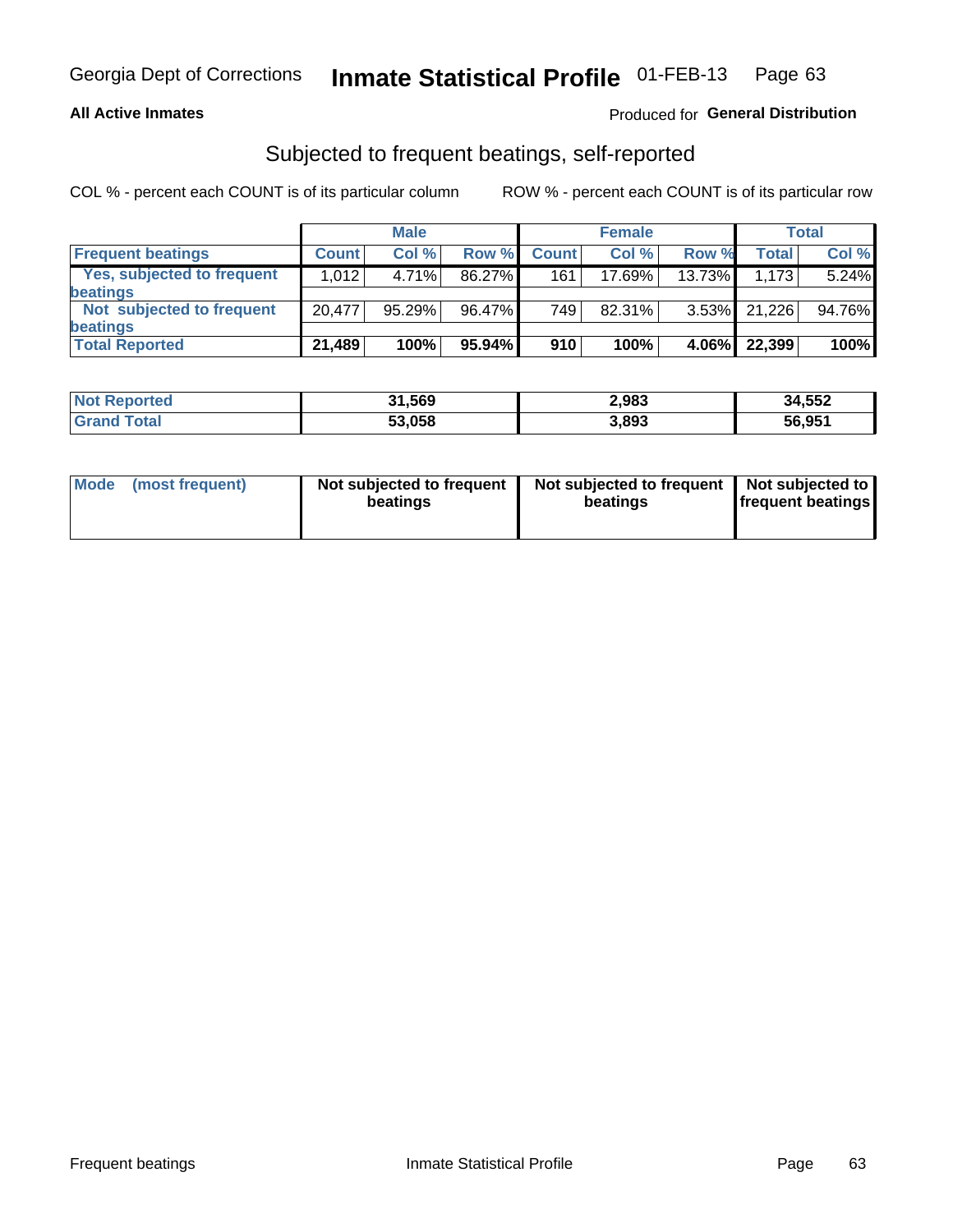### **All Active Inmates**

## Produced for General Distribution

## Father absent during inmate's childhood

COL % - percent each COUNT is of its particular column

|                           |              | <b>Male</b> |           |              | <b>Female</b> |          |              | <b>Total</b> |
|---------------------------|--------------|-------------|-----------|--------------|---------------|----------|--------------|--------------|
| <b>Father Absent</b>      | <b>Count</b> | Col%        | Row %     | <b>Count</b> | Col %         | Row %    | <b>Total</b> | Col %        |
| Yes, father was absent    | 10.433       | 48.55%      | 96.75%    | 351          | 38.57%        | $3.25\%$ | 10.784       | 48.15%       |
| No, father was not absent | 11.056       | 51.45%      | 95.19%I   | 559          | 61.43%        |          | 4.81% 11.615 | 51.85%       |
| <b>Total Reported</b>     | 21,489       | 100%        | $95.94\%$ | 910          | 100%          |          | 4.06% 22,399 | 100%         |

| <b>Not Reported</b> | 31,569 | 2,983 | 34,552 |
|---------------------|--------|-------|--------|
| Tota                | 53,058 | 3,893 | 56,951 |

|  | Mode (most frequent) | No, father was not absent No, father was not absent |  | No, father was not<br>absent |
|--|----------------------|-----------------------------------------------------|--|------------------------------|
|--|----------------------|-----------------------------------------------------|--|------------------------------|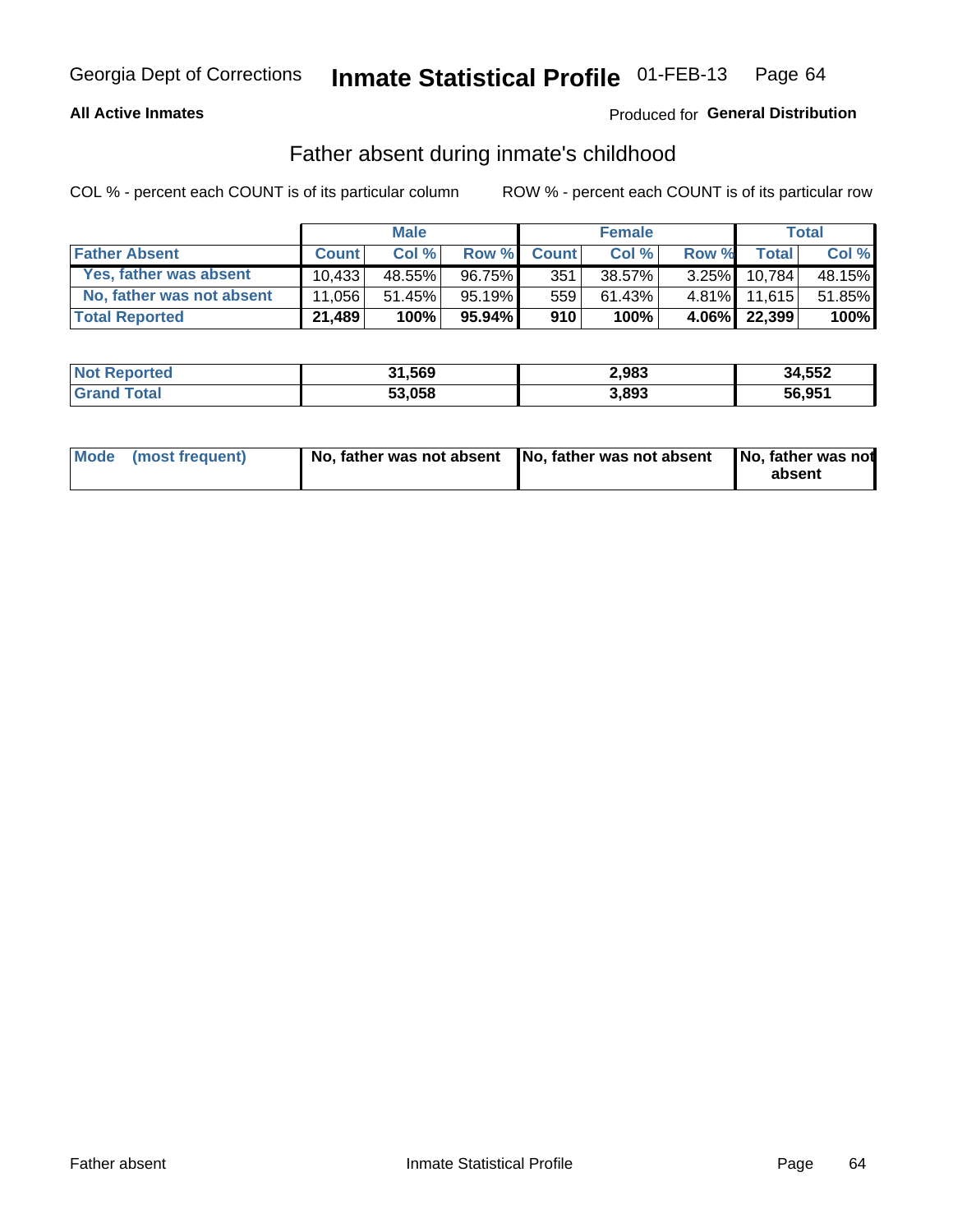### **All Active Inmates**

## Produced for General Distribution

## Mother absent during inmate's childhood

COL % - percent each COUNT is of its particular column

|                           | <b>Male</b>  |        |           | <b>Female</b> |        |          | Total        |        |
|---------------------------|--------------|--------|-----------|---------------|--------|----------|--------------|--------|
| <b>Mother Absent</b>      | <b>Count</b> | Col%   | Row %     | <b>Count</b>  | Col %  | Row %    | <b>Total</b> | Col %  |
| Yes, mother was absent    | 2.737        | 12.74% | 95.57%    | 127           | 13.96% | $4.43\%$ | 2,864        | 12.79% |
| No, mother was not absent | 18.752       | 87.26% | 95.99%    | 783           | 86.04% | $4.01\%$ | 19.535       | 87.21% |
| <b>Total Reported</b>     | 21,489       | 100%   | $95.94\%$ | 910           | 100%   |          | 4.06% 22,399 | 100%   |

| <b>Not Reported</b> | 31,569 | 2,983 | 34,552 |
|---------------------|--------|-------|--------|
| <b>Total</b>        | 53,058 | 3,893 | 56,951 |

| Mode (most frequent) | No, mother was not absent   No, mother was not absent   No, mother was | not absent |
|----------------------|------------------------------------------------------------------------|------------|
|                      |                                                                        |            |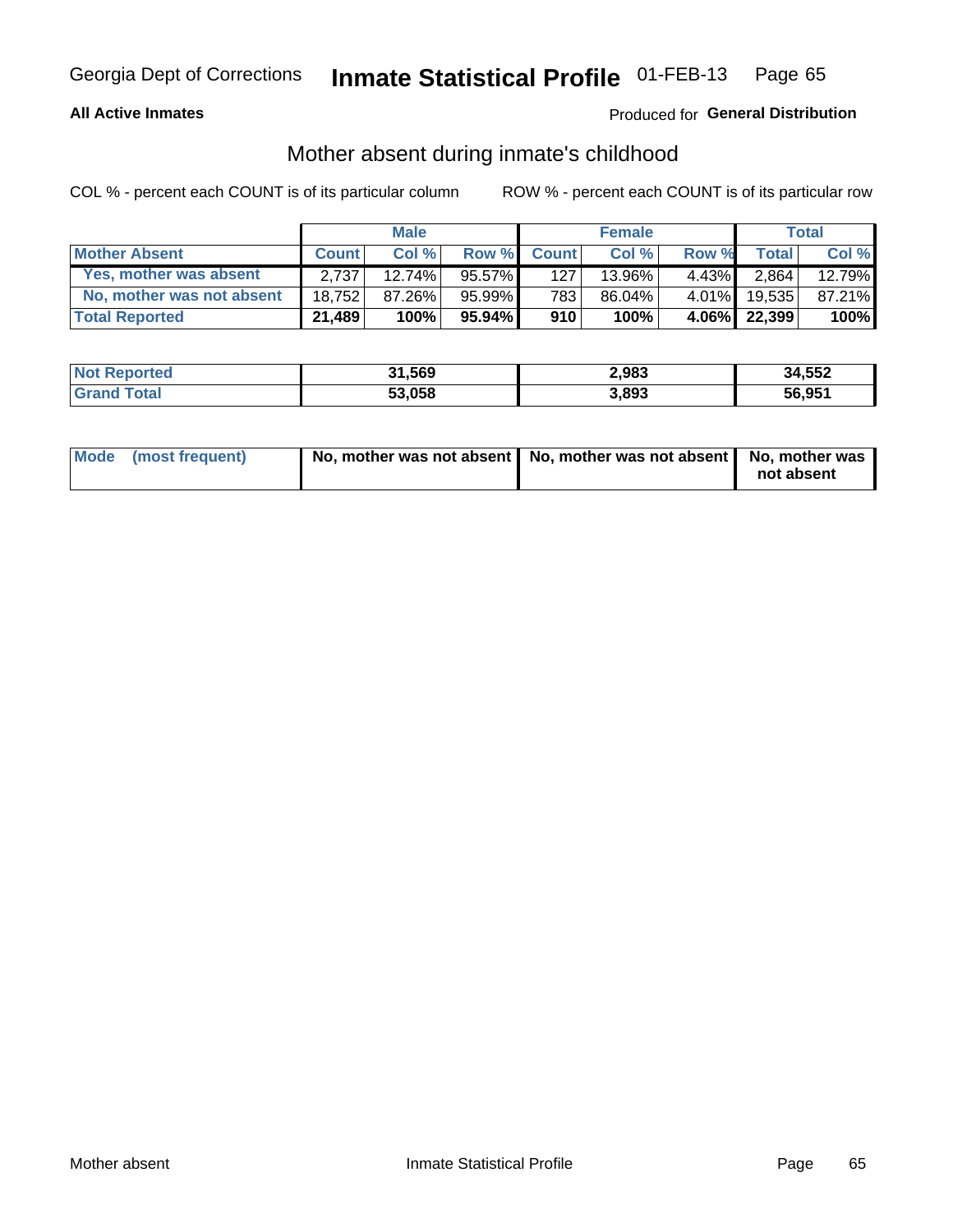### **All Active Inmates**

### Produced for General Distribution

## Inmate diagnosed as manipulative

COL % - percent each COUNT is of its particular column

|                       | <b>Male</b>  |           |        | <b>Female</b> |        |          | Total        |        |
|-----------------------|--------------|-----------|--------|---------------|--------|----------|--------------|--------|
| <b>Manipulative</b>   | <b>Count</b> | Col %     | Row %  | <b>Count</b>  | Col%   | Row %    | <b>Total</b> | Col %  |
| Yes, manipulative     | 4.169        | $20.25\%$ | 99.59% | 17            | 1.87%  | $0.41\%$ | 4.186        | 19.47% |
| No, not manipulative  | 16.421       | 79.75%    | 94.85% | 892           | 98.13% | $5.15\%$ | 17.313       | 80.53% |
| <b>Total Reported</b> | 20,590       | 100%      | 95.77% | 909           | 100%   | $4.23\%$ | 21.499       | 100%   |

| <b>Not Reported</b> | 32,468 | 2,984 | 35,452 |
|---------------------|--------|-------|--------|
| l Grand T<br>Гоtаl  | 53,058 | 3,893 | 56,951 |

|  | Mode (most frequent) | No, not manipulative | No, not manipulative | No. not<br><b>I</b> manipulative |
|--|----------------------|----------------------|----------------------|----------------------------------|
|--|----------------------|----------------------|----------------------|----------------------------------|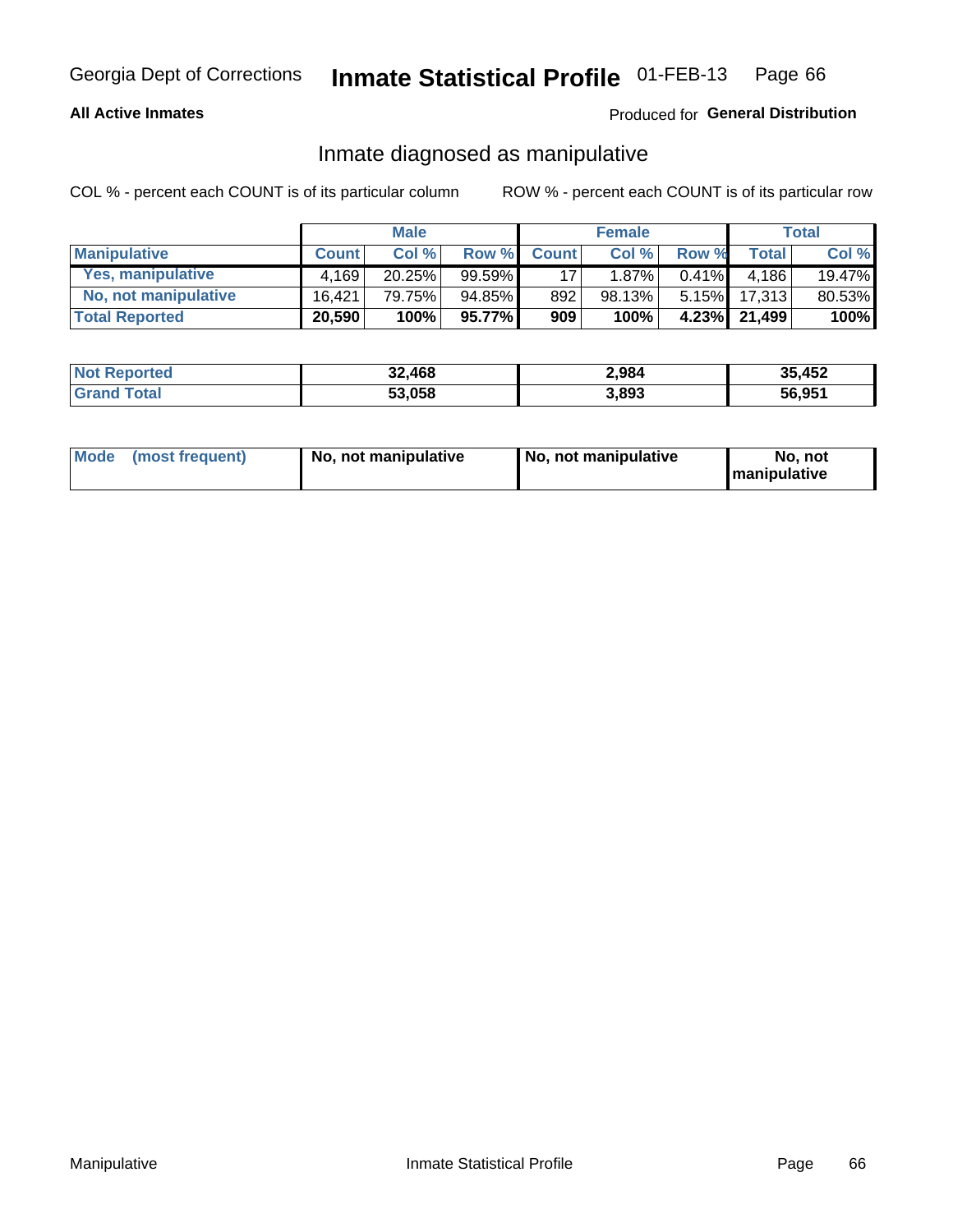### **All Active Inmates**

### Produced for General Distribution

## Inmate diagnosed as assaultive

COL % - percent each COUNT is of its particular column

|                       | <b>Male</b>  |        |        | <b>Female</b> |        |          | Total        |        |
|-----------------------|--------------|--------|--------|---------------|--------|----------|--------------|--------|
| <b>Assaultive</b>     | <b>Count</b> | Col %  | Row %  | <b>Count</b>  | Col %  | Row %    | Totall       | Col %  |
| Yes, assaultive       | 11.859       | 57.60% | 95.77% | 524           | 57.65% | $4.23\%$ | 12,383       | 57.60% |
| No, not assaultive    | 8.731        | 42.40% | 95.78% | 385           | 42.35% | $4.22\%$ | 9.116        | 42.40% |
| <b>Total Reported</b> | 20,590       | 100%   | 95.77% | 909           | 100%   |          | 4.23% 21,499 | 100%   |

| <b>Not Reported</b> | 32,468 | 2,984 | 35,452 |
|---------------------|--------|-------|--------|
| Tota                | 53,058 | 3,893 | 56,951 |

| Mode (most frequent)<br>Yes, assaultive | Yes, assaultive | <b>Yes, assaultive</b> |
|-----------------------------------------|-----------------|------------------------|
|-----------------------------------------|-----------------|------------------------|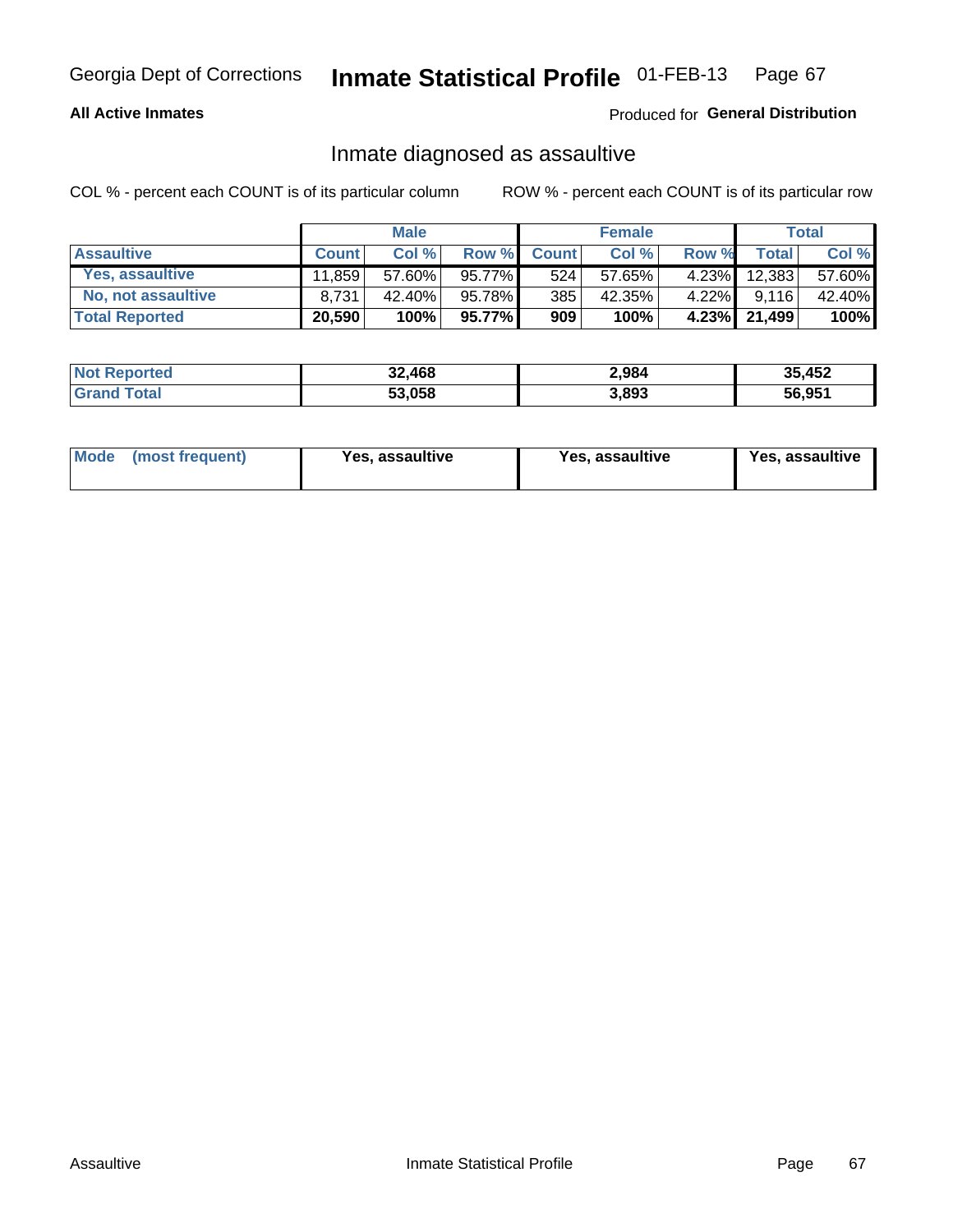#### Inmate Statistical Profile 01-FEB-13 Page 68

**All Active Inmates** 

### **Produced for General Distribution**

## Number of prior Georgia incarcerations

COL % - percent each COUNT is of its particular column

|                                       |              | <b>Male</b> |                    |       | <b>Female</b> |       |        | <b>Total</b> |
|---------------------------------------|--------------|-------------|--------------------|-------|---------------|-------|--------|--------------|
| <b>Num of Prior GA Incarcerations</b> | <b>Count</b> | Col %       | <b>Row % Count</b> |       | Col %         | Row % | Total  | Col %        |
| $\bf{0}$                              | 30,675       | 57.81%      | 91.65%             | 2,794 | 71.77%        | 8.35% | 33,469 | 58.77%       |
|                                       | 9,494        | 17.89%      | 95.11%             | 488   | 12.54%        | 4.89% | 9,982  | 17.53%       |
| $\mathbf{2}$                          | 5,255        | 9.90%       | 95.41%             | 253   | 6.50%         | 4.59% | 5,508  | 9.67%        |
| 3                                     | 3,070        | 5.79%       | 95.08%             | 159   | 4.08%         | 4.92% | 3,229  | 5.67%        |
| 4                                     | 1,881        | 3.55%       | 95.77%             | 83    | 2.13%         | 4.23% | 1,964  | 3.45%        |
| 5                                     | 1,116        | 2.10%       | 96.29%             | 43'   | 1.10%         | 3.71% | 1,159  | 2.04%        |
| <b>More Than 5</b>                    | 1,567        | 2.95%       | 95.55%             | 73    | 1.88%         | 4.45% | 1.640  | 2.88%        |
| <b>Total Reported</b>                 | 53,058       | 100%        | 93.16%             | 3,893 | 100%          | 6.84% | 56,951 | 100.0%       |

| <b>Not Reported</b> |        |       |        |
|---------------------|--------|-------|--------|
| Total               | 53.058 | 3,893 | 56,951 |

| Mean (average)       | l.01 | .oa | .99 |
|----------------------|------|-----|-----|
| Median (middle)      |      |     |     |
| Mode (most frequent) |      |     |     |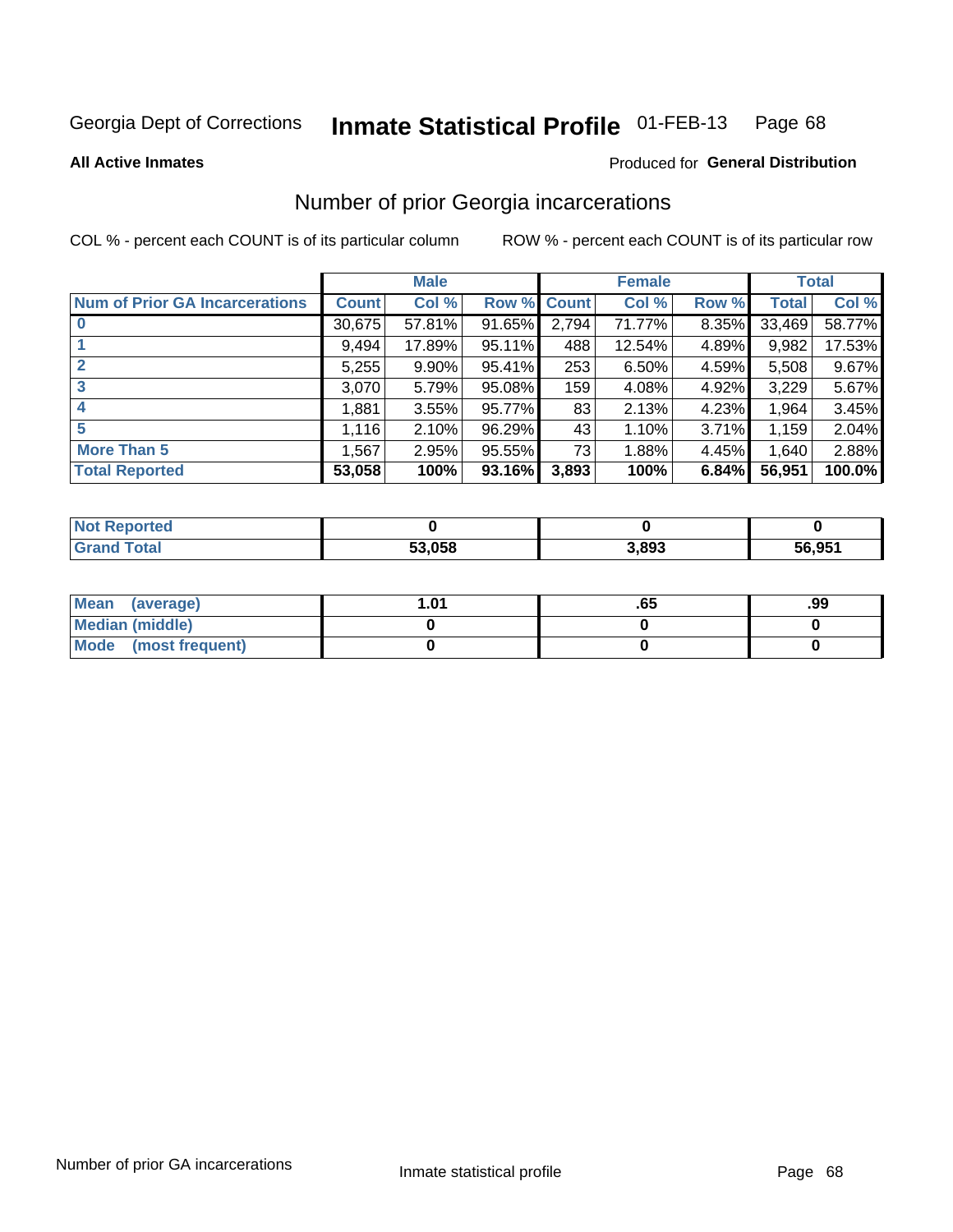#### Inmate Statistical Profile 01-FEB-13 Page 69

#### **All Active Inmates**

#### Produced for General Distribution

### Prison sentence in years

COL % - percent each COUNT is of its particular column

ROW % - percent each COUNT is of its particular row

|                                 | <b>Male</b>    |        |         |              | <b>Female</b> | <b>Total</b> |                |        |
|---------------------------------|----------------|--------|---------|--------------|---------------|--------------|----------------|--------|
| <b>Prison Sentence In Years</b> | <b>Count</b>   | Col %  | Row %   | <b>Count</b> | Col %         | Row %        | <b>Total</b>   | Col %  |
| $0 - 1$                         | 1,626          | 3.06%  | 91.04%  | 160          | 4.11%         | 8.96%        | 1,786          | 3.14%  |
| $1.1 - 2$                       | 3,283          | 6.19%  | 90.77%  | 334          | 8.58%         | 9.23%        | 3,617          | 6.35%  |
| $2.1 - 3$                       | 3,895          | 7.34%  | 88.89%  | 487          | 12.51%        | 11.11%       | 4,382          | 7.69%  |
| $3.1 - 4$                       | 3,175          | 5.98%  | 90.71%  | 325          | 8.35%         | 9.29%        | 3,500          | 6.15%  |
| $4.1 - 5$                       | 5,212          | 9.82%  | 91.23%  | 501          | 12.87%        | 8.77%        | 5,713          | 10.03% |
| $5.1 - 6$                       | 2,356          | 4.44%  | 90.13%  | 258          | 6.63%         | 9.87%        | 2,614          | 4.59%  |
| $6.1 - 7$                       | 2,295          | 4.33%  | 92.06%  | 198          | 5.09%         | 7.94%        | 2,493          | 4.38%  |
| $7.1 - 8$                       | 2,083          | 3.93%  | 92.05%  | 180          | 4.62%         | 7.95%        | 2,263          | 3.97%  |
| $8.1 - 9$                       | 1,484          | 2.80%  | 93.16%  | 109          | 2.80%         | 6.84%        | 1,593          | 2.80%  |
| $9.1 - 10$                      | 5,784          | 10.90% | 93.76%  | 385          | 9.89%         | 6.24%        | 6,169          | 10.83% |
| $10.1 - 12$                     | 2,764          | 5.21%  | 94.69%  | 155          | 3.98%         | 5.31%        | 2,919          | 5.13%  |
| $12.1 - 15$                     | 4,005          | 7.55%  | 95.38%  | 194          | 4.98%         | 4.62%        | 4,199          | 7.37%  |
| $15.1 - 20$                     | 3,947          | 7.44%  | 95.89%  | 169          | 4.34%         | 4.11%        | 4,116          | 7.23%  |
| 20.1 - Over                     | 3,382          | 6.37%  | 97.30%  | 94           | 2.41%         | 2.70%        | 3,476          | 6.10%  |
| <b>Life</b>                     | 6,911          | 13.03% | 95.53%  | 323          | 8.30%         | 4.47%        | 7,234          | 12.70% |
| <b>Life Without Parole</b>      | 761            | 1.43%  | 97.44%  | 20           | 0.51%         | 2.56%        | 781            | 1.37%  |
| <b>Death</b>                    | 93             | 0.18%  | 98.94%  |              | 0.03%         | 1.06%        | 94             | 0.17%  |
| <b>Youthful Offenders</b>       | $\overline{2}$ | 0.01%  | 100.00% |              |               |              | $\overline{2}$ | 0.01%  |
| <b>Total Reported</b>           | 53,058         | 100%   | 93.16%  | 3,893        | 100%          | 6.84%        | 56,951         | 100.0% |

| <b>Not Reported</b> |        |       |        |  |
|---------------------|--------|-------|--------|--|
| $\sim$<br>. Cars    | 53.058 | 3,893 | 56,951 |  |

#### **Determinate (numeric) sentences only**

| <b>Mean</b> | ΩG<br>14.YO | $\sim -$<br>. | 14.88 |
|-------------|-------------|---------------|-------|
|             |             |               |       |

All sentences (including determinate), with life, life without parole, and death sentences figured at 45 years

| IМ | $\sim$<br>,,<br>. | $\sim$<br>___ | ,,<br>. . |
|----|-------------------|---------------|-----------|
|    |                   |               |           |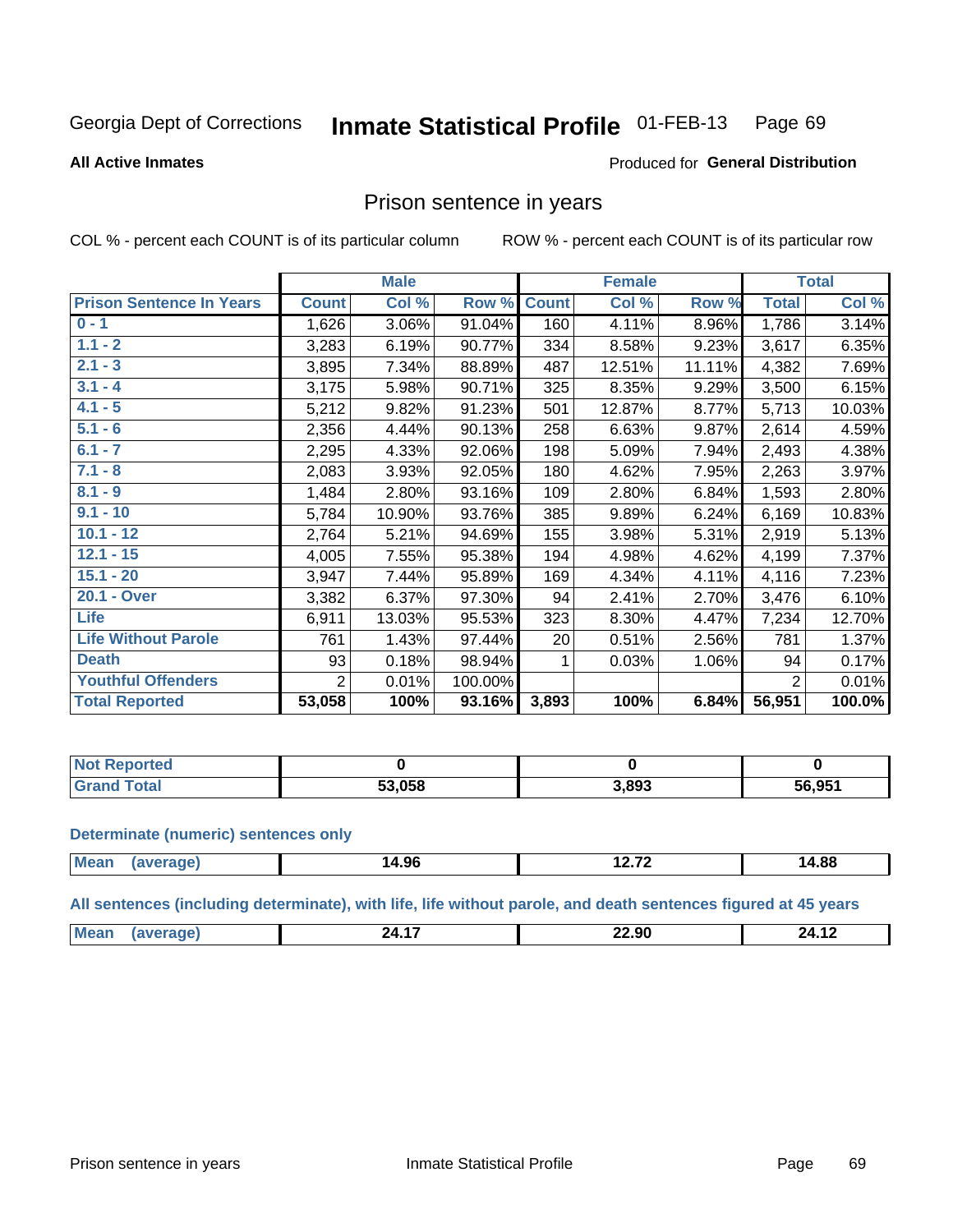#### Inmate Statistical Profile 01-FEB-13 Page 70

#### **All Active Inmates**

#### Produced for General Distribution

## Primary offense, broken out into felonies vs misdemeanors

COL % - percent each COUNT is of its particular column

|                                  | <b>Male</b>  |        |         | <b>Female</b>      |         |       | Total        |        |
|----------------------------------|--------------|--------|---------|--------------------|---------|-------|--------------|--------|
| <b>Felonies and Misdemeanors</b> | <b>Count</b> | Col %  |         | <b>Row % Count</b> | Col %   | Row % | <b>Total</b> | Col %  |
| <b>Felonies</b>                  | 52,884       | 99.81% | 93.15%  | 3.887              | 99.87%  | 6.85% | 56,771       | 99.82% |
| <b>Misdemeanors</b>              | 99           | 19%    | 95.19%  |                    | $.13\%$ | 4.81% | 104          | 18%    |
| <b>Total Reported</b>            | 52,983       | 100%   | 93.16%I | 3,892              | 100%    | 6.84% | 56,875       | 100%   |

| <b>Not Reported</b>    | --     |        | - -<br>'Q |
|------------------------|--------|--------|-----------|
| <b>∣Grand</b><br>Гоtal | 53.058 | 52,984 | 56,951    |

| Mo | ____ | 11 C.S<br>. | onies<br>. |
|----|------|-------------|------------|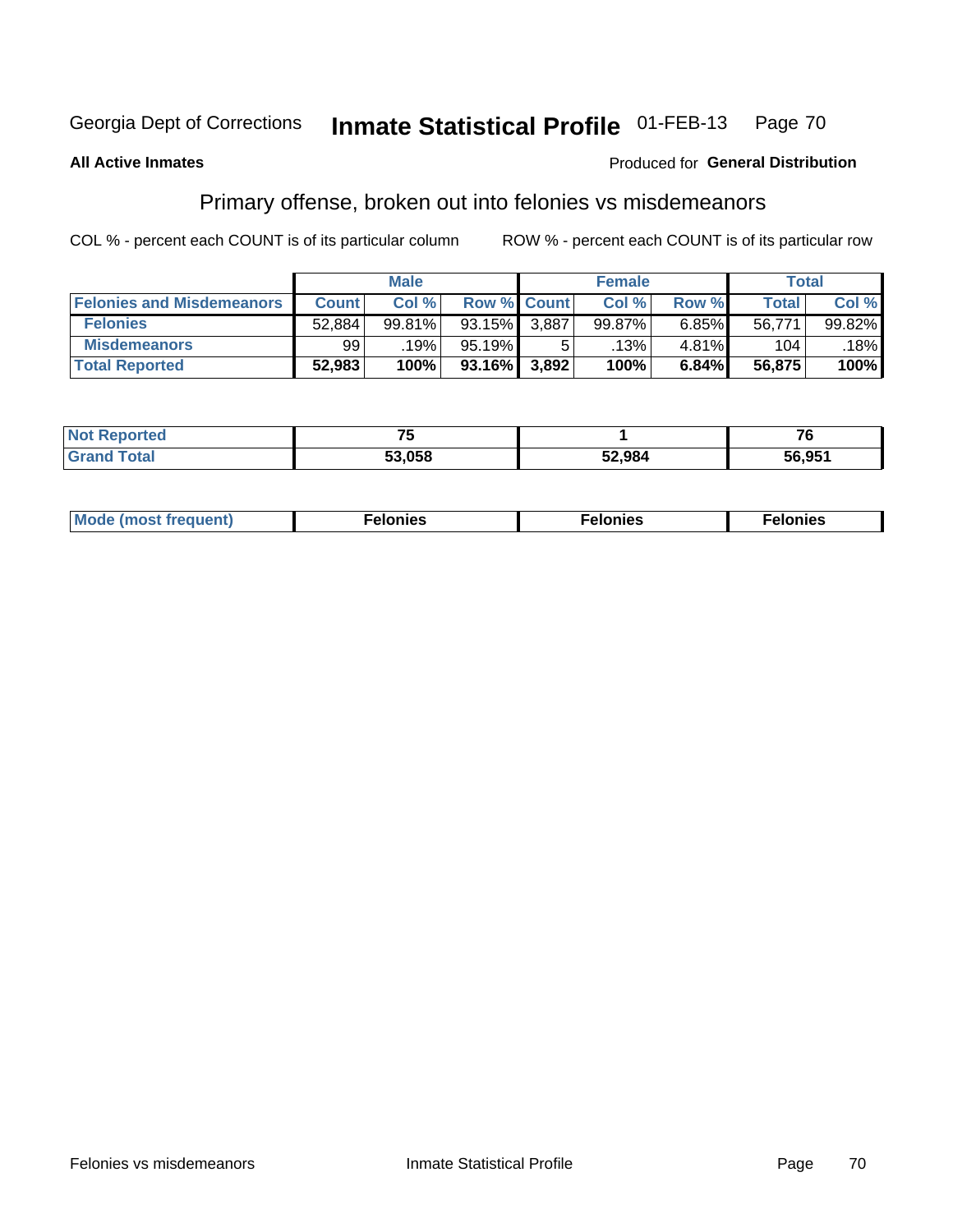## Georgia Dept of Corrections **Inmate Statistical Profile** 01-FEB-13 Page 71

#### **All Active Inmates**

#### Produced for **General Distribution**

## Primary offense, broken out into six broad crime categories

COL % - percent each COUNT is of its particular column ROW % - percent each COUNT is of its particular row

|                                 | <b>Male</b>  |        |        | <b>Female</b> |        |        | <b>Total</b> |        |
|---------------------------------|--------------|--------|--------|---------------|--------|--------|--------------|--------|
| <b>Crime Categories</b>         | <b>Count</b> | Col %  |        | Row % Count   | Col %  | Row %  | <b>Total</b> | Col %  |
| <b>Violent</b>                  | 24,994       | 47.33% | 94.17% | 1,547         | 39.91% | 5.83%  | 26,541       | 46.82% |
| <b>Sex Crime</b><br>2           | 8,132        | 15.40% | 98.59% | 116           | 2.99%  | 1.41%  | 8,248        | 14.55% |
| $\mathbf{3}$<br><b>Property</b> | 10,729       | 20.32% | 89.49% | 1,260         | 32.51% | 10.51% | 11,989       | 21.15% |
| <b>Drug</b><br>4                | 6,772        | 12.82% | 89.43% | 800           | 20.64% | 10.57% | 7,572        | 13.36% |
| <b>Habit/DUI</b><br>5           | 103          | .20%   | 90.35% | 11            | .28%   | 9.65%  | 114          | .20%   |
| <b>Other</b><br>6               | 2,077        | 3.93%  | 93.60% | 142           | 3.66%  | 6.40%  | 2,219        | 3.91%  |
| <b>Total Reported</b>           | 52,807       | 100%   | 93.16% | 3,876         | 100%   | 6.84%  | 56,683       | 100%   |

| τeα<br>NO | <b>OE4</b><br>LJ I |       | 268             |
|-----------|--------------------|-------|-----------------|
| $\sim$    | .058<br>гΛ         | 3.893 | $56.95^{\circ}$ |

| Mo<br>uent)<br>nos | .<br>/iolent | <br>Violent | - --<br><b>Tiolent</b> |
|--------------------|--------------|-------------|------------------------|
|                    |              |             |                        |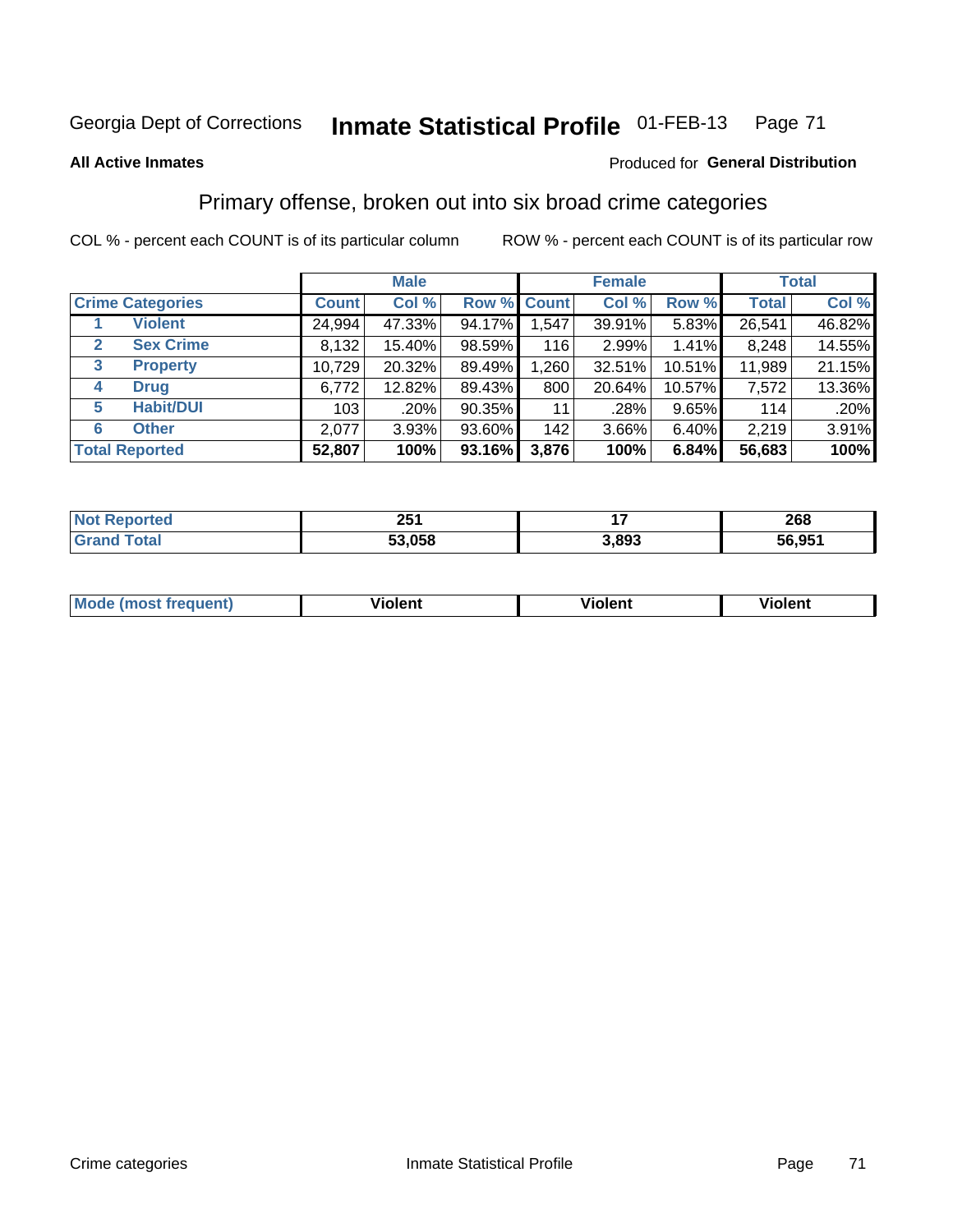## Georgia Dept of Corrections **Inmate Statistical Profile** 01-FEB-13 Page 72

Produced for **General Distribution**

#### **All Active Inmates**

## Primary offense, detailed offense code

COL % - percent each COUNT is of its particular column ROW % - percent each COUNT is of its particular row

|   |                                            |                | <b>Male</b> |         |                         | <b>Female</b> |                     |                  | <b>Total</b> |
|---|--------------------------------------------|----------------|-------------|---------|-------------------------|---------------|---------------------|------------------|--------------|
|   | <b>Primary Offense</b>                     | <b>Count</b>   | Col %       | Row %   | <b>Count</b>            | Col %         | Row %               | <b>Total</b>     | Col %        |
| F | <b>Abandonment Of Child</b>                | 3              | .01%        | 100.00% |                         |               |                     | 3                | .01%         |
| F | <b>Agg Aslt W Intnt To Rape</b>            | 56             | .11%        | 100.00% |                         |               |                     | 56               | .10%         |
| F | <b>Agg Sex Battery Atmpt</b>               | 1              | .01%        | 100.00% |                         |               |                     | 1                | .01%         |
| F | <b>Aggrav Assault</b>                      | 5,082          | 9.59%       | 94.97%  | 269                     | 6.91%         | 5.03%               | 5,351            | 9.41%        |
| F | <b>Aggrav Assault Peace</b><br><b>Ofcr</b> | 279            | .53%        | 94.26%  | 17                      | .44%          | $\overline{5.74\%}$ | 296              | .52%         |
| F | <b>Aggrav Battery</b>                      | 1,099          | 2.07%       | 93.53%  | 76                      | 1.95%         | 6.47%               | 1,175            | 2.07%        |
| F | <b>Aggrav Battery Peace</b><br><b>Ofcr</b> | 21             | .04%        | 95.45%  | 1                       | .03%          | 4.55%               | 22               | .04%         |
| F | <b>Aggrav Ch Molest, Atmpt</b>             | 4              | .01%        | 100.00% |                         |               |                     | 4                | .01%         |
| F | <b>Aggrav Child Molestation</b>            | 1,268          | 2.39%       | 98.52%  | 19                      | .49%          | 1.48%               | 1,287            | 2.26%        |
| F | <b>Aggrav Cruelty To</b><br><b>Animals</b> | 9              | .02%        | 90.00%  | 1                       | .03%          | 10.00%              | 10               | .02%         |
| F | <b>Aggrav Sexual Battery</b>               | 188            | .35%        | 99.47%  | 1                       | .03%          | .53%                | 189              | .33%         |
| F | <b>Aggrav Sodomy</b>                       | 210            | .40%        | 99.06%  | $\overline{2}$          | .05%          | .94%                | $\overline{212}$ | .37%         |
| F | <b>Aggrav Stalking</b>                     | 287            | .54%        | 96.96%  | 9                       | .23%          | 3.04%               | 296              | .52%         |
| F | <b>Aggravated Assault On</b><br>$65+$      | 4              | .01%        | 100.00% |                         |               |                     | 4                | .01%         |
| F | <b>Aiding Escape</b>                       | $\overline{2}$ | .01%        | 100.00% |                         |               |                     | $\overline{2}$   | .01%         |
| F | <b>Aircraft Hijacking</b>                  | 3              | .01%        | 100.00% |                         |               |                     | 3                | .01%         |
| F | <b>Alter Id</b>                            | $\overline{3}$ | .01%        | 100.00% |                         |               |                     | 3                | .01%         |
| F | <b>Armed Robbery</b>                       | 5,523          | 10.42%      | 96.73%  | 187                     | 4.80%         | 3.27%               | 5,710            | 10.04%       |
| F | <b>Arson 1st Degree</b>                    | 74             | .14%        | 78.72%  | 20                      | .51%          | 21.28%              | 94               | .17%         |
| F | <b>Arson 2nd Degree</b>                    | 4              | .01%        | 57.14%  | 3                       | .08%          | 42.86%              | 7                | .01%         |
| F | <b>Arson 3rd Degree</b>                    | $\overline{2}$ | .01%        | 100.00% |                         |               |                     | $\overline{2}$   | .01%         |
| F | <b>Arson Misc</b>                          | $\overline{2}$ | .01%        | 100.00% |                         |               |                     | $\overline{2}$   | .01%         |
| F | <b>Atmpt Aggrav Assault</b>                | 9              | .02%        | 100.00% |                         |               |                     | 9                | .02%         |
| F | <b>Atmpt Aggrav Sodomy</b>                 | $\overline{4}$ | .01%        | 100.00% |                         |               |                     | 4                | .01%         |
| F | <b>Atmpt Armed Robbery</b>                 | 100            | .19%        | 96.15%  | $\overline{\mathbf{4}}$ | .10%          | 3.85%               | 104              | .18%         |
| F | <b>Atmpt Burglary</b>                      | 25             | .05%        | 100.00% |                         |               |                     | 25               | .04%         |
| F | <b>Atmpt Child Molestation</b>             | 24             | .05%        | 100.00% |                         |               |                     | 24               | .04%         |
| F | <b>Atmpt Cruelty To</b><br><b>Children</b> | 1              | .01%        | 100.00% |                         |               |                     | $\mathbf 1$      | .01%         |
| F | <b>Atmpt Kidnap</b>                        | 7              | .01%        | 100.00% |                         |               |                     | $\overline{7}$   | .01%         |
| F | <b>Atmpt Murder</b>                        | 44             | .08%        | 93.62%  | 3                       | .08%          | 6.38%               | 47               | .08%         |
| F | <b>Atmpt Rape</b>                          | 42             | .08%        | 97.67%  | $\mathbf{1}$            | .03%          | 2.33%               | 43               | .08%         |
| F | <b>Atmpt Robbery</b>                       | 61             | .12%        | 93.85%  | $\overline{\mathbf{4}}$ | .10%          | 6.15%               | 65               | .11%         |
| F | <b>Atmpt Theft By Taking</b>               | $\overline{7}$ | .01%        | 100.00% |                         |               |                     | $\overline{7}$   | .01%         |
| F | <b>Atmpt Viol Substance</b><br>Act         | 25             | .05%        | 80.65%  | $6 \mid$                | .15%          | 19.35%              | 31               | .05%         |
|   |                                            |                |             |         |                         |               |                     |                  |              |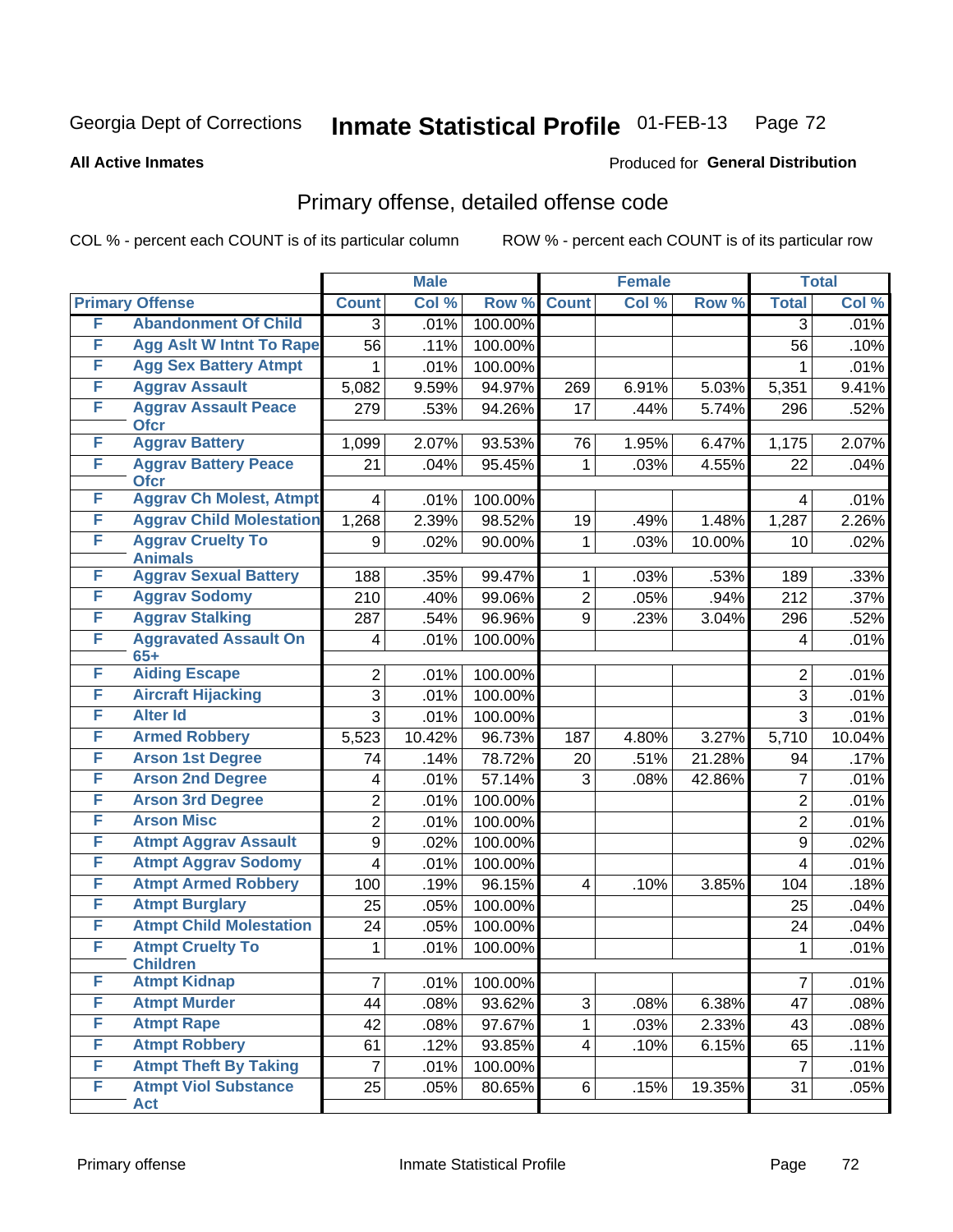**All Active Inmates**

#### Produced for **General Distribution**

### Primary offense, detailed offense code

|   |                                             |                  | <b>Male</b> |         |                | <b>Female</b> |         |                  | <b>Total</b> |
|---|---------------------------------------------|------------------|-------------|---------|----------------|---------------|---------|------------------|--------------|
|   | <b>Primary Offense</b>                      | <b>Count</b>     | Col %       | Row %   | <b>Count</b>   | Col %         | Row %   | <b>Total</b>     | Col %        |
| F | <b>Att/Consprcy Commt</b>                   | 46               | .09%        | 88.46%  | 6              | .15%          | 11.54%  | $\overline{52}$  | .09%         |
| F | C/S/Of<br><b>Bad Checks</b>                 | 6                | .01%        | 54.55%  | 5              | .13%          | 45.45%  | 11               | .02%         |
| F | <b>Bail Jumping</b>                         | 3                | .01%        | 100.00% |                |               |         | 3                | .01%         |
| F | <b>Barratry</b>                             | 1                | .01%        | 100.00% |                |               |         | $\mathbf{1}$     | .01%         |
| F | <b>Bestiality</b>                           | 1                | .01%        | 50.00%  | 1              | .03%          | 50.00%  | $\overline{c}$   | .01%         |
| F | <b>Bigamy</b>                               | 1                | .01%        | 100.00% |                |               |         | $\mathbf{1}$     | .01%         |
| F | <b>Bribery Of Contestant</b>                | 1                | .01%        | 100.00% |                |               |         | 1                | .01%         |
| F | <b>Burglary</b>                             | 6,438            | 12.15%      | 96.12%  | 260            | 6.68%         | 3.88%   | 6,698            | 11.78%       |
| F | <b>Carry Concealed Weapon</b>               | 5                | .01%        | 100.00% |                |               |         | 5                | .01%         |
| F | <b>Carry Weapon At School</b>               | 8                | .02%        | 100.00% |                |               |         | 8                | .01%         |
| F | <b>Child Molestation</b>                    | 2,633            | 4.97%       | 97.92%  | 56             | 1.44%         | 2.08%   | 2,689            | 4.73%        |
| F | <b>Cnspire Traffic Cntrl Sub</b>            | 17               | .03%        | 89.47%  | 2              | .05%          | 10.53%  | 19               | .03%         |
| F | <b>Cntrbtng Delingency</b>                  |                  |             |         | 1              | .03%          | 100.00% | 1                | .01%         |
| F | <b>Minor</b><br><b>Computer Pornography</b> | 69               | .13%        | 100.00% |                |               |         | 69               | .12%         |
| F | <b>Computer Theft</b>                       | $\boldsymbol{9}$ | .02%        | 50.00%  | 9              | .23%          | 50.00%  | 18               | .03%         |
| F | <b>Computer Trespass</b>                    | $\overline{c}$   | .01%        | 100.00% |                |               |         | $\boldsymbol{2}$ | .01%         |
| F | <b>Conceal Contraband</b>                   | 1                | .01%        | 100.00% |                |               |         | 1                | .01%         |
| F | <b>Conceal Death Of</b>                     | 10               | .02%        | 83.33%  | $\overline{2}$ | .05%          | 16.67%  | 12               | .02%         |
|   | <b>Another</b>                              |                  |             |         |                |               |         |                  |              |
| F | <b>Conspiracy</b>                           | 45               | .08%        | 86.54%  | 7              | .18%          | 13.46%  | 52               | .09%         |
| F | <b>Convsn Paymnts Real</b>                  | 1                | .01%        | 100.00% |                |               |         | $\mathbf{1}$     | .01%         |
| F | <b>Propy</b><br><b>Convynce Handle</b>      |                  |             |         | 1              |               |         |                  | .01%         |
|   | <b>Contrabnd</b>                            |                  |             |         |                | .03%          | 100.00% | 1                |              |
| F | <b>Crmnl Atmpt</b>                          | $\boldsymbol{2}$ | .01%        | 100.00% |                |               |         | $\boldsymbol{2}$ | .01%         |
| F | <b>Crmnl Damage 1st</b>                     | 41               | .08%        | 95.35%  | $\overline{2}$ | .05%          | 4.65%   | 43               | .08%         |
|   | <b>Degree</b>                               |                  |             |         |                |               |         |                  |              |
| F | <b>Crmnl Damage 2nd</b><br><b>Degree</b>    | 99               | .19%        | 91.67%  | 9              | .23%          | 8.33%   | 108              | .19%         |
| F | <b>Crmnl Interfere Govt</b>                 | 27               | .05%        | 96.43%  | 1              | .03%          | 3.57%   | 28               | .05%         |
|   | <b>Prop</b>                                 |                  |             |         |                |               |         |                  |              |
| F | <b>Crmnl Poss Explosives</b>                | 1                | .01%        | 100.00% |                |               |         | 1                | .01%         |
| F | <b>Crmnl Solicitation</b>                   | 1                | .01%        | 50.00%  | 1              | .03%          | 50.00%  | 2                | .01%         |
| F | <b>Crmnl Trespassing</b>                    | 1                | .01%        | 100.00% |                |               |         | 1                | .01%         |
| F | <b>Cruelty To Animals</b>                   | $\mathfrak{S}$   | .01%        | 100.00% |                |               |         | 3                | .01%         |
| F | <b>Cruelty To Children</b>                  | 290              | .55%        | 73.23%  | 106            | 2.72%         | 26.77%  | 396              | .70%         |
| F | <b>Cruelty To Elder Person</b>              | 15               | .03%        | 65.22%  | 8              | .21%          | 34.78%  | 23               | .04%         |
| F | <b>Defrauding State</b>                     | $\boldsymbol{2}$ | .01%        | 100.00% |                |               |         | $\overline{c}$   | .01%         |
| F | <b>Destroy/Injur Police Dog</b>             | 1                | .01%        | 100.00% |                |               |         | 1                | .01%         |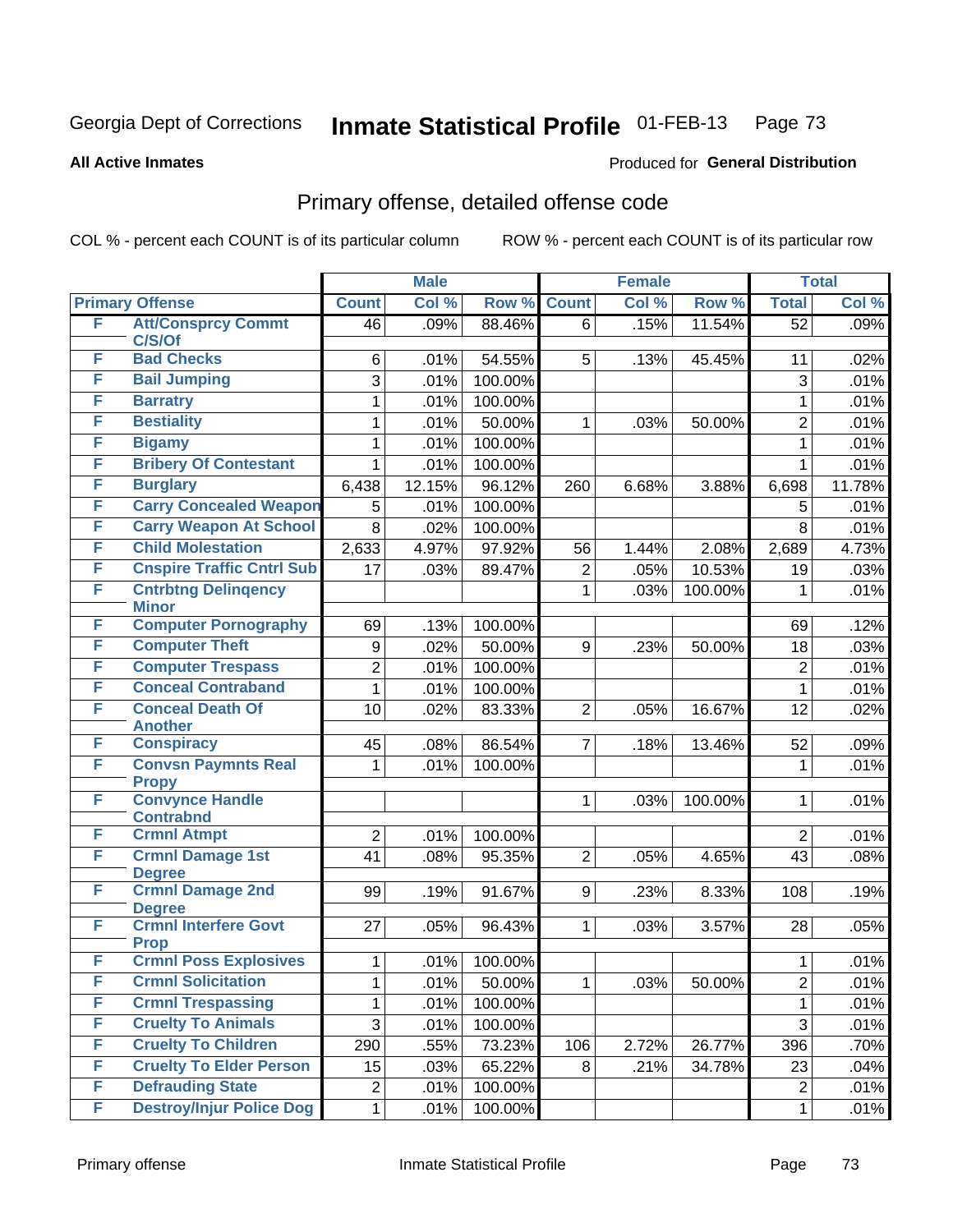**All Active Inmates**

#### Produced for **General Distribution**

### Primary offense, detailed offense code

|   |                                                          |                         | <b>Male</b> |         |                | <b>Female</b> |        |                | <b>Total</b> |
|---|----------------------------------------------------------|-------------------------|-------------|---------|----------------|---------------|--------|----------------|--------------|
|   | <b>Primary Offense</b>                                   | <b>Count</b>            | Col %       | Row %   | <b>Count</b>   | Col %         | Row %  | <b>Total</b>   | Col %        |
| F | <b>Distributing Obscene Mat</b>                          | 1.                      | .01%        | 100.00% |                |               |        | 1              | .01%         |
| F | <b>Dogfighting</b>                                       | 1                       | .01%        | 100.00% |                |               |        | 1              | .01%         |
| F | <b>Drvng Habtl Violator</b>                              | 8                       | .02%        | 80.00%  | $\overline{2}$ | .05%          | 20.00% | 10             | .02%         |
| F | <b>Eavesdrop &amp;</b>                                   | $\overline{2}$          | .01%        | 100.00% |                |               |        | $\overline{2}$ | .01%         |
|   | <b>Surveillance</b>                                      |                         |             |         |                |               |        |                |              |
| F | <b>Entering Vehicle</b>                                  | 95                      | .18%        | 97.94%  | $\overline{2}$ | .05%          | 2.06%  | 97             | .17%         |
| F | <b>Entice Child, Attempted</b>                           | 6                       | .01%        | 100.00% |                |               |        | 6              | .01%         |
| F | <b>Enticing Child-Indec</b>                              | 73                      | .14%        | 96.05%  | 3              | .08%          | 3.95%  | 76             | .13%         |
| F | <b>Purp</b><br><b>Escape</b>                             | 22                      | .04%        | 84.62%  | $\overline{4}$ | .10%          | 15.38% | 26             | .05%         |
| F | <b>False Certificates</b>                                | 1                       | .01%        | 50.00%  | $\mathbf{1}$   | .03%          | 50.00% | $\overline{2}$ | .01%         |
| F | <b>False Impris Color Legal</b>                          |                         |             |         |                |               |        |                |              |
| F | <b>False Imprisonment</b>                                | 1                       | .01%        | 100.00% |                |               |        | 1              | .01%         |
|   |                                                          | 189                     | .36%        | 97.42%  | 5              | .13%          | 2.58%  | 194            | .34%         |
| F | <b>False Public Alarm</b>                                | 1                       | .01%        | 100.00% |                |               |        | 1              | .01%         |
| F | <b>False Statements Govt</b>                             | 22                      | .04%        | 73.33%  | 8              | .21%          | 26.67% | 30             | .05%         |
| F | <b>False Swearing</b>                                    | 3                       | .01%        | 75.00%  | 1              | .03%          | 25.00% | 4              | .01%         |
| F | <b>False Swearng Writtn</b><br><b>Stmt</b>               | 3                       | .01%        | 100.00% |                |               |        | 3              | .01%         |
| F | <b>Family Violence Battery</b>                           | 131                     | .25%        | 99.24%  | $\mathbf 1$    | .03%          | .76%   | 132            | .23%         |
| F | <b>Feticide</b>                                          | 1                       | .01%        | 50.00%  | 1              | .03%          | 50.00% | $\overline{2}$ | .01%         |
| F | <b>Feticide By Vehicle</b>                               | 1                       | .01%        | 25.00%  | $\overline{3}$ | .08%          | 75.00% | $\overline{4}$ | .01%         |
| F | <b>Financial Identity Fraud</b>                          | 43                      | .08%        | 60.56%  | 28             | .72%          | 39.44% | 71             | .12%         |
| F | <b>Fleeing/Eluding Police</b>                            | $\overline{2}12$        | .40%        | 93.39%  | 15             | .39%          | 6.61%  | 227            | .40%         |
| F | <b>Forgery 1st Degree</b>                                | 1,128                   | 2.13%       | 71.94%  | 440            | 11.31%        | 28.06% | 1,568          | 2.76%        |
| F | <b>Forgery 2nd Degree</b>                                | 23                      | .04%        | 79.31%  | 6              | .15%          | 20.69% | 29             | .05%         |
| F | <b>Fraudulent Access</b>                                 | 4                       | .01%        | 100.00% |                |               |        | $\overline{4}$ | .01%         |
|   | <b>Compute</b>                                           |                         |             |         |                |               |        |                |              |
| F | <b>Fraudulent Checks</b>                                 | 4                       | .01%        | 80.00%  | $\mathbf{1}$   | .03%          | 20.00% | 5              | .01%         |
| F | <b>Fraudulent Credit Card</b>                            | 68                      | .13%        | 75.56%  | 22             | .57%          | 24.44% | 90             | .16%         |
| F | <b>Gang Participation</b>                                | 33                      | .06%        | 100.00% |                |               |        | 33             | $.06\%$      |
| F | <b>Guard Line</b>                                        | 13                      | .02%        | 72.22%  | 5              | .13%          | 27.78% | 18             | .03%         |
| F | <b>W/Weapon/Drugs</b><br><b>Habit Traf Viol/Impaired</b> | 16                      |             |         | 2 <sup>1</sup> |               | 11.11% | 18             |              |
| F | <b>Habit Traf Viol/Other</b>                             |                         | .03%        | 88.89%  |                | .05%          |        |                | .03%         |
| F |                                                          | 25                      | .05%        | 100.00% |                |               |        | 25             | .04%         |
|   | <b>Hijacking Motor Vehicle</b>                           | 39                      | .07%        | 100.00% |                |               |        | 39             | .07%         |
| F | <b>Hindering Appreh Or Pun</b>                           | $\overline{\mathbf{4}}$ | .01%        | 57.14%  | 3              | .08%          | 42.86% | $\overline{7}$ | .01%         |
| F | <b>Hit-Run W/Injury/Fatality</b>                         | 9                       | .02%        | 81.82%  | $\overline{2}$ | .05%          | 18.18% | 11             | .02%         |
| F | <b>Homicide By Vessel</b>                                | $\overline{21}$         | .04%        | 84.00%  | $\overline{4}$ | .10%          | 16.00% | 25             | .04%         |
| F | <b>Illegal Attm To Obt Drugs</b>                         | 10                      | .02%        | 71.43%  | $\overline{4}$ | .10%          | 28.57% | 14             | .02%         |
| F | <b>Impersonating Officer</b>                             | $\overline{2}$          | .01%        | 100.00% |                |               |        | $\overline{2}$ | .01%         |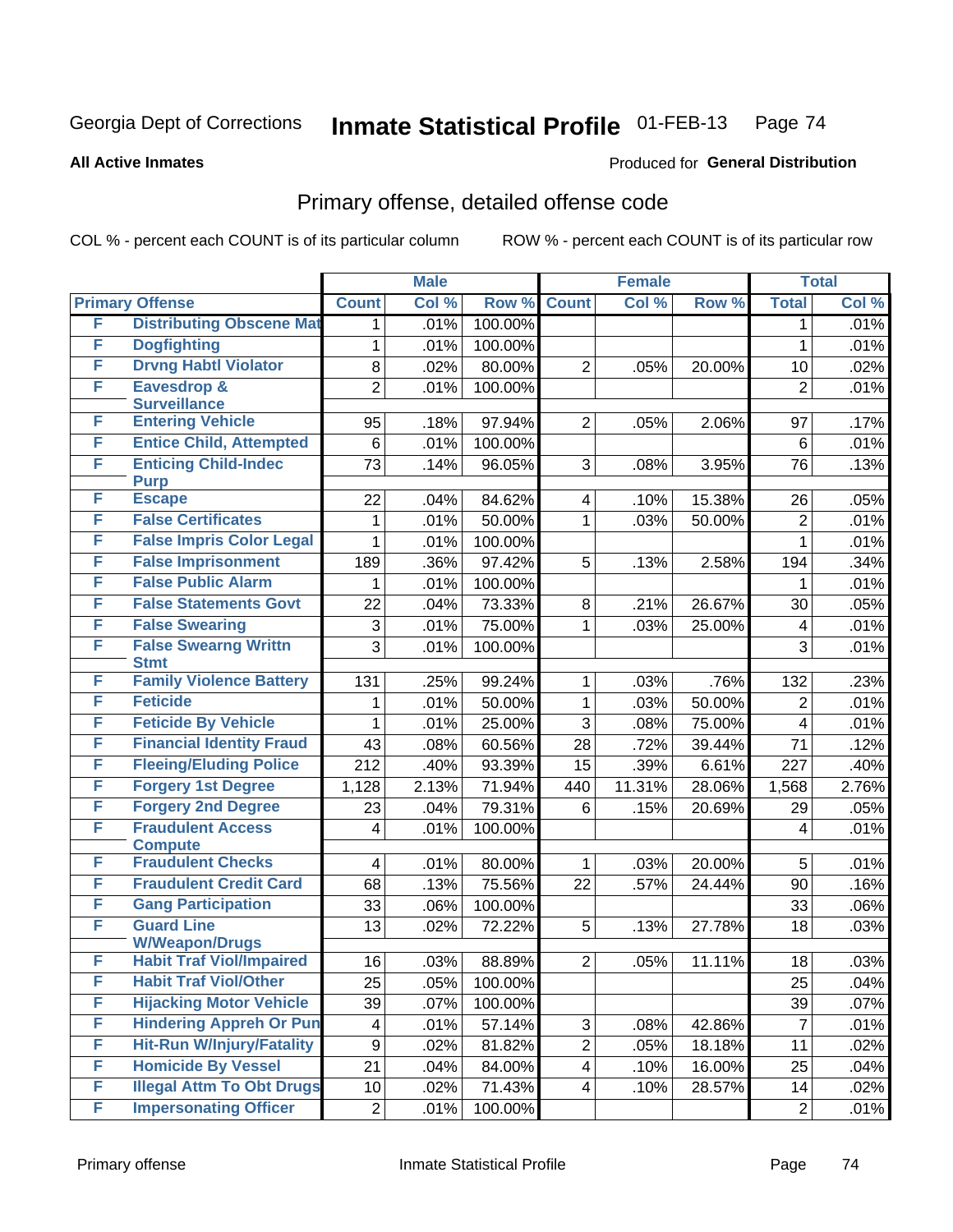#### **All Active Inmates**

#### Produced for **General Distribution**

### Primary offense, detailed offense code

|        |                                             |                  | <b>Male</b> |         |              | <b>Female</b> |         |                  | <b>Total</b> |
|--------|---------------------------------------------|------------------|-------------|---------|--------------|---------------|---------|------------------|--------------|
|        | <b>Primary Offense</b>                      | <b>Count</b>     | Col %       | Row %   | <b>Count</b> | Col %         | Row %   | <b>Total</b>     | Col %        |
| F      | <b>Impersonation</b>                        | $\overline{2}$   | .01%        | 66.67%  | 1            | .03%          | 33.33%  | $\overline{3}$   | .01%         |
| F      | <b>Incest</b>                               | 183              | .35%        | 98.39%  | 3            | .08%          | 1.61%   | 186              | .33%         |
| F      | <b>Incest, Atmpt</b>                        | $\overline{2}$   | .01%        | 100.00% |              |               |         | $\overline{2}$   | .01%         |
| F      | <b>Influencing Witness</b>                  | $\mathbf{1}$     | .01%        | 100.00% |              |               |         | $\mathbf{1}$     | .01%         |
| F      | <b>Injury By Vehicle</b>                    | 96               | .18%        | 82.76%  | 20           | .51%          | 17.24%  | 116              | .20%         |
| F      | <b>Interference With</b>                    | 18               | .03%        | 94.74%  | 1            | .03%          | 5.26%   | 19               | .03%         |
|        | <b>Custody</b>                              |                  |             |         |              |               |         |                  |              |
| F      | <b>Involuntary Manslaughter</b>             | 133              | .25%        | 84.71%  | 24           | .62%          | 15.29%  | 157              | .28%         |
| F      | <b>Kidnapping</b>                           | 1,546            | 2.92%       | 96.93%  | 49           | 1.26%         | 3.07%   | 1,595            | 2.80%        |
| F      | <b>Livestock Theft</b>                      | $\overline{2}$   | .01%        | 100.00% |              |               |         | $\overline{2}$   | .01%         |
| F      | <b>Machine Gun Activities</b>               | 1                | .01%        | 100.00% |              |               |         | $\mathbf{1}$     | .01%         |
| F      | <b>Malicious Conf Sane</b><br><b>Pers</b>   |                  |             |         | 1            | .03%          | 100.00% | $\mathbf{1}$     | .01%         |
| F      | Manf Methamph 200-399                       | 4                | .01%        | 50.00%  | 4            | .10%          | 50.00%  | 8                | .01%         |
|        | Gm                                          |                  |             |         |              |               |         |                  |              |
| F      | <b>Manf Methamph 28-199</b>                 | 24               | .05%        | 82.76%  | 5            | .13%          | 17.24%  | 29               | .05%         |
|        | Gm                                          |                  |             |         |              |               |         |                  |              |
| F      | Manf Methamph 400+ Gm                       | $\overline{2}$   | .01%        | 100.00% |              |               |         | $\overline{2}$   | .01%         |
| F      | <b>Manf Methamph Unspec</b><br><b>Amt</b>   | 218              | .41%        | 89.34%  | 26           | .67%          | 10.66%  | 244              | .43%         |
| F      | <b>Manufact Meth Near</b>                   | 15               | .03%        | 71.43%  | 6            | .15%          | 28.57%  | 21               | .04%         |
|        | <b>Child</b>                                |                  |             |         |              |               |         |                  |              |
| F      | <b>Misc Assault/Battery</b>                 | 12               | .02%        | 100.00% |              |               |         | 12               | .02%         |
| F      | <b>Misc CorrectionI Inst Off</b>            | 4                | .01%        | 100.00% |              |               |         | 4                | .01%         |
| F      | <b>Misc Criminal Damage</b>                 | 1                | .01%        | 100.00% |              |               |         | 1                | .01%         |
| F      | <b>Misc Drugs Trafficking</b>               | 19               | .04%        | 100.00% |              |               |         | 19               | .03%         |
| F      | <b>Misc Forgery</b>                         | 1                | .01%        | 100.00% |              |               |         | 1                | .01%         |
| F      | <b>Misc Fraud</b>                           | $\boldsymbol{9}$ | .02%        | 60.00%  | 6            | .15%          | 40.00%  | 15               | .03%         |
| F      | <b>Misc Homicide Offense</b>                | 8                | .02%        | 88.89%  | 1            | .03%          | 11.11%  | $\boldsymbol{9}$ | .02%         |
| F      | <b>Misc Invasion Of Privacy</b>             | $\mathbf 1$      | .01%        | 100.00% |              |               |         | $\mathbf{1}$     | .01%         |
| F      | <b>Misc Mrals/Pblic H/Safty</b>             | $\overline{2}$   | .01%        | 100.00% |              |               |         | $\overline{2}$   | .01%         |
| F      | <b>Misc Obscenity</b>                       | $\overline{2}$   | .01%        | 100.00% |              |               |         | $\overline{2}$   | .01%         |
| F      | <b>Misc Public Order</b>                    | 3                | .01%        | 100.00% |              |               |         | $\overline{3}$   | .01%         |
| F      | <b>Misc Sexual Offense</b>                  | 19               | .04%        | 100.00% |              |               |         | 19               | .03%         |
| F      | <b>Misc Weapon/Explosive</b>                | 1                | .01%        | 100.00% |              |               |         |                  | .01%         |
|        | Off                                         |                  |             |         |              |               |         |                  |              |
| F<br>F | <b>Murder</b>                               | 5,283            | 9.97%       | 94.32%  | 318          | 8.17%         | 5.68%   | 5,601            | 9.85%        |
|        | <b>Murder, Conspire To</b><br><b>Commit</b> | $\overline{7}$   | .01%        | 87.50%  | 1.           | .03%          | 12.50%  | 8                | .01%         |
| F      | <b>Mutiny In Penal Inst</b>                 | $\overline{2}$   | .01%        | 100.00% |              |               |         | $\overline{2}$   | .01%         |
| F      | <b>Obstr Of Law Enf Officer</b>             | 518              | .98%        | 91.84%  | 46           | 1.18%         | 8.16%   | 564              | .99%         |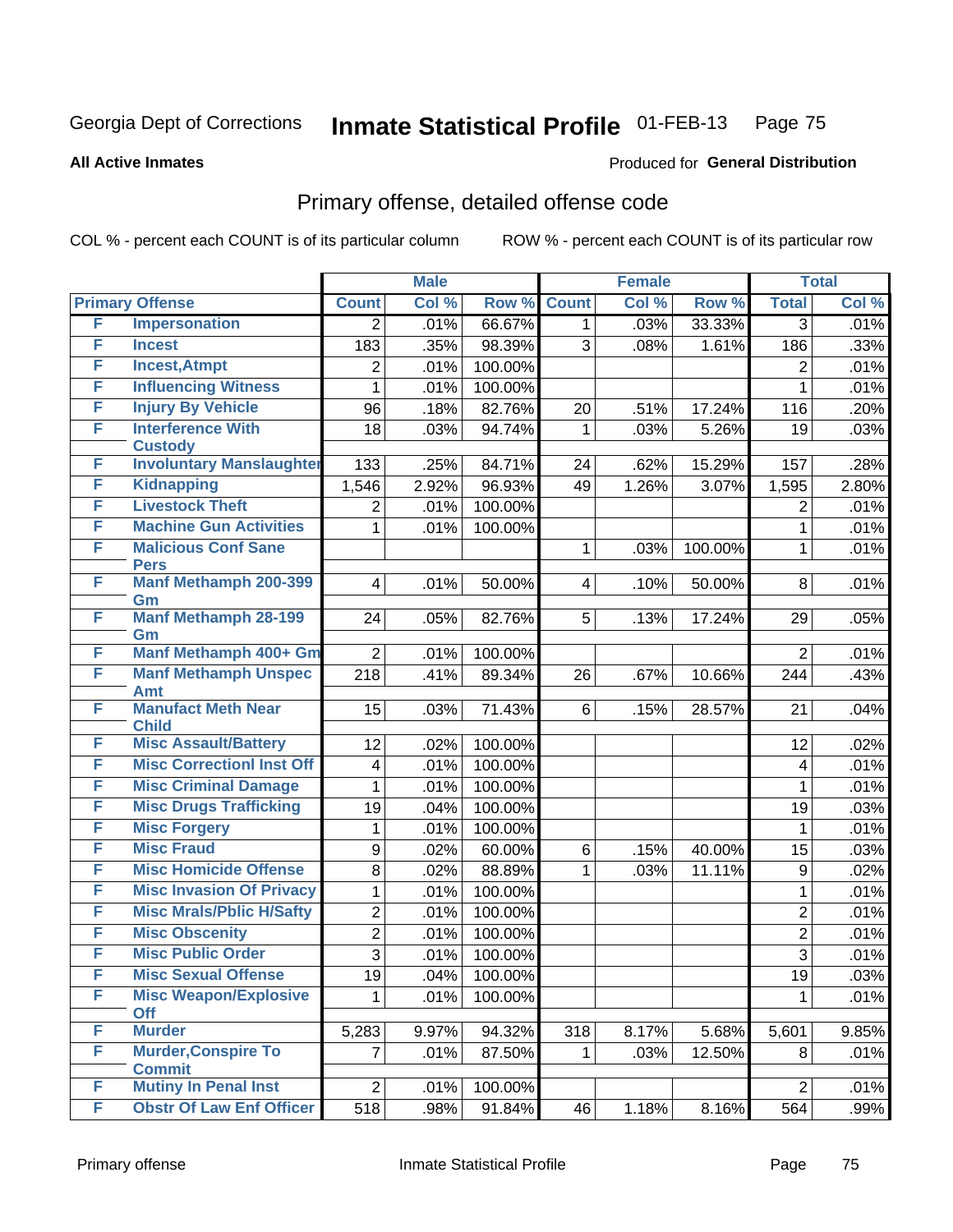**All Active Inmates**

#### Produced for **General Distribution**

### Primary offense, detailed offense code

|   |                                            |                | <b>Male</b> |         |                | <b>Female</b> |         |                | <b>Total</b> |
|---|--------------------------------------------|----------------|-------------|---------|----------------|---------------|---------|----------------|--------------|
|   | <b>Primary Offense</b>                     | <b>Count</b>   | Col %       | Row %   | <b>Count</b>   | Col %         | Row %   | <b>Total</b>   | Col %        |
| F | <b>Pandering By</b>                        | 1.             | .01%        | 100.00% |                |               |         | 1              | .01%         |
|   | <b>Compulsion</b>                          |                |             |         |                |               |         |                |              |
| F | <b>Peeping Tom</b>                         | 20             | .04%        | 100.00% |                |               |         | 20             | .04%         |
| F | <b>Perjury</b>                             |                |             |         | 1              | .03%          | 100.00% | 1              | .01%         |
| F | <b>Pimping A Minor Under</b><br>18         | $\overline{7}$ | .01%        | 100.00% |                |               |         | $\overline{7}$ | .01%         |
| F | <b>Poss Contraband</b><br><b>Articles</b>  | 3              | .01%        | 100.00% |                |               |         | 3              | .01%         |
| F | <b>Poss Dep Stim Cntrf</b><br><b>Drugs</b> | 71             | .13%        | 81.61%  | 16             | .41%          | 18.39%  | 87             | .15%         |
| F | <b>Poss Drug Related Matri</b>             | 14             | .03%        | 70.00%  | 6              | .15%          | 30.00%  | 20             | .04%         |
| F | <b>Poss Ephedrine</b>                      | 9              | .02%        | 69.23%  | 4              | .10%          | 30.77%  | 13             | .02%         |
| F | Poss Firearm 1st<br><b>Offender</b>        | 79             | .15%        | 97.53%  | $\overline{2}$ | .05%          | 2.47%   | 81             | .14%         |
| F | <b>Poss Firearm Convct</b><br><b>Felon</b> | 892            | 1.68%       | 96.85%  | 29             | .75%          | 3.15%   | 921            | 1.62%        |
| F | <b>Poss Knife During Crime</b>             | 3              | .01%        | 100.00% |                |               |         | 3              | .01%         |
| F | <b>Poss Mda/Extsy</b>                      | 12             | .02%        | 92.31%  | 1              | .03%          | 7.69%   | 13             | .02%         |
| F | <b>Poss Methamphetamine</b>                | 389            | .73%        | 77.80%  | 111            | 2.85%         | 22.20%  | 500            | .88%         |
| F | <b>Poss Narcotics Opiates</b>              | 62             | .12%        | 83.78%  | 12             | .31%          | 16.22%  | 74             | .13%         |
| F | <b>Poss Of Certain</b>                     | 25             | .05%        | 86.21%  | 4              | .10%          | 13.79%  | 29             | .05%         |
|   | <b>Weapons</b>                             |                |             |         |                |               |         |                |              |
| F | <b>Poss Of Cocaine</b>                     | 794            | 1.50%       | 84.47%  | 146            | 3.75%         | 15.53%  | 940            | 1.65%        |
| F | <b>Poss Of Firearm Dur</b><br><b>Crime</b> | 459            | .87%        | 95.23%  | 23             | .59%          | 4.77%   | 482            | .85%         |
| F | <b>Poss Of Marijuana</b>                   | 106            | .20%        | 94.64%  | 6              | .15%          | 5.36%   | 112            | .20%         |
| F | <b>Poss Tools Commit</b><br><b>Crime</b>   | 34             | .06%        | 100.00% |                |               |         | 34             | .06%         |
| F | <b>Poss W Int Dis Other</b><br><b>Drug</b> | 92             | .17%        | 84.40%  | 17             | .44%          | 15.60%  | 109            | .19%         |
| F | <b>Poss W Int Dist Cocaine</b>             | 494            | .93%        | 94.27%  | 30             | .77%          | 5.73%   | 524            | .92%         |
| F | <b>Poss W Int Dist</b>                     | 840            | 1.59%       | 95.45%  | 40             | 1.03%         | 4.55%   | 880            | 1.55%        |
|   | <b>Marijuana</b>                           |                |             |         |                |               |         |                |              |
| F | <b>Poss W Int Dist Meth</b>                | 259            | .49%        | 80.94%  | 61             | 1.57%         | 19.06%  | 320            | .56%         |
| F | <b>Poss Wpn, Drugs By</b><br><b>Prisnr</b> | 38             | .07%        | 92.68%  | 3              | .08%          | 7.32%   | 41             | .07%         |
| F | <b>Racketeering</b>                        | 57             | .11%        | 73.08%  | 21             | .54%          | 26.92%  | 78             | .14%         |
| F | <b>Rape</b>                                | 1,760          | 3.32%       | 99.77%  | 4              | .10%          | .23%    | 1,764          | 3.10%        |
| F | <b>Reck Cond Infected</b><br><b>Person</b> | 11             | .02%        | 84.62%  | $\overline{2}$ | .05%          | 15.38%  | 13             | .02%         |
| F | <b>Reckless Abandonment</b>                | 3              | .01%        | 100.00% |                |               |         | 3              | .01%         |
| F | <b>Recv Gds, Srvs Fraud</b>                |                |             |         | 1              | .03%          | 100.00% | 1              | .01%         |
|   | <b>Obtnd</b>                               |                |             |         |                |               |         |                |              |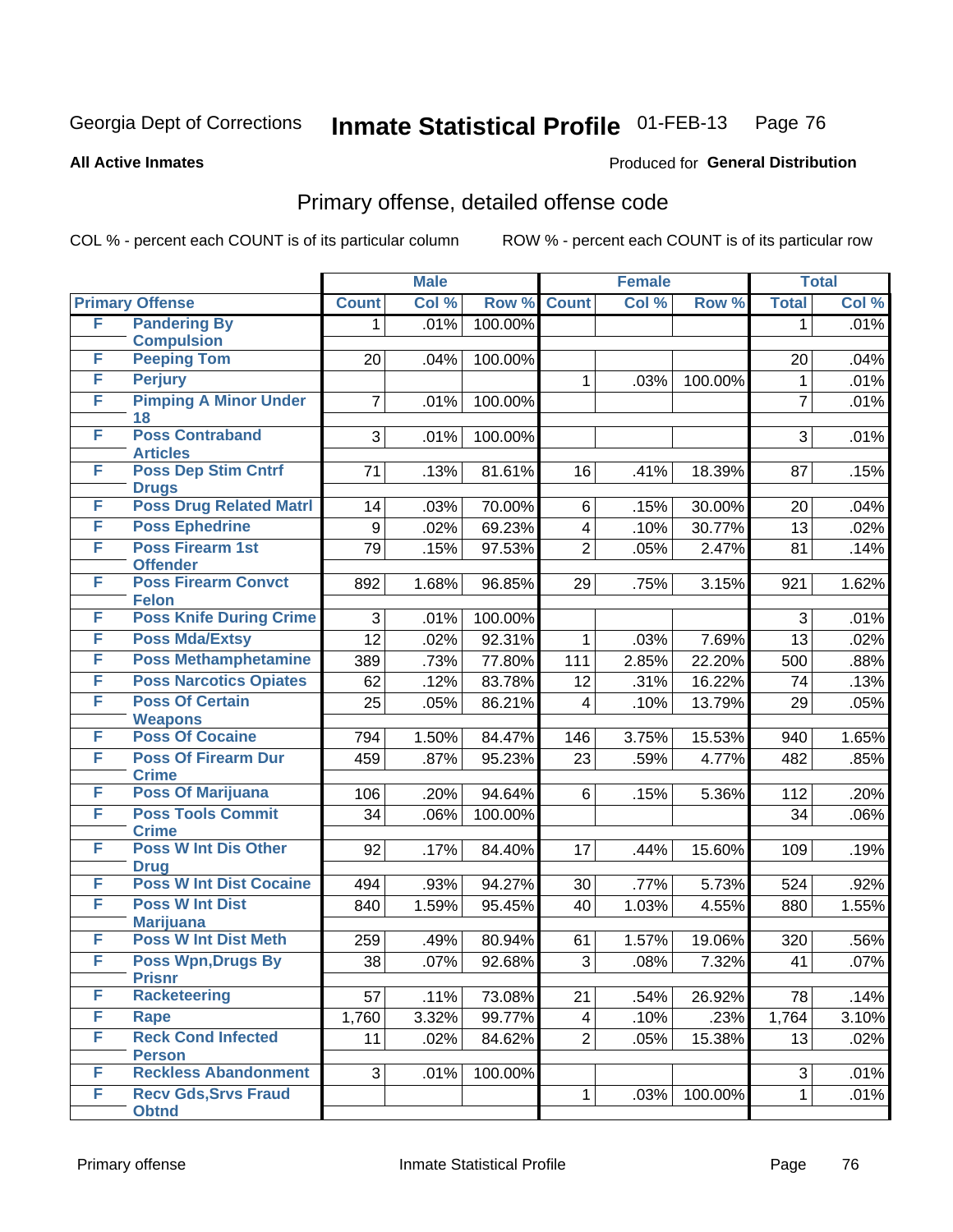Produced for **General Distribution**

#### **All Active Inmates**

# Primary offense, detailed offense code

|   |                                            |                | <b>Male</b> |                  |                         | <b>Female</b> |        |                | <b>Total</b> |
|---|--------------------------------------------|----------------|-------------|------------------|-------------------------|---------------|--------|----------------|--------------|
|   | <b>Primary Offense</b>                     | <b>Count</b>   | Col %       | Row <sup>%</sup> | <b>Count</b>            | Col %         | Row %  | <b>Total</b>   | Col %        |
| F | <b>Removal Baggage, Cargo</b>              | 1              | .01%        | 100.00%          |                         |               |        | 1              | .01%         |
| F | <b>Etc</b><br><b>Robbery</b>               |                |             |                  |                         |               |        |                |              |
| F | <b>Robbery By Force</b>                    | 1,699          | 3.21%       | 93.04%           | 127                     | 3.26%         | 6.96%  | 1,826          | 3.21%        |
| F | <b>Robbery By Intimidation</b>             | 286            | .54%        | 89.94%           | 32                      | .82%          | 10.06% | 318            | .56%         |
|   |                                            | 284            | .54%        | 91.91%           | 25                      | .64%          | 8.09%  | 309            | .54%         |
| F | <b>Robbery By Sudden</b><br><b>Snatch</b>  | 139            | .26%        | 91.45%           | 13                      | .33%          | 8.55%  | 152            | .27%         |
| F | <b>S/D Of Alcoholic Intox</b>              | 1              | .01%        | 100.00%          |                         |               |        | 1              | .01%         |
| F | <b>S/D Cocaine</b>                         | 901            | 1.70%       | 94.25%           | 55                      | 1.41%         | 5.75%  | 956            | 1.68%        |
| F | <b>S/D Cont Sub Public</b>                 | 47             | .09%        | 97.92%           | 1                       | .03%          | 2.08%  | 48             | .08%         |
| F | <b>S/D Cont Sub School</b>                 | 45             | .08%        | 97.83%           | 1                       | .03%          | 2.17%  | 46             | .08%         |
| F | <b>S/D Dep Stim Cntrf Drugs</b>            | 71             | .13%        | 75.53%           | 23                      | .59%          | 24.47% | 94             | .17%         |
| F | <b>S/D Narcotics Opiates</b>               | 35             | .07%        | 77.78%           | 10                      | .26%          | 22.22% | 45             | .08%         |
| F | <b>S/D Of Marijuana</b>                    | 400            | .75%        | 97.09%           | 12                      | .31%          | 2.91%  | 412            | .72%         |
| F | <b>Sale Mda/Extsy</b>                      | 5              | .01%        | 83.33%           | $\mathbf{1}$            | .03%          | 16.67% | 6              | .01%         |
| F | <b>Sale Methamphetamine</b>                | 121            | .23%        | 76.10%           | 38                      | .98%          | 23.90% | 159            | .28%         |
| F | <b>Sex Exploitation Child</b>              | 159            | .30%        | 98.15%           | 3                       | .08%          | 1.85%  | 162            | .28%         |
| F | <b>Sex Offender Fail Registr</b>           | 389            | .73%        | 99.74%           | 1                       | .03%          | .26%   | 390            | .69%         |
| F | <b>Sex Offender Fail To</b><br><b>Move</b> | 11             | .02%        | 100.00%          |                         |               |        | 11             | .02%         |
| F | Sexl/Asslt/Agn/Pers/Cstdy                  | 10             | .02%        | 100.00%          |                         |               |        | 10             | .02%         |
| F | <b>Sexual Battery</b>                      | 193            | .36%        | 99.48%           | $\mathbf{1}$            | .03%          | .52%   | 194            | .34%         |
| F | <b>Simple Battery</b>                      | 16             | .03%        | 88.89%           | $\overline{2}$          | .05%          | 11.11% | 18             | .03%         |
| F | <b>Sodomy</b>                              | 20             | .04%        | 100.00%          |                         |               |        | 20             | .04%         |
| F | <b>Solicit Sodomy From</b><br><b>Minor</b> | 4              | .01%        | 100.00%          |                         |               |        | 4              | .01%         |
| F | <b>Stalking</b>                            | 4              | .01%        | 100.00%          |                         |               |        | 4              | .01%         |
| F | <b>Statutory Rape</b>                      | 818            | 1.54%       | 97.50%           | 21                      | .54%          | 2.50%  | 839            | 1.48%        |
| F | <b>Statutory Rape, Atmpt</b>               | $\overline{2}$ | .01%        | 100.00%          |                         |               |        | $\overline{2}$ | .01%         |
| F | <b>Tampering With</b><br><b>Evidence</b>   | 14             | .03%        | 77.78%           | $\overline{\mathbf{4}}$ | .10%          | 22.22% | 18             | .03%         |
| F | <b>Terrorist Threats &amp; Acts</b>        | 435            | .82%        | 96.24%           | 17                      | .44%          | 3.76%  | 452            | .79%         |
| F | <b>Theft Bring Prop In State</b>           | 8              | .02%        | 100.00%          |                         |               |        | 8              | .01%         |
| F | <b>Theft By Conversion</b>                 | 23             | .04%        | 85.19%           | $\overline{\mathbf{4}}$ | .10%          | 14.81% | 27             | .05%         |
| F | <b>Theft By Deception</b>                  | 50             | .09%        | 86.21%           | 8                       | .21%          | 13.79% | 58             | .10%         |
| F | <b>Theft By Extortion</b>                  | $\mathbf{1}$   | .01%        | 100.00%          |                         |               |        | $\mathbf{1}$   | .01%         |
| F | <b>Theft By Rec Stolen Prop</b>            | 871            | 1.64%       | 93.96%           | 56                      | 1.44%         | 6.04%  | 927            | 1.63%        |
| F | <b>Theft By Shoplifting</b>                | 409            | .77%        | 69.91%           | 176                     | 4.52%         | 30.09% | 585            | 1.03%        |
| F | <b>Theft By Taking</b>                     | 1,075          | 2.03%       | 85.93%           | 176                     | 4.52%         | 14.07% | 1,251          | 2.20%        |
| F | <b>Theft Credit Card</b>                   | 17             | .03%        | 85.00%           | 3 <sup>1</sup>          | .08%          | 15.00% | 20             | .04%         |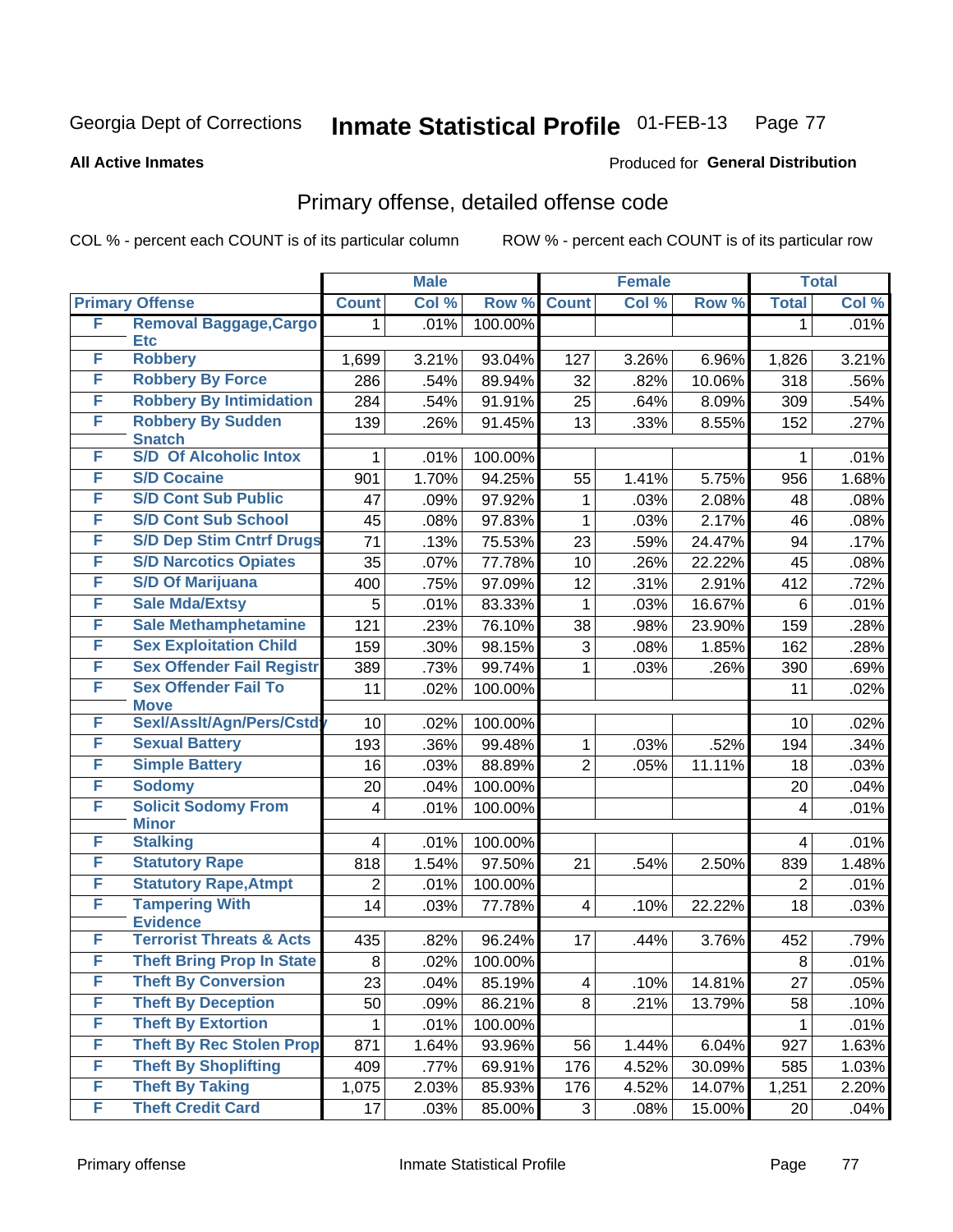**All Active Inmates**

#### Produced for **General Distribution**

### Primary offense, detailed offense code

|   |                                            |                         | <b>Male</b> |         |                | <b>Female</b> |        |                         | <b>Total</b> |
|---|--------------------------------------------|-------------------------|-------------|---------|----------------|---------------|--------|-------------------------|--------------|
|   | <b>Primary Offense</b>                     | <b>Count</b>            | Col %       | Row %   | <b>Count</b>   | Col %         | Row %  | <b>Total</b>            | Col %        |
| F | <b>Theft Motorveh Or Part</b>              | 70                      | .13%        | 94.59%  | 4              | .10%          | 5.41%  | 74                      | .13%         |
| F | <b>Theft Of Lost Property</b>              | 5                       | .01%        | 100.00% |                |               |        | 5                       | .01%         |
| F | <b>Theft Of Services</b>                   | 7                       | .01%        | 100.00% |                |               |        | $\overline{7}$          | .01%         |
| F | <b>Theft Recv Prop Out</b>                 | 1                       | .01%        | 100.00% |                |               |        | $\mathbf{1}$            | .01%         |
|   | <b>State</b>                               |                         |             |         |                |               |        |                         |              |
| F | <b>Traf Amphtmine 28-199</b><br>Gm         | 3                       | .01%        | 100.00% |                |               |        | 3                       | .01%         |
| F | <b>Traf Amphtmine 400+ Gm</b>              | $\overline{2}$          | .01%        | 100.00% |                |               |        | $\overline{2}$          | .01%         |
| F | <b>Traf Cocaine 201-400</b>                | 208                     | .39%        | 94.12%  | 13             | .33%          | 5.88%  | 221                     | .39%         |
|   | Gm                                         |                         |             |         |                |               |        |                         |              |
| F | <b>Traf Cocaine 401+ Gm</b>                | 143                     | .27%        | 93.46%  | 10             | .26%          | 6.54%  | 153                     | .27%         |
| F | <b>Traf Cocaine Less 200</b><br>Gm         | 406                     | .77%        | 96.67%  | 14             | .36%          | 3.33%  | 420                     | .74%         |
| F | Traf Marijna 10-2000 Lb                    | 112                     | .21%        | 94.12%  | $\overline{7}$ | .18%          | 5.88%  | 119                     | .21%         |
| F | Traf Marijna 10001+ Lb                     | 3                       | .01%        | 75.00%  | 1              | .03%          | 25.00% | 4                       | .01%         |
| F | Traf Marijna 2001-10k Lb                   | 3                       | .01%        | 100.00% |                |               |        | 3                       | .01%         |
| F | <b>Traf Mda/Extsy 200-</b>                 | 7                       | .01%        | 77.78%  | $\overline{2}$ | .05%          | 22.22% | 9                       | .02%         |
|   | <b>399gm</b>                               |                         |             |         |                |               |        |                         |              |
| F | <b>Traf Mda/Extsy 28-199gm</b>             | 19                      | .04%        | 90.48%  | $\overline{2}$ | .05%          | 9.52%  | 21                      | .04%         |
| F | Traf Mda/Extsy 400+Gm                      | $\overline{\mathbf{4}}$ | .01%        | 100.00% |                |               |        | $\overline{\mathbf{4}}$ | .01%         |
| F | <b>Traf Methamph 200-399</b><br>Gm         | 64                      | .12%        | 90.14%  | $\overline{7}$ | .18%          | 9.86%  | 71                      | .12%         |
| F | <b>Traf Methamph 28-199</b><br>Gm          | 213                     | .40%        | 86.23%  | 34             | .87%          | 13.77% | 247                     | .43%         |
| F | Traf Methamph 400+ Gm                      | 47                      | .09%        | 94.00%  | 3              | .08%          | 6.00%  | 50                      | .09%         |
| F | <b>Traf Methamph Unspec</b><br>Amt         | 72                      | .14%        | 91.14%  | $\overline{7}$ | .18%          | 8.86%  | 79                      | .14%         |
| F | <b>Traf Narcotic 15-28 Gm</b>              | $\boldsymbol{9}$        | .02%        | 100.00% |                |               |        | $\boldsymbol{9}$        | .02%         |
| F | <b>Traf Narcotic 29+ Gm</b>                | 6                       | .01%        | 100.00% |                |               |        | 6                       | .01%         |
| F | <b>Traf Narcotic Less 14 Gm</b>            | 11                      | .02%        | 91.67%  | 1              | .03%          | 8.33%  | 12                      | .02%         |
| F | <b>Unauth Dist Recrd</b>                   | 3                       | .01%        | 100.00% |                |               |        | 3                       | .01%         |
|   | <b>Devices</b>                             |                         |             |         |                |               |        |                         |              |
| F | <b>Unknown Offense</b>                     | 21                      | .04%        | 84.00%  | 4              | .10%          | 16.00% | 25                      | .04%         |
| F | <b>Uniwfl Mfg/Del/Dist N-C S</b>           | 22                      | .04%        | 91.67%  | $\overline{2}$ | .05%          | 8.33%  | 24                      | .04%         |
| F | <b>Use Comm Facity Vio C</b><br><b>Sub</b> | 6                       | .01%        | 75.00%  | $\overline{2}$ | .05%          | 25.00% | 8                       | .01%         |
| F | <b>Vehicular Homicide</b>                  | 305                     | .58%        | 84.49%  | 56             | 1.44%         | 15.51% | 361                     | .63%         |
| F | <b>Viol Dngrous Drgs Act</b>               | 159                     | .30%        | 84.57%  | 29             | .75%          | 15.43% | 188                     | .33%         |
| F | <b>Viol Ga Cntrl Sbst Act</b>              | 120                     | .23%        | 85.71%  | 20             | .51%          | 14.29% | 140                     | .25%         |
| F | <b>Viol Ga Securities Act</b>              | 1                       | .01%        | 100.00% |                |               |        | 1                       | .01%         |
| F | <b>Viol Motor Vehicle Laws</b>             | 35                      | .07%        | 89.74%  | 4              | .10%          | 10.26% | 39                      | .07%         |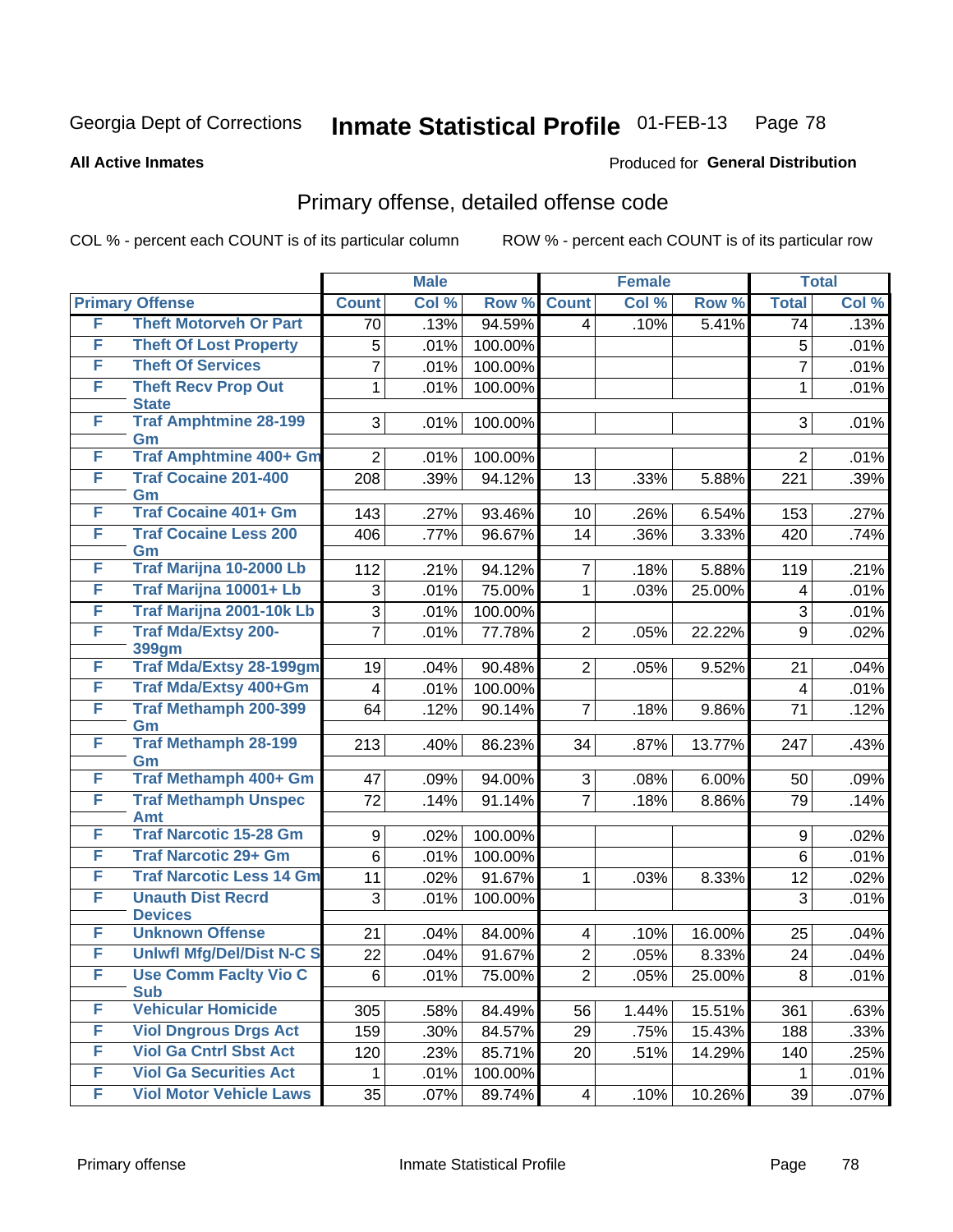**All Active Inmates**

#### Produced for **General Distribution**

### Primary offense, detailed offense code

|   |                                              |                | <b>Male</b> |         |              | <b>Female</b> |         |                         | <b>Total</b> |
|---|----------------------------------------------|----------------|-------------|---------|--------------|---------------|---------|-------------------------|--------------|
|   | <b>Primary Offense</b>                       | <b>Count</b>   | Col %       | Row %   | <b>Count</b> | Col %         | Row %   | <b>Total</b>            | Col %        |
| F | <b>Viol Oath Public Offcr</b>                | $\mathbf 1$    | .01%        | 100.00% |              |               |         | $\mathbf{1}$            | .01%         |
| F | <b>Violatn Othr States Law</b>               | 11             | .02%        | 91.67%  | $\mathbf{1}$ | .03%          | 8.33%   | 12                      | .02%         |
| F | <b>Vol Manslaughter Of</b>                   | 1              | .01%        | 50.00%  | $\mathbf{1}$ | .03%          | 50.00%  | $\overline{2}$          | .01%         |
|   | <b>Fetus</b>                                 |                |             |         |              |               |         |                         |              |
| F | <b>Voluntary Manslaughter</b>                | 1,079          | 2.04%       | 88.66%  | 138          | 3.55%         | 11.34%  | 1,217                   | 2.14%        |
| M | <b>Abandonment Of Dep</b><br><b>Child</b>    | 5              | .01%        | 100.00% |              |               |         | 5                       | .01%         |
| M | <b>Abusive Language</b>                      | $\mathbf{1}$   | .01%        | 100.00% |              |               |         | 1                       | .01%         |
| M | <b>Agg Assault With</b><br><b>Firearm</b>    | 1              | .01%        | 100.00% |              |               |         | $\mathbf{1}$            | .01%         |
| M | <b>Agg Assault With Knife</b>                | 1              | .01%        | 100.00% |              |               |         | 1                       | .01%         |
| M | <b>Assault &amp; Battery</b>                 | 7              | .01%        | 100.00% |              |               |         | $\overline{7}$          | .01%         |
| M | <b>Bad Checks</b>                            | $\overline{2}$ | .01%        | 66.67%  | $\mathbf{1}$ | .03%          | 33.33%  | 3                       | .01%         |
| M | <b>Burglary</b>                              | $\overline{7}$ | .01%        | 100.00% |              |               |         | $\overline{7}$          | .01%         |
| M | <b>Cheating &amp; Swindling</b>              | 1              | .01%        | 100.00% |              |               |         | $\mathbf{1}$            | .01%         |
| M | <b>Cpwl &amp; Concealed</b><br><b>Weapon</b> | 3              | .01%        | 100.00% |              |               |         | 3                       | .01%         |
| M | <b>Crmnl Attempt</b>                         | 1              | .01%        | 100.00% |              |               |         | 1                       | .01%         |
| M | <b>Crmnl Intfer Govt Prop</b>                | 1              | .01%        | 100.00% |              |               |         | $\mathbf{1}$            | .01%         |
| M | <b>Cruelty To Children</b>                   | 1              | .01%        | 50.00%  | $\mathbf 1$  | .03%          | 50.00%  | $\overline{2}$          | .01%         |
| M | <b>Dui</b>                                   | 10             | .02%        | 90.91%  | $\mathbf{1}$ | .03%          | 9.09%   | 11                      | .02%         |
| M | <b>Escape</b>                                | 4              | .01%        | 100.00% |              |               |         | $\overline{\mathbf{4}}$ | .01%         |
| M | <b>Forgery</b>                               | $\overline{2}$ | .01%        | 100.00% |              |               |         | $\overline{2}$          | .01%         |
| M | <b>Fraudulent Checks</b>                     | 1              | .01%        | 100.00% |              |               |         | 1                       | .01%         |
| M | <b>Misc Misdemeanor</b>                      | 1              | .01%        | 100.00% |              |               |         | 1                       | .01%         |
| M | <b>Other Misdemeanor</b>                     | 8              | .02%        | 100.00% |              |               |         | 8                       | .01%         |
| M | <b>Pointing Gun At Another</b>               | 1              | .01%        | 100.00% |              |               |         | 1                       | .01%         |
| M | <b>Prostitution</b>                          |                |             |         | $\mathbf{1}$ | .03%          | 100.00% | 1                       | .01%         |
| M | <b>Public Drunkenness</b>                    | $\overline{2}$ | .01%        | 100.00% |              |               |         | $\overline{2}$          | .01%         |
| M | <b>Public Indecency</b>                      | $\overline{5}$ | .01%        | 100.00% |              |               |         | 5                       | .01%         |
| M | <b>Simple Battery</b>                        | 1              | .01%        | 50.00%  | $\mathbf 1$  | .03%          | 50.00%  | $\overline{2}$          | .01%         |
| M | <b>Theft By Deception &lt;</b><br>\$500      | 1              | .01%        | 100.00% |              |               |         | 1                       | .01%         |
| Μ | <b>Theft By Taking -</b><br><b>Larceny</b>   | 23             | .04%        | 100.00% |              |               |         | 23                      | .04%         |
| M | <b>Theft Motor Vehicle, Parts</b>            | $\mathbf{1}$   | .01%        | 100.00% |              |               |         | $\mathbf{1}$            | .01%         |
| M | <b>Vagrancy</b>                              | 3              | .01%        | 100.00% |              |               |         | 3                       | .01%         |
| Μ | <b>Viol Motor Veh Law</b>                    | $\overline{2}$ | .01%        | 100.00% |              |               |         | $\overline{2}$          | .01%         |
| Μ | <b>Wife Beating</b>                          | $\overline{2}$ | .01%        | 100.00% |              |               |         | $\overline{2}$          | .01%         |
| M | <b>Worthless Checks</b>                      | $\mathbf{1}$   | .01%        | 100.00% |              |               |         | $\mathbf{1}$            | .01%         |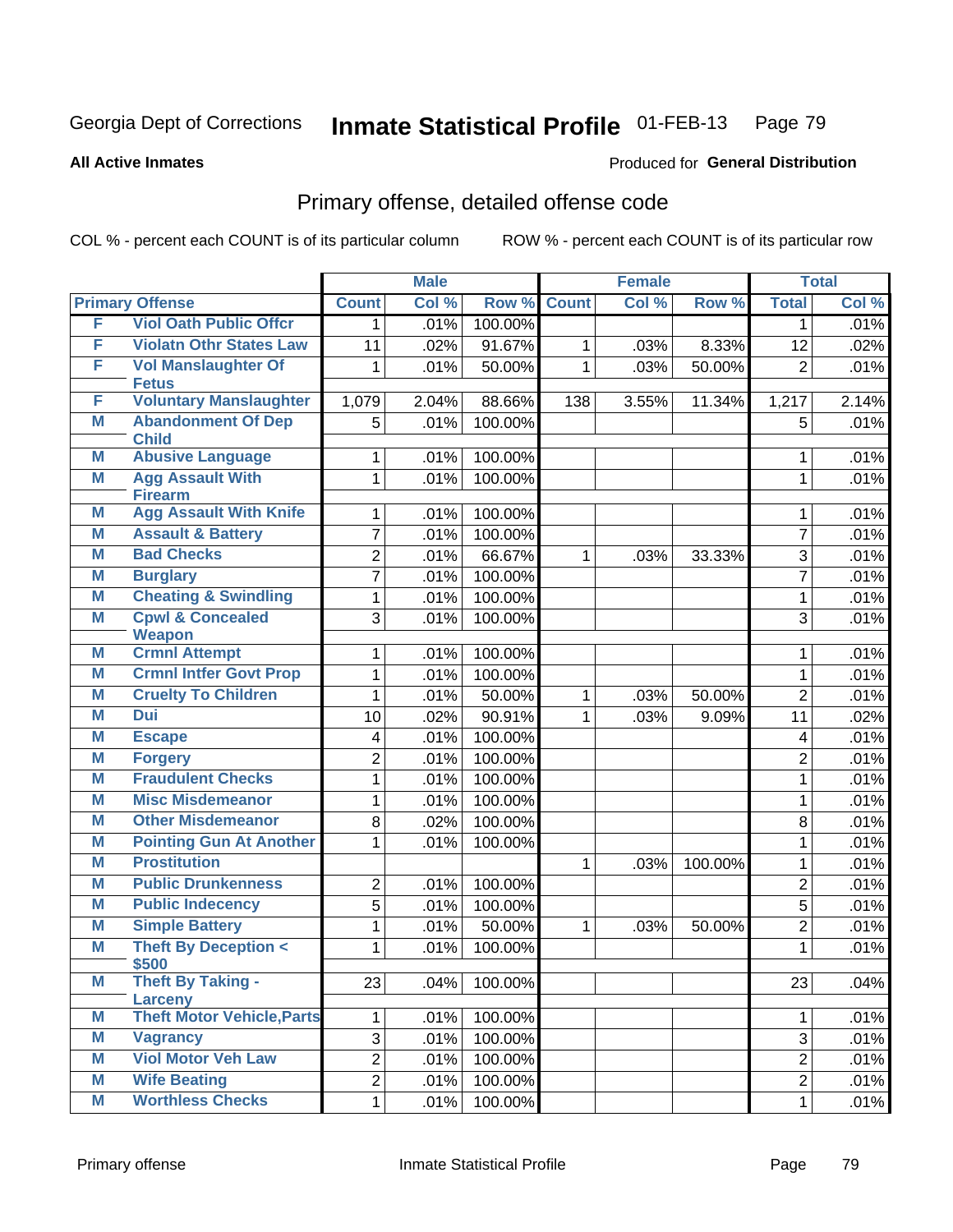**All Active Inmates**

#### Produced for **General Distribution**

#### Primary offense, detailed offense code

|                        |              | <b>Male</b> |                    | <b>Female</b> |              |                 | Total   |
|------------------------|--------------|-------------|--------------------|---------------|--------------|-----------------|---------|
| <b>Primary Offense</b> | <b>Count</b> | Col%        | <b>Row % Count</b> | Col %         | <b>Row %</b> | Total           | Col %   |
| <b>Total Rported</b>   | 52,983       | 101%        | $93.16\%$ 3,892    | 100%          |              | $6.84\%$ 56,875 | $101\%$ |

| τeα<br>w | --     |       | 76     |
|----------|--------|-------|--------|
|          | 53,058 | 3,893 | 56.951 |

| Mode (most frequent) | 1601 Burglary | 1701 Forgery 1st Degree | 1601 Burglary |
|----------------------|---------------|-------------------------|---------------|
|----------------------|---------------|-------------------------|---------------|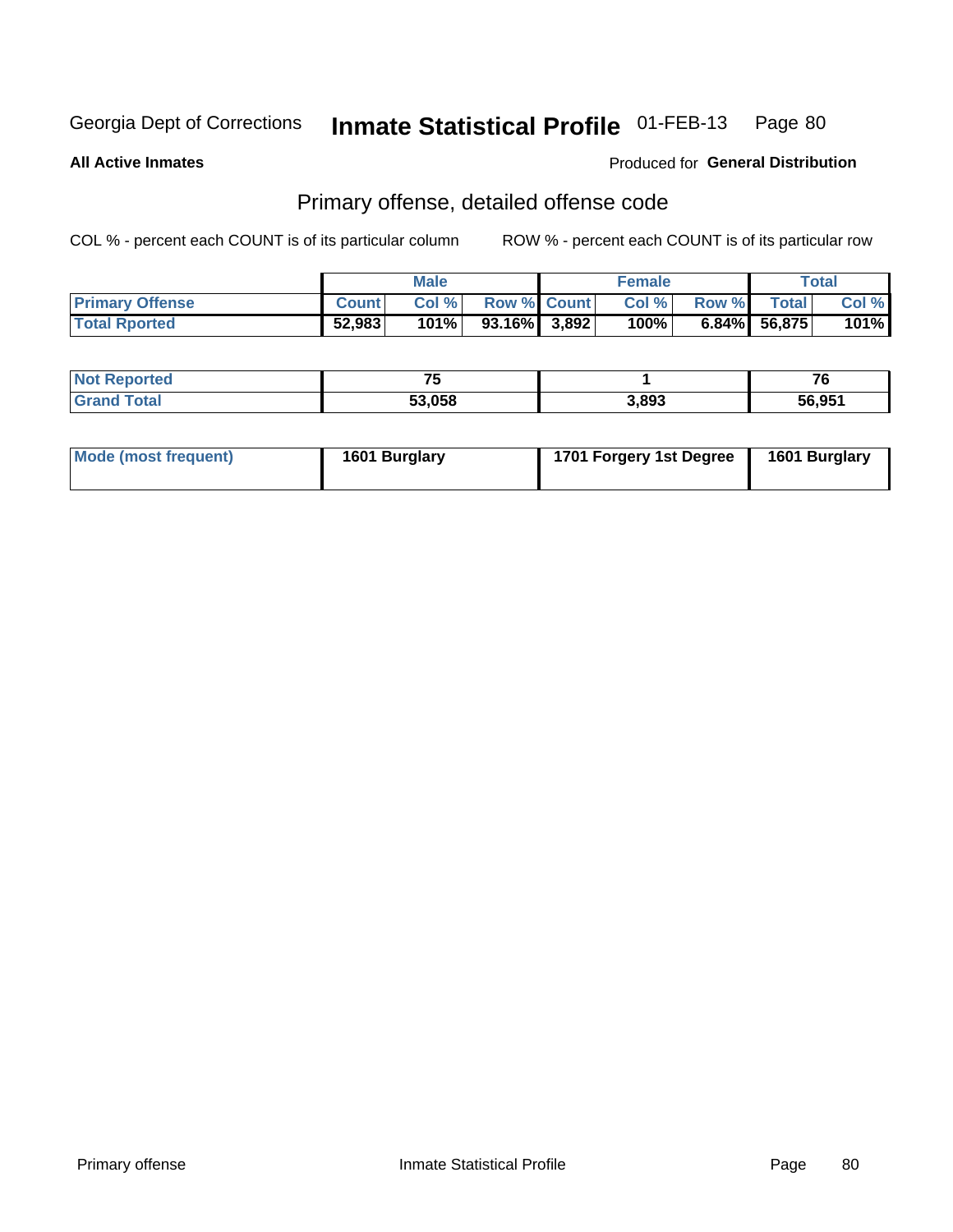#### **All Active Inmates**

#### Produced for **General Distribution**

### County of conviction of primary offense

|     |                             |              | <b>Male</b> |         |                 | <b>Female</b> |        |              | <b>Total</b> |
|-----|-----------------------------|--------------|-------------|---------|-----------------|---------------|--------|--------------|--------------|
|     | <b>County of Conviction</b> | <b>Count</b> | Col %       | Row %   | <b>Count</b>    | Col %         | Row %  | <b>Total</b> | Col %        |
| 000 | <b>Unknown</b>              | 251          | .47%        | 93.66%  | $\overline{17}$ | .44%          | 6.34%  | 268          | .47%         |
| 001 | <b>Appling County</b>       | 100          | .19%        | 95.24%  | 5               | .13%          | 4.76%  | 105          | .18%         |
| 002 | <b>Atkinson County</b>      | 56           | .11%        | 93.33%  | 4               | .10%          | 6.67%  | 60           | .11%         |
| 003 | <b>Bacon County</b>         | 69           | .13%        | 94.52%  | 4               | .10%          | 5.48%  | 73           | .13%         |
| 004 | <b>Baker County</b>         | 14           | .03%        | 100.00% |                 |               |        | 14           | .02%         |
| 005 | <b>Baldwin County</b>       | 340          | .64%        | 94.97%  | 18              | .46%          | 5.03%  | 358          | .63%         |
| 006 | <b>Banks County</b>         | 66           | .12%        | 97.06%  | $\overline{2}$  | .05%          | 2.94%  | 68           | .12%         |
| 007 | <b>Barrow County</b>        | 261          | .49%        | 91.58%  | 24              | .62%          | 8.42%  | 285          | .50%         |
| 008 | <b>Bartow County</b>        | 693          | 1.31%       | 88.28%  | 92              | 2.36%         | 11.72% | 785          | 1.38%        |
| 009 | <b>Ben Hill County</b>      | 223          | .42%        | 93.70%  | 15              | .39%          | 6.30%  | 238          | .42%         |
| 010 | <b>Berrien County</b>       | 99           | .19%        | 92.52%  | 8               | .21%          | 7.48%  | 107          | .19%         |
| 011 | <b>Bibb County</b>          | 1,134        | 2.14%       | 94.97%  | 60              | 1.54%         | 5.03%  | 1,194        | 2.10%        |
| 012 | <b>Bleckley County</b>      | 76           | .14%        | 90.48%  | 8               | .21%          | 9.52%  | 84           | .15%         |
| 013 | <b>Brantley County</b>      | 61           | .11%        | 89.71%  | $\overline{7}$  | .18%          | 10.29% | 68           | .12%         |
| 014 | <b>Brooks County</b>        | 68           | .13%        | 95.77%  | 3               | .08%          | 4.23%  | 71           | .12%         |
| 015 | <b>Bryan County</b>         | 126          | .24%        | 99.21%  | 1               | .03%          | .79%   | 127          | .22%         |
| 016 | <b>Bulloch County</b>       | 535          | 1.01%       | 91.92%  | 47              | 1.21%         | 8.08%  | 582          | 1.02%        |
| 017 | <b>Burke County</b>         | 231          | .44%        | 96.65%  | 8               | .21%          | 3.35%  | 239          | .42%         |
| 018 | <b>Butts County</b>         | 169          | .32%        | 96.57%  | 6               | .15%          | 3.43%  | 175          | .31%         |
| 019 | <b>Calhoun County</b>       | 41           | .08%        | 85.42%  | $\overline{7}$  | .18%          | 14.58% | 48           | .08%         |
| 020 | <b>Camden County</b>        | 158          | .30%        | 92.40%  | 13              | .33%          | 7.60%  | 171          | .30%         |
| 021 | <b>Candler County</b>       | 127          | .24%        | 90.71%  | 13              | .33%          | 9.29%  | 140          | .25%         |
| 022 | <b>Carroll County</b>       | 608          | 1.15%       | 90.34%  | 65              | 1.67%         | 9.66%  | 673          | 1.18%        |
| 023 | <b>Catoosa County</b>       | 358          | .67%        | 88.83%  | 45              | 1.16%         | 11.17% | 403          | .71%         |
| 024 | <b>Charlton County</b>      | 52           | .10%        | 92.86%  | 4               | .10%          | 7.14%  | 56           | .10%         |
| 025 | <b>Chatham County</b>       | 2,345        | 4.42%       | 95.91%  | 100             | 2.57%         | 4.09%  | 2,445        | 4.29%        |
| 026 | <b>Chattahoochee County</b> | 34           | .06%        | 91.89%  | 3               | .08%          | 8.11%  | 37           | .06%         |
| 027 | <b>Chattooga County</b>     | 252          | .47%        | 87.20%  | 37              | .95%          | 12.80% | 289          | .51%         |
| 028 | <b>Cherokee County</b>      | 549          | 1.03%       | 93.53%  | 38              | .98%          | 6.47%  | 587          | 1.03%        |
| 029 | <b>Clarke County</b>        | 478          | .90%        | 95.79%  | 21              | .54%          | 4.21%  | 499          | .88%         |
| 030 | <b>Clay County</b>          | 35           | .07%        | 92.11%  | 3               | .08%          | 7.89%  | 38           | .07%         |
| 031 | <b>Clayton County</b>       | 1,604        | 3.02%       | 93.86%  | 105             | 2.70%         | 6.14%  | 1,709        | 3.00%        |
| 032 | <b>Clinch County</b>        | 64           | .12%        | 96.97%  | $\overline{2}$  | .05%          | 3.03%  | 66           | .12%         |
| 033 | <b>Cobb County</b>          | 2,674        | 5.04%       | 90.89%  | 268             | 6.88%         | 9.11%  | 2,942        | 5.17%        |
| 034 | <b>Coffee County</b>        | 263          | .50%        | 93.59%  | 18              | .46%          | 6.41%  | 281          | .49%         |
| 035 | <b>Colquitt County</b>      | 275          | .52%        | 94.18%  | 17              | .44%          | 5.82%  | 292          | .51%         |
| 036 | <b>Columbia County</b>      | 365          | .69%        | 91.02%  | 36              | .92%          | 8.98%  | 401          | .70%         |
| 037 | <b>Cook County</b>          | 143          | .27%        | 95.33%  | $\overline{7}$  | .18%          | 4.67%  | 150          | .26%         |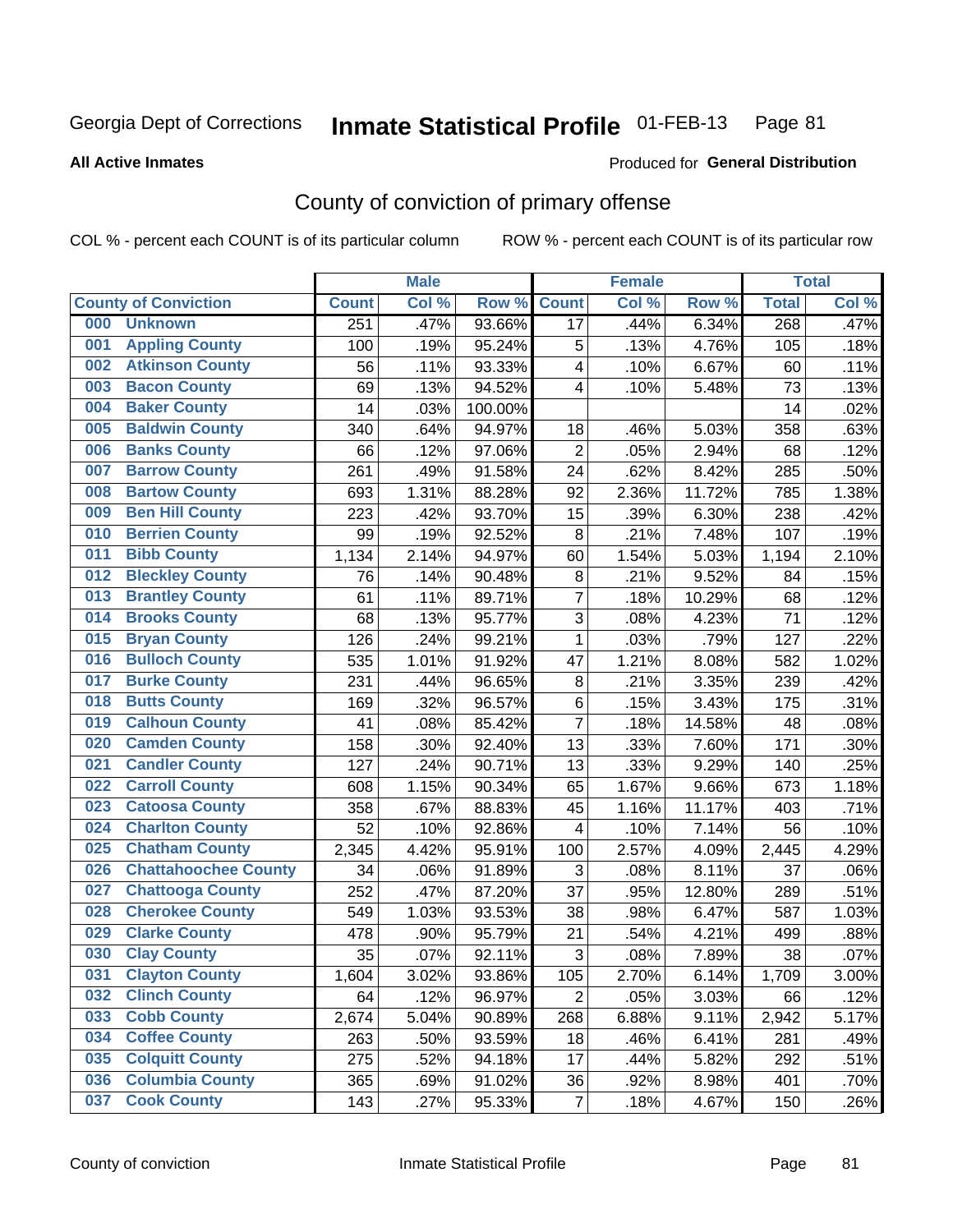#### **All Active Inmates**

#### Produced for **General Distribution**

### County of conviction of primary offense

|                                |              | <b>Male</b> |         |                | <b>Female</b> |        |              | <b>Total</b> |
|--------------------------------|--------------|-------------|---------|----------------|---------------|--------|--------------|--------------|
| <b>County of Conviction</b>    | <b>Count</b> | Col %       | Row %   | <b>Count</b>   | Col %         | Row %  | <b>Total</b> | Col %        |
| <b>Coweta County</b><br>038    | 549          | 1.03%       | 92.74%  | 43             | 1.10%         | 7.26%  | 592          | 1.04%        |
| <b>Crawford County</b><br>039  | 18           | .03%        | 100.00% |                |               |        | 18           | .03%         |
| <b>Crisp County</b><br>040     | 282          | .53%        | 93.69%  | 19             | .49%          | 6.31%  | 301          | .53%         |
| <b>Dade County</b><br>041      | 117          | .22%        | 92.13%  | 10             | .26%          | 7.87%  | 127          | .22%         |
| <b>Dawson County</b><br>042    | 117          | .22%        | 90.00%  | 13             | .33%          | 10.00% | 130          | .23%         |
| 043<br><b>Decatur County</b>   | 331          | .62%        | 91.44%  | 31             | .80%          | 8.56%  | 362          | .64%         |
| <b>Dekalb County</b><br>044    | 3,265        | 6.15%       | 95.16%  | 166            | 4.26%         | 4.84%  | 3,431        | 6.02%        |
| <b>Dodge County</b><br>045     | 156          | .29%        | 94.55%  | 9              | .23%          | 5.45%  | 165          | .29%         |
| <b>Dooly County</b><br>046     | 93           | .18%        | 93.94%  | 6              | .15%          | 6.06%  | 99           | .17%         |
| <b>Dougherty County</b><br>047 | 1,029        | 1.94%       | 94.66%  | 58             | 1.49%         | 5.34%  | 1,087        | 1.91%        |
| <b>Douglas County</b><br>048   | 1,331        | 2.51%       | 89.93%  | 149            | 3.83%         | 10.07% | 1,480        | 2.60%        |
| <b>Early County</b><br>049     | 97           | .18%        | 95.10%  | 5              | .13%          | 4.90%  | 102          | .18%         |
| <b>Echols County</b><br>050    | 10           | .02%        | 100.00% |                |               |        | 10           | .02%         |
| <b>Effingham County</b><br>051 | 209          | .39%        | 93.72%  | 14             | .36%          | 6.28%  | 223          | .39%         |
| <b>Elbert County</b><br>052    | 140          | .26%        | 93.33%  | 10             | .26%          | 6.67%  | 150          | .26%         |
| <b>Emanuel County</b><br>053   | 168          | .32%        | 90.81%  | 17             | .44%          | 9.19%  | 185          | .32%         |
| <b>Evans County</b><br>054     | 99           | .19%        | 98.02%  | $\overline{2}$ | .05%          | 1.98%  | 101          | .18%         |
| <b>Fannin County</b><br>055    | 102          | .19%        | 90.27%  | 11             | .28%          | 9.73%  | 113          | .20%         |
| <b>Fayette County</b><br>056   | 419          | .79%        | 89.15%  | 51             | 1.31%         | 10.85% | 470          | .83%         |
| <b>Floyd County</b><br>057     | 822          | 1.55%       | 89.74%  | 94             | 2.41%         | 10.26% | 916          | 1.61%        |
| <b>Forsyth County</b><br>058   | 366          | .69%        | 87.14%  | 54             | 1.39%         | 12.86% | 420          | .74%         |
| <b>Franklin County</b><br>059  | 136          | .26%        | 93.79%  | 9              | .23%          | 6.21%  | 145          | .25%         |
| <b>Fulton County</b><br>060    | 5,069        | 9.55%       | 95.43%  | 243            | 6.24%         | 4.57%  | 5,312        | 9.33%        |
| <b>Gilmer County</b><br>061    | 126          | .24%        | 94.74%  | $\overline{7}$ | .18%          | 5.26%  | 133          | .23%         |
| <b>Glascock County</b><br>062  | 10           | .02%        | 90.91%  | $\mathbf{1}$   | .03%          | 9.09%  | 11           | .02%         |
| 063<br><b>Glynn County</b>     | 456          | .86%        | 94.61%  | 26             | .67%          | 5.39%  | 482          | .85%         |
| <b>Gordon County</b><br>064    | 341          | .64%        | 88.11%  | 46             | 1.18%         | 11.89% | 387          | .68%         |
| 065<br><b>Grady County</b>     | 242          | .46%        | 93.80%  | 16             | .41%          | 6.20%  | 258          | .45%         |
| <b>Greene County</b><br>066    | 150          | .28%        | 94.94%  | 8              | .21%          | 5.06%  | 158          | .28%         |
| <b>Gwinnett County</b><br>067  | 2,582        | 4.87%       | 92.38%  | 213            | 5.47%         | 7.62%  | 2,795        | 4.91%        |
| <b>Habersham County</b><br>068 | 106          | .20%        | 95.50%  | 5              | .13%          | 4.50%  | 111          | .19%         |
| 069<br><b>Hall County</b>      | 734          | 1.38%       | 91.64%  | 67             | 1.72%         | 8.36%  | 801          | 1.41%        |
| <b>Hancock County</b><br>070   | 40           | .08%        | 97.56%  | 1              | .03%          | 2.44%  | 41           | .07%         |
| <b>Haralson County</b><br>071  | 93           | .18%        | 93.94%  | 6              | .15%          | 6.06%  | 99           | .17%         |
| <b>Harris County</b><br>072    | 120          | .23%        | 95.24%  | 6              | .15%          | 4.76%  | 126          | .22%         |
| <b>Hart County</b><br>073      | 123          | .23%        | 96.85%  | 4              | .10%          | 3.15%  | 127          | .22%         |
| <b>Heard County</b><br>074     | 50           | .09%        | 90.91%  | 5              | .13%          | 9.09%  | 55           | .10%         |
| <b>Henry County</b><br>075     | 611          | 1.15%       | 91.60%  | 56             | 1.44%         | 8.40%  | 667          | 1.17%        |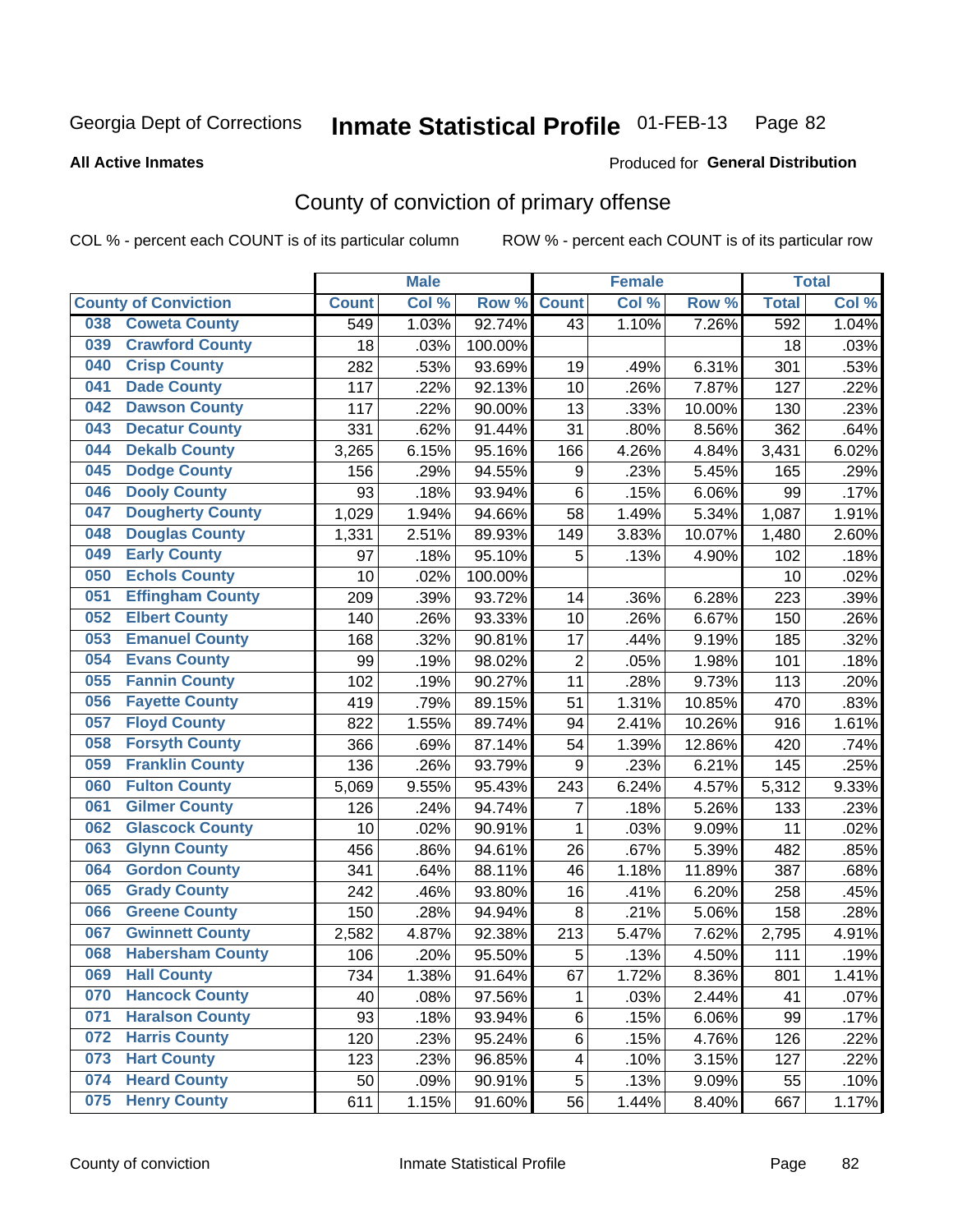**All Active Inmates**

#### Produced for **General Distribution**

### County of conviction of primary offense

|                                 |              | <b>Male</b> |         |                | <b>Female</b> |        |              | <b>Total</b> |
|---------------------------------|--------------|-------------|---------|----------------|---------------|--------|--------------|--------------|
| <b>County of Conviction</b>     | <b>Count</b> | Col %       | Row %   | <b>Count</b>   | Col %         | Row %  | <b>Total</b> | Col %        |
| <b>Houston County</b><br>076    | 697          | 1.31%       | 94.44%  | 41             | 1.05%         | 5.56%  | 738          | 1.30%        |
| <b>Irwin County</b><br>077      | 84           | .16%        | 94.38%  | 5              | .13%          | 5.62%  | 89           | .16%         |
| <b>Jackson County</b><br>078    | 247          | .47%        | 90.48%  | 26             | .67%          | 9.52%  | 273          | .48%         |
| <b>Jasper County</b><br>079     | 67           | .13%        | 90.54%  | $\overline{7}$ | .18%          | 9.46%  | 74           | .13%         |
| <b>Jeff Davis County</b><br>080 | 80           | .15%        | 96.39%  | 3              | .08%          | 3.61%  | 83           | .15%         |
| 081<br><b>Jefferson County</b>  | 169          | .32%        | 97.13%  | 5              | .13%          | 2.87%  | 174          | .31%         |
| <b>Jenkins County</b><br>082    | 69           | .13%        | 94.52%  | 4              | .10%          | 5.48%  | 73           | .13%         |
| <b>Johnson County</b><br>083    | 53           | .10%        | 94.64%  | 3              | .08%          | 5.36%  | 56           | .10%         |
| <b>Jones County</b><br>084      | 224          | .42%        | 89.60%  | 26             | .67%          | 10.40% | 250          | .44%         |
| <b>Lamar County</b><br>085      | 82           | .15%        | 92.13%  | $\overline{7}$ | .18%          | 7.87%  | 89           | .16%         |
| <b>Lanier County</b><br>086     | 52           | .10%        | 98.11%  | 1              | .03%          | 1.89%  | 53           | .09%         |
| <b>Laurens County</b><br>087    | 337          | .64%        | 93.61%  | 23             | .59%          | 6.39%  | 360          | .63%         |
| <b>Lee County</b><br>088        | 74           | .14%        | 90.24%  | 8              | .21%          | 9.76%  | 82           | .14%         |
| <b>Liberty County</b><br>089    | 324          | .61%        | 94.46%  | 19             | .49%          | 5.54%  | 343          | .60%         |
| <b>Lincoln County</b><br>090    | 30           | .06%        | 93.75%  | $\mathbf 2$    | .05%          | 6.25%  | 32           | .06%         |
| <b>Long County</b><br>091       | 85           | .16%        | 94.44%  | 5              | .13%          | 5.56%  | 90           | .16%         |
| <b>Lowndes County</b><br>092    | 571          | 1.08%       | 94.54%  | 33             | .85%          | 5.46%  | 604          | 1.06%        |
| <b>Lumpkin County</b><br>093    | 102          | .19%        | 91.07%  | 10             | .26%          | 8.93%  | 112          | .20%         |
| <b>Macon County</b><br>094      | 67           | .13%        | 97.10%  | $\mathbf 2$    | .05%          | 2.90%  | 69           | .12%         |
| <b>Madison County</b><br>095    | 102          | .19%        | 92.73%  | 8              | .21%          | 7.27%  | 110          | .19%         |
| <b>Marion County</b><br>096     | 33           | .06%        | 97.06%  | $\mathbf{1}$   | .03%          | 2.94%  | 34           | .06%         |
| <b>Mcduffie County</b><br>097   | 206          | .39%        | 94.06%  | 13             | .33%          | 5.94%  | 219          | .38%         |
| <b>Mcintosh County</b><br>098   | 84           | .16%        | 97.67%  | $\overline{2}$ | .05%          | 2.33%  | 86           | .15%         |
| <b>Meriwether County</b><br>099 | 208          | .39%        | 95.41%  | 10             | .26%          | 4.59%  | 218          | .38%         |
| <b>Miller County</b><br>100     | 35           | .07%        | 100.00% |                |               |        | 35           | .06%         |
| <b>Mitchell County</b><br>101   | 221          | .42%        | 91.70%  | 20             | .51%          | 8.30%  | 241          | .42%         |
| <b>Monroe County</b><br>102     | 167          | .31%        | 90.27%  | 18             | .46%          | 9.73%  | 185          | .32%         |
| <b>Montgomery County</b><br>103 | 53           | .10%        | 96.36%  | $\overline{2}$ | .05%          | 3.64%  | 55           | .10%         |
| <b>Morgan County</b><br>104     | 156          | .29%        | 91.23%  | 15             | .39%          | 8.77%  | 171          | .30%         |
| <b>Murray County</b><br>105     | 169          | .32%        | 90.37%  | 18             | .46%          | 9.63%  | 187          | .33%         |
| <b>Muscogee County</b><br>106   | 1,513        | 2.85%       | 95.04%  | 79             | 2.03%         | 4.96%  | 1,592        | 2.80%        |
| 107<br><b>Newton County</b>     | 721          | 1.36%       | 91.61%  | 66             | 1.70%         | 8.39%  | 787          | 1.38%        |
| <b>Oconee County</b><br>108     | 54           | .10%        | 96.43%  | $\overline{2}$ | .05%          | 3.57%  | 56           | .10%         |
| <b>Oglethorpe County</b><br>109 | 61           | .11%        | 93.85%  | 4              | .10%          | 6.15%  | 65           | .11%         |
| <b>Paulding County</b><br>110   | 308          | .58%        | 92.77%  | 24             | .62%          | 7.23%  | 332          | .58%         |
| <b>Peach County</b><br>111      | 88           | .17%        | 97.78%  | $\overline{2}$ | .05%          | 2.22%  | 90           | .16%         |
| <b>Pickens County</b><br>112    | 106          | .20%        | 92.17%  | 9              | .23%          | 7.83%  | 115          | .20%         |
| <b>Pierce County</b><br>$113$   | 76           | .14%        | 97.44%  | $\overline{c}$ | .05%          | 2.56%  | 78           | .14%         |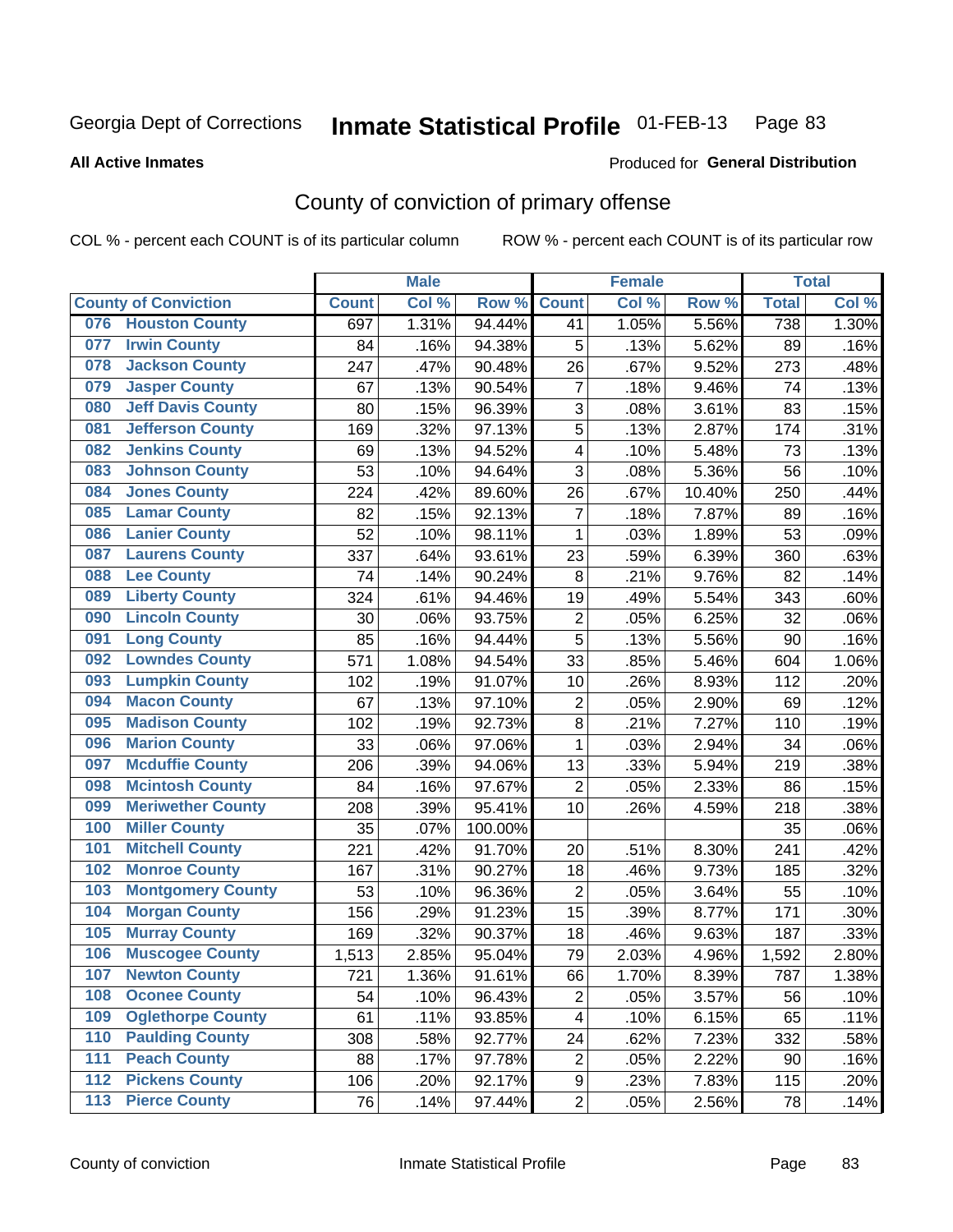Produced for **General Distribution**

#### **All Active Inmates**

# County of conviction of primary offense

|                                          |              | <b>Male</b> |         |                           | <b>Female</b> |        |                 | <b>Total</b> |
|------------------------------------------|--------------|-------------|---------|---------------------------|---------------|--------|-----------------|--------------|
| <b>County of Conviction</b>              | <b>Count</b> | Col %       | Row %   | <b>Count</b>              | Col %         | Row %  | <b>Total</b>    | Col %        |
| <b>Pike County</b><br>114                | 49           | .09%        | 90.74%  | $\overline{5}$            | .13%          | 9.26%  | $\overline{54}$ | .09%         |
| <b>Polk County</b><br>$\overline{115}$   | 176          | .33%        | 91.67%  | 16                        | .41%          | 8.33%  | 192             | .34%         |
| <b>Pulaski County</b><br>116             | 63           | .12%        | 92.65%  | 5                         | .13%          | 7.35%  | 68              | .12%         |
| <b>Putnam County</b><br>117              | 164          | .31%        | 91.62%  | 15                        | .39%          | 8.38%  | 179             | .31%         |
| <b>Quitman County</b><br>118             | 20           | .04%        | 100.00% |                           |               |        | 20              | .04%         |
| <b>Rabun County</b><br>119               | 49           | .09%        | 89.09%  | $6\phantom{1}$            | .15%          | 10.91% | 55              | .10%         |
| <b>Randolph County</b><br>120            | 79           | .15%        | 95.18%  | 4                         | .10%          | 4.82%  | 83              | .15%         |
| <b>Richmond County</b><br>121            | 1,922        | 3.62%       | 94.17%  | 119                       | 3.06%         | 5.83%  | 2,041           | 3.58%        |
| <b>Rockdale County</b><br>122            | 460          | .87%        | 92.37%  | 38                        | .98%          | 7.63%  | 498             | .87%         |
| <b>Schley County</b><br>123              | 23           | .04%        | 100.00% |                           |               |        | 23              | .04%         |
| <b>Screven County</b><br>124             | 142          | .27%        | 94.67%  | 8                         | .21%          | 5.33%  | 150             | .26%         |
| <b>Seminole County</b><br>125            | 70           | .13%        | 87.50%  | 10                        | .26%          | 12.50% | 80              | .14%         |
| <b>Spalding County</b><br>126            | 581          | 1.10%       | 92.08%  | 50                        | 1.28%         | 7.92%  | 631             | 1.11%        |
| <b>Stephens County</b><br>127            | 171          | .32%        | 94.48%  | 10                        | .26%          | 5.52%  | 181             | .32%         |
| <b>Stewart County</b><br>128             | 35           | .07%        | 97.22%  | 1                         | .03%          | 2.78%  | 36              | .06%         |
| <b>Sumter County</b><br>129              | 239          | .45%        | 95.22%  | 12                        | .31%          | 4.78%  | 251             | .44%         |
| <b>Talbot County</b><br>130              | 57           | .11%        | 95.00%  | 3                         | .08%          | 5.00%  | 60              | .11%         |
| <b>Taliaferro County</b><br>131          | 25           | .05%        | 83.33%  | 5                         | .13%          | 16.67% | 30              | .05%         |
| <b>Tattnall County</b><br>132            | 197          | .37%        | 93.36%  | 14                        | .36%          | 6.64%  | 211             | .37%         |
| <b>Taylor County</b><br>133              | 80           | .15%        | 96.39%  | $\ensuremath{\mathsf{3}}$ | .08%          | 3.61%  | 83              | .15%         |
| <b>Telfair County</b><br>134             | 100          | .19%        | 92.59%  | 8                         | .21%          | 7.41%  | 108             | .19%         |
| <b>Terrell County</b><br>135             | 81           | .15%        | 97.59%  | $\overline{2}$            | .05%          | 2.41%  | 83              | .15%         |
| <b>Thomas County</b><br>136              | 226          | .43%        | 96.17%  | 9                         | .23%          | 3.83%  | 235             | .41%         |
| <b>Tift County</b><br>137                | 288          | .54%        | 96.64%  | 10                        | .26%          | 3.36%  | 298             | .52%         |
| <b>Toombs County</b><br>138              | 354          | .67%        | 90.54%  | 37                        | .95%          | 9.46%  | 391             | .69%         |
| <b>Towns County</b><br>139               | 35           | .07%        | 87.50%  | 5                         | .13%          | 12.50% | 40              | .07%         |
| <b>Treutlen County</b><br>140            | 87           | .16%        | 93.55%  | 6                         | .15%          | 6.45%  | 93              | .16%         |
| <b>Troup County</b><br>141               | 656          | 1.24%       | 92.01%  | 57                        | 1.46%         | 7.99%  | 713             | 1.25%        |
| <b>Turner County</b><br>142              | 66           | .12%        | 95.65%  | 3                         | .08%          | 4.35%  | 69              | .12%         |
| <b>Twiggs County</b><br>$\overline{143}$ | 78           | .15%        | 95.12%  | $\overline{\mathcal{A}}$  | .10%          | 4.88%  | 82              | .14%         |
| <b>Union County</b><br>144               | 82           | .15%        | 88.17%  | 11                        | .28%          | 11.83% | 93              | .16%         |
| 145<br><b>Upson County</b>               | 169          | .32%        | 94.41%  | 10                        | .26%          | 5.59%  | 179             | .31%         |
| <b>Walker County</b><br>146              | 411          | .77%        | 89.74%  | 47                        | 1.21%         | 10.26% | 458             | .80%         |
| <b>Walton County</b><br>147              | 543          | 1.02%       | 91.11%  | 53                        | 1.36%         | 8.89%  | 596             | 1.05%        |
| <b>Ware County</b><br>148                | 340          | .64%        | 93.66%  | 23                        | .59%          | 6.34%  | 363             | .64%         |
| <b>Warren County</b><br>149              | 49           | .09%        | 96.08%  | $\overline{2}$            | .05%          | 3.92%  | 51              | .09%         |
| <b>Washington County</b><br>150          | 194          | .37%        | 89.81%  | 22                        | .57%          | 10.19% | 216             | .38%         |
| <b>Wayne County</b><br>151               | 125          | .24%        | 91.24%  | 12                        | .31%          | 8.76%  | 137             | .24%         |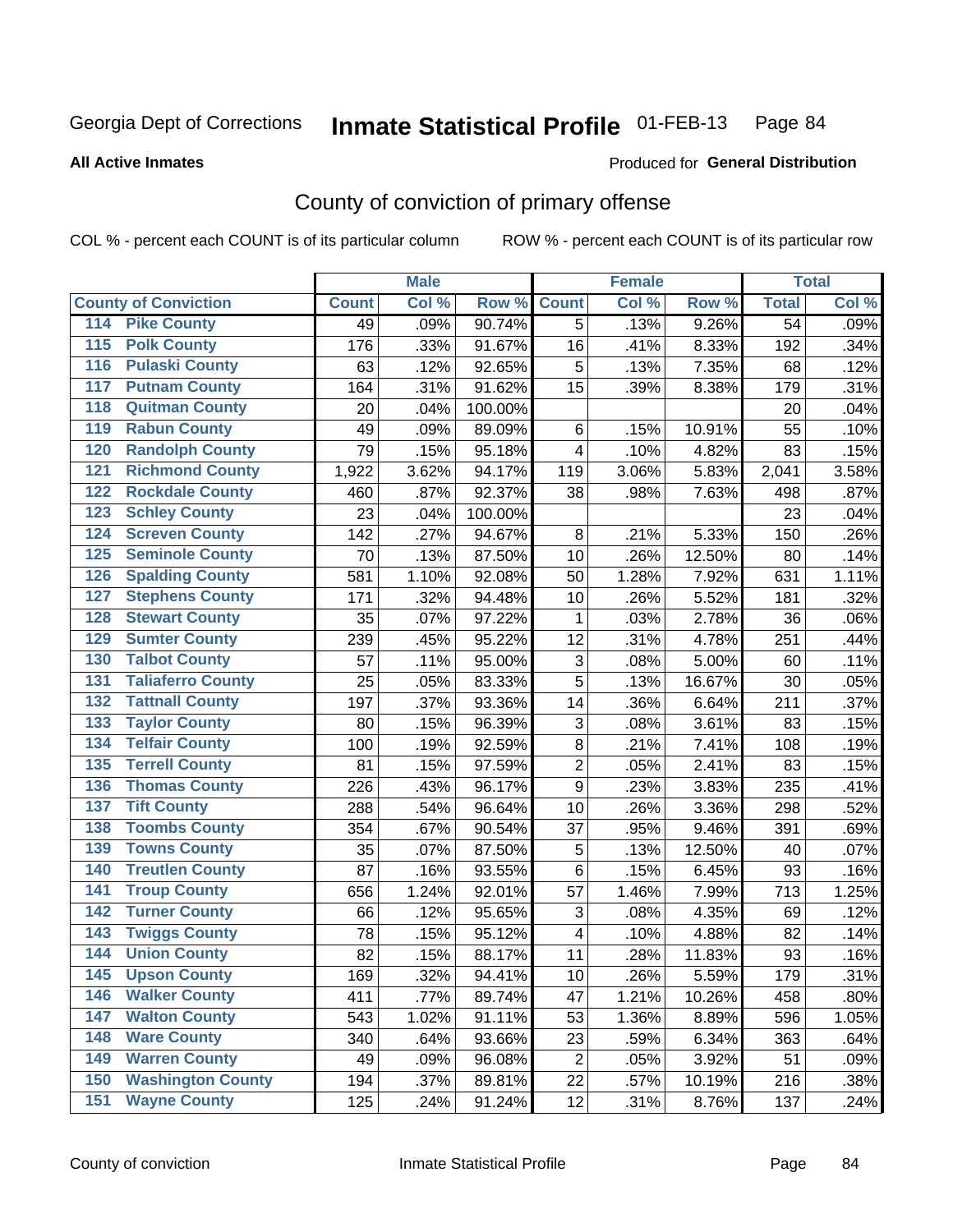**All Active Inmates**

#### Produced for **General Distribution**

### County of conviction of primary offense

|                                |              | <b>Male</b> |             |       | <b>Female</b> |        |              | <b>Total</b> |
|--------------------------------|--------------|-------------|-------------|-------|---------------|--------|--------------|--------------|
| <b>County of Conviction</b>    | <b>Count</b> | Col %       | Row % Count |       | Col %         | Row %  | <b>Total</b> | Col %        |
| <b>Webster County</b><br>152   | 9            | .02%        | 100.00%     |       |               |        | 9            | .02%         |
| <b>Wheeler County</b><br>153   | 34           | $.06\%$     | 97.14%      |       | .03%          | 2.86%  | 35           | .06%         |
| <b>White County</b><br>154     | 113          | .21%        | 88.28%      | 15    | .39%          | 11.72% | 128          | .22%         |
| <b>Whitfield County</b><br>155 | 643          | 1.21%       | 90.18%      | 70    | 1.80%         | 9.82%  | 713          | 1.25%        |
| <b>Wilcox County</b><br>156    | 50           | .09%        | 84.75%      | 9     | .23%          | 15.25% | 59           | .10%         |
| <b>Wilkes County</b><br>157    | 74           | .14%        | 92.50%      | 6     | .15%          | 7.50%  | 80           | .14%         |
| <b>Wilkinson County</b><br>158 | 50           | .09%        | 94.34%      | 3     | .08%          | 5.66%  | 53           | .09%         |
| <b>Worth County</b><br>159     | 118          | .22%        | 94.40%      |       | .18%          | 5.60%  | 125          | .22%         |
| <b>Total Rported</b>           | 53,058       | 100%        | 93.16%      | 3,893 | 100%          | 6.84%  | 56,951       | 100%         |

| <b>Not Reported</b> |        |       |        |
|---------------------|--------|-------|--------|
| <b>Grand Total</b>  | 53,058 | 3,893 | 56,951 |

| Mode (most frequent) | <b>Fulton County</b> | <b>Cobb County</b> | <b>Fulton County</b> |
|----------------------|----------------------|--------------------|----------------------|
|                      |                      |                    |                      |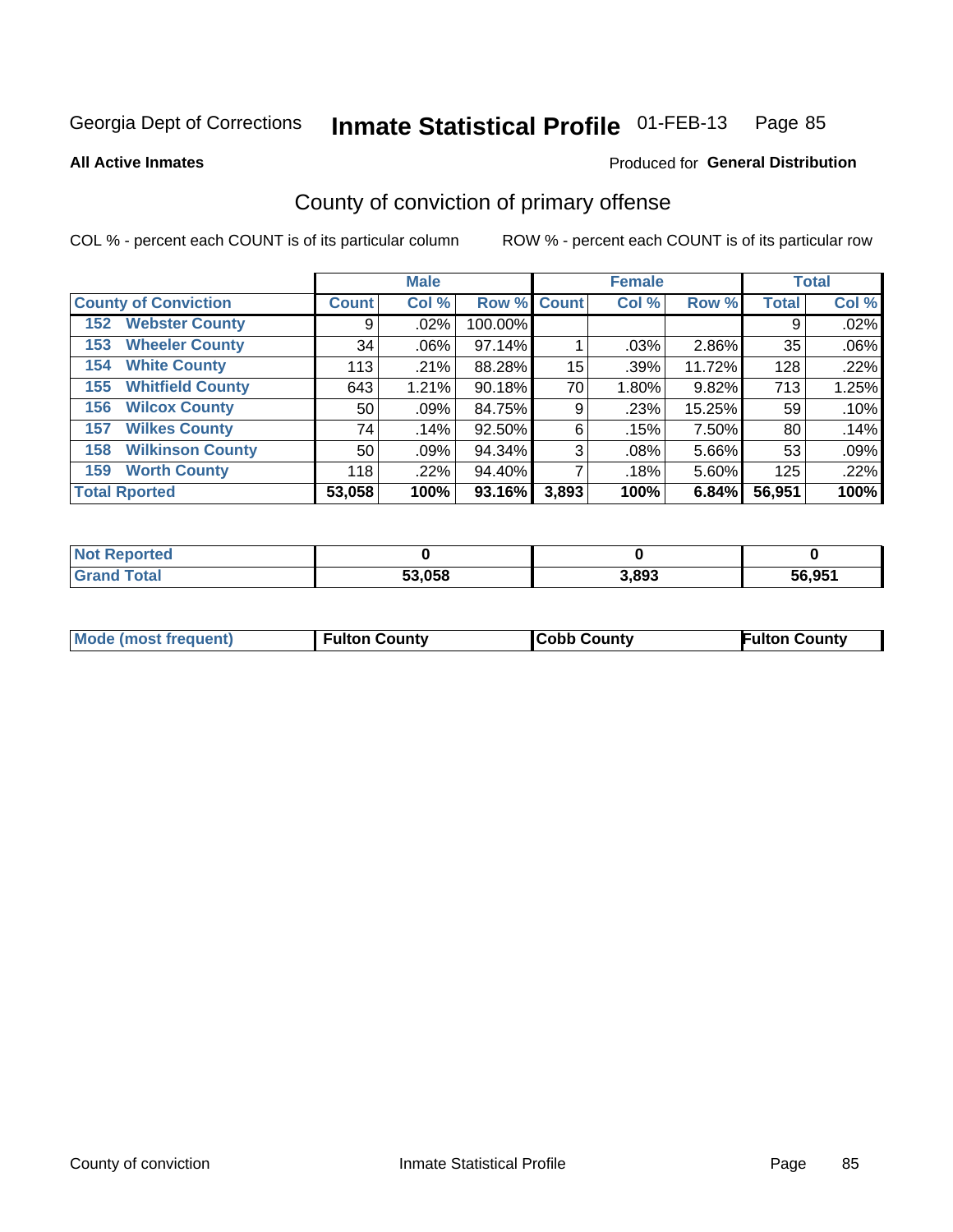#### **All Active Inmates**

# Produced for **General Distribution**

### Circuit of conviction of primary offense

|                         |                                 |              | <b>Male</b> |        |                 | <b>Female</b> |        |              | <b>Total</b> |
|-------------------------|---------------------------------|--------------|-------------|--------|-----------------|---------------|--------|--------------|--------------|
|                         | <b>Circuit of Conviction</b>    | <b>Count</b> | Col %       | Row %  | <b>Count</b>    | Col %         | Row %  | <b>Total</b> | Col %        |
| 1                       | <b>Alapaha Circuit</b>          | 414          | .78%        | 94.95% | $\overline{22}$ | .57%          | 5.05%  | 436          | .77%         |
| $\overline{2}$          | <b>Alcovy Circuit</b>           | 1,264        | 2.39%       | 91.40% | 119             | 3.07%         | 8.60%  | 1,383        | 2.44%        |
| $\overline{\mathbf{3}}$ | <b>Atlanta Circuit</b>          | 5,069        | 9.60%       | 95.43% | 243             | 6.27%         | 4.57%  | 5,312        | 9.37%        |
| 4                       | <b>Atlantic Circuit</b>         | 915          | 1.73%       | 95.51% | 43              | 1.11%         | 4.49%  | 958          | 1.69%        |
| 5                       | <b>Augusta Circuit</b>          | 2,518        | 4.77%       | 93.92% | 163             | 4.21%         | 6.08%  | 2,681        | 4.73%        |
| $\overline{\mathbf{6}}$ | <b>Blue Ridge Circuit</b>       | 549          | 1.04%       | 93.53% | 38              | .98%          | 6.47%  | 587          | 1.04%        |
| $\overline{\mathbf{7}}$ | <b>Brunswick Circuit</b>        | 919          | 1.74%       | 93.97% | 59              | 1.52%         | 6.03%  | 978          | 1.73%        |
| 8                       | <b>Chattahoochee Circuit</b>    | 1,837        | 3.48%       | 95.08% | 95              | 2.45%         | 4.92%  | 1,932        | 3.41%        |
| $\overline{9}$          | <b>Cherokee Circuit</b>         | 1,034        | 1.96%       | 88.23% | 138             | 3.56%         | 11.77% | 1,172        | 2.07%        |
| 10                      | <b>Clayton Circuit</b>          | 1,604        | 3.04%       | 93.86% | 105             | 2.71%         | 6.14%  | 1,709        | 3.02%        |
| $\overline{11}$         | <b>Cobb Circuit</b>             | 2,674        | 5.06%       | 90.89% | 268             | 6.91%         | 9.11%  | 2,942        | 5.19%        |
| $\overline{12}$         | <b>Conasauga Circuit</b>        | 812          | 1.54%       | 90.22% | 88              | 2.27%         | 9.78%  | 900          | 1.59%        |
| 13                      | <b>Cordele Circuit</b>          | 648          | 1.23%       | 92.97% | 49              | 1.26%         | 7.03%  | 697          | 1.23%        |
| 14                      | <b>Coweta Circuit</b>           | 2,071        | 3.92%       | 92.00% | 180             | 4.64%         | 8.00%  | 2,251        | 3.97%        |
| 15                      | <b>Dougherty Circuit</b>        | 1,029        | 1.95%       | 94.66% | 58              | 1.50%         | 5.34%  | 1,087        | 1.92%        |
| 16                      | <b>Dublin Circuit</b>           | 555          | 1.05%       | 93.91% | 36              | .93%          | 6.09%  | 591          | 1.04%        |
| 17                      | <b>Eastern Circuit</b>          | 2,345        | 4.44%       | 95.91% | 100             | 2.58%         | 4.09%  | 2,445        | 4.31%        |
| 18                      | <b>Flint Circuit</b>            | 611          | 1.16%       | 91.60% | 56              | 1.44%         | 8.40%  | 667          | 1.18%        |
| 19                      | <b>Griffin Circuit</b>          | 1,218        | 2.31%       | 91.30% | 116             | 2.99%         | 8.70%  | 1,334        | 2.35%        |
| 20                      | <b>Gwinnett Circuit</b>         | 2,582        | 4.89%       | 92.38% | 213             | 5.50%         | 7.62%  | 2,795        | 4.93%        |
| $\overline{21}$         | <b>Houston Circuit</b>          | 697          | 1.32%       | 94.44% | 41              | 1.06%         | 5.56%  | 738          | 1.30%        |
| $\overline{22}$         | <b>Lookout Mountain Circuit</b> | 1,138        | 2.16%       | 89.12% | 139             | 3.59%         | 10.88% | 1,277        | 2.25%        |
| 23                      | <b>Macon Circuit</b>            | 1,240        | 2.35%       | 95.24% | 62              | 1.60%         | 4.76%  | 1,302        | 2.30%        |
| $\overline{24}$         | <b>Middle Circuit</b>           | 1,012        | 1.92%       | 91.50% | 94              | 2.43%         | 8.50%  | 1,106        | 1.95%        |
| 25                      | <b>Mountain Circuit</b>         | 326          | .62%        | 93.95% | 21              | .54%          | 6.05%  | 347          | .61%         |
| 26                      | <b>Northeastern Circuit</b>     | 851          | 1.61%       | 91.41% | 80              | 2.06%         | 8.59%  | 931          | 1.64%        |
| $\overline{27}$         | <b>Northern Circuit</b>         | 562          | 1.06%       | 94.14% | 35              | .90%          | 5.86%  | 597          | 1.05%        |
| 28                      | <b>Ocmulgee Circuit</b>         | 1,191        | 2.26%       | 92.76% | 93              | 2.40%         | 7.24%  | 1,284        | 2.27%        |
| 29                      | <b>Oconee Circuit</b>           | 482          | .91%        | 93.59% | 33              | .85%          | 6.41%  | 515          | .91%         |
| 30                      | <b>Ogeechee Circuit</b>         | 955          | 1.81%       | 92.90% | 73              | 1.88%         | 7.10%  | 1,028        | 1.81%        |
| $\overline{31}$         | <b>Pataula Circuit</b>          | 417          | .79%        | 94.56% | 24              | .62%          | 5.44%  | 441          | .78%         |
| 32                      | <b>Piedmont Circuit</b>         | 574          | 1.09%       | 91.69% | 52              | 1.34%         | 8.31%  | 626          | 1.10%        |
| 33                      | <b>Rome Circuit</b>             | 822          | 1.56%       | 89.74% | 94              | 2.43%         | 10.26% | 916          | 1.62%        |
| 34                      | <b>South Georgia Circuit</b>    | 849          | 1.61%       | 91.98% | 74              | 1.91%         | 8.02%  | 923          | 1.63%        |
| 35                      | <b>Southern Circuit</b>         | 1,150        | 2.18%       | 94.88% | 62              | 1.60%         | 5.12%  | 1,212        | 2.14%        |
| 36                      | <b>Southwestern Circuit</b>     | 447          | .85%        | 95.11% | 23              | .59%          | 4.89%  | 470          | .83%         |
| 37                      | <b>Stone Mountain Circuit</b>   | 3,265        | 6.18%       | 95.16% | 166             | 4.28%         | 4.84%  | 3,431        | 6.05%        |
| 38                      | <b>Tallapoosa Circuit</b>       | 269          | .51%        | 92.44% | 22              | .57%          | 7.56%  | 291          | .51%         |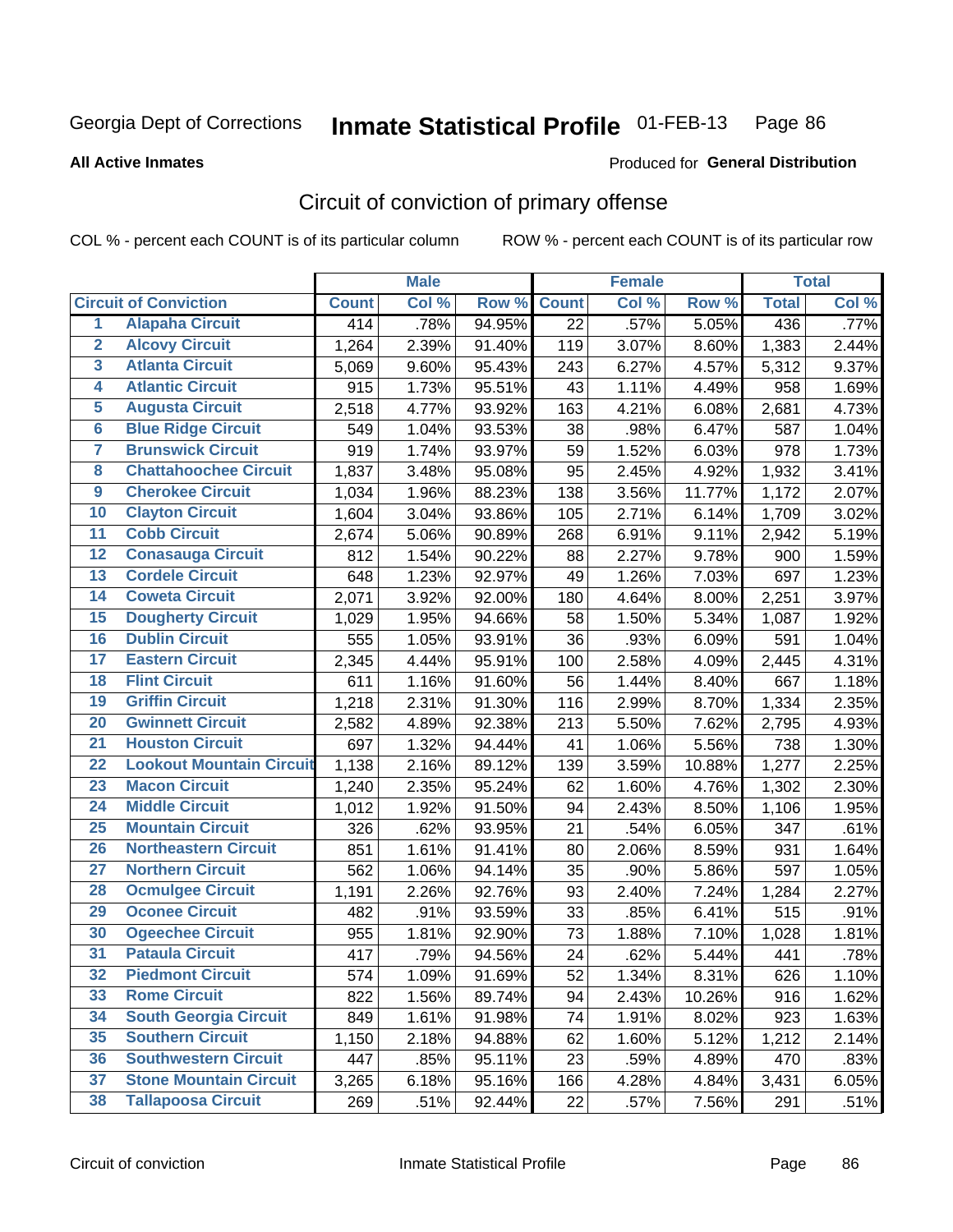Produced for **General Distribution**

#### **All Active Inmates**

# Circuit of conviction of primary offense

|                              |                             |              | <b>Male</b> |        |              | <b>Female</b> |        |              | <b>Total</b> |
|------------------------------|-----------------------------|--------------|-------------|--------|--------------|---------------|--------|--------------|--------------|
| <b>Circuit of Conviction</b> |                             | <b>Count</b> | Col %       | Row %  | <b>Count</b> | Col %         | Row %  | <b>Total</b> | Col %        |
| 39                           | <b>Tifton Circuit</b>       | 556          | 1.05%       | 95.70% | 25           | .64%          | 4.30%  | 581          | 1.02%        |
| 40                           | <b>Toombs Circuit</b>       | 394          | .75%        | 93.14% | 29           | .75%          | 6.86%  | 423          | .75%         |
| 41                           | <b>Waycross Circuit</b>     | 861          | 1.63%       | 93.69% | 58           | 1.50%         | 6.31%  | 919          | 1.62%        |
| 42                           | <b>Western Circuit</b>      | 532          | 1.01%       | 95.86% | 23           | .59%          | 4.14%  | 555          | .98%         |
| 43                           | <b>Rockdale Circuit</b>     | 460          | .87%        | 92.37% | 38           | .98%          | 7.63%  | 498          | .88%         |
| 44                           | <b>Douglas Circuit</b>      | 1,331        | 2.52%       | 89.93% | 149          | 3.84%         | 10.07% | 1,480        | 2.61%        |
| 45                           | <b>Appalachian Circuit</b>  | 334          | .63%        | 92.52% | 27           | .70%          | 7.48%  | 361          | .64%         |
| 46                           | <b>Enotah Circuit</b>       | 332          | .63%        | 89.01% | 41           | 1.06%         | 10.99% | 373          | .66%         |
| 47                           | <b>Bell-Forsyth Circuit</b> | 366          | .69%        | 87.14% | 54           | 1.39%         | 12.86% | 420          | .74%         |
| 48                           | <b>Towaliga Circuit</b>     | 418          | .79%        | 93.10% | 31           | $.80\%$       | 6.90%  | 449          | .79%         |
| 49                           | <b>Paulding Circuit</b>     | 308          | .58%        | 92.77% | 24           | .62%          | 7.23%  | 332          | .59%         |
| <b>Total Rported</b>         |                             | 52,807       | 100%        | 93.16% | 3,876        | 100%          | 6.84%  | 56,683       | 100%         |

| eс | ヘロ・<br>LJ I   |       | 268    |
|----|---------------|-------|--------|
|    | ES UEO<br>ມວຽ | 3.893 | 56.951 |

| M<br>- - -<br>.<br>.<br>∪opp<br>нс |
|------------------------------------|
|------------------------------------|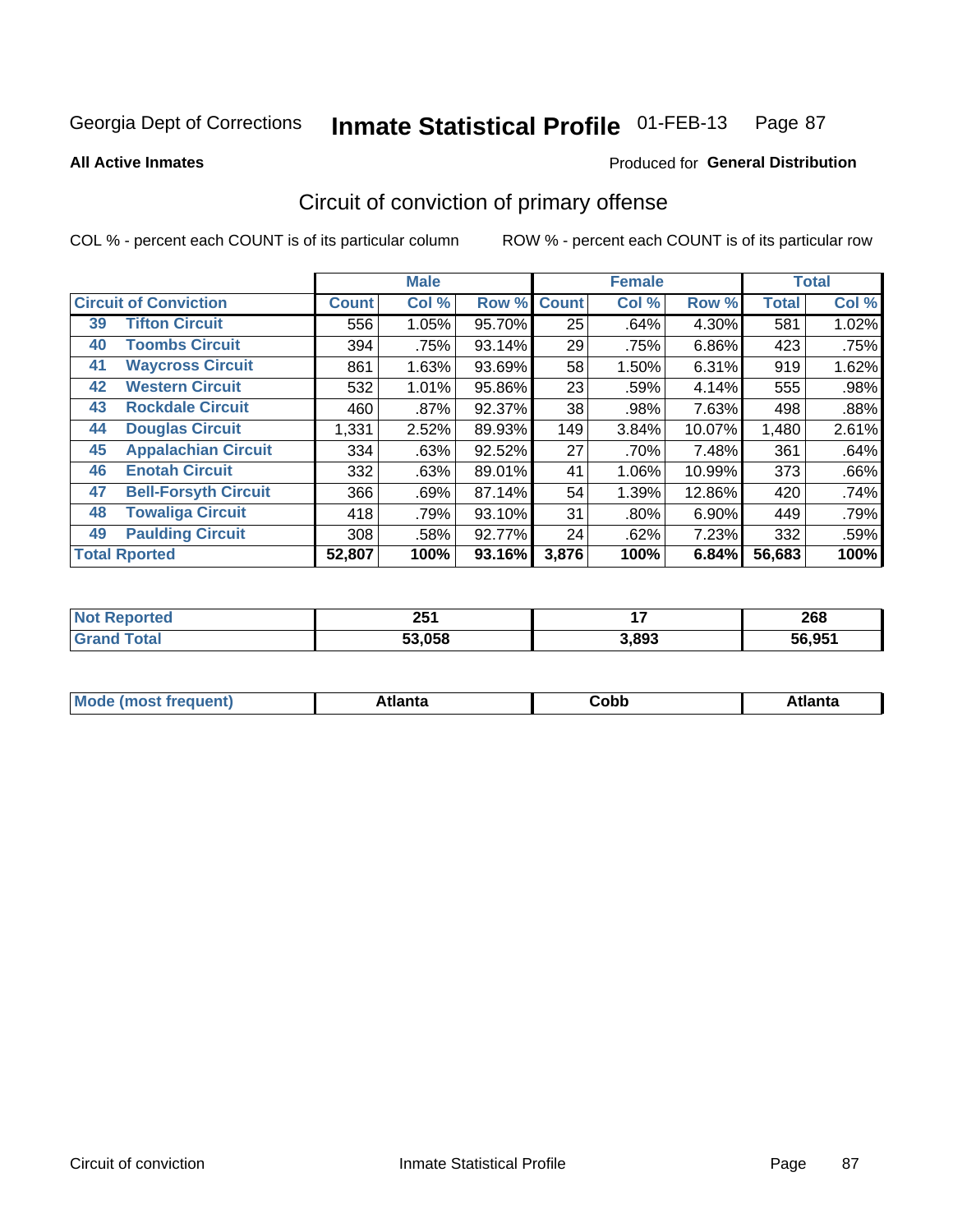#### **All Active Inmates**

#### Produced for **General Distribution**

#### Years served (jail + prison) in this incarceration

|                        |              | <b>Male</b> |         |                  | <b>Female</b> |       |              | <b>Total</b> |
|------------------------|--------------|-------------|---------|------------------|---------------|-------|--------------|--------------|
| <b>Years Served</b>    | <b>Count</b> | Col %       | Row %   | <b>Count</b>     | Col %         | Row % | <b>Total</b> | Col %        |
| Less than one year     | 10,682       | 20.15%      | 91.14%  | 1,039            | 26.71%        | 8.86% | 11,721       | 20.60%       |
| 1 to 1.99 years        | 9,201        | 17.36%      | 91.66%  | 837              | 21.52%        | 8.34% | 10,038       | 17.64%       |
| 2 to 2.99 years        | 5,886        | 11.10%      | 91.95%  | 515              | 13.24%        | 8.05% | 6,401        | 11.25%       |
| 3 to 3.99 years        | 4,888        | 9.22%       | 93.05%  | 365              | 9.38%         | 6.95% | 5,253        | 9.23%        |
| 4 to 4.99 years        | 3,611        | 6.81%       | 93.14%  | 266              | 6.84%         | 6.86% | 3,877        | 6.81%        |
| 5 to 5.99 years        | 3,008        | 5.67%       | 94.35%  | 180              | 4.63%         | 5.65% | 3,188        | 5.60%        |
| 6 to 6.99 years        | 2,270        | 4.28%       | 94.31%  | 137              | 3.52%         | 5.69% | 2,407        | 4.23%        |
| 7 to 7.99 years        | 1,665        | 3.14%       | 93.86%  | 109              | 2.80%         | 6.14% | 1,774        | 3.12%        |
| <b>8 to 8.99 years</b> | 1,393        | 2.63%       | 95.02%  | 73               | 1.88%         | 4.98% | 1,466        | 2.58%        |
| 9 to 9.99 years        | 1,345        | 2.54%       | 95.12%  | 69               | 1.77%         | 4.88% | 1,414        | 2.49%        |
| 10 to 10.99 years      | 977          | 1.84%       | 95.50%  | 46               | 1.18%         | 4.50% | 1,023        | 1.80%        |
| 11 to 11.99 years      | 921          | 1.74%       | 96.44%  | 34               | 0.87%         | 3.56% | 955          | 1.68%        |
| 12 to 12.99 years      | 782          | 1.48%       | 96.42%  | 29               | 0.75%         | 3.58% | 811          | 1.43%        |
| 13 to 13.99 years      | 724          | 1.37%       | 95.64%  | 33               | 0.85%         | 4.36% | 757          | 1.33%        |
| 14 to 14.99 years      | 693          | 1.31%       | 95.45%  | 33               | 0.85%         | 4.55% | 726          | 1.28%        |
| 15 to 15.99 years      | 672          | 1.27%       | 97.53%  | 17               | 0.44%         | 2.47% | 689          | 1.21%        |
| 16 to 16.99 years      | 564          | 1.06%       | 97.58%  | 14               | 0.36%         | 2.42% | 578          | 1.02%        |
| 17 to 17.99 years      | 535          | 1.01%       | 96.57%  | 19               | 0.49%         | 3.43% | 554          | 0.97%        |
| 18 to 18.99 years      | 455          | 0.86%       | 96.81%  | 15               | 0.39%         | 3.19% | 470          | 0.83%        |
| 19 to 19.99 years      | 436          | 0.82%       | 96.89%  | 14               | 0.36%         | 3.11% | 450          | 0.79%        |
| 20 to 20.99 years      | 300          | 0.57%       | 97.09%  | 9                | 0.23%         | 2.91% | 309          | 0.54%        |
| 21 to 21.99 years      | 301          | 0.57%       | 97.10%  | $\boldsymbol{9}$ | 0.23%         | 2.90% | 310          | 0.54%        |
| 22 to 22.99 years      | 221          | 0.42%       | 96.93%  | 7                | 0.18%         | 3.07% | 228          | 0.40%        |
| 23 to 23.99 years      | 179          | 0.34%       | 98.35%  | 3                | 0.08%         | 1.65% | 182          | 0.32%        |
| 24 to 24.99 years      | 179          | 0.34%       | 98.35%  | 3                | 0.08%         | 1.65% | 182          | 0.32%        |
| 25 to 25.99 years      | 161          | 0.30%       | 98.17%  | $\overline{3}$   | 0.08%         | 1.83% | 164          | 0.29%        |
| 26 to 26.99 years      | 109          | 0.21%       | 100.00% |                  |               |       | 109          | 0.19%        |
| 27 to 27.99 years      | 111          | 0.21%       | 97.37%  | 3                | 0.08%         | 2.63% | 114          | 0.20%        |
| 28 to 28.99 years      | 89           | 0.17%       | 97.80%  | $\overline{2}$   | 0.05%         | 2.20% | 91           | 0.16%        |
| 29 to 29.99 years      | 66           | 0.12%       | 100.00% |                  |               |       | 66           | 0.12%        |
| Thirty + years         | 582          | 1.10%       | 98.81%  | $\overline{7}$   | 0.18%         | 1.19% | 589          | 1.04%        |
| <b>Total Reported</b>  | 53,006       | 100%        | 93.16%  | 3,890            | 100%          | 6.84% | 56,896       | 100.0%       |

| <b>Not</b><br><b>Reported</b> | г о<br>◡∠ |       | 55     |
|-------------------------------|-----------|-------|--------|
| <b>Grand Total</b>            | 53,058    | 3,893 | 56,951 |
|                               |           |       |        |

| Mean (average)       | 5.66               | 3.63               | 5.52          |
|----------------------|--------------------|--------------------|---------------|
| Median (middle)      | 3.16               | 2.135              | 3.05          |
| Mode (most frequent) | Less than one year | Less than one year | Less than one |
|                      |                    |                    | vear          |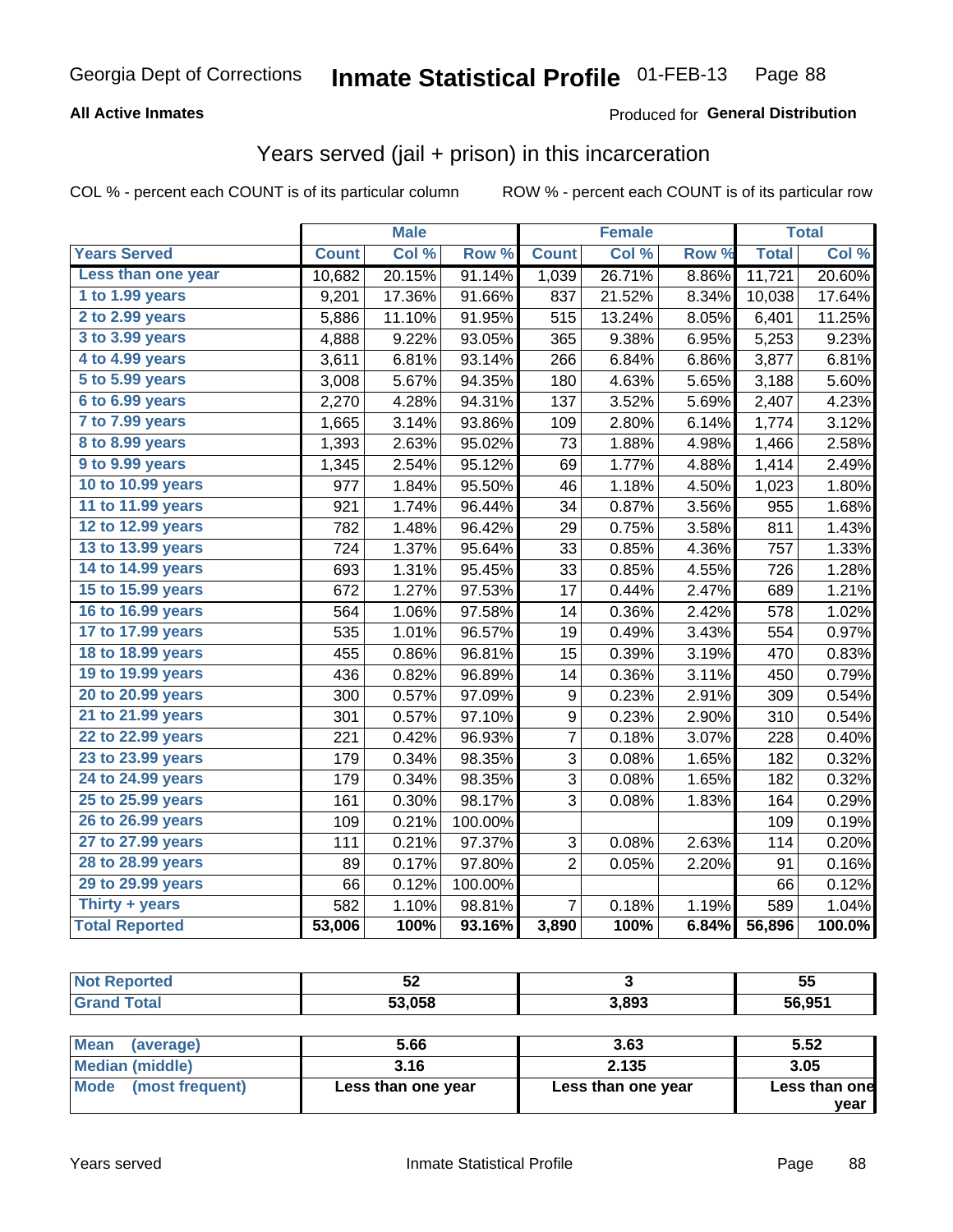#### **All Active Inmates**

Produced for **General Distribution**

#### Results of most recent HIV tests

|                         | <b>Male</b>  |           |         | <b>Female</b> |           |          | Total  |        |
|-------------------------|--------------|-----------|---------|---------------|-----------|----------|--------|--------|
| <b>HIV Test Results</b> | <b>Count</b> | Col%      | Row %I  | <b>Count</b>  | Col %     | Row %    | Total  | Col %  |
| <b>Positive</b>         | 779          | 1.58%     | 92.08%  | 67            | 1.98%     | 7.92%    | 846    | 1.61%  |
| <b>Negative</b>         | 48,514       | $98.41\%$ | 93.60%  | 3,316         | $98.02\%$ | $6.40\%$ | 51,830 | 98.39% |
| <b>Indeterminate</b>    | ີ            | 0.01%     | 100.00% |               |           |          |        | 0.01%  |
| <b>Total Reported</b>   | 49,296       | 100%      | 93.58%  | 3,383         | 100%      | $6.42\%$ | 52,679 | 100.0% |

| <b>Not Reported</b> | 3,762  | 510   | - 270<br>4.ZI Z |
|---------------------|--------|-------|-----------------|
| Total<br>Gran       | 53,058 | 3,893 | 56,951          |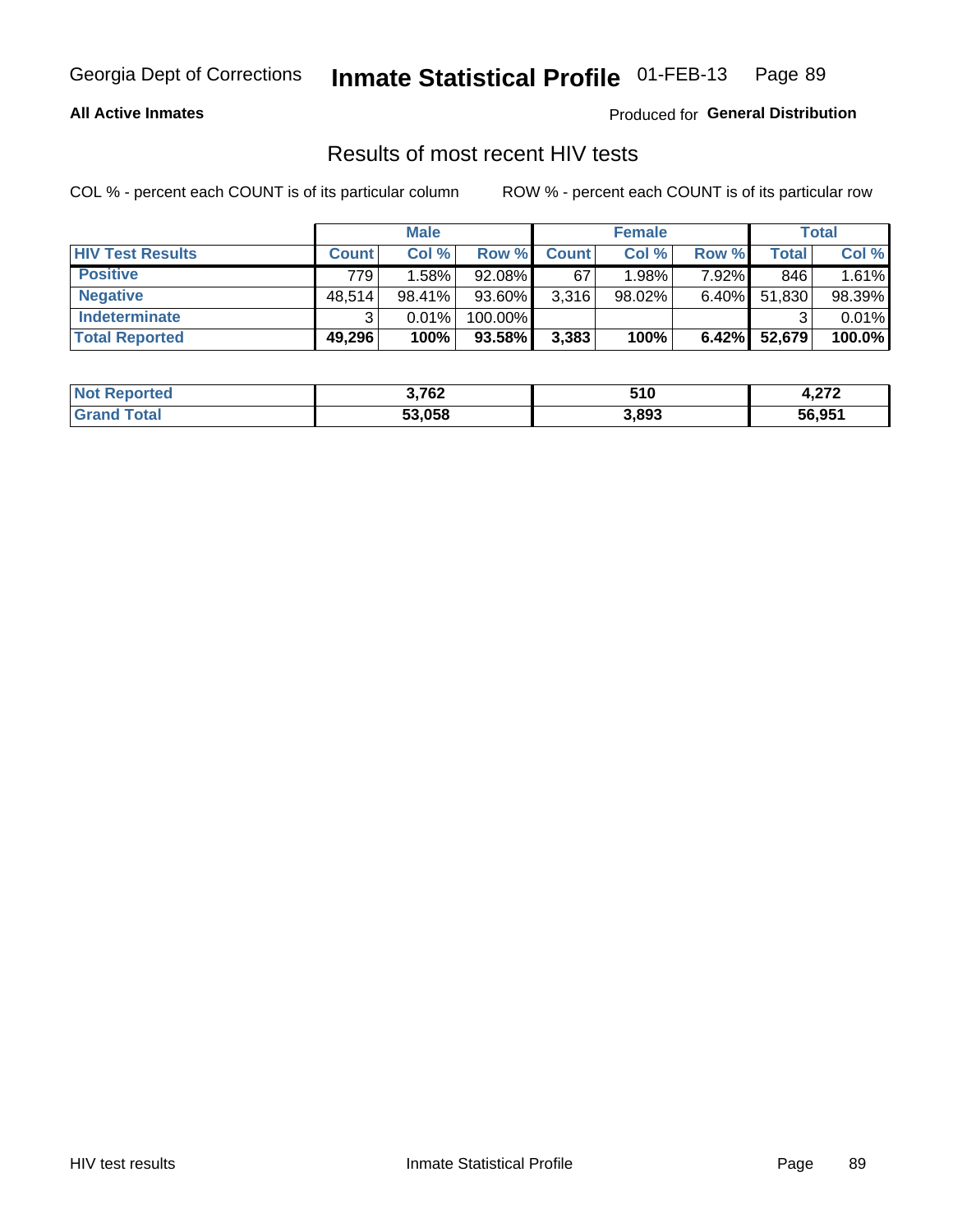#### **All Active Inmates**

#### Produced for **General Distribution**

#### Results of most recent tuberculosis test

|                                  | <b>Male</b>  |           |         | <b>Female</b> |        |          | Total  |        |
|----------------------------------|--------------|-----------|---------|---------------|--------|----------|--------|--------|
| <b>Tuberculosis Test Results</b> | <b>Count</b> | Col%      | Row %   | <b>Count</b>  | Col %  | Row %    | Total  | Col %  |
| <b>Positive on current test</b>  | 9.082        | $18.31\%$ | 97.88%  | 197           | 5.87%  | $2.12\%$ | 9,279  | 17.53% |
| <b>Positive on previous test</b> | 41           | $0.08\%$  | 100.00% |               |        |          | 41     | 0.08%  |
| <b>Negative</b>                  | 40.470       | $81.60\%$ | 92.76%  | 3,157         | 94.13% | $7.24\%$ | 43,627 | 82.40% |
| <b>Total Reported</b>            | 49,593       | 100%      | 93.67%  | 3,354         | 100%   | $6.33\%$ | 52.947 | 100.0% |

| <b>Not Reported</b> | 3,465  | 539   | 1,004  |
|---------------------|--------|-------|--------|
| <b>Grand Total</b>  | 53,058 | 3,893 | 56,951 |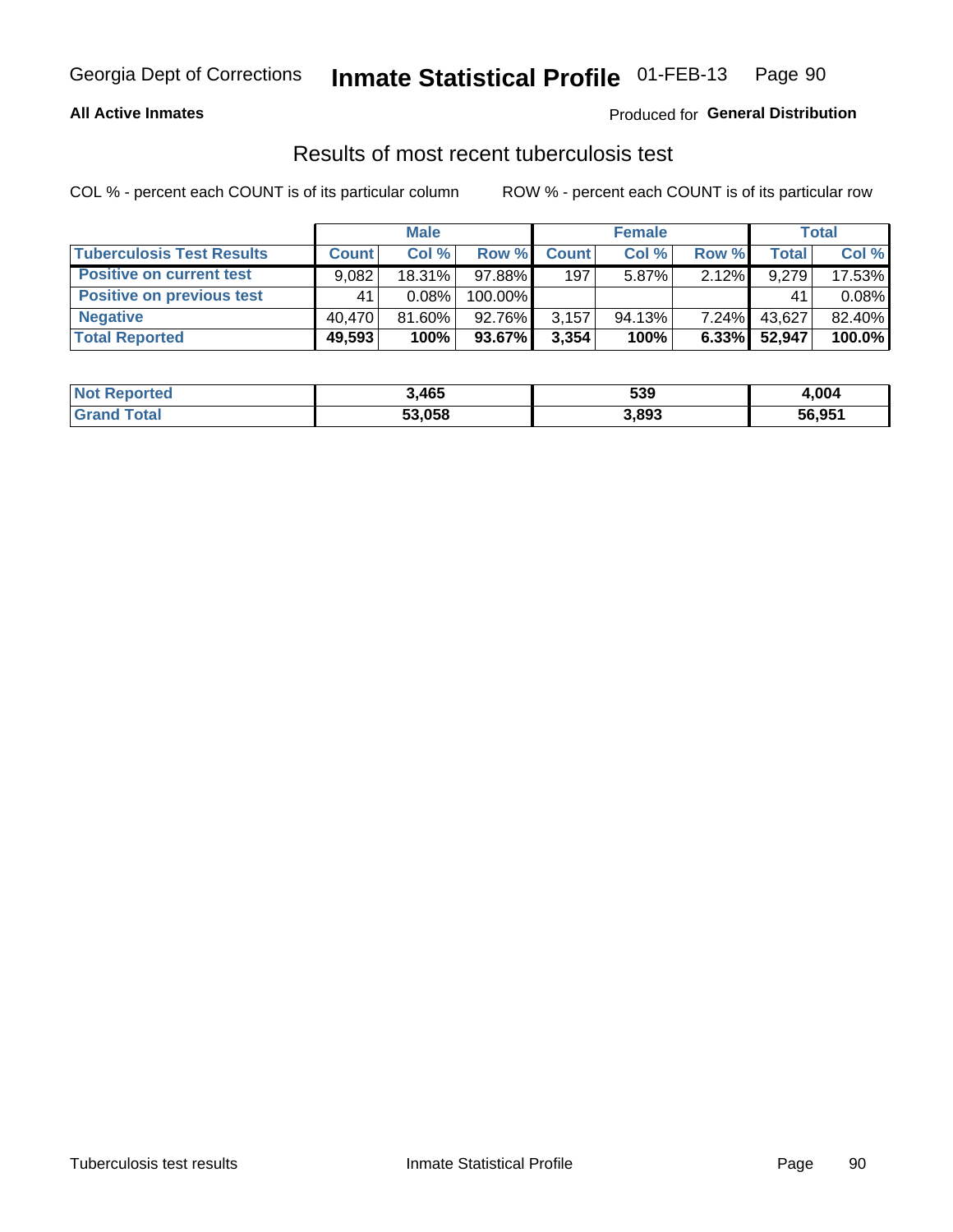#### **All Active Inmates**

Produced for **General Distribution**

#### Results of most recent syphilis test

|                                 | <b>Male</b>  |           |        | <b>Female</b>   |           |       | Total        |        |
|---------------------------------|--------------|-----------|--------|-----------------|-----------|-------|--------------|--------|
| <b>Syphilis Test Results</b>    | <b>Count</b> | Col%      | Row %  | <b>Count</b>    | Col %     | Row % | Total I      | Col %  |
| <b>Positive on current test</b> | 376          | $1.40\%$  | 93.77% | 25 <sub>1</sub> | 1.90%     | 6.23% | 401          | 1.42%  |
| <b>Negative</b>                 | 26,575       | $98.60\%$ | 95.37% | .290            | $98.10\%$ |       | 4.63% 27.865 | 98.58% |
| <b>Total Reported</b>           | 26,951       | 100%      | 95.35% | 1,315           | 100%      | 4.65% | 28,266       | 100%   |

| <b>Not Reported</b> | 26,107 | 2,578 | 28,685 |
|---------------------|--------|-------|--------|
| <b>Srand Total</b>  | 53,058 | 3,893 | 56,951 |